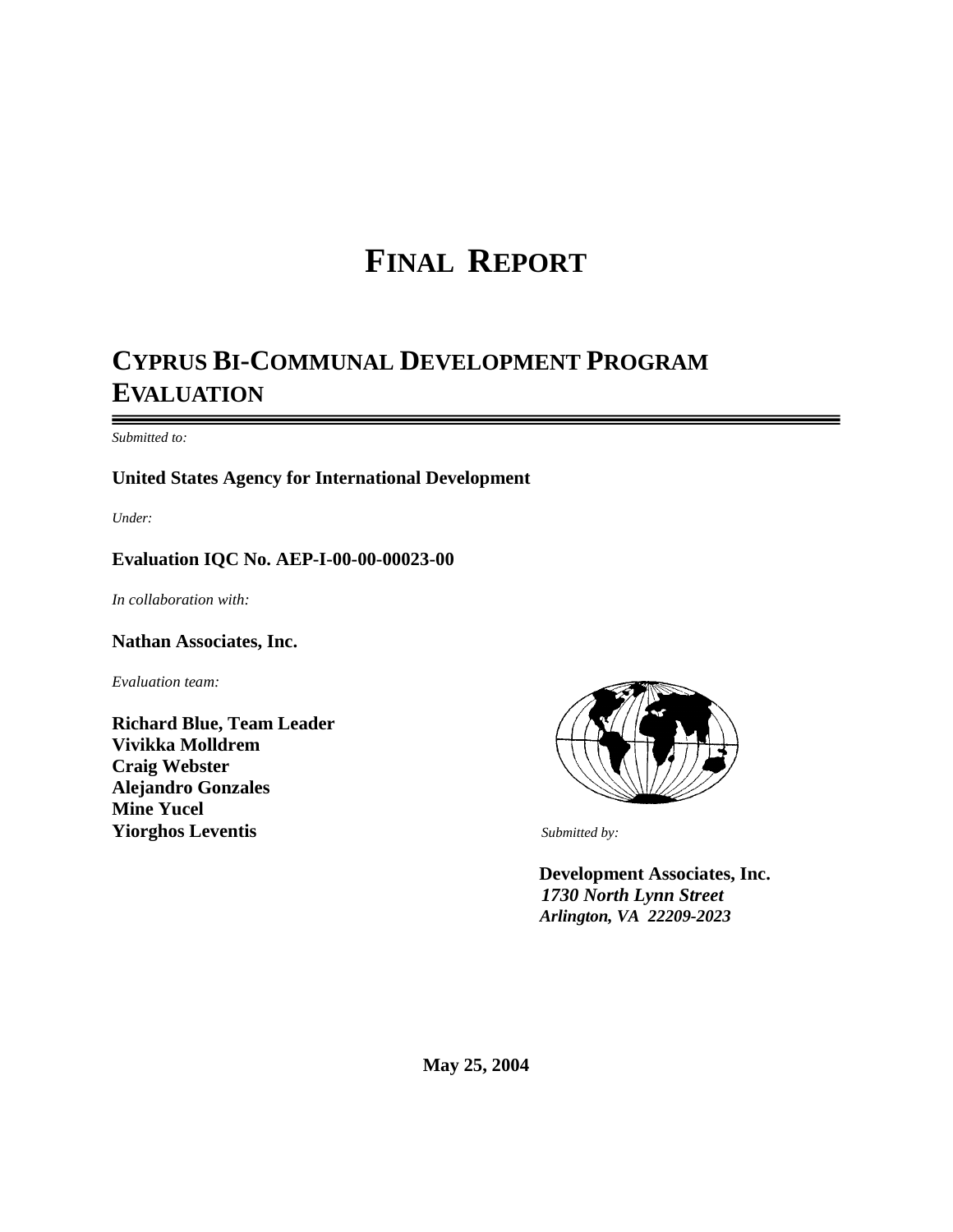# **TABLE OF CONTENTS**

# Page No.

| $\mathbf{I}$ . |           |                                                                                             |  |  |  |
|----------------|-----------|---------------------------------------------------------------------------------------------|--|--|--|
| II.            |           |                                                                                             |  |  |  |
| III.           |           |                                                                                             |  |  |  |
| IV.            |           |                                                                                             |  |  |  |
|                | A.        |                                                                                             |  |  |  |
|                |           | 1.<br>2.<br>3.<br>Characteristics of program structure and management 9<br>$\overline{4}$ . |  |  |  |
|                | <b>B.</b> |                                                                                             |  |  |  |
|                |           | 1 <sub>1</sub><br>Decision making process: Operational Rules for the PMU 12<br>2.<br>3.     |  |  |  |
|                | $C$ .     |                                                                                             |  |  |  |
|                |           | 1 <sub>1</sub><br>2.<br>Governance and Civil Society Grants-Patterns and Changes 20<br>3.   |  |  |  |
| $V_{\cdot}$    |           |                                                                                             |  |  |  |
|                | A.        |                                                                                             |  |  |  |
|                | <b>B.</b> |                                                                                             |  |  |  |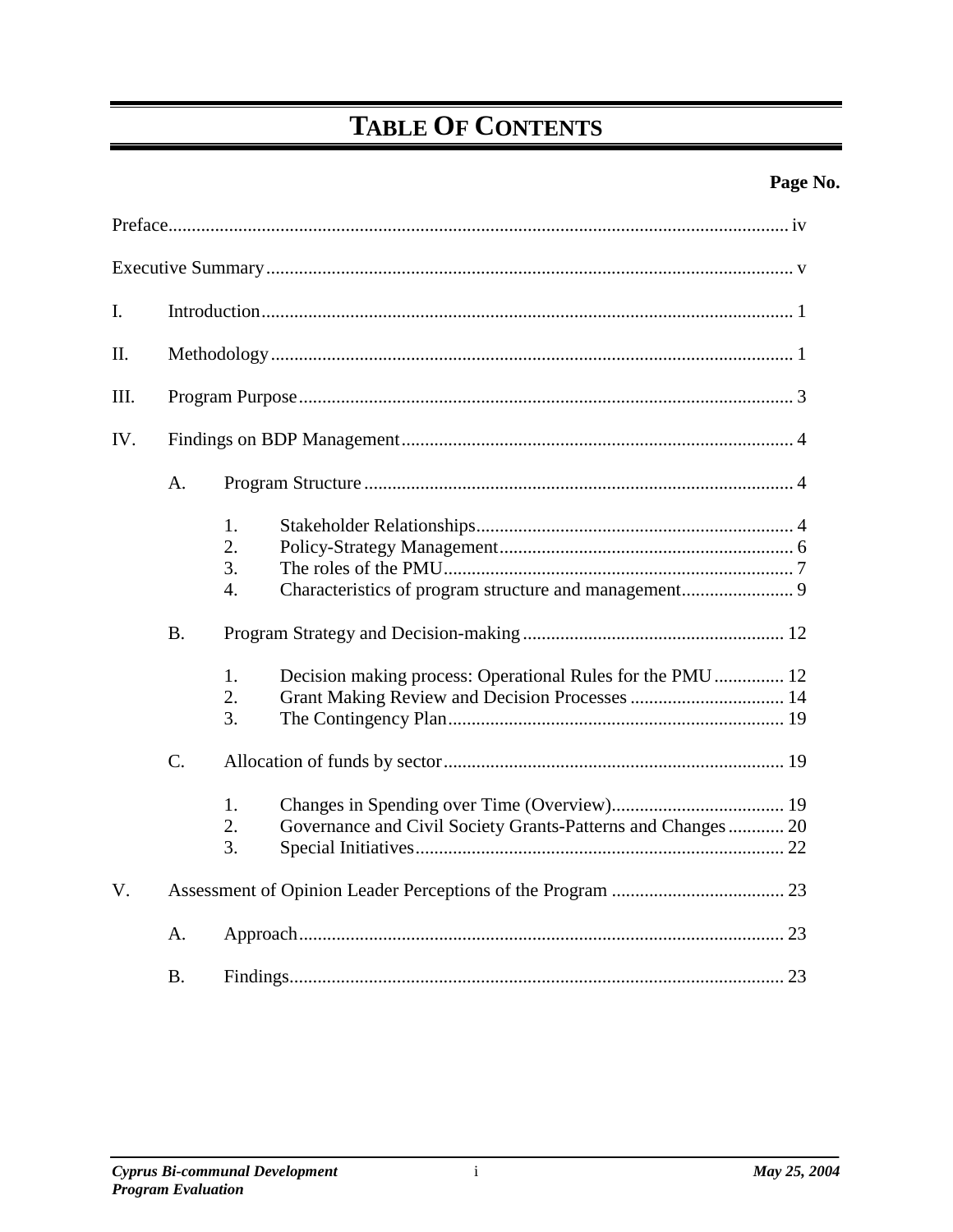# **Table of Contents (Continued)**

# Page No.

| VI.            |           |                                                                                         |  |  |
|----------------|-----------|-----------------------------------------------------------------------------------------|--|--|
|                | A.        |                                                                                         |  |  |
|                |           | 1.<br>2.<br>3.                                                                          |  |  |
|                | <b>B.</b> | 1.<br>2.<br>3.<br>$\overline{4}$ .                                                      |  |  |
|                | C.        |                                                                                         |  |  |
|                |           | 1.<br>2.<br>Use of Technology to Foster Bi-Communal Relationships  33<br>3.<br>4.<br>5. |  |  |
| VII.           |           |                                                                                         |  |  |
|                | A.        |                                                                                         |  |  |
|                |           | 1.<br>2.                                                                                |  |  |
|                | <b>B.</b> | Performance of BDP Decision-Making and Implementation 42                                |  |  |
|                |           | 1.<br>2.                                                                                |  |  |
|                |           |                                                                                         |  |  |
| <b>ANNEXES</b> |           |                                                                                         |  |  |
| Annex 1.       |           |                                                                                         |  |  |
| Annex 2.       |           |                                                                                         |  |  |
| Annex 3.       |           |                                                                                         |  |  |
| Annex 4.       |           |                                                                                         |  |  |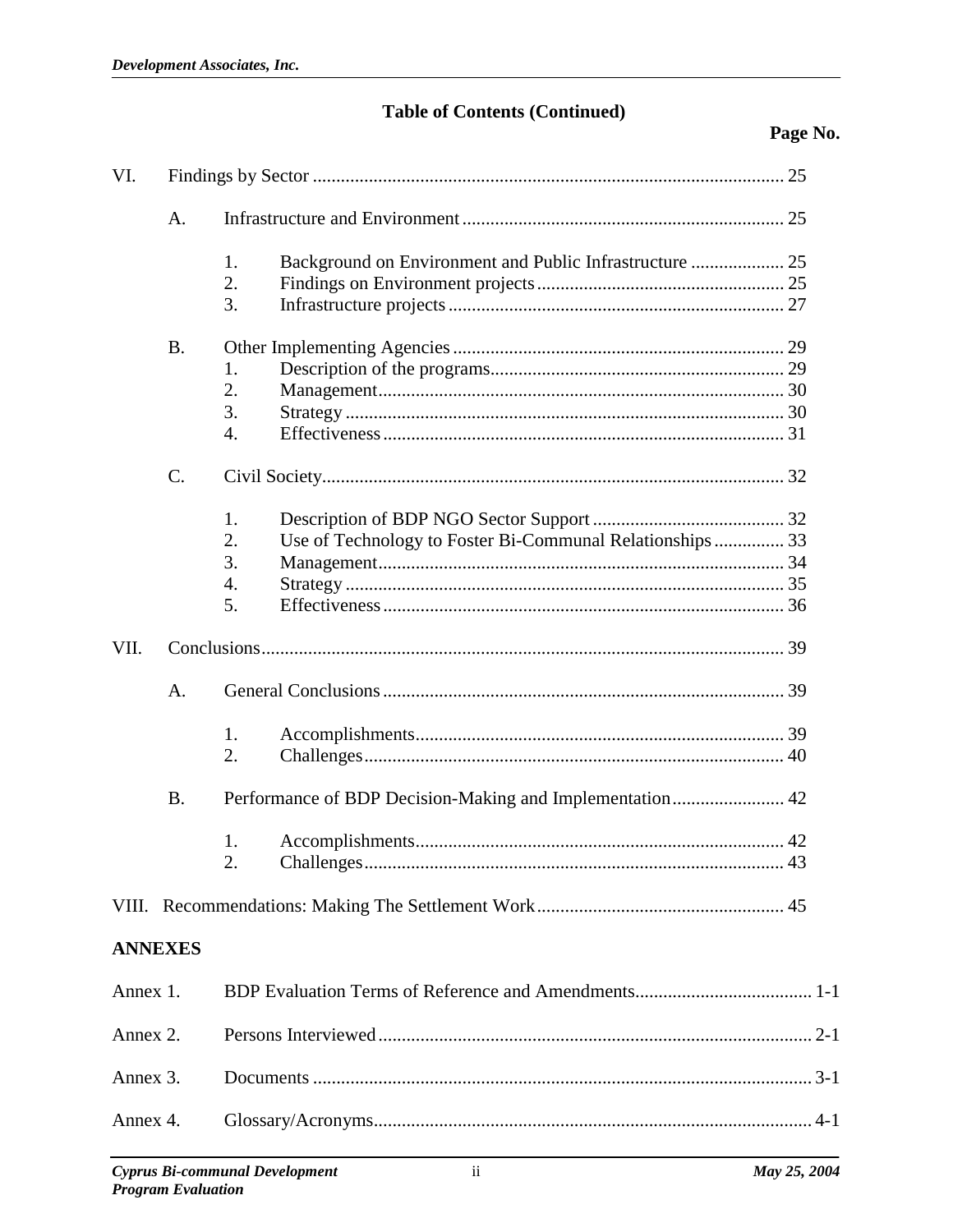| Annex 8. Evaluation team ratings of projects visited, compared with PMU ratings  8-1 |  |
|--------------------------------------------------------------------------------------|--|
|                                                                                      |  |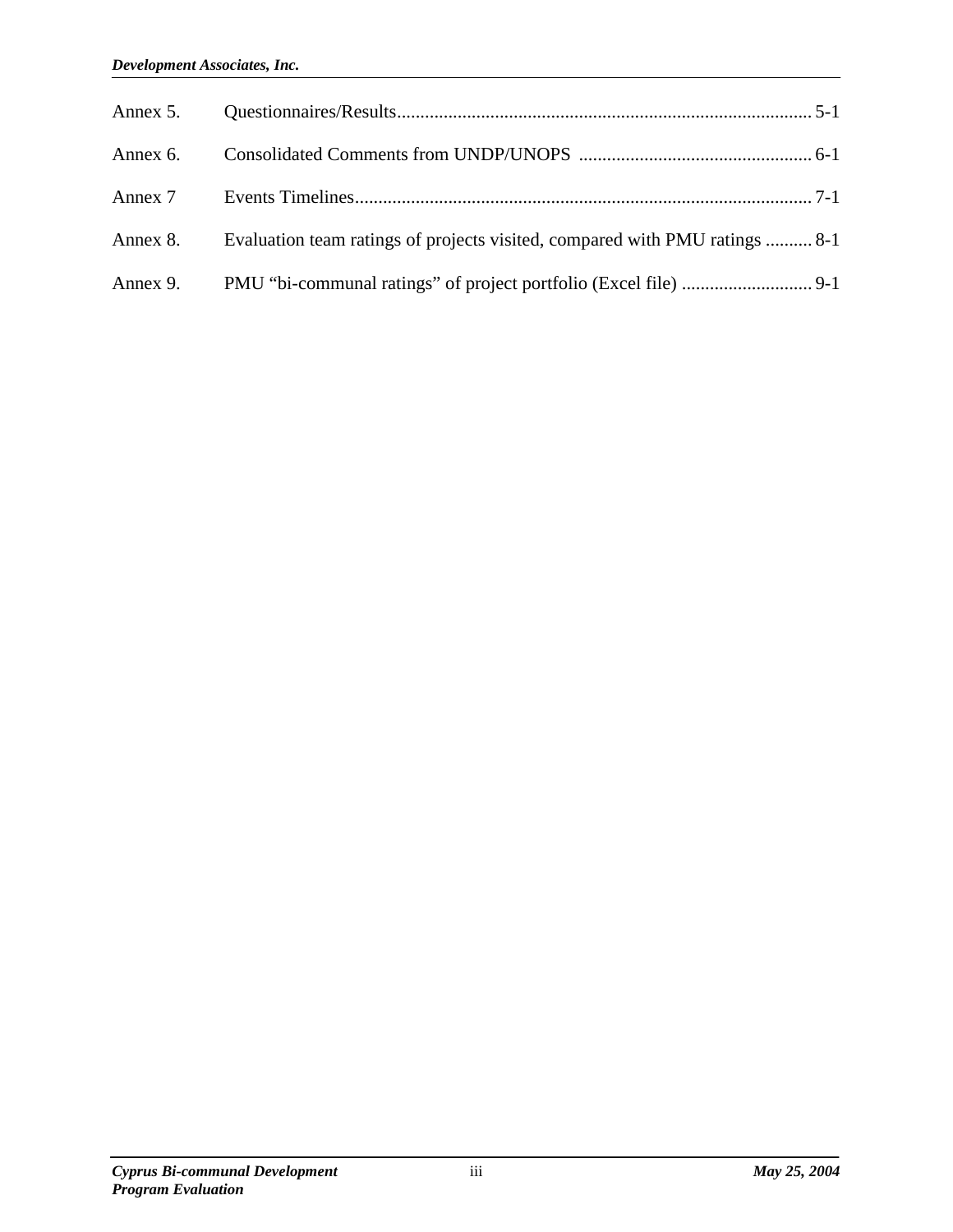# **PREFACE**

This evaluation began shortly before negotiations began between Greek Cypriot and Turkish Cypriot leaders on the United Nations formula for reconciliation and unification. There was great hope that a "historical moment" was at hand, by which the United Nations, using the "Annan Plan" developed under the leadership of the Secretary-General, could assist both sides to find a path to peace. The UN, supported by the international community, hoped that a settlement would be reached prior to the entry of the Republic of Cyprus into the European Union on May 1, 2004. The final corrections on this report were completed the day after the Greek Cypriot citizens decisively rejected the UN plan by their vote in the UN sponsored referendum of April 24, 2004. This rejection was in sharp contrast to the substantial majority of Turkish Cypriot citizens who voted in favor of the UN settlement.

It is perhaps too easy to link the Bi-Communal Development Program's expenditure of \$60.5 million since 1998 with the outcome by concluding that the programs and projects financed by BDP with the specific purpose of promoting bi-communal collaboration and reconciliation failed to achieve their purpose. Put in the context of the approximately \$450 million invested by the US Government through the United Nations since 1974, mostly for humanitarian relief and reconstruction in the Greek Cypriot sector (under the original 80-20 formula), it may be argued that a BDP type program should have begun much earlier to develop an active constituency for peace in the Greek Cypriot community, much as it was able to do among the Turkish Cypriots. Turkish Cypriot NGOs, many of them supported by BDP, were active proponents of the settlement, and helped to convince others that this was their best hope to enter into the modern world. Here too, other, more powerful motives also were in play.

The US effort, along with the UN and others, has accomplished much since the inception of the program and, as we report here, since the establishment of the US-UNDP BDP. We also identify where we believe improvements could be made in the program, mainly in the context of our hope that the UN Plan would be accepted. With the Greek Cypriot rejection of the plan, it is not clear whether there will be, or should be a continuation of the BDP, or any other foreign grant program dedicated to convincing Greek Cypriots to "vote for peace". The factors which caused these citizens to reject a settlement may well be too powerful for any such program to succeed.

There was no time to revise the report to reflect this rather sad outcome. We offer our analysis, judgments and recommendations as they stood in early April when there was still hope that something might reverse what many already predicted would be a negative outcome.

We have nothing but the greatest admiration for those Greek Cypriot and Turkish Cypriot citizens in government and in the civil society who believe in a different future and have worked to achieve it. Also, we applaud the unswerving commitment of the many people in the UN agencies and in the US Government who worked very hard over many years under difficult circumstances. We thank them all for sharing their knowledge, their concerns, and their hospitality. Where we have disagreed, we do so with respect and the awareness that we may be wrong. As the UN Special Envoy, Alvaro De Soto, said, we will know "in the fullness of time."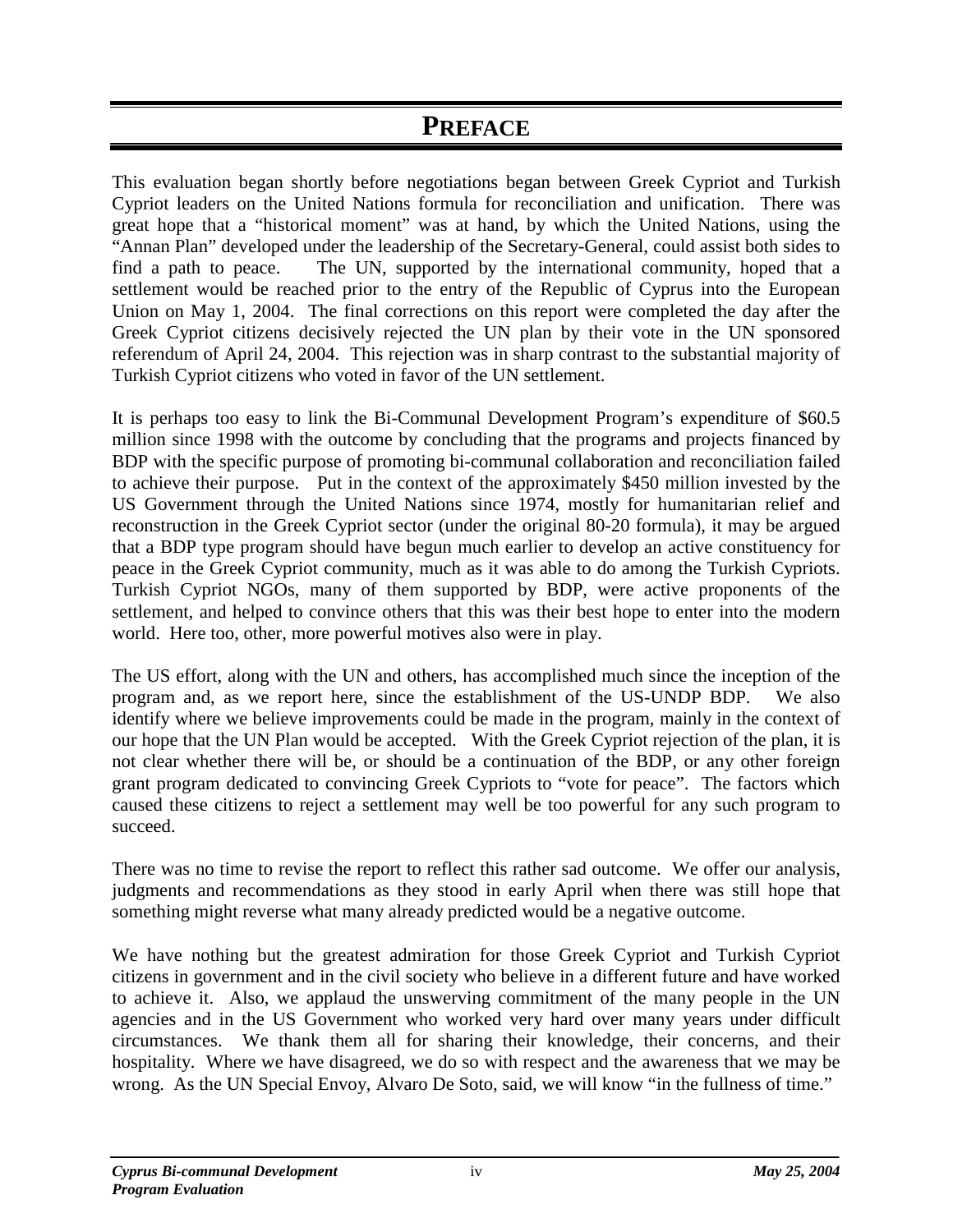# **EXECUTIVE SUMMARY**

# **I. INTRODUCTION**

USAID contracted with Development Associates, Inc. to assess the strategy, attainment of objectives, and implementation of the Bi-Communal Development Program (BDP). The evaluation's findings, conclusions and recommendations will inform the design of a follow-on "BDP-like" project, expected to begin sometime in FY 2004.

The Bi-Communal Development Program (BDP) is one of three programs of the U.S. government to implement the Congressional directive (contained in a \$15 million annual ESF earmark) to support bi-communal projects and measures aimed at reunification of the island and designed to reduce tensions and promote peace and cooperation between the two communities on Cyprus.[1](#page-5-0) The other two are the Cyprus America Scholarship Program implemented by the Cyprus Fulbright Commission and managed by the Department of State; and the Bi-communal Support Program, implemented by Amideast and managed by the Department of State.

Prior to 1998, USAID-funded bi-communal development programs were carried out by the UNHCR, but over time the need for relief programs declined and program emphasis shifted to large infrastructure efforts. When UNHCR decided to close all but its asylum office in Nicosia, USAID signed a grant agreement for a \$30.5 million program with  $\text{UNDP}^2$  $\text{UNDP}^2$ . Since UNDP does hot have offices in the Republic of Cyprus (ROC), the UNDP asked the UN Office for Project Services (UNOPS) to execute the program. The BDP grant between USAID and UNDP was signed in March 1998 and UNOPS set up a Project Management Unit (PMU) in the UN Protected Area (UNPA) at Nicosia in April, 1998. The grant was later increased for a total USAID grant contribution through 2004 of \$60 million.

# **II. METHODOLOGY**

An evaluation team made up of 4 experienced US citizens, one Greek Cypriot citizen and one Turkish Cypriot citizen conducted the evaluation in February and March 2004. Standard USAID Rapid Appraisal methods were used, including interviews with stakeholders, extensive documentation review, assessment of policy and program management standards and procedures, small sample surveys of program grantees, and interviews with Opinion Leaders from the Greek Cypriot and Turkish Cypriot communities.

Ratings by policy and program managers of the bi-communal achievements of the various projects under the BDP were provided at the request of the evaluation team. Although not rigorously scientific, these ratings do reflect the views of those who know the program best, and showed a surprising ability to discriminate between what worked and what did not.

 $\overline{a}$ 

<span id="page-5-0"></span><sup>&</sup>lt;sup>1</sup> Foreign Operations, Export Financing, and Related Programs Appropriation Bill, 2004<br><sup>2</sup> USAID contributed \$20 million and UNDP \$500,000 for the paried 1008 through 2001

<span id="page-5-1"></span><sup>&</sup>lt;sup>2</sup> USAID contributed \$30 million and UNDP \$500,000 for the period 1998 through 2001.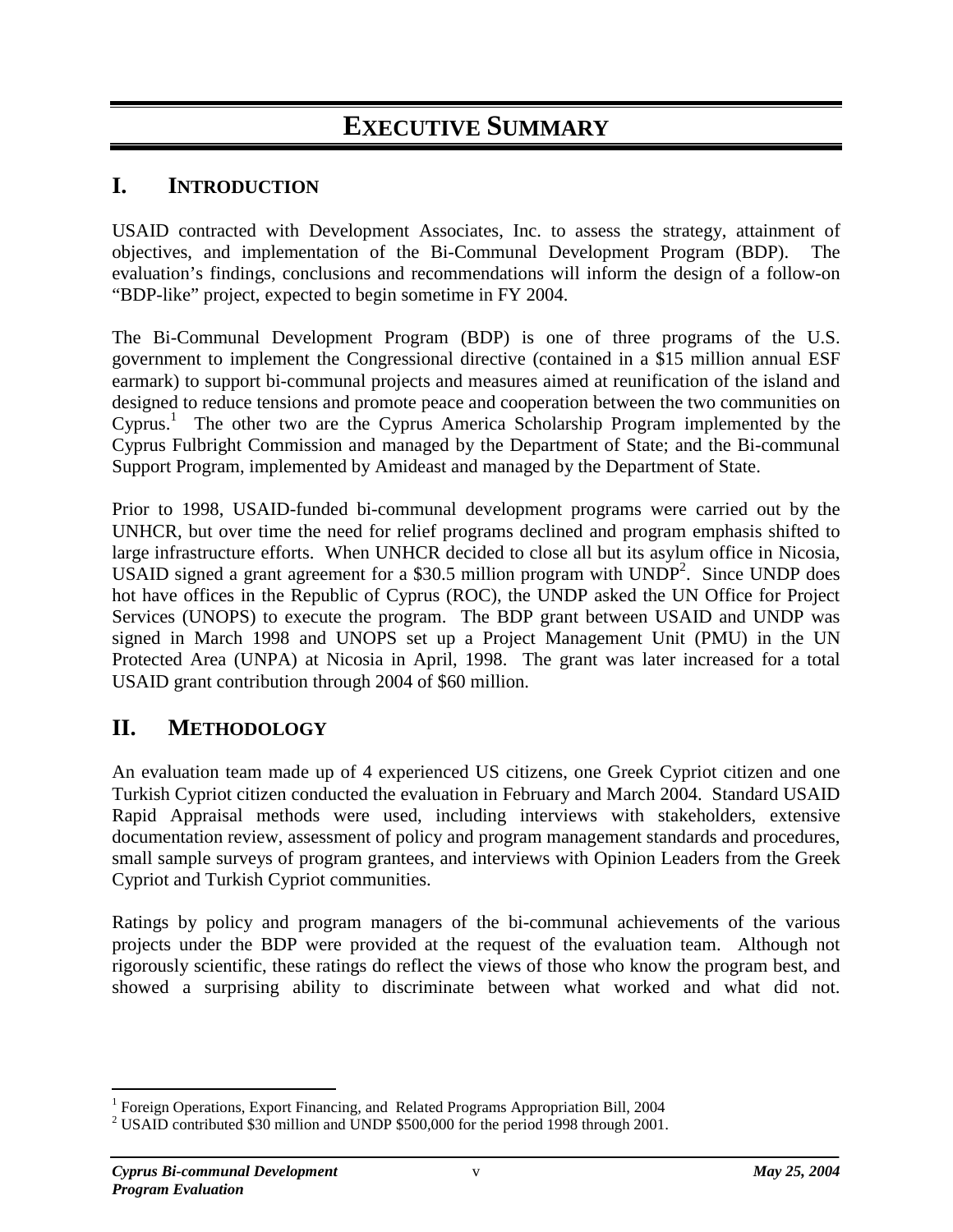Finally, working draft findings, conclusions and recommendations were presented to most stakeholders, resulting in a number of comments and corrections that improved substantially the team's understanding and analysis of the program.

The team made every effort to substantiate conclusions with facts and interview findings. Inevitably, our conclusions are formed in the part by judgments based on the experience and expertise of the team members. The team takes responsibility for the conclusions and recommendations made in this report.

We wish to thank sincerely the many people who gave us their time, views, and expertise during the conduct of this evaluation. We are especially grateful to USAID and US Embassy staff officers, to UNOPS staff current and former, and to the UNDP leaders who took an interest in our efforts.

# **III. MAJOR CONCLUSIONS**

# **A. GENERAL CONCLUSIONS**

#### *1. Accomplishments*

- a. The BDP is generally well known among opinion leaders on both sides, often as UNOPS, and is perceived by most to have had an impact on promoting appropriate contacts, cooperation and the possibility of support for a peaceful settlement, especially among government officials and younger Cypriots.
- b. Those activities that involved substantive contacts between Turkish and Greek Cypriots about subjects important to both sides did succeed in fostering effective working relations among people from a broad range of professions and interests.
- c. Those activities that encouraged common infrastructure and common systems for addressing infrastructure and economic issues, even though they involved collaboration of relatively small numbers of technicians and laborers, have improved the ability of TC and GC officials to cooperate on their own should a settlement occur. This is true as well of a more limited number of NGOs sponsored by the BDP.
- d. BDP projects have been a material and possibly symbolic manifestation of the commitment of the United States and the international community, through the UN, to the search for a peaceful settlement. They have created venues for visibility and positive public relations for the US Embassy and for the UN. .
- e. BDP Civil Society programs encouraged and facilitated contacts and possibilities for interaction between Greek and Turkish Cypriot citizens that would not otherwise have been possible given the prohibitions imposed by authorities on both sides.
- f. Making substantial funds available to civil society organizations supported increased NGO activity in a wide variety of areas, as well as providing the material support for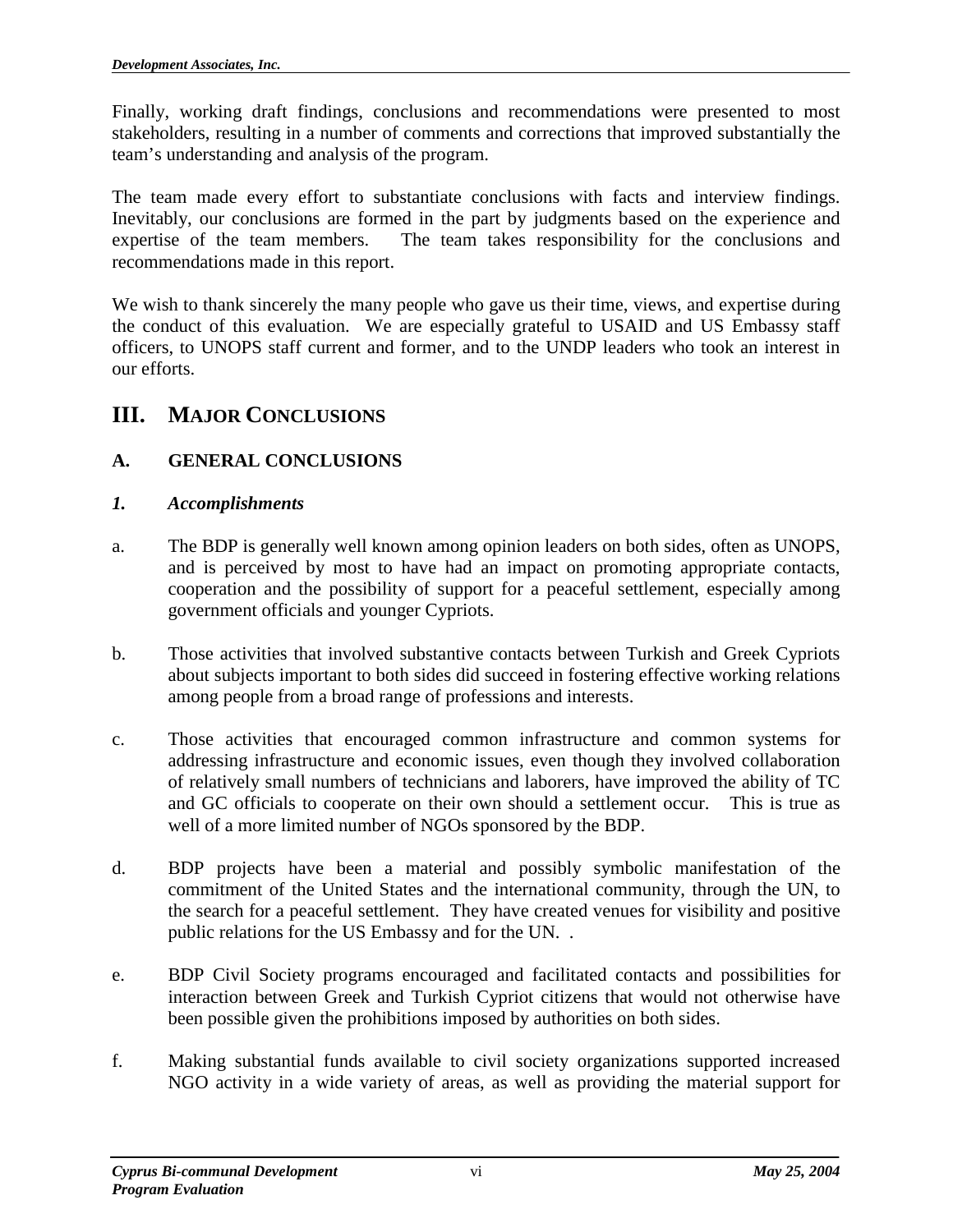improved capacity by many of these organizations. The establishment of the Management Center on the Turkish Cypriot side is an outstanding example.

g. The UNOPS PMU, faced with a restrictive political environment hostile to bi-communal interaction, demonstrated extraordinary creativity and energy in implementing the large public works, environment and animal health programs inherited from the UNHCR period. The compelling need to assume much of the responsibility for procurement, technical support, and financial control of these projects substantially defined the PMU's character and operational procedures during the first two years of the program and, to some degree, through the six year life of the grant agreement.

# *2. Challenges*

- a. The political purpose of the program was well understood by all stakeholders, but there were varying interpretations of how to define 'bi-communal' and particularly what the best means were to that end. Following several efforts to develop more directive strategies for grant making, the broad categories developed in the Flexible Framework Fostering Rapprochement were adopted. FFFR may have been useful for categorizing bicommunal activities at a time when the political restrictions were so harsh that a narrow definition would have cut off all activities. FFFR did not serve the purpose of a strategy, however, and in today's environment, with a settlement at hand, a more focused set of objectives and indicators is needed.
- b. The NGO side of the program, in part because of the restrictive political environment, never gained the level of visibility and focus achieved by the public works side. Attempts by outside consultants to develop for the BDP a more coherent civil society strategy that would support the political objective did not become fully internalized as part of the decision-making or operational criteria of the NGO program.
- c. The size of the grants made to many of the NGOs, especially in the first three years of the program, appears excessive by most standards used by USAID and other donors in the East European and NIS region, including in institutionally well-developed countries such as Poland. Whether driven by the high costs of the Cyprus economy, or by other factors, the dollar value of the grants (upwards of \$100 000) may have strained the absorptive capacity of many smaller NGOs, as well as producing a bias towards non-profit organizations already well established. (The ceiling for maximum grant size was reduced in the latter years of the project from \$100,000 to \$50,000.)
- d. In the smaller IA projects and in NGO projects, development impact identifiable to the team has been very limited, because of the scattering of funds over many organizations and the emphasis on one-off activities rather than on strengthening the organizations that offer them. While development was not the objective of the program, seeking good development outcomes was not inconsistent with bi-communalism, and indeed may have helped to contribute to this objective, as was the case in several of the public works and animal health projects. While the NGO sector appears to be flourishing, it is not sustainable at the current cost level without significant foreign funding.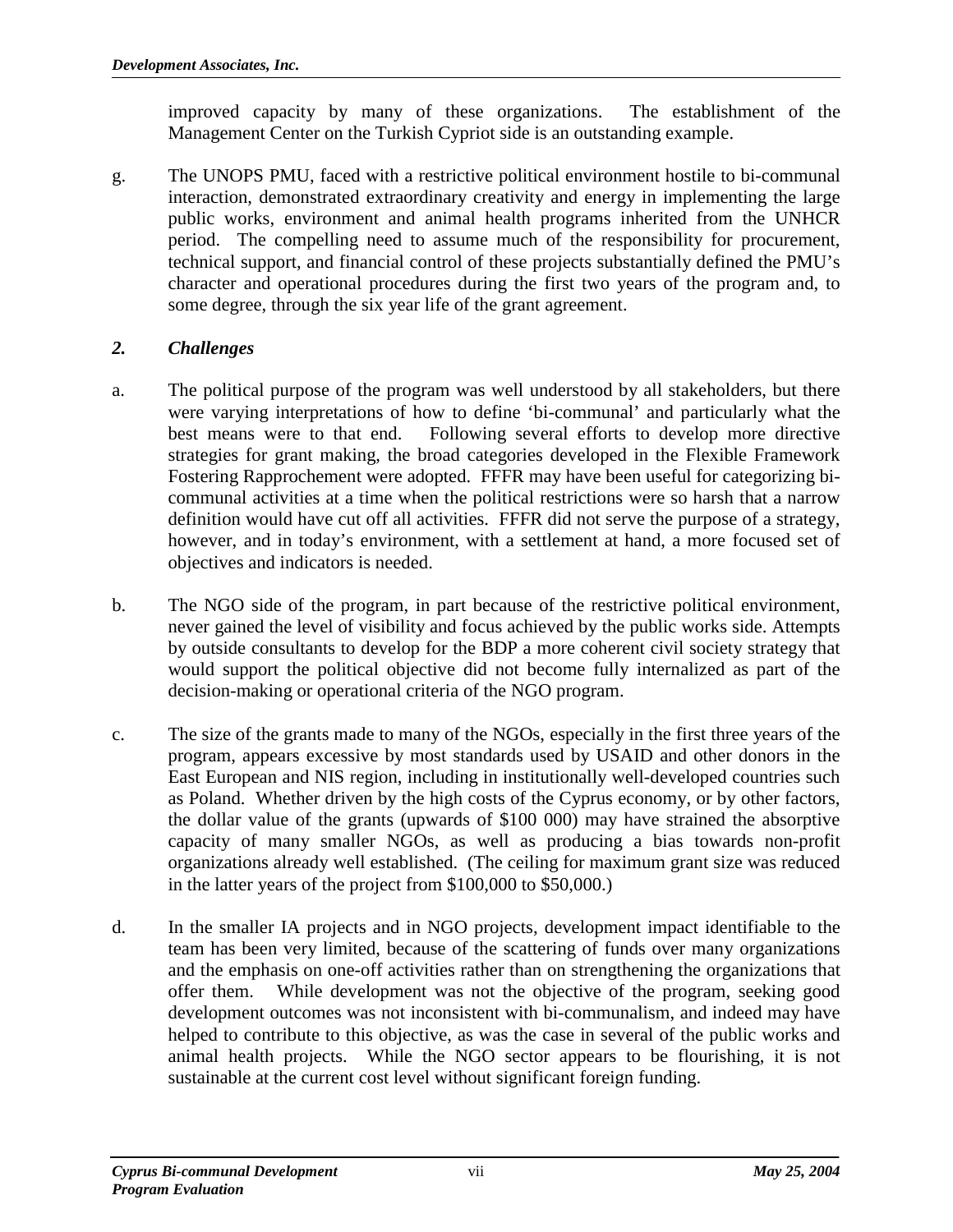- e. The desire to avoid negative publicity or the appearance of political interference may also explain the predominance of grants to health (30%) and environment (19%) NGOs, particularly in the first three years of the project. As BDP became more established and the political constraints relaxed, funding shifted to peace/Mediation NGOs (11%), the latter made mostly in 2002/3.
- f. A political program in a highly volatile environment can be expected to experience a high failure rate in terms of activities that do not improve bi-communal tolerance and cooperation, and do not result in a significant level of enhanced capacity of value to the challenges of making a peaceful settlement work. However, absent valid indicators of program performance and even a modest effort to evaluate at the project level the extent of bi-communal results achieved, it is not possible to objectively assess whether the failure rate was either lower or higher than an acceptable level.
- g. The 'strategy' for implementation of the NGO and for much of the IA parts of the agreement was largely reactive rather than proactive. Little effort was made to direct grantees toward specific program areas or objectives through the various BDP call for proposal mechanisms. This contributed to the diverse and seemingly disconnected character of the NGO grant portfolio and to a repetitive "proposal bombardment" to the PSC by Implementing Agencies. As the possibilities of a settlement improved in 2002, the Special Initiative grant was established permitting the beginnings of a more directive program that remained within control of the Embassy-PMU decision makers. If the settlement does occur, expanded use of this facility may permit a more proactive and focused strategy of support in areas of NGO Sector development.

# **B. PERFORMANCE OF BDP DECISION-MAKING AND IMPLEMENTATION**

#### *1. Accomplishments*

- a. The PMU did meet the basic allocation terms of the USAID UNDP agreement, with roughly 60% of contracts allocated to Implementing Agencies and 20% to NGOs over the life of the program. Efforts to expand the NGO program after 2001 did not significantly change the overall financial allocation program, although it did result in an increase in the number of NGOs receiving grants...
- b. Interviews with IAs, NGOs and opinion leaders indicate that the PMU enjoyed a positive reputation in both communities for being evenhanded and efficient. The word "trust" surfaced in a number of interviews relating to the PMU's role. Another term used was the "UNOPS Umbrella" suggesting the PMU role was that of a neutral but committed third party facilitator, broker, and, for larger projects, effective implementing agency. The circumstances led to the PMU becoming something akin to a "proto-governmental agency" backed by the political will and good offices of both the UN and the US Embassy.

#### *2. Challenges*

a. The UNDP grant's provision about political guidance from the Embassy provided entre' for the USG's representatives in the Embassy to be substantially involved in decisions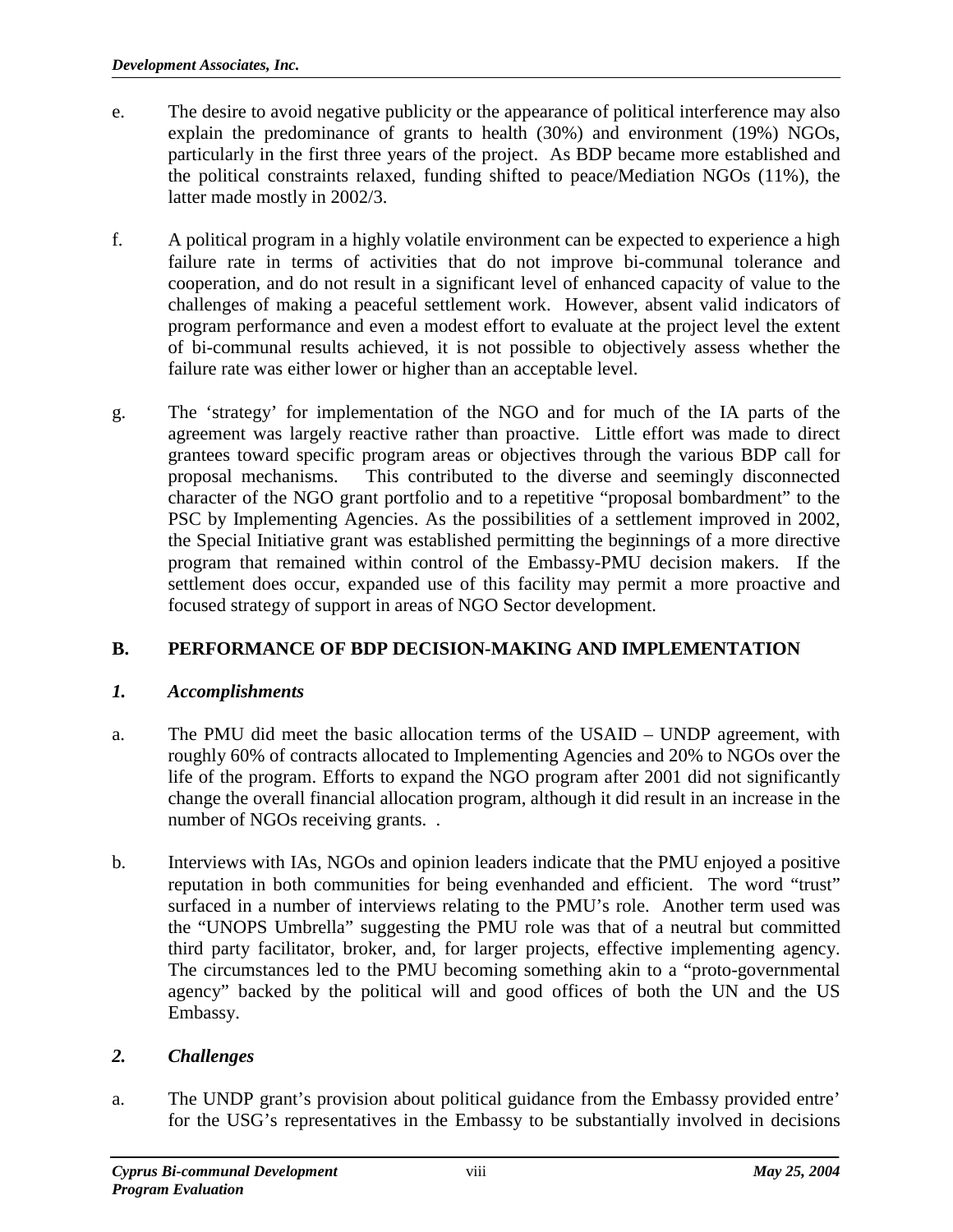throughout the project approval and implementation process. This made it difficult to establish policy, strategic objectives and implementation guidelines that could be monitored from "a distance." The need to make quick and ad hoc decisions required the input of someone who could assess the problem from the standpoint of the Embassy on a daily basis. Policy managers became deeply involved in day-to-day implementation management. Thus there developed a potential for confusion about roles and the potential for divided loyalties. It is difficult to be a "team member" and still perform the function of policy and strategic oversight for USAID and the Embassy. Hopefully the post settlement future will permit a sharper division of labor and clarity of roles.

- b. The 'strategy' for implementation of the NGO and for much of the IA parts of the agreement was largely reactive rather than proactive. Little effort was made to direct grantees toward specific program areas or objectives through the various BDP call for proposal mechanisms. Achieving a controversial objective such as bi-communalism in a non-controversial manner is very difficult. Large infrastructure programs on common problems such as water and sewage compelled the authorities to collaborate to the degree necessary, and generally involved relatively few persons in the actual implementation process. On the civil society side, the overall record of NGO grant making suggests an understandable desire to avoid funding organizations that might arouse the opposition of one side or the other. This and the unusually large size of many of the grants may have promoted a tendency toward making grants to established NGOs that were acceptable to authorities, especially in the period before 2003.
- c. Frequent reorganizations and employee turnover are not unusual in international projects similar to BDP. It is of some concern that the current staff on the program side is relatively new, and there are several vacancies. On the other hand, this may be an opportunity to fashion a program that is better suited to the potential of a post settlement political environment.
- d. The ratio of project officers to staff and management seems disproportionate to the workload put on the line PO s, especially in 2003 – 2004. Moreover, the UNOPS policy of not training project officers on the grounds that anyone hired is already an expert presumes too much. Project Officers, especially on the NGO side could have benefited from more experienced leadership and from training for their responsibilities.
- e. The BDP PMU faced two very different implementation problems. The first came from the need to implement in a timely, cost effective manner infrastructure and environmental public works that produced visible and high quality solutions. The second problem was to implement an NGO grant program working with many, relatively inexperienced and fragile citizen groups on both sides. The staffing and procedural requirements for the two programs arguably were quite different. It appears that the systems put in place for managing the NGO program were largely adapted from those developed for the public works programs. This led to a documentation system focused on "contracts", rather than a system more appropriate to a politically-oriented NGO program based on achieving bicommunal impact. The NGO program seemed to be something of a "stepchild" to the larger "flagship" projects for much of the life of the BDP program. If civil society development in support of reconciliation is to be a theme for a successor program, it will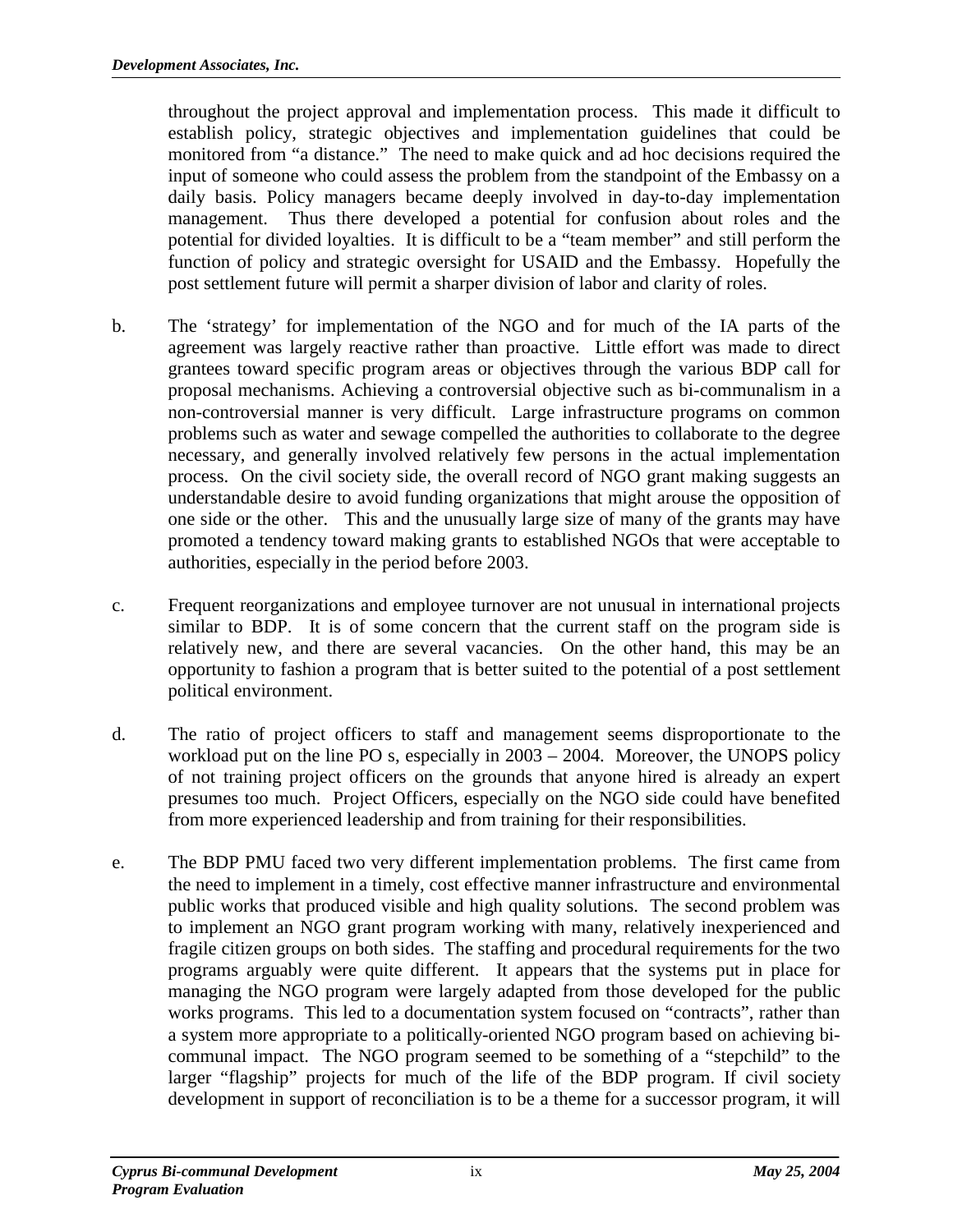need the flexibility to adopt decision making, management and results monitoring and reporting procedures relevant to its strategic objectives.

- f. Perhaps because the nature of the two programs (large IA vs. civil society) was different, there was not as much effort as there could have been to expand the scope of interaction of the large IA projects by adding a civil society component. For example, the veterinary health component could have worked with farmer organizations. This would have required a more proactive grant-making process
- g. The program never was able to develop consistent, well understood and documented criteria for grant making. Neither grantees nor PMU project officers can understand the reasons why projects are approved or disapproved. The perception of inconsistency undermines the credibility of the BDP, and the resulting belief that grants are given to favorites or 'bogus' NGOs prevents some organizations from applying. In addition, it reduces the credibility of the project officers with the grantees whose programs they monitor, and it contributes to project staff alienation from PMU management. It is possible to establish a reasonable set of approval criteria, even for a political program. This should have been done.
- h. Program and project monitoring and reporting focused on the "grant/contract", rather than the recipient organization's advancement of bi-communal goals. 77 NGOs received BDP grants (under the NGO component), 23 receiving more than one. There is no overall assessment of each of these organization's progress toward greater interaction, collaboration or joint planning and implementation. Project files do not yield much information about bi-communal accomplishment.<sup>3</sup> No effort was made to assess effectiveness and impact other than completion of agreed work. U.S. Embassy and PMU officers know much more about grantee effectiveness than is represented in the project reports or closeout documents. For a \$6.4 million dollar investment, a better effort should have been made to evaluate and track progress on Turkish and Greek Cypriot NGOs bi-communal performance.
- i. The post settlement conditions should permit the introduction of strategic focus, more clearly defined grant making objectives and decision criteria, and greater transparency in announcing awards and explaining rejections. This will require a serious overhaul of grant proposal review procedures emphasizing objective rating procedures, and, possibly, participation by Cypriot experts and "wise people" in some part of the process. It is important that Cypriot government representatives in any future program steering committee understand and agree with the program's objectives.<sup>[4](#page-10-1)</sup>

<span id="page-10-0"></span><sup>1</sup> <sup>3</sup> The US Embassy in reviewing this conclusion stated "The project files may not yield much information, but no decision was made to re-engage with an already funded NGO without an assessment of their progress to date."

The Team is pleased to learn this, but we still wonder how objective or consistent such a review process could be without some kind of evaluative documentation prepared either by the grantee or the PMU project officer as to the bi-communal achievements of the grantee.

<span id="page-10-1"></span><sup>&</sup>lt;sup>4</sup> We are fully aware that there are risks to greater transparency and increased Cypriot participation. On the other hand, as has been demonstrated by USAID programs in other difficult environments, US programs should "model" desirable values and behaviors in the way they are implemented.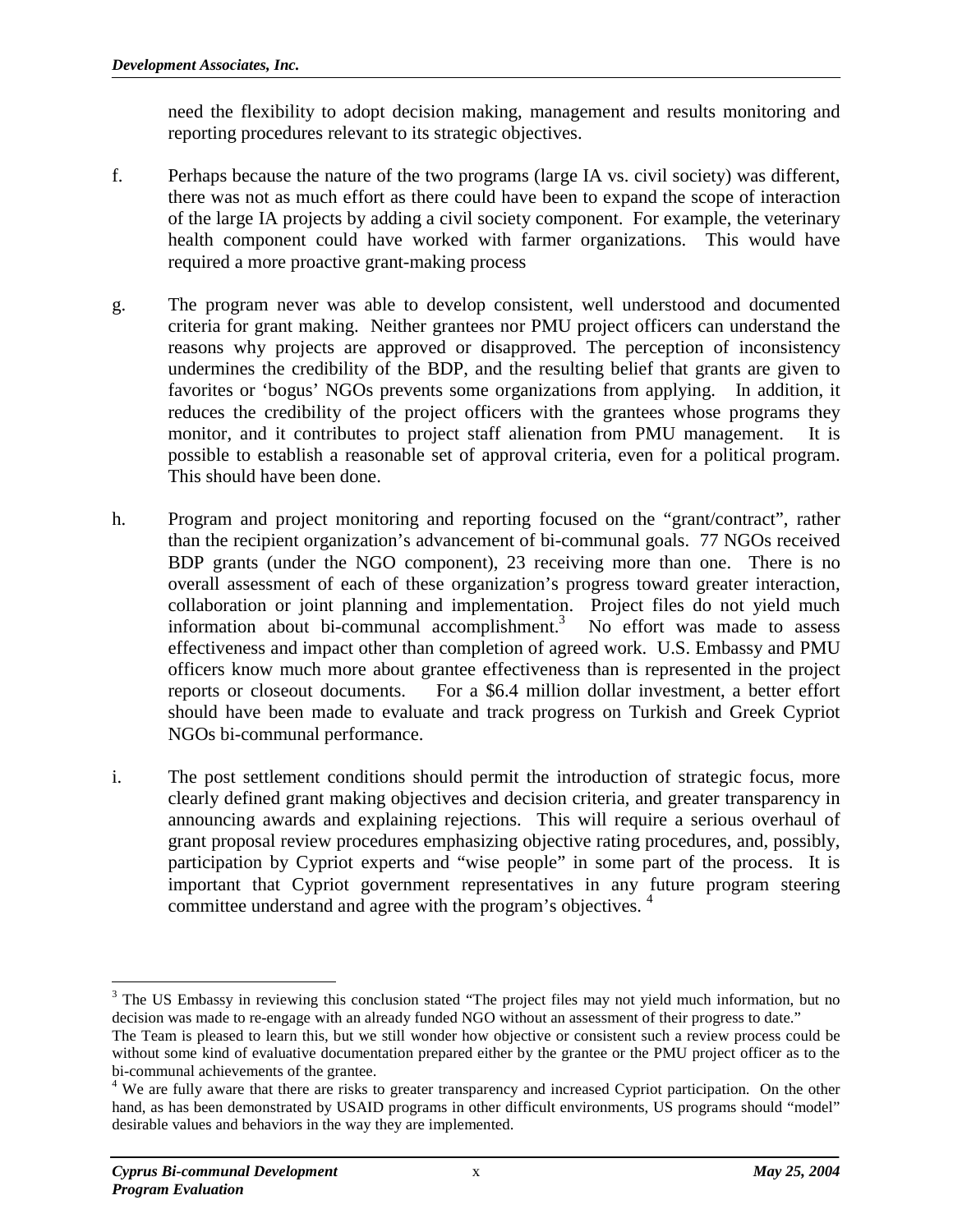# **IV. RECOMMENDATIONS: MAKING THE SETTLEMENT WORK**

Even if a solution is achieved to the Cyprus problem, experience shows that there will continue to be political bumps over the next several years. Regardless, contact between Greek and Turkish Cypriots is dramatically different than it was when the BDP began, and further freedom of movement is likely. Therefore major changes in the direction of future programs are possible that will increase their effectiveness.

- 1. **It is no longer useful to think in terms of bi-communality.** That term tends to polarize the two sides. It also fails to take into consideration the multicultural nature of Cypriot society. There is still a need to support the peace process, foster reconciliation and cooperation among the diverse Cypriot groups. This is dependent to some extent on reducing the income disparity between the Turkish Cypriot and Greek Cypriot communities.
- 2. **The post settlement conditions should permit the introduction of strategic focus, more clearly defined grant making objectives and decision criteria, and greater transparency in announcing awards and explaining rejections**. This will require a serious overhaul of grant proposal review procedures emphasizing objective rating procedures, and, possibly, participation by Cypriot experts and "wise people" in some part of the process. It is important that Cypriot government representatives in any future program steering committee understand and agree with the program's objectives.
- 3. **Building on work already done, several assessments should be undertaken to set the stage for the next phase of assistance**. There have already been discussions about undertaking sectoral assessments and developing sectoral strategies. Any strategy work should be based on research to determine the level of need and available resources in each sector. Program baselines should be established against which to measure results. Local social science capacity exists to conduct this work.
- 4. **Mounting a program with four major objectives, as proposed in the contingency plan, would require a much larger commitment of funding and a more diversely expert staff than the program is likely to have in the future**. The analyses described above, along with further information about the EU's plans, should factor into decision making about appropriate directions for future US assistance.
- 5. **USAID should collaborate with local partners in performing analyses, developing strategies and implementing new initiative.** The US, through the BDP and CASP, has helped to develop the capacity of many organizations and individuals. They can now participate in shaping the program of the future.

#### 6. **A future program should include a civil society component, but one more focused and strategic than the BDP, including training in effective advocacy work by NGOs.**

It is likely that the EU will finance many of the needed infrastructure and economic development activities. The US holds a comparative advantage in working with civil society. The BDP has fostered an active civil society with interest in maintaining their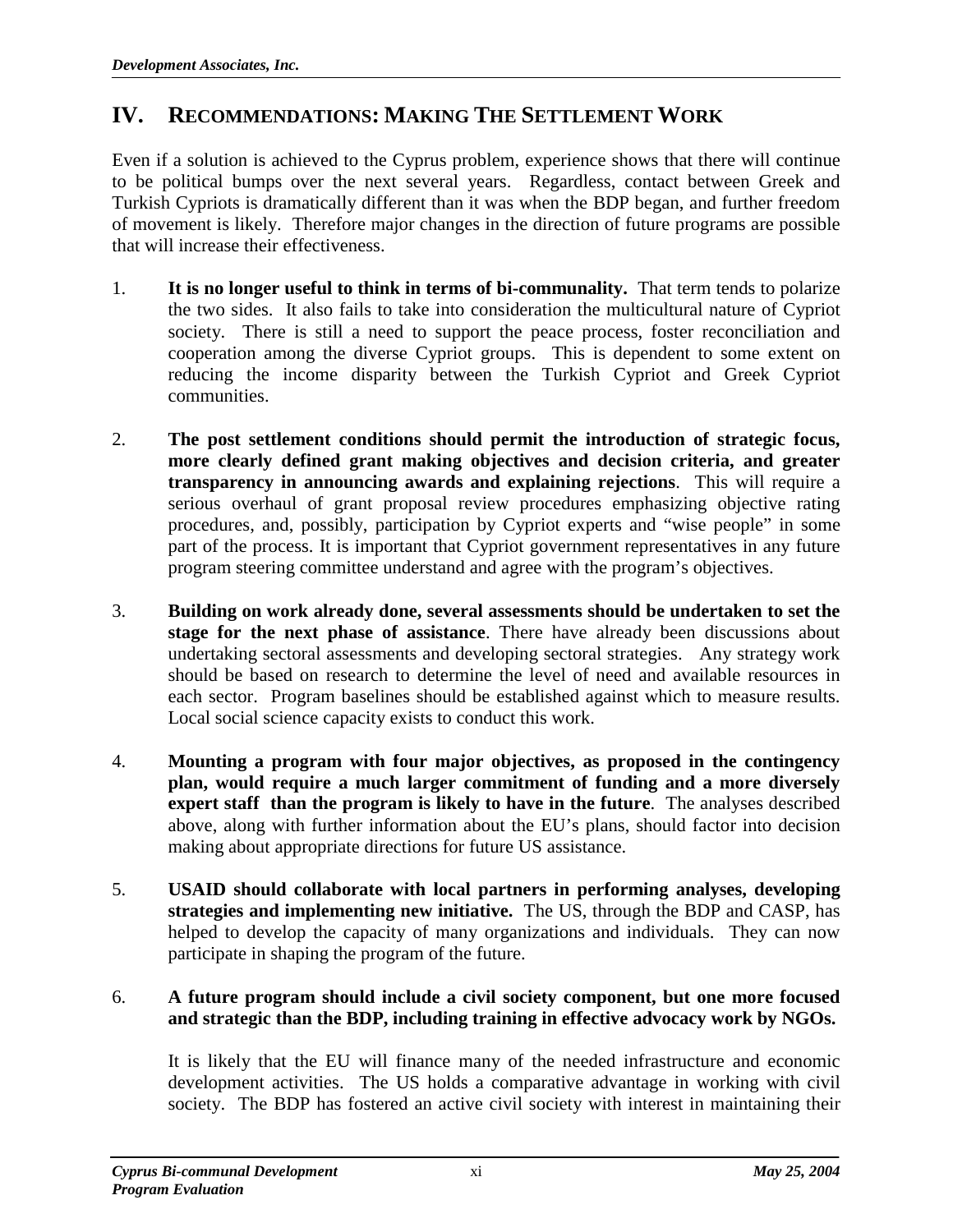links with people on the other side. A strong civil society will be an important part of an effective, united society. In addition, there will be many issues affecting people that result from both the Annan plan and the EU accession. Civil society organizations can spur debate and increase the level of public discourse about these changes. They can also contribute greatly to the healing process of reconciliation and search for common purpose.

At the same time, the large dollar size of grants made to Greek and Turkish Cypriot NGOs, even taking into account higher costs on the island, should be re-examined. The assumptions underlying the cost structure of NGO proposals needs to be carefully assessed, and efforts made to more rigorously distinguish between administrative overhead costs and cost directly related to implementing projects.

# 7. **A second program focus should be "good governance".**

Local and "state" level governments, especially on the TC side, are not sufficiently mature and developed to exercise the normal functions of government in an accountable, transparent and efficient fashion. Corruption, favoritism, cronyism is endemic in government on both sides according to most observers. Better systems for public finance management, procurement, and public participation in decision making are needed. If the Annan plan goes forward, there will also be a demand for technical knowledge about the workings of a Federal system. Although the Cypriot federal institutions will be quite limited at the beginning, substantial growth is anticipated.

The United States has a comparative advantage in providing technical assistance in both of these areas. Moreover, most USAID programs throughout the Balkans and the NIS have developed strong "good governance" programs. There is now a body of knowledge, expertise and experience that can be brought to bear quickly on the problems Cyprus will encounter. Making government work has to be a critical component of the larger "making the settlement work" program.

#### 8. **Program financial and monitoring documentation should be reoriented for Results Management.**

From a Results Management perspective, the system for reporting on contracts and expenditures now in place is not very helpful. Expertise should be brought in to upgrade the financial and project data management system so that the implementing organizations can more effectively manage funds for results accountability, in addition to financial accountability. A Results documentation system based on systematic monitoring and evaluation will provide the necessary knowledge input for good policy as well as implementation management.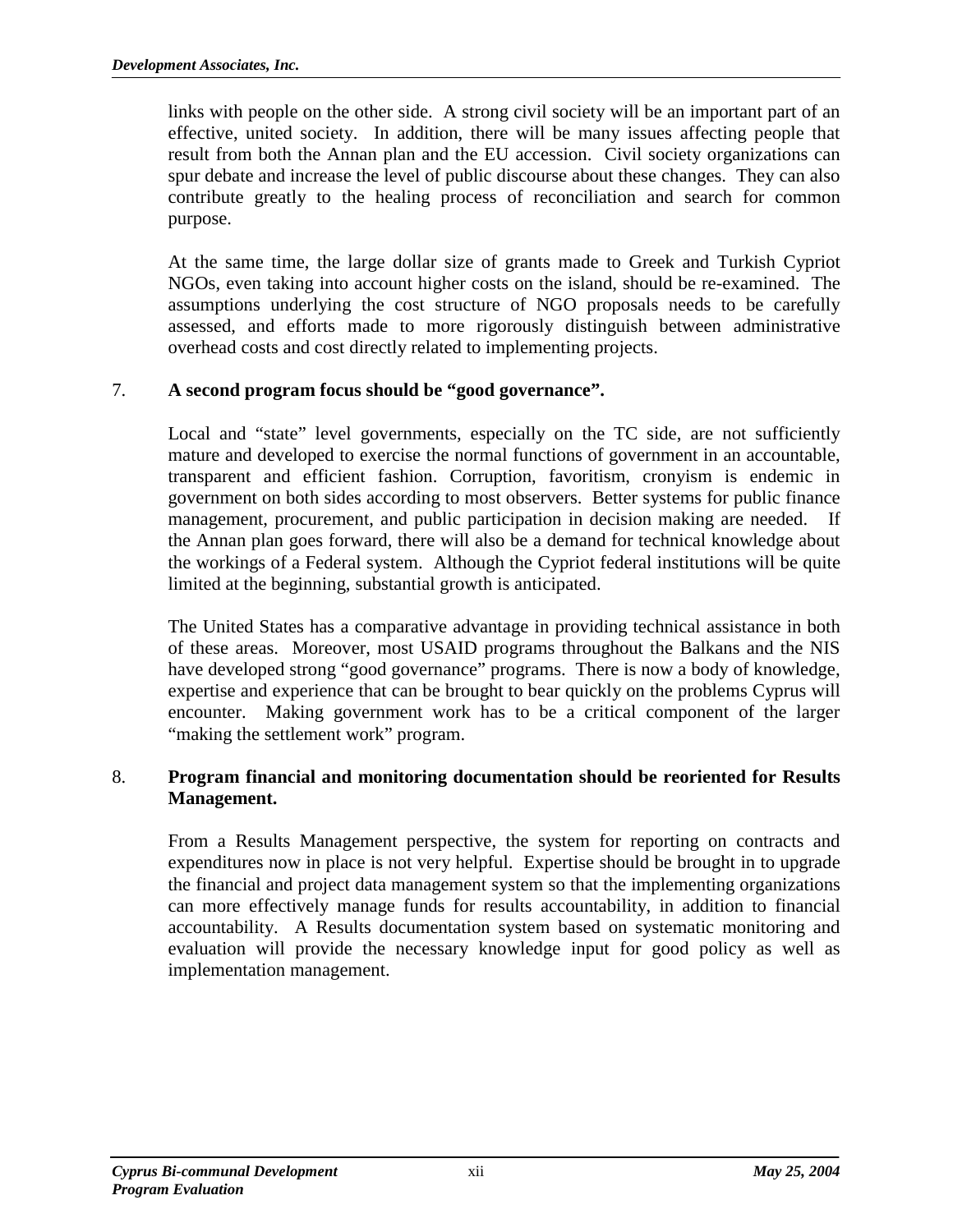# **CYPRUS BI-COMMUNAL DEVELOPMENT PROGRAM EVALUATION**

# **I. INTRODUCTION**

USAID contracted with Development Associates, Inc. to assess the strategy, attainment of objectives, and implementation of the Bi-Communal Development Program (BDP). The evaluation's findings, conclusions and recommendations will inform the design of a follow-on "BDP-like" project, expected to begin sometime in FY 2004.

The Bi-Communal Development Program (BDP) is one of three programs of the U.S. government to implement the Congressional directive (contained in a \$15 million annual ESF earmark) to support bi-communal projects and measures aimed at reunification of the island and designed to reduce tensions and promote peace and cooperation between the two communities on Cyprus.[5](#page-13-0) The other two are the Cyprus America Scholarship Program implemented by the Cyprus Fulbright Commission and managed by the Department of State; and the Bi-communal Support Program, implemented by Amideast and managed by the Department of State.

Prior to 1998, USAID-funded bi-communal development programs were carried out by the UNHCR, but over time the need for relief programs declined and program emphasis shifted to large infrastructure efforts. When UNHCR decided to close all but its asylum office in Nicosia, USAID signed a grant agreement for a \$30.5 million program with  $\text{UNDP}^6$  $\text{UNDP}^6$ . Since the UNDP does not have offices in the Republic of Cyprus (ROC), the UNDP asked the UN Office for Project Services (UNOPS) to execute the program. The BDP grant between USAID and UNDP was signed in March 1998 and UNOPS set up a Project Management Unit (PMU) in the UN Protected Area (UNPA) at Nicosia in April, 1998. The grant was later amended to increase the total USAID contribution through 2004 to \$60 million.

# **II. METHODOLOGY**

The evaluation team assembled by Development Associates for this task included two former USAID Senior Foreign Service officers, with experience in civil society evaluation and program management, a senior economist with in depth experience with Cyprus and the Annan Plan, an experienced environmental engineer, a Greek Cypriot historian and a Turkish Cypriot NGO activist and social scientist. Four days after the team's arrival in Cyprus, the senior economist was drafted by the US Embassy and the UN for a major role in the Annan Plan negotiation process. An expatriate US citizen with suitable social science skills and in depth Cyprus experience was recruited to fill the gap.

 $\overline{a}$ 

<span id="page-13-0"></span><sup>&</sup>lt;sup>5</sup> Foreign Operations, Export Financing, and Related Programs Appropriation Bill, 2004<br><sup>6</sup> USAID contributed \$20 million and UNDP \$500,000 for the paried 1008 through 2001

<span id="page-13-1"></span>USAID contributed \$30 million and UNDP \$500,000 for the period 1998 through 2001.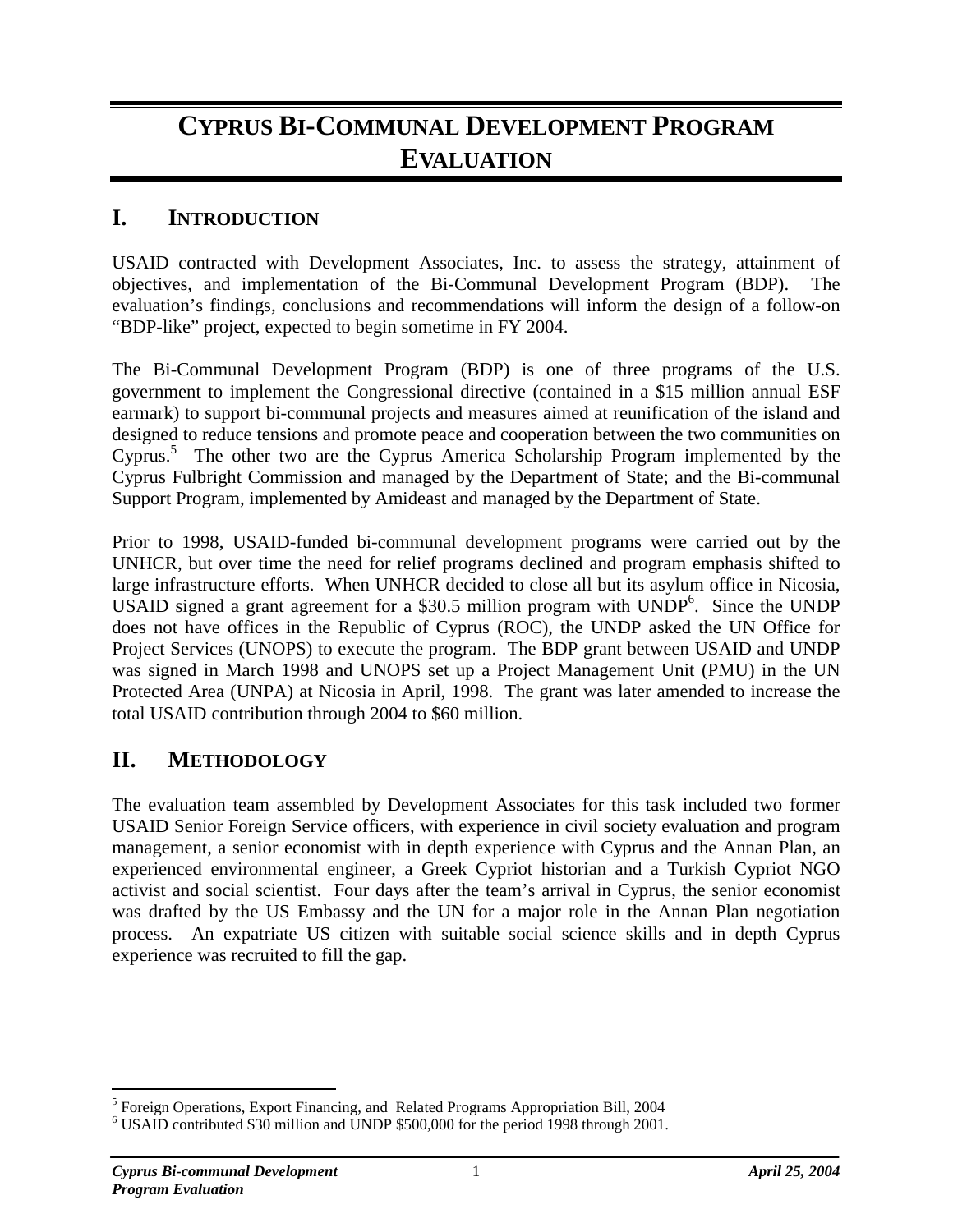The team followed data collection and analysis methods common to most USAID sponsored rapid appraisals. Program and project documentation was carefully reviewed<sup>7</sup>, grant and contract recipients were interviewed, sites visited. The TOR (found at Annex 1) directed the team to interview all relevant stakeholders, and to conduct interviews with "opinion leaders". In addition, the team developed several innovative approaches to organizing data and the knowledge that was in the heads of the principal players in the US Embassy and the PMU.

For each of the major programs, the team addressed three questions; first, was the project sufficiently well **managed** to insure the desired outcome at a reasonable standard; second, did the project make sense in terms of a **strategy** for bi-communal objectives; third, was it **effective** in achieving those objectives. **Effectiveness** was further assessed in terms of three dimensions: **material, institutional, and symbolic. Material** effectiveness relates to the physical outcome, i.e., a functioning waste water treatment plant. **Institutional** effectiveness relates to whether those responsible for the project improved their skills, motivation, and capacity to maintain the project, or to take on new but related tasks. **Symbolic** effectiveness had to do with visible and emotional resonance of the project. Did people involved or affected have positive feelings about bi-communal cooperation, for example.

To assess the "public works" side of the program representing 60 percent of program expenditures, 15 public works projects were selected for detailed examination based on the size, longevity, and reputed significance of the project for advancing bi-communal relations. Project files for these projects were thoroughly examined by the team's experienced environmental engineer, in addition to conducting interviews with all relevant players in project implementation. Considered a success story, the public and animal health set of projects was selected for assessment based on advice of the PMU.

On the NGO side of the program, a sample of 50 NGO grants was initially selected at random, augmented by grants suggested as "representative" by local US Embassy staff. From this list, 20 NGO interviews were conducted along with site visits. In addition, the team examined partial project files for 9 NGO grants on an intensive longitudinal basis. A list of Opinion Leaders was compiled with advice from the US Embassy staff and from the Greek Cypriot and Turkish Cypriot members of the evaluation team. 23 Opinion Leaders were interviewed. The list of all stakeholders, opinion leaders and grantees interviewed is found in Annex 2.

Data from open ended questionnaires for grantees and OLs was coded and analyzed using simple descriptive statistics. Using program reports and files, an analysis of resource allocation patterns was conducted. Sample questionnaires and the coded responses to both opinion leaders and grantee questionnaires are found in Annex 5.

An unusual feature of the team's methodology was the use of two project ranking systems. After discussions with US Embassy and PMU staff, it was possible to develop a self anchoring rating system for all grants, using criteria generated from published program objectives and the Flexible

<u>.</u>

<span id="page-14-0"></span> $<sup>7</sup>$  Based on an interpretation of the USAID agreement with UNDP, the team's access to UNOPS files was limited to</sup> an "on request" basis. This made the documentation review somewhat difficult for two reasons; one, the team did not know what was in the files so could not make specific requests; two, the need to use broad categories for formulating requests put a heavy burden on UNOPS staff to photocopy large amounts of material, much of which was not directly relevant.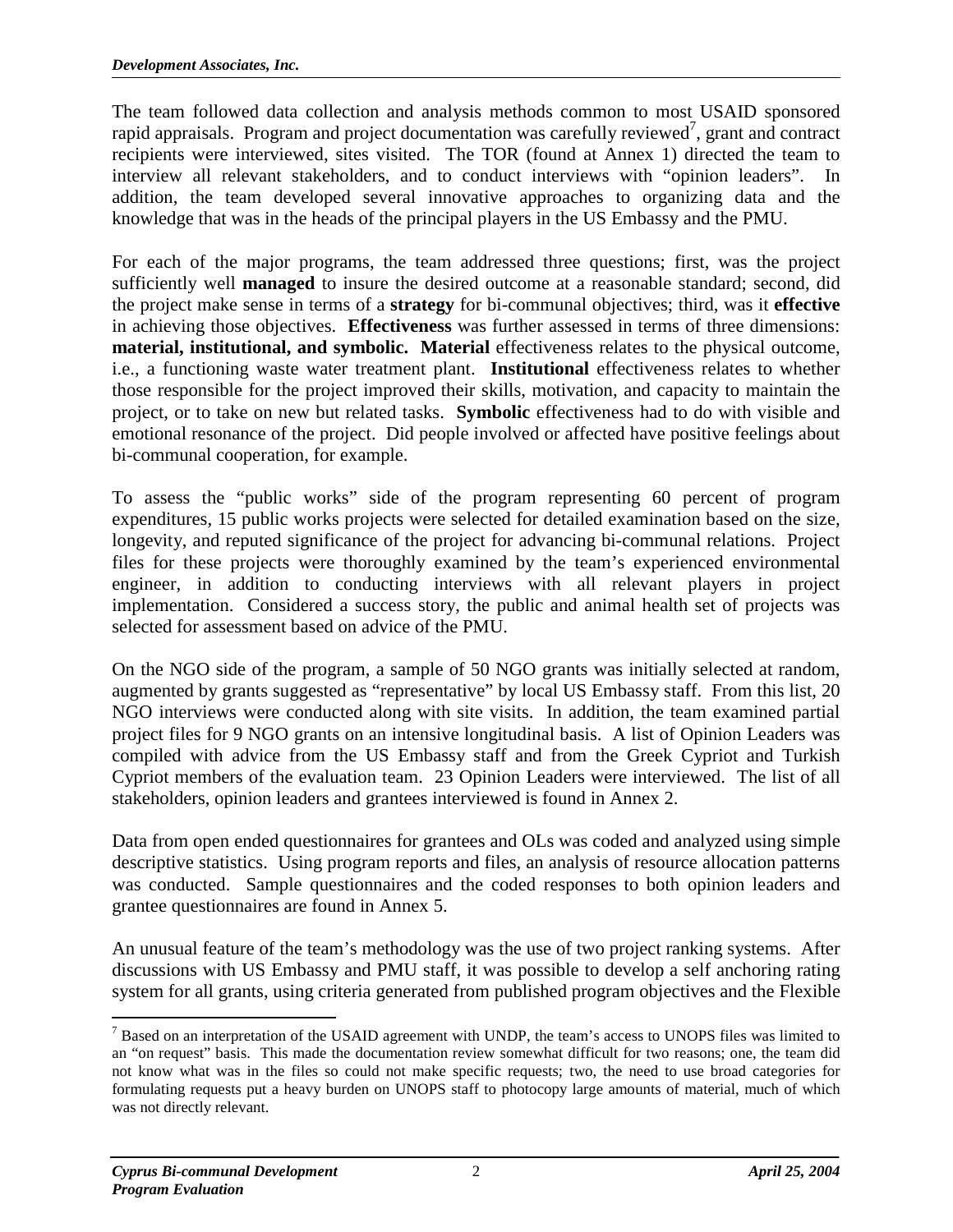Framework Fostering Rapprochement (FFFR) 'strategy' developed midway through the BDP. The team asked the USAID and Embassy Representatives to classify all grants using a FFFR schema, locating grants on a continuum from "no bi-communal feature" to those that were considered Collaborative and Joint activities, the latter the highest level of bi-communal achievement. A second rating was applied by PMU staff at the request of the evaluation team. This used an A,B,C rating on two dimensions: first, level of success in achieving the bicommunal objective of the grant, and, second, assessment of the future utility of the grantee for purposes of making the settlement work. A score of C was either not successful or of little utility. The data from these ranking systems was analyzed and used by the evaluation team to give a kind of "Delphi" assessment of the overall effectiveness of the program based on percentage of grants receiving A, or highest scores, through percentages receiving scores of B and C.

Shortly after beginning the field research, the team found that BDP reporting tables were focused mainly on financial data organized by each "grant or contract", with no corresponding system of recording progress by the grantee organization. With assistance from the PMU, the team was able to organize the grant data by name of the recipient organization, primarily on the NGO side. Grants to implementing agencies were more clearly apparent in the reporting tables. This effort led to an assessment of the degree of concentration and dispersion of NGO grant allocations, as well as a better understanding of the performance of actual organizations receiving BDP funds.

The time allocated for the field work part of the evaluation was limited to the usual three weeks customary for USAID evaluations. The team used the first week for stakeholder meetings, organization of the field research and the documentation review process. During the next two weeks, 9 days were allocated to conduct interviews, site visits and documentation review, and 3 days to the preparation of a preliminary draft of main findings, conclusions and recommendations. These were presented to the US Ambassador and Embassy team, to USAID Washington CTOs via a video link, and to the PMU Management and staff in two separate meetings.

Following a tight schedule on return from the field, a working draft was submitted to USAID Washington on March 19 for review by USAID staff, followed by additional briefings with UNDP, UNOPS in New York and USAID Washington. Comments were received, the final complete draft prepared and submitted to Development Associates for review and submission to USAID in April, 2004. After reviewing the final draft, UNDP/UNOPS provided the team with comments on the report and with a document updating and analyzing program indicators. The consolidated comments of UNDP and UNOPS and the evaluators' responses are found at Annex 6. The indicators paper was received too late for evaluators to review it.

# **III. PROGRAM PURPOSE**

The BDP's purpose, as stated in the grant agreement, is "to support the peace-making process in Cyprus" through "bi-communal projects and measures aimed at reunification of the island and designed to reduce tensions and promote peace and cooperation between the two communities on Cyprus." The program "inherited" several large projects from the UNHCR period: Nicosia Master Plan (rehabilitation of the historic Venetian Walls that surround the old city and of a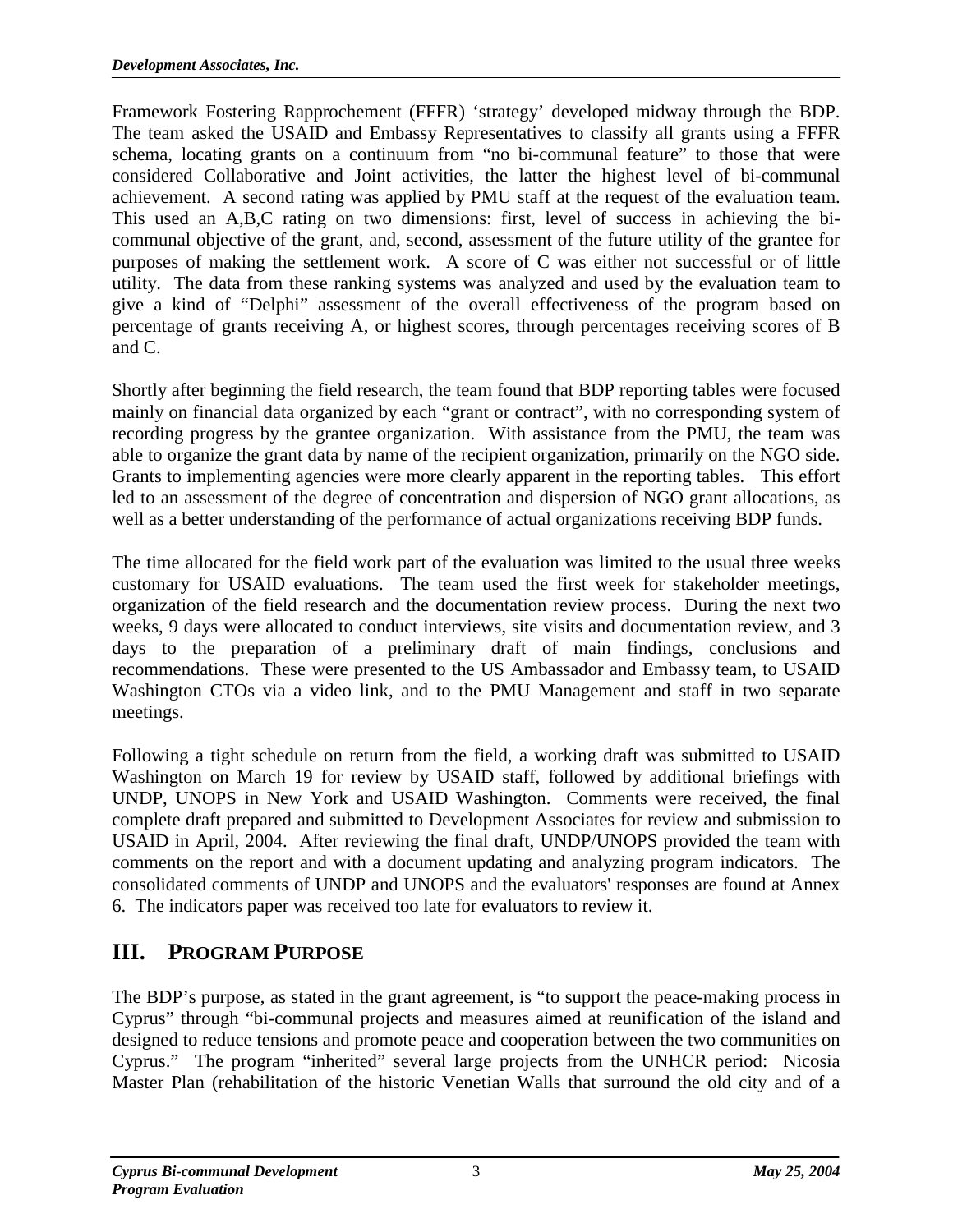community within the walls on each side of the green line<sup>[8](#page-16-0)</sup>), rehabilitation and expansion of the Nicosia Sewerage System that serves both communities, and restoration of Pyla Village (one of the only villages on the island where Greek Cypriots and Turkish Cypriots lived together in 1998). Funds were made available for additional bi-communal projects, including projects of non-governmental and community based organizations. In 2001, the grant was amended to increase life of program funding by \$30 million and extend the BDP through 2004.

During most of the grant life, fostering bi-communal relations has been exceedingly tough. The Turkish Cypriot (TC) authorities banned bi-communal meetings and activities in late 1997, a ban that remained in place until April 2003. Turkish Cypriots needed special permission to cross into the South or even into the buffer zone – and that permission was frequently not forthcoming. The fact that neither the ROC, the US nor the UN recognizes the Turkish Republic of Northern Cyprus meant that activities involving TC authorities had to be implemented through other, recognized, organizations. TC and Greek Cypriot (GC) authorities could have no official relations with each other. Procurement of material for projects on the Turkish Cypriot side sometimes posed some challenges. The political situation was volatile throughout – from S-300 missile crisis to multiple failed attempts at peace talks. (Annex 8 provides a detailed timeline of the political events that influenced program management; as well as a timeline of key events in the life of the BDP.)

The conditions under which the BDP operated required extreme political sensitivity; consequently the Grant Agreement specified that the UNDP would receive political guidance from the U.S. Embassy in Nicosia in selecting activities to be funded. These conditions also required innovation and dexterity from the PMU in finding ways of accomplishing the program's objectives. Finally, it required the program to adopt a very broad definition of bi-communality.

# **IV. FINDINGS ON BDP MANAGEMENT**

# **A. PROGRAM STRUCTURE**

BDP's program structure grew out of the unique features of the Cyprus political environment. Three elements are key: the large number of stakeholders involved in the decision-making process, the inheritance of large public works projects from the UNHCR era, and the need for adaptability in an uncertain political environment where bi-communal activity is a risky business.

# *1. Stakeholder Relationships*

# **a. USAID**

USAID's role is that of manager/monitor of the overall grant to the UNDP, rather than of decision-maker on individual projects. USAID performs its monitoring role through a PSC who reports to the US Embassy economics officer. As an Embassy employee, however, she tends to play a dual role as both project monitor – reporting on project activity to USAID headquarters and advisor to the Embassy on project decisions. In addition, all project activities must be

<span id="page-16-0"></span> $\overline{a}$  $8$  The "green line" is the demarcation between the Greek Cypriot controlled side and the Turkish Cypriot controlled side.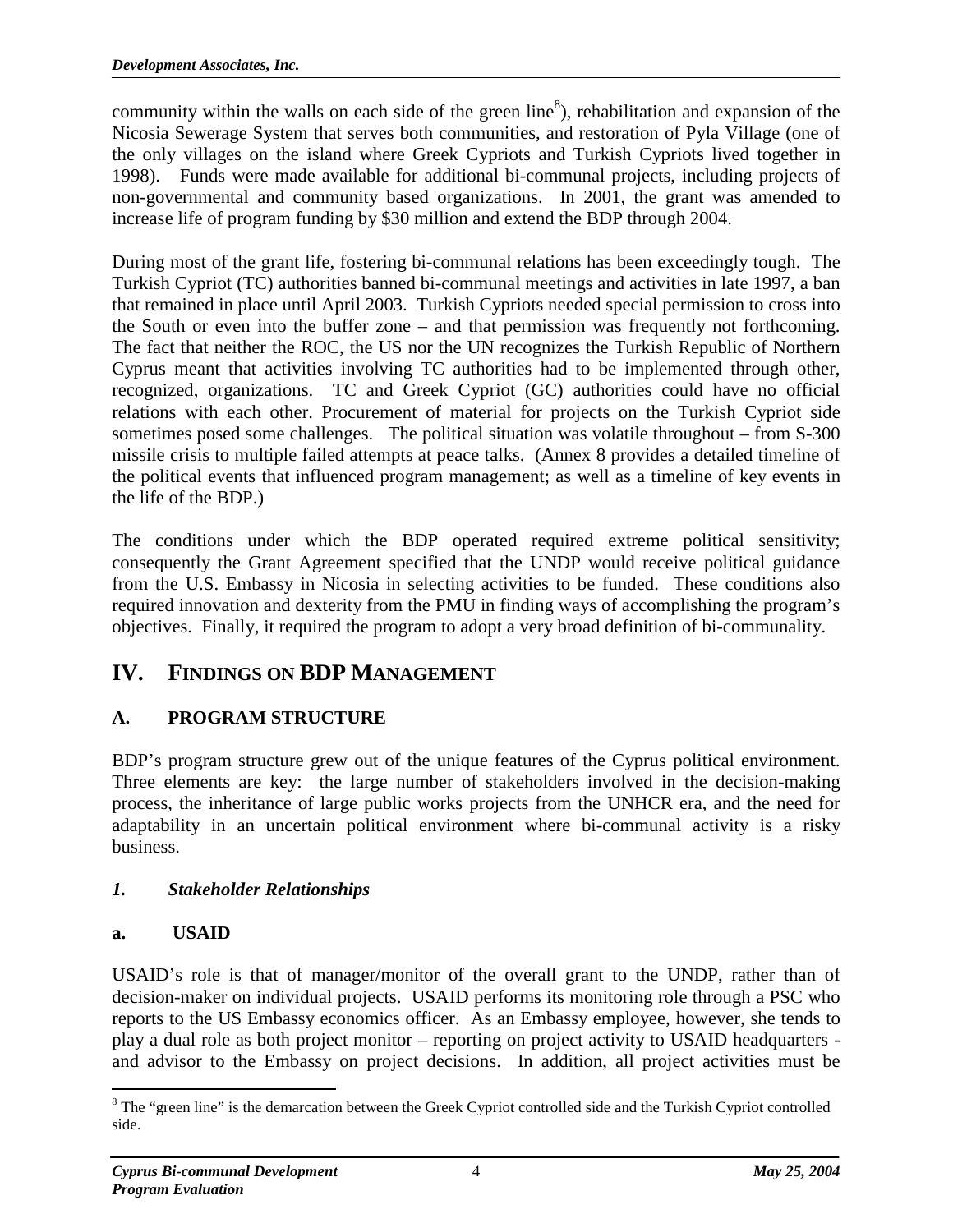reviewed by a USAID environmental officer through the Initial Environmental Review (IER) process. This process provides USAID with some ability to affect project decisions, when activities have a clear environmental consequence.

# **b. US Embassy**

The task of providing political guidance to the BDP was taken on initially by the economic/commercial officer, but as the amount of project activity grew it became necessary to hire a PSC, reporting to the economic officer, to serve as the Embassy's representative and to provide political guidance on all proposed BDP projects. Like the USAID PSC, she plays a dual role, in that she assists in monitoring certain projects, especially the large infrastructure and environmental projects, as the portfolio has become too large for the USAID PSC to monitor alone. As a result, while they play different roles, the two PSCs (Embassy and USAID representatives) work very closely together. Their different responsibilities and authorities are not easily understood to those outside the Embassy.

Interviews with principal senior stakeholders, the US Ambassador and senior US Embassy officers, indicate substantial satisfaction with the achievements of the BDP program. The US Ambassador meets with grantees and, along with his predecessor, has helped to resolve implementation problems from time to time. Embassy officers reinforce the view that the BDP has been very instrumental in giving the US commitment a degree of tangible visibility, and, in their view, has contributed to the maintenance of the possibility of a peaceful settlement. UNDP senior management also values the program as an indirect expression of United Nations commitment to the cause of peace, and to a working relationship with the United States as a principal player in UN affairs.

# **c. UNDP**

Since UNDP does not operate in Cyprus, it has delegated responsibility for BDP implementation to UNOPS. UNDP carries out program monitoring through visits two or three times a year to Cyprus and through electronic means. UNDP has not delegated its decision-making role on all projects, however. Although it did not do so in the early stages, UNDP now participates in the project steering committees that approve projects, and advises on other projects that do not go to the project steering committees but are valued at over \$12,000.

# **d. UNOPS**

UNOPS has set up a Project Management Unit (PMU) to implement the BDP. The PMU is delegated to act on UNOPS' behalf in Cyprus, though any procurement action or grant agreement or amendment of \$30,000 or more must be reviewed by UNOPS/New York before the PMU can sign. UNOPS also participates in reviews of projects at the project steering committee. UNOPS/New York carries out its program oversight and decision-making role through electronic means and occasional visits to Cyprus.

# **e. The Greek Cypriot and Turkish Cypriot Authorities**

Since the Greek Cypriot (GC) and Turkish Cypriot (TC) authorities cannot meet together because of the recognition issue, the PMU arranges separate Steering Committee meetings on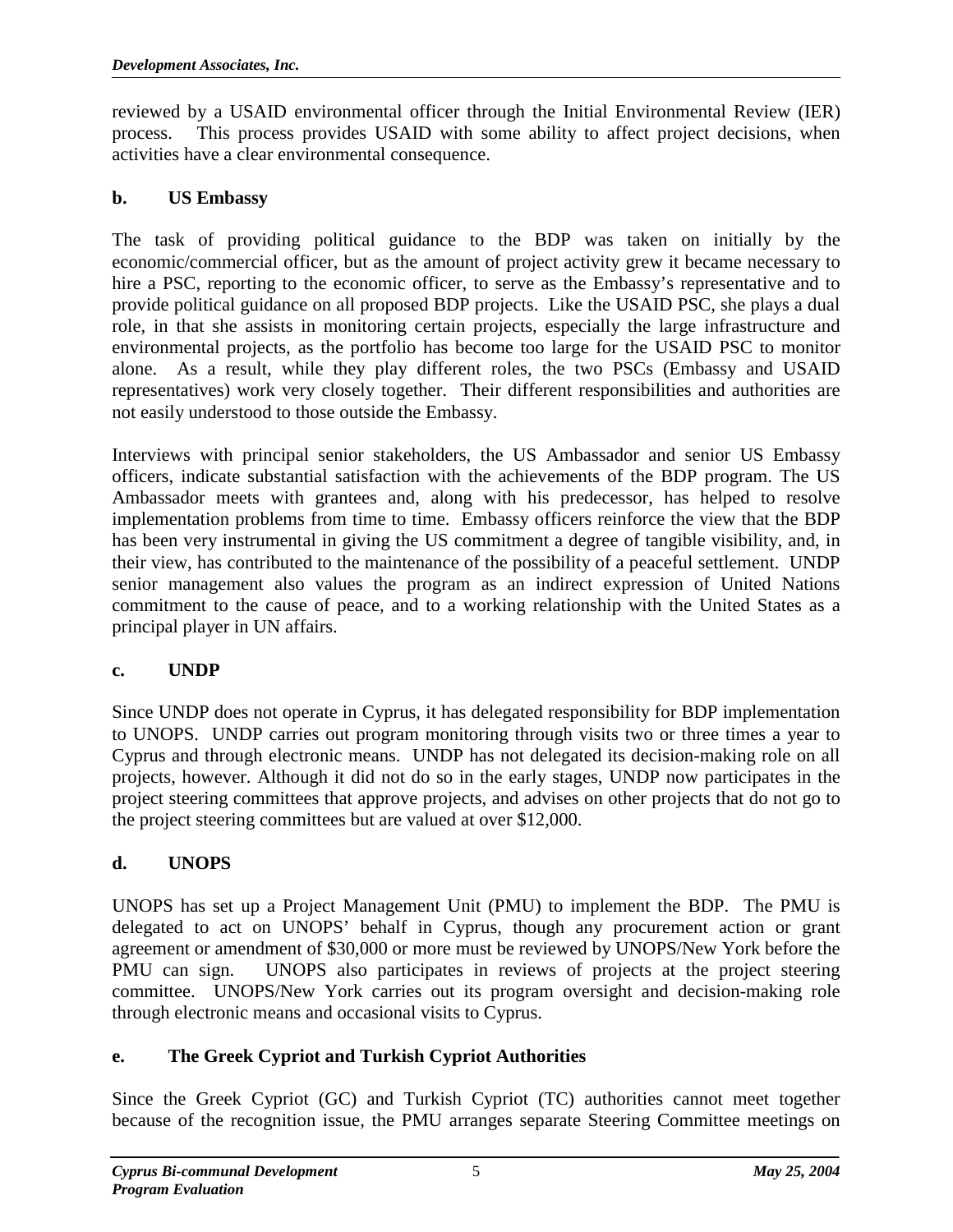each side. While authorities of both sides are aware that parallel project approval processes and funding decisions are being made on the other side, they do not know the content of those decisions, and they need take no official knowledge of them.

# **f. The Red Cross and the Humanitarian Relief Mission**

Since neither the US nor the UN recognizes the Turkish Cypriot authorities, it is not possible to sign contracts with them; nor, is there legal recourse for a grant signed with any organization affiliated with or registered with the TC authorities. As the organization designated by the President of the Republic to deal with all international humanitarian assistance matters (following the events of 1974), the Cyprus Red Cross, with its Turkish Cypriot Vice Presidency as specified in the Constitution of the Republic—became the BDP's official partner, playing an intermediary role in signing documents on behalf of the GOC. The Turkish Cypriot authorities used UNHCR's departure from the Bi-communal Program as an opportunity to disband the Office of the Vice President of the Cyprus Red Cross through which programs had been implemented. In its place, the Humanitarian Relief Mission (HRM) was established as an intermediary between the BDP and the Turkish Cypriot authorities. HRM is fully authorized by the Turkish Cypriot authorities to sign documents on their behalf, and because of its affiliation with the BDP, it is legitimized in the South. The HRM becomes the signatory for all projects with Turkish Cypriot organizations. The HRM then passes funding on to the recipient The HRM then passes funding on to the recipient organization, and serves as the conduit for all official communications between the TC authorities and the project.

The legal issues were not a factor in the South; however, it is important for both sides to be treated in a parallel way. For this reason, the Red Cross serves as representative of the ROC and takes on a similar signatory role for activities of Greek Cypriot organizations (not NGOs) as the HRM takes for Turkish Cypriot organizations.

In turn, the BDP transfers funds to the Red Cross and HRM to assist in their humanitarian programs and cover administrative and other costs.

# *2. Policy-Strategy Management*

Alice: "Would you tell me, please, which way I ought to go from here?" The Cheshire Cat: "That depends a good deal on where you want to get to." Alice: "I don't much care where---" The Cat: "Then it doesn't matter which way you go" Alice: "---as long as I get *somewhere*." The Cat: "Oh, you're sure to do that, if you only walk long enough."<sup>9</sup>

Responsibility for policy and strategy management was divided between USAID Washington's Europe Bureau, UNDP New York, the US Embassy in Nicosia, and the USAID local representative also in Nicosia.

BDP policy was, as stated by the US Embassy officer responsible for oversight was "to take every opportunity to support and cultivate bi-communal contact..." Or, in a somewhat more

<span id="page-18-0"></span><sup>&</sup>lt;sup>9</sup> Paraphrased from <u>Alice's Adventures in Wonderland</u> by Lewis Carroll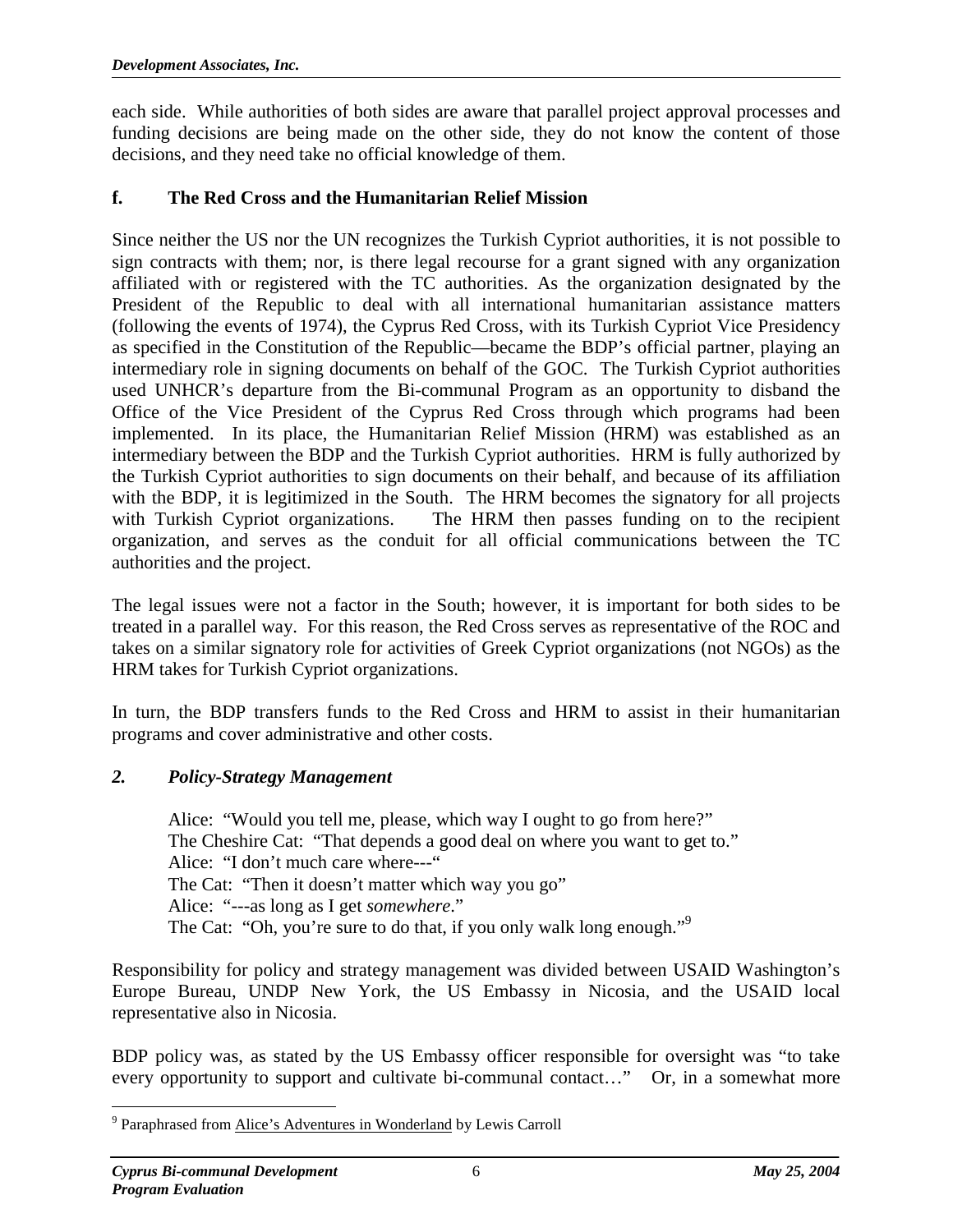inclusive formulation, as put by the USAID Representative, the strategy was to "develop as many activities as a basis for bi-communal cooperation (including meetings) in as many sectors as possible".<sup>10</sup> This very broad policy, combined with the political constraints of the Cyprus environment, opened the door for a very wide range of grant funded activities, each of which could be justified on the general grounds of having the potential to be a "basis for bi-communal cooperation."

Apparently this very broad and flexible strategy was a cause for some concern to policy managers on the USG side. At least three major efforts were made to develop more concise and directive strategies for the environment program, for the NGO program, and finally for the entire effort, which culminated in the Flexible Framework Fostering Rapprochement (FFFR).<sup>11</sup> This document did help to define some of the several dimensions of the basic contact theory of bicommunal development. Also, USG officers continued to urge UNDP and UNOPS to develop a communications strategy for the BDP, however this was delayed until early 2004, the last year of the current agreement. These efforts not withstanding, the need to be flexible, opportunistic, and responsive to a variety of political and budgetary pressures made it difficult to apply more specific strategic guidelines as a means for determining what would, and would not be funded. For example, US Embassy and USAID Nicosia officers, using the bi-communal content classification scheme they developed at the request of the evaluation team, classified 39 percent of the NGO funded activities representing \$1.8 million as "Other (may be some bi-communal), Nothing bi-communal (political, NMP, island wide) or Mirror (no information sharing contact). As will be demonstrated below, some of the grants not included in this 39 percent which began as "Mirror" projects, did develop a dynamic that led to greater collaboration. The fact remains that a significant number of grants were made that had little or no bi-communal content. While many of these activities had independent value using other criterion, clearly other decisionmaking factors were operating in addition to "cultivating bi-communal contact."<sup>12</sup>

# *3. The roles of the PMU*

Over time, the PMU has assumed an increasing number of roles so the program could move faster and reach a broader range of organizations.

1

<span id="page-19-0"></span> $10$  The quotations are extracted from more extensive comments made by the two US Embassy based officers responsible for policy and strategic oversight of the UNOPS implemented program. Both state that although the policies and criteria for decision making may not have been well documented, they did exist. Moreover, in the decision making process for making grants, issues of capacity building, effectiveness, and impact were considered.<br><sup>11</sup> USAID observers comment that FFFR was not so much a strategy as it was an effort to put some conceptua

<span id="page-19-1"></span>respectability and explanation on what was happening on the ground with the BDP program. The team agrees.<br><sup>12</sup> This classification was prepared by US staff using the UNOPS Bi-Communal Development Programme in

<span id="page-19-2"></span>Cyprus Report: Quarterly Report  $1<sup>st</sup>$  October 2003 – 31<sup>st</sup> December 2003, Expenditure Report by Sector and by Project. These tables show all cumulative project Disbursements and Contracted amounts through 31 December 2003. Each funded activity was classified according to the following:

S – Spirit (or In spirit)

M- Mirror (no information sharing)

C-Collaborative Parallel

J- Joint

O-Other (consultants, some bi-communal contact)  $N -$  nothing (Political)(NMP)(Island-wide)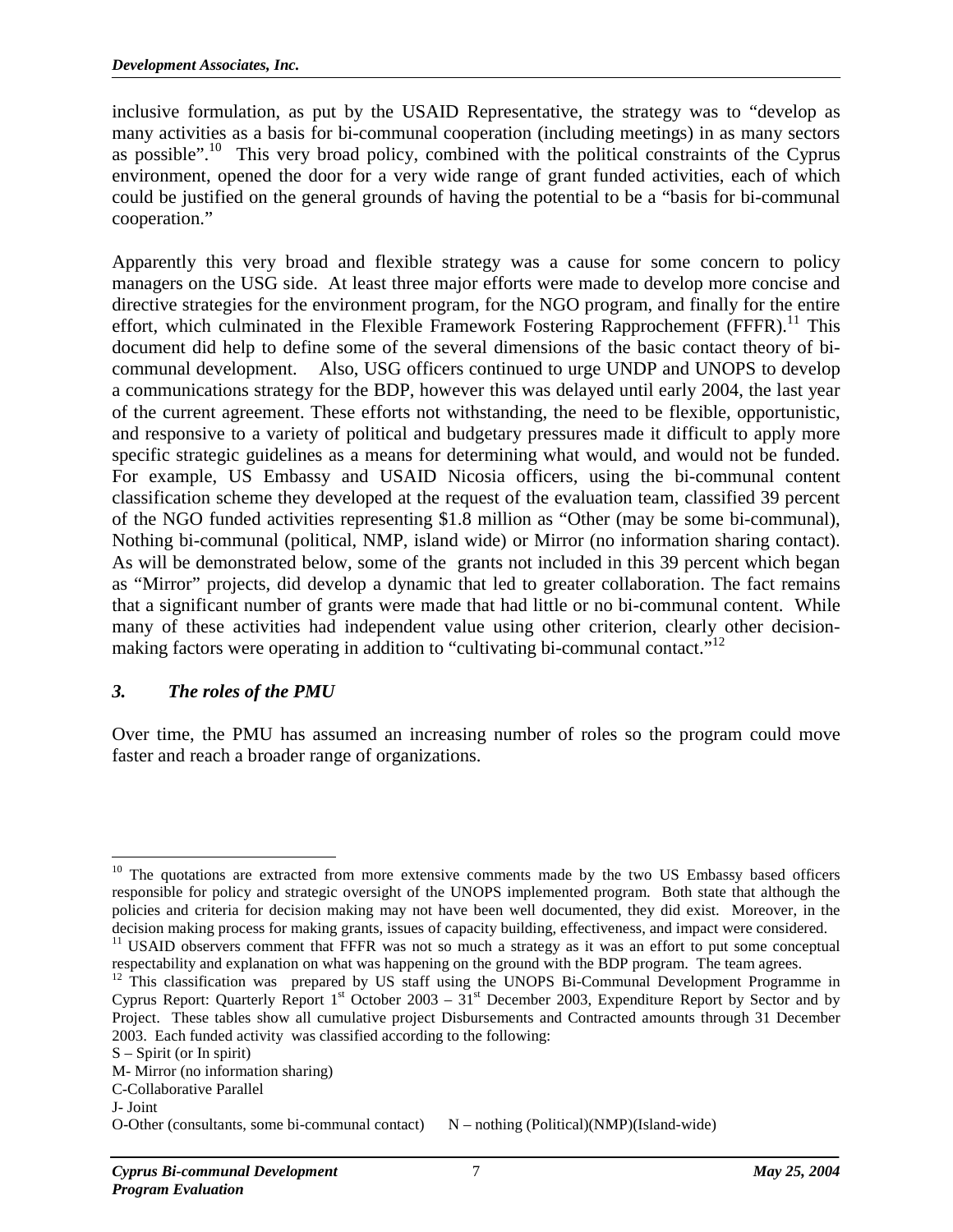#### **a. Project management**

The PMU's primary role is as manager of the wide range of grants funded by the BDP, and its internal organization reflects this. The PMU manages the project process from start to finish: soliciting proposals from implementing agencies (government agencies) and NGOs, making recommendations on project approvals, negotiating the final terms of the grants, monitoring them, disbursing funds and assessing performance. Once approvals have been made other stakeholders generally have no further role except during program reviews (unless an issue arises that merits interagency attention).

Over the years, the program has shifted from a focus primarily on infrastructure to one of maximizing the number of bi-communal contacts throughout society. This has meant an increased emphasis on many small activities from other implementing agencies and NGOs in both Greek Cypriot and Turkish Cypriot communities. The dramatic expansion in the number of activities, from 7 in 1998 to 169 in 2003, has led the PMU to increase its staff substantially in order to manage the expanding portfolio. From an initial staff of 14 in 1998, it has grown to a current staff size of five international officers, 15 Cypriots from both sides of the island, and a handful of international experts in specialized areas. Only six of these are project officers (including vacancies). The remainders are engaged in management and administrative/financial support. $13$ 

#### **b. Implementing agency**

Several factors have pushed the PMU into playing a much greater role in project implementation than one would expect from a project manager.

- (1) The BDP inherited large urban environment and infrastructure projects, valued at about 60 percent of total program resources, from UNHCR days. After the initial round of inherited projects was completed in 2001, BDP approved follow-on grants expanding on the initial work, so that the urban infrastructure and environment program continued to require the major share of program resources. These projects were multi-year in nature and involved large procurements and construction contracts.
- (2) The decision was made early on to fund implementing agency projects for one year at a time. If progress was sufficient, a second year's funding would be added to continue the activity. Government procurement procedures, however, are cumbersome. By procuring project commodities and construction/engineering contracts directly, the PMU cut several months off the process, so that project activity could proceed on a one-year schedule.
- (3) Where the same types of commodities were needed by the GC and the TC sides, PMU procurement on their behalf would assure compatibility and economies of bulk purchasing.
- (4) PMU direct procurement made some bi-communal activity possible by bypassing the recognition issue. Additionally, the PMU stepping in to do things like pay workers directly enhanced the day-to-day bi-communality of projects in that it allowed TC and

 $\overline{a}$ 

<span id="page-20-0"></span> $13$  Figures are based on quarterly and annual reports.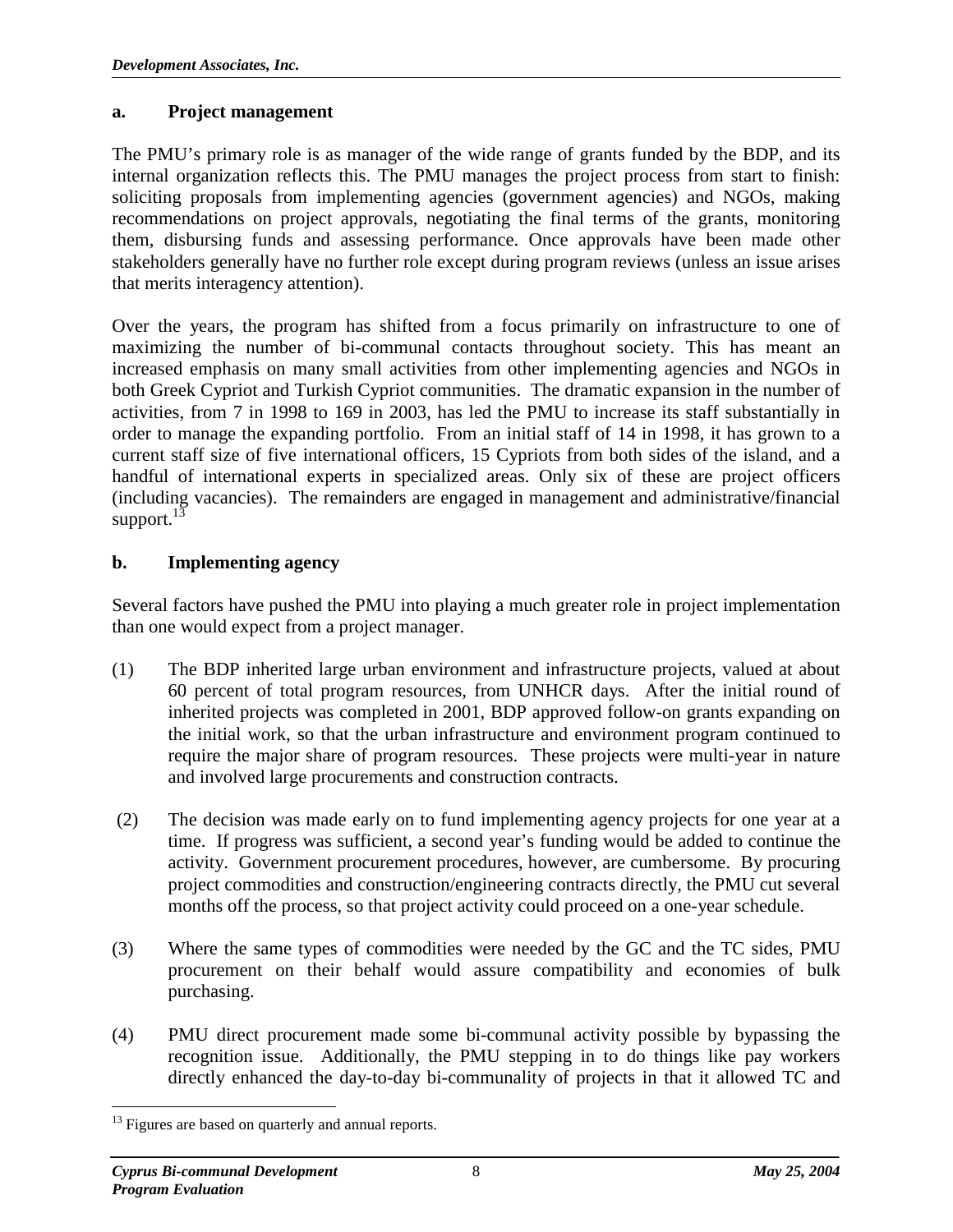GC workers to work together on crews in Pyla and on the Venetian Walls in Nicosia. Without the PMU in between, a host of payroll and administrative issues would have made this arrangement impossible. For the same reason, the PMU has established a veterinary training and testing laboratory at its offices in the buffer zone. This has enabled TC and GC veterinary technicians to join together for training and product testing.

# **c. Matchmaker**

For most of the BDP grant life, the TC authorities' ban on bi-communal contact has made it extremely difficult for GC and TC organizations to meet, let alone collaborate. To foster bicommunalism in this incredibly restrictive setting, the PMU had to become the intermediary that linked organizations together. As the program increased its focus towards NGOs, the PMU's role as matchmaker has expanded. Many organizations funded by the BDP had health, youth, or environment as their primary focus. Some organizations proposed "in-spirit" or monocommunal projects that became bi-communal as a requirement of approval. These organizations needed help from the PMU in finding partners from the other side and then in establishing a comfortable and productive working relationship. (e.g., the Girl Guides HIV/AIDS training program).

# **d. Facilitator**

Promoting bi-communalism in Cyprus is a political minefield on both sides of the green line. The PMU became adept at side-stepping the mines and gaining the trust of officials by being discrete and low-profile, by not placing either side in the position of having to make decisions that would cause them political problems, and by offering both funding and quick implementation for activities that had objectives that everyone could agree with. With these tools, the PMU was able to broker agreements and overcome bottlenecks to implementation; e.g. with Embassy support convincing the TC authorities to agree to NGO projects; or assisting grantees in getting permission for members to cross the line.

# *4. Characteristics of program structure and management*

# **a. Quick response, quick impact**

Despite the large number of stakeholders involved, the BDP has maintained flexibility and the capability for quick response to changing situations. This is largely due to the good will and commitment of the main parties: USAID, UNDP, UNOPS and the US Embassy.

# **b. "Responsive and Helpful"**

Among the 30 grantees interviewed by the team, one theme came through loud and clear: grantees find the PMU project officers to be helpful, responsive, and professional. Some comments: "They show flexibility, respectful relations, commitment to treat the two sides equally." "They are efficient; they know what to do". "They are helpful, supportive and understanding". The only criticism was that project officers are overworked. If the activity manager is absent, no one else can fill in.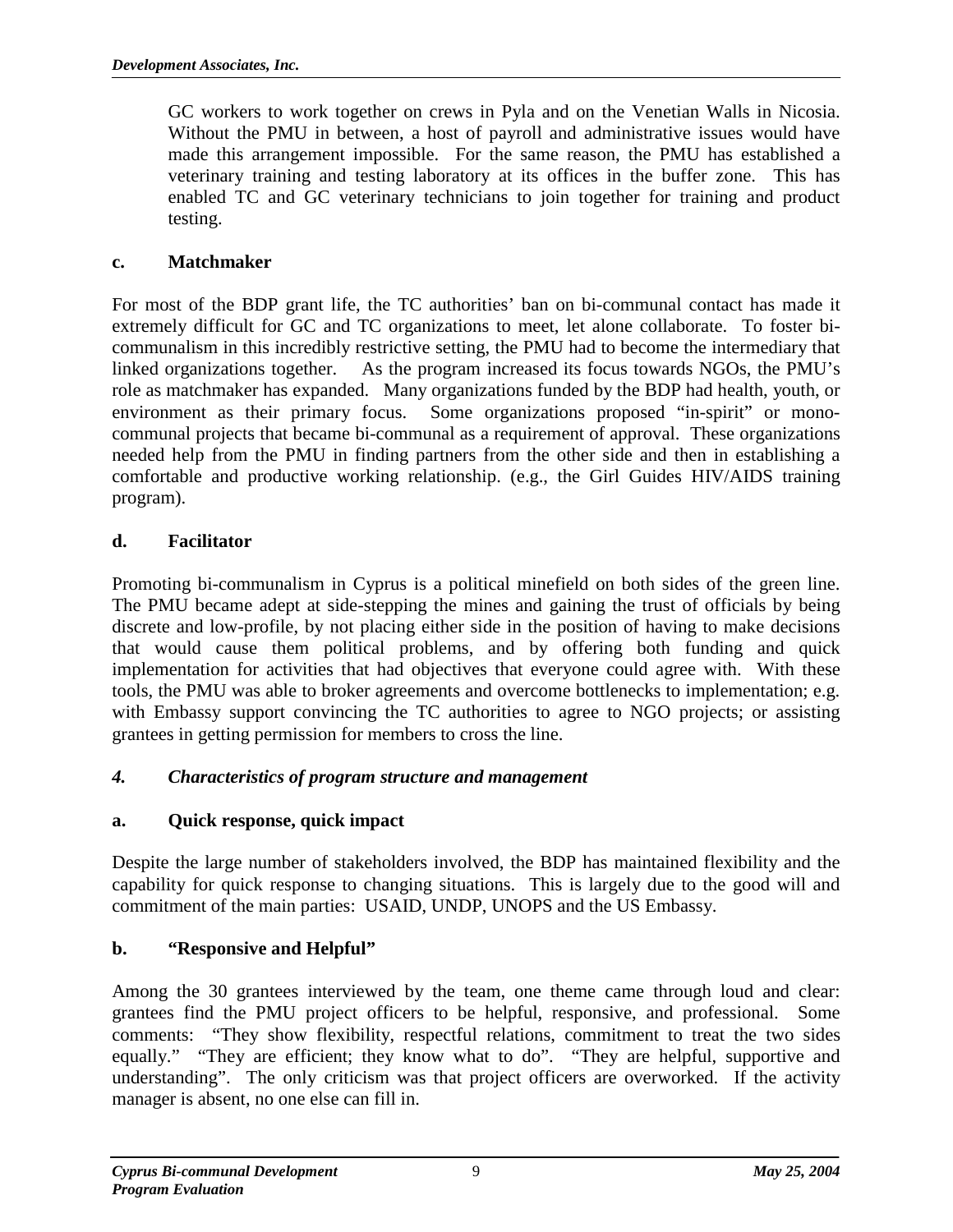# **c. Who's on first?**

Over the years, the BDP has experienced growing pains, as interrelationships among the US and UN agencies were not clearly spelled out or understood. Decision-making and reporting relationships have only developed over time; as the number of projects has grown it has become necessary to formalize what were once informal communications channels, such as the weekly PMU-US Embassy meeting to review progress and approve special initiatives. There are still gaps in communications that cause confusion and inconsistency in treatment of grantees. Some stakeholders interviewed by the evaluation team identified the following issues:

- Absence of a formal approval process for project extensions, leading in some cases to extensions of projects that should be terminated because they no longer advance program priorities, for example.
- Inadequate reporting of the full results of steering committee meetings and weekly US Embassy-PMU meetings, so that the project officer tasked with preparing the grant or contract document does not always understand the conditions agreed to.
- Absence of guidance to all the project managers about items that will generally not be approved, except on an exception basis (e.g. payment of a project coordinator)
- Lack of clarity as to the type of issue that requires Embassy involvement, leading PMU staff to play it safe by obtaining guidance from the Embassy on many project implementation issues. Everybody agrees that the Embassy's political guidance was essential – on what activities to approve. Where there is disagreement is on the issue of whether their inputs on the nuts and bolts of project design and implementation, while often valuable, were worth it in terms of confusion to the grantee, over-visibility of US role, and reduction of empowerment of PMU staff. On this issue, different people had different views, but there was definitely a level of frustration with the extent of Embassy involvement on the PMU side, and an equal level of frustration on the part of responsible Embassy personnel with what they saw as persistent weaknesses in PMU management.

# **d. "Need to know" management**

In the Cyprus political environment, the PMU could only operate effectively by NOT sharing full information. At times, it was better for the Greek Cypriot authorities not to know what projects the Turkish Cypriots were approving, and vice versa. Throughout, it was risky to share too much information and/or any documentation because of its potential use to either advance or discredit political positions within each community and/or between the two communities. (Examples: list of NGO projects funded on TC side provided to HRM ended up on front page of anti-settlement newspaper with names and dollar amounts; list of authorities projects on GC side led to "crack down" on GOC officials engaging in bi-communal projects.) As for the NGOs, it seemed more discrete and easier NOT to inform applicants of the list of who won awards and who did not.

This "need to know" style of operation has raised suspicions and generated an element of distrust among some opinion leaders, stakeholders and grantees (both those whose proposals were approved and those whose were not). The extent to which information of various types can and should be shared needs to be revisited in light of recent and expected political openings.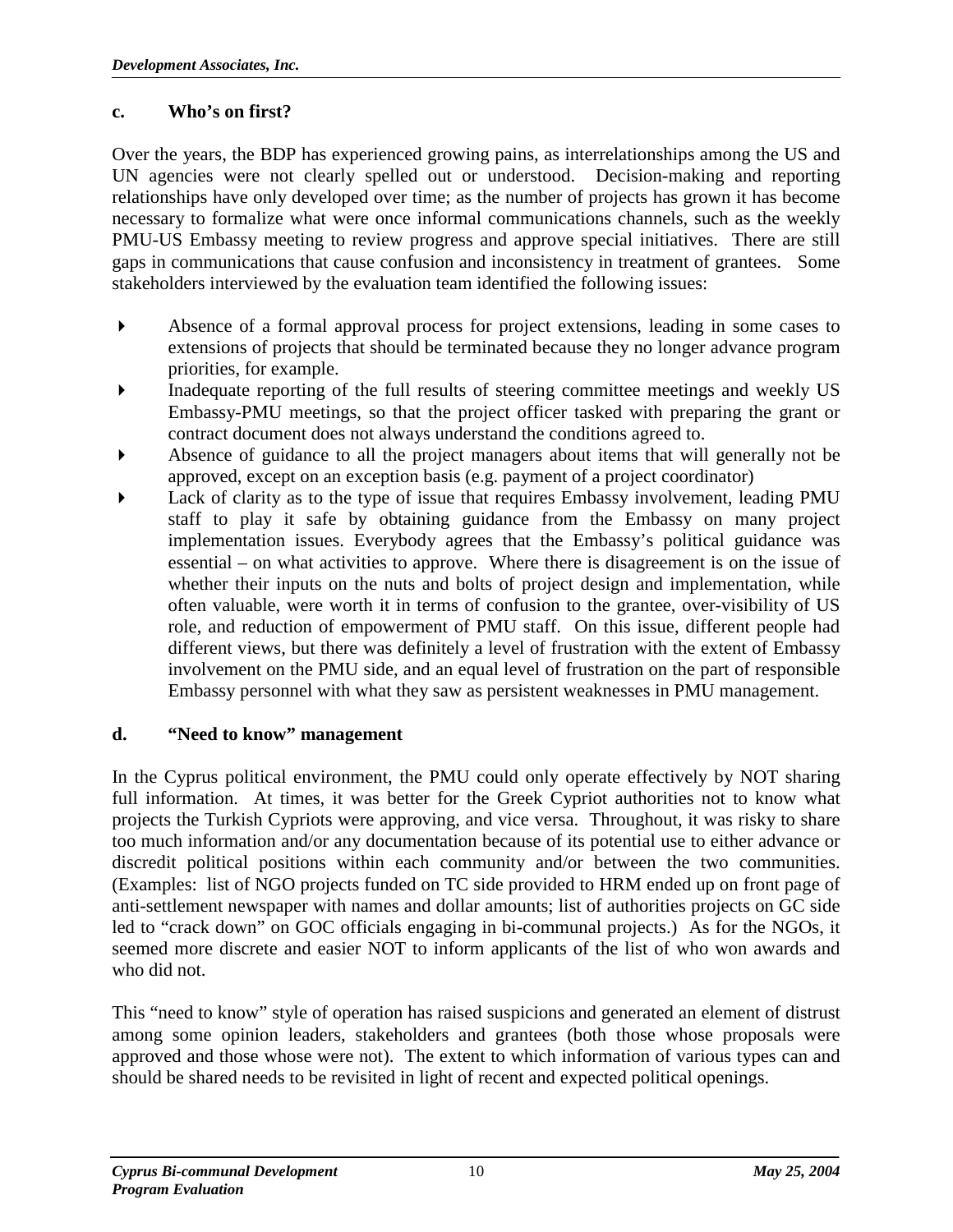# **e. Management decision-making and internal communications**

Project approvals are made by the management team and the steering committee, but the tasks of informing those whose grants were rejected, development of the grant agreement and project monitoring fall to the project officers. Absence of clear guidelines for decision-making, poor communications about project approval decisions, the "need to know" mentality and overwhelming workloads as the project portfolio has grown combine to create dissatisfaction of the primarily Cypriot project staff with the expatriate managers.

#### **f. Project management tracking systems**

The PMU, as its name implies, views itself as the implementer of a single project under normal circumstances [14.](#page-23-0) Hence, its reporting systems take as their management units individual contracts. The prominence of large infrastructure and environment activities in the portfolio reinforces the emphasis on managing by individual contracts. In a program containing such disparate activities, however, this does not provide managers the information they need to track progress. For example, on the quarterly and annual reports, activities are identified by their contract number and activity names, but not by grantee organizations, yet for a program focused on bi-communal contacts, understanding which organizations are furthering this objective is very important, particularly since some organizations have received multiple grants. Even for the large public works activities, the tracking system is confusing, because several contracts within a single activity have the same coding number.

A review of selected project files finds that grantees submit progress reports and invoices against pre agreed dates or benchmarks for payment. If the grant includes procurement of material or services through a bidding process, the documentation is submitted to the PO for inclusion in the file. POs make every effort to visit grantees and especially to attend events organized by NGOs. On the IA side, the POs are very much involved in the implementation of the grant, including organizing technical assistance, managing procurement, and organizing meetings where necessary. POs prepare monitoring reports to the file. In its review of selected elements of files, the team noted scarcity of evaluative data on progress towards achieving bi-communal goals. This is discussed further in the following section (Program Strategy and Decision Making).

Up until mid 2003, the ratio of grantees to PO was about 1 to 15 active NGO projects. With the relaxation of restraints on bi-communal contacts, the number of projects in the NGO sector has doubled, straining the capacity of the existing staff to conduct frequent site visits, while the IA side continues to account for 60% of disbursements.

#### **g. Staffing/training needs**

With only six project officers managing upwards of 150 projects, PMU project officers, especially for the NGO program, reported that the workload is excessive using the existing procedures. They said that it is very difficult to break away from paper work requirements of grant processing, as these requirements are the same for both large and small grants. One officer said she uses her evenings and weekends to attend events and visit grantees. Asked whether they had been given training in NGO development or other substantive areas project officers reported

 $\overline{a}$ 

<span id="page-23-0"></span><sup>&</sup>lt;sup>14</sup> This point was made by a Senior PMU staff person during the Team's evaluation debriefing in Nicosia.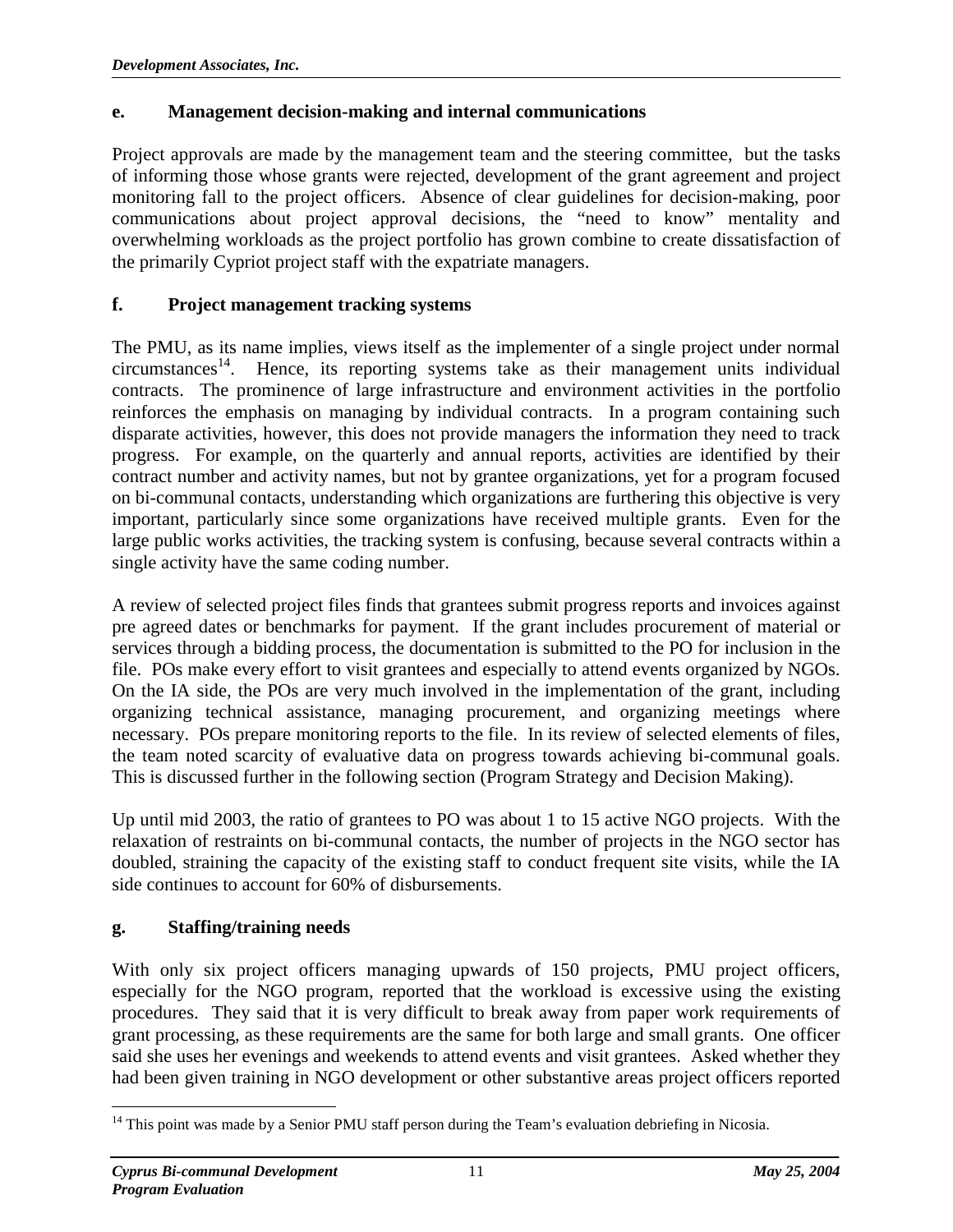that UNOPS policy was not to provide staff training, as UNOPS hired only persons already qualified. This was confirmed by one of the UNOPS management staff.

# **B. PROGRAM STRATEGY AND DECISION-MAKING**

# *1. Decision making process: Operational Rules for the PMU*

The Cyprus environment's political constraints had a profound effect on the BDP decision making process. When the project began in 1998 the separation of the island into two distinct communities had substantially hardened. At the level of the authorities, there was no political commitment to bi-communalism on either side. As much as the various stakeholders wanted to develop a focused, strategically determined development project, the political environment made the development of pre-determined criteria for **grant making** very difficult to formalize. Moreover, the first two years of the new project were dominated by the need to demonstrate material progress with portfolio in hand, largely concentrated on the Nicosia Master Plan, Water and Sewerage system rehabilitation and expansion, and related "big ticket" projects. Even as the NGO program got off the ground by 2000, it was at first next to impossible to find many NGOs willing to run the risk of any cooperation between the two sides, according to PMU and Embassy staff.

In addition to these constraints, in 1974 the Congress of the United States had mandated through an Economic Support Fund earmark that \$15 million be obligated each year for the purpose of, among other things, supporting the development of bi-communal cooperation in Cyprus that would facilitate a peaceful solution to the island's conflict. In 1998 this \$15 million did not purchase as much as it did in 1974, but for a population of some 700 to 800 thousand people, it represented a significant amount, especially as a budgetary supplement to projects that might otherwise be difficult to fund through tax revenues. The 1998 program specified that at least 20 percent of the available program funds should be spent on Non-Governmental Organizations, in an environment where the NGO community was not well developed in the Greek Cypriot side, and almost non-existent and/or highly distrusted by authorities on the Turkish Cypriot side. The humanitarian crisis of mass movements of conflict-dislocated peoples was no longer an issue by 1997, and other than infrastructure, it was becoming increasingly difficult to find appropriate projects for funding. The hardening of positions resulting from the missile crisis of the 1990s made it even more difficult to find ways to fund a program with the objective of supporting bicommunal contacts and cooperation.

Faced with the need to spend the money in an environment with multiple constraints and risks, while at the same time demonstrating progress, the program leadership had to operate in a manner that did not directly confront the political constraints, or seem to break any of the restrictions on contact and potential 'recognition' imposed by the TCC and GCC. After some time, some informal rules did develop that, if carefully applied, would allow work to progress. These "rules", as developed by the PMU and US Embassy and USAID players, are as indicated in the next table.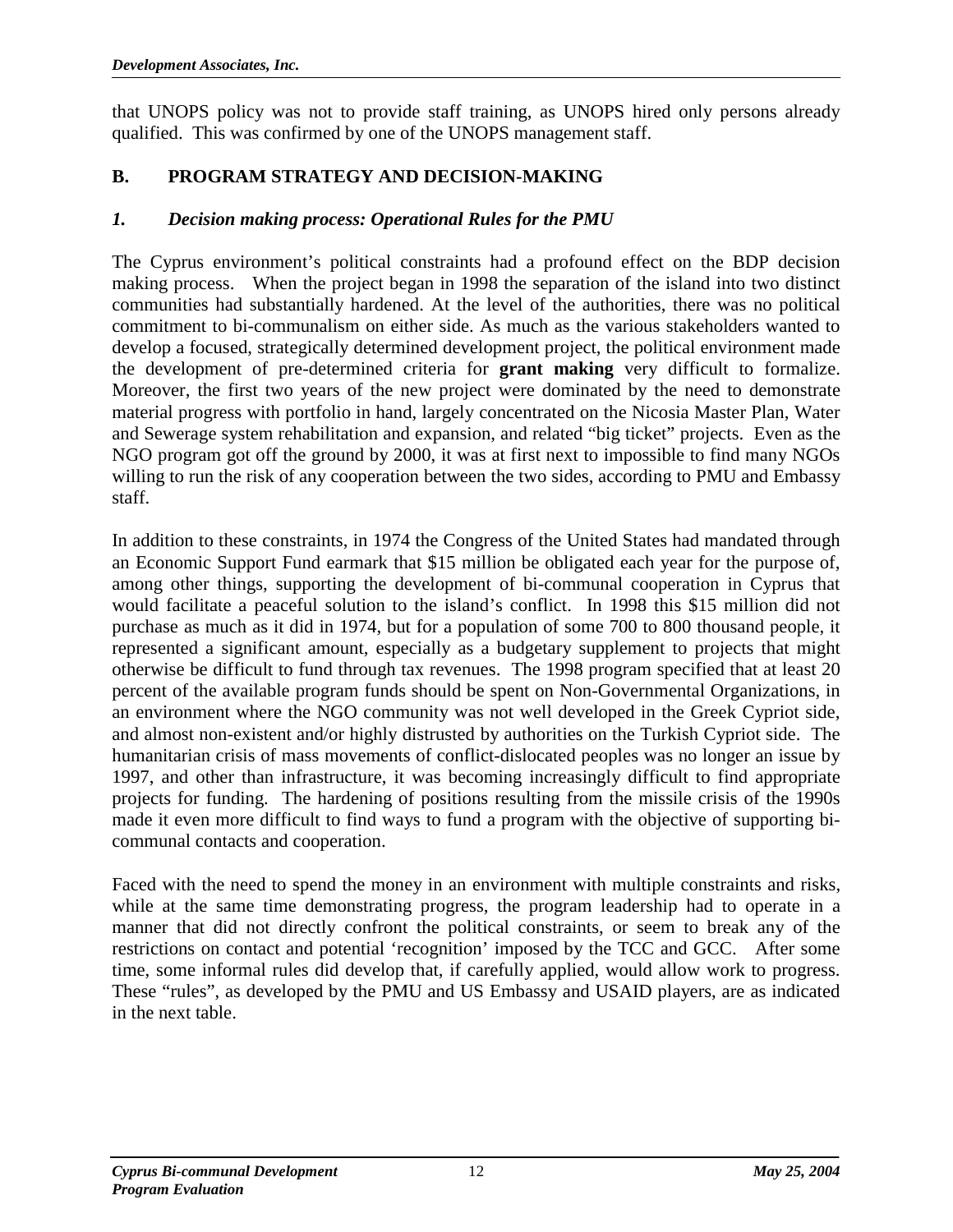### **TABLE 1**

| <b>Bi-communal Program Rules under Severe Constraints</b>                                                                                                                                                                                 |  |  |  |  |  |  |
|-------------------------------------------------------------------------------------------------------------------------------------------------------------------------------------------------------------------------------------------|--|--|--|--|--|--|
| Avoid the following:                                                                                                                                                                                                                      |  |  |  |  |  |  |
| <b>Political Terminology</b><br>Do not say bi-communal to the Turkish Cypriot<br>1.<br>Do not mention TC authorities to GC authorities.<br>2.                                                                                             |  |  |  |  |  |  |
| Fundamental political principles/issues<br>Avoid being trapped in recognition issue.<br>1.<br>Avoid voting in the Project Steering Committees. - forge a consensus.<br>2.                                                                 |  |  |  |  |  |  |
| Providing too much process/grant budgetary information to PSC members and general publics<br>on both sides.                                                                                                                               |  |  |  |  |  |  |
| Becoming the advocate for any particular project, while doing one's best to influence grant<br>decisions.                                                                                                                                 |  |  |  |  |  |  |
| Do the following                                                                                                                                                                                                                          |  |  |  |  |  |  |
| Be flexible and opportunistic in deciding which projects to fund as well as in implementation.                                                                                                                                            |  |  |  |  |  |  |
| Make it easy for the sides to accept the project by assuming as much responsibility for program<br>implementation as possible; for example, do procurement, manage funds directly, and hire<br>outside expertise to work with both sides. |  |  |  |  |  |  |
| Act with discretion, keep a low profile.                                                                                                                                                                                                  |  |  |  |  |  |  |
| Circumvent local authorities on behalf of IA.                                                                                                                                                                                             |  |  |  |  |  |  |
| Enhance the role of local partners without obliging them to take on responsibilities for project<br>implementation.                                                                                                                       |  |  |  |  |  |  |
| Encourage and facilitate contacts between Turkish and Greek Cypriots without appearing to do<br>SO.                                                                                                                                       |  |  |  |  |  |  |
| Stress economic and other benefits of the project to the TC side.                                                                                                                                                                         |  |  |  |  |  |  |
| In Public Works programs, use the project to fill essential gaps in an overall structure, such as<br>Venetian Wall restoration or in the Water and Sewage program.                                                                        |  |  |  |  |  |  |
| Maintain the integrity and unity of the PMU Stakeholders, by ensuring a unified position among<br>USAID, US Embassy, UNDP UNOPS.                                                                                                          |  |  |  |  |  |  |

These were the decision rules that emerged from the experience of the PMU and the USG in trying to mount a bi-communal program in an environment where both sides lacked the political will to advance bi-communalism, and where engagement of government agencies and NGOs in anything that looked like bi-communalism carried significant risks.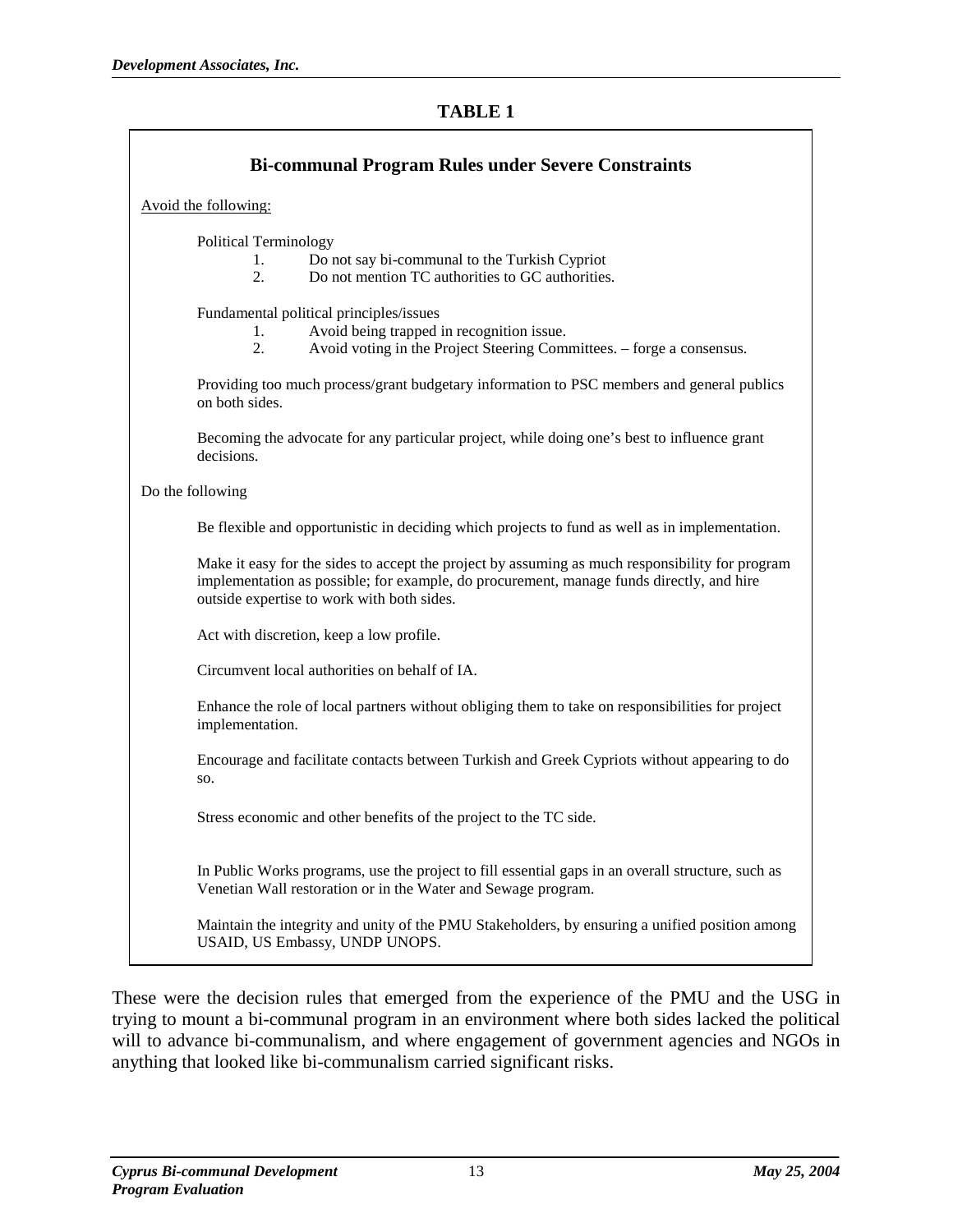### *2. Grant Making Review and Decision Processes*

Most grant making programs have to have a process in place for advertising/informing potential grantees, reviewing and deciding on proposals, informing grant winners and losers, preparing and signing grant agreements, and monitoring and evaluating grantee performance. For each step in the process, the grant making organization is faced with a number of decisions about how to accomplish each step in the process.

If the grant program objectives are broadly stated and the selection criteria poorly defined, the funding organization may have difficulty using objective processes for deciding which proposals will be approved, grantees will have trouble producing and assessing impact, and the overall program will take on a diffuse and unfocused character.

The BDP is a political program with the purpose of promoting contact and cooperation between Turkish Cypriot and Greek Cypriot organizations, NGOs and citizens. Although the categories used to describe the program in Annual Reports sound like the familiar categories of a normal development program, e.g., public and animal health, environment, NGO development, all the stakeholders understand that sector objectives such as disease reduction or institutional capacity building have been secondary to the political objective of improving the possibilities of rapprochement. [15](#page-26-0) 

In a political program largely financed by the United States, it is not surprising that the foreign policy interests of USG should be given primary consideration in how the program is perceived and what kinds of benefits can be expected. As we stated above, the interests of the USG and the UN in this instance are substantially convergent, the main difference being the USG was on the ground, while the UNDP was in New York. Overall, the program decision-making process has evolved into a team effort involving all the major stakeholders. It is understood by all, however, that the US Embassy is *prima inter pares* among the stakeholders.[16](#page-26-1) 

 $\overline{a}$ 

<span id="page-26-0"></span><sup>&</sup>lt;sup>15</sup>Some stakeholders insist that capacity building as a means toward achieving bi-communal results was an important criterion in the decision making process, pointing to the substantial support given by BDP to the NGO Support Centers. The team notes that the Turkish Cypriot Support Center has provided important training to the relatively newer and arguably more robust NGO community there, but found as well that the same effort on the Greek Cypriot side was not successful. Moreover, the Greek Cypriot Center continues to remain underutilized and not very productive even after being taken over by the PMU. From the perspective of the team's considerable experience with USAID funded Civil Society programs, it is very difficult to find much evidence in the BDP program of a serious effort to engage in NGO capacity building as an integral and consistent part of the implementation strategy. To have done so would have required the application of a strategy, much like that suggested in the Biddle Evans reports, that went well beyond the one applied by the program's implementers and

<span id="page-26-1"></span>policy managers.<br><sup>16</sup> US Embassy based officers responsible for oversight of the project commented on this finding. They do not believe that their advice was listened to or taken seriously by the PMU. The evaluation team interviews with PMU staff as well as with US Embassy and USAID representatives support the finding that on matters of policy, as reflected in grant decisions, the US Embassy's views are controlling. As noted elsewhere, US Embassy's frustration with perceived PMU management weaknesses prompted a substantial engagement of the US staff in program implementation. This may have contributed to confusion and frustration on all sides.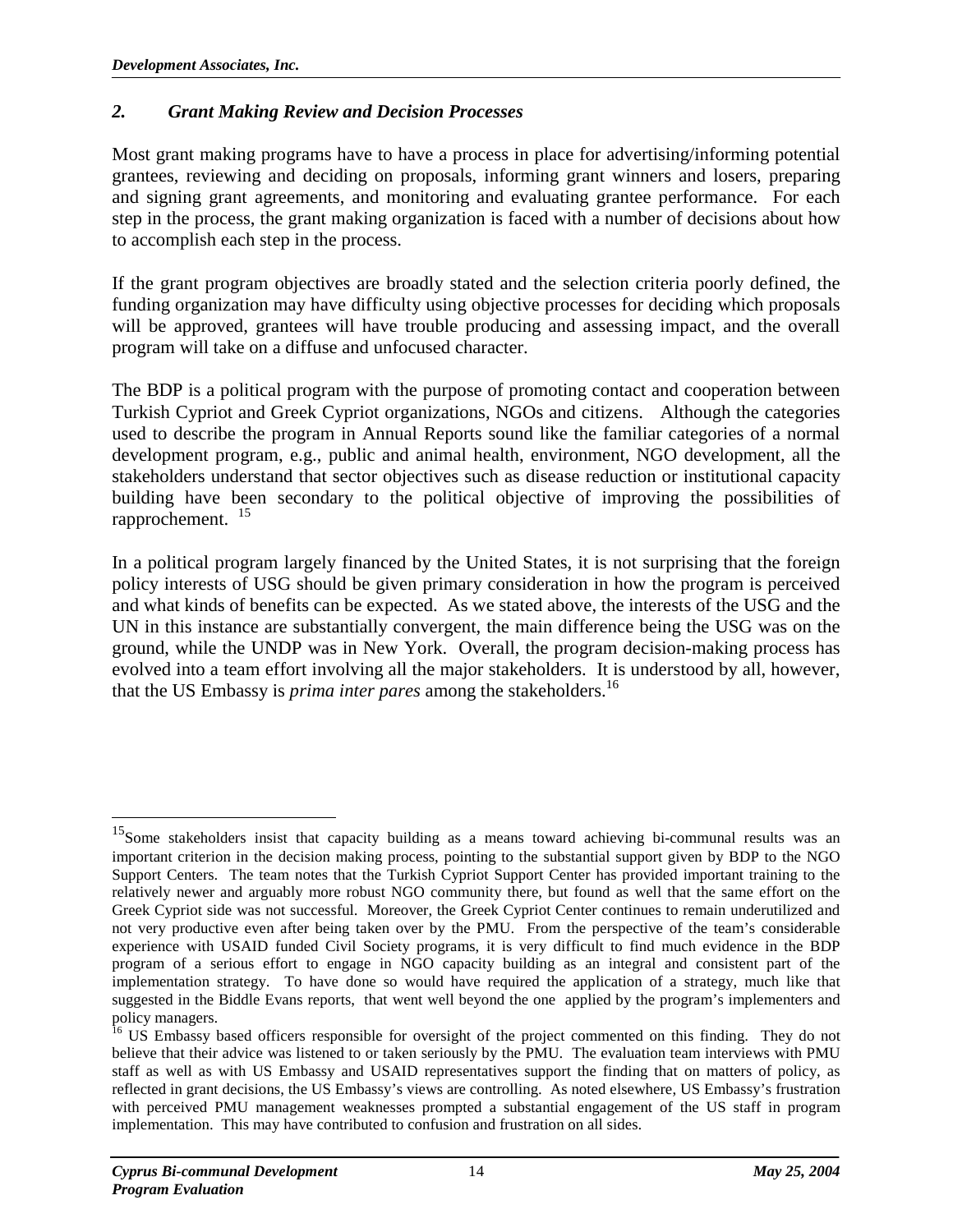#### **a. Bi-communal explained**

According to interviews with policy level staff, bi-communal can be defined as broadly as any activity that has the potential for promoting tolerance, and support for a peaceful settlement of the conflict.

#### **TABLE 2**

#### **Operational Criteria for Grants**

**Political, No Bi-communal Aspect and Other:** These criteria prevailed when there was sufficient pressure or need to use BDP funds for something worth doing that did not fit well using other criteria.

**Island wide projects**: These are mono-communal projects that have island wide implications, therefore affecting both communities.

**In Spirit:** These activities are done by a single organization (mono-communal), but undertaken in the interest of improved tolerance and cooperation.

**Mirror Projects**: These activities would be "In Spirit" but would be the same or similar projects in both the TC and GC communities. These projects do not involve communication between the communities.

**Collaborative Projects**. These are activities which require some degree of communication between the two communities. The information sharing contacts are often encouraged and facilitated by the PMU.

 **Joint activities**: Projects of this kind require regular activities done together by GC and TC agencies.

In an attempt to understand the distribution of the BDP funded activities in terms of the classification/taxonomy set out above, the team asked US Embassy program staff to classify the entire portfolio using the categories.**.** Table 3 shows the summary results.

|                                               | A rough classification of the Portfolio* |              |
|-----------------------------------------------|------------------------------------------|--------------|
| <b>Type</b>                                   | <b>Number</b>                            | <b>Class</b> |
| In Spirit (IS)                                | 20                                       | <b>NGO</b>   |
| Mirror<br>(M)                                 | 9                                        | IA-NGO       |
| Collaborative C                               | 37                                       | IA-NGO       |
| Joint<br>$\mathrm{J}$                         | 15                                       | IA-NGO       |
| Not Bi-communal<br>/Island Wide/Political (N) | 11                                       | IA (NMP)     |

**TABLE 3** 

\*The projects enumerated above do not add up to the number of grants/contracts made by the PMU. Implementing Agencies had multiple contracts, as did a number of the NGOs.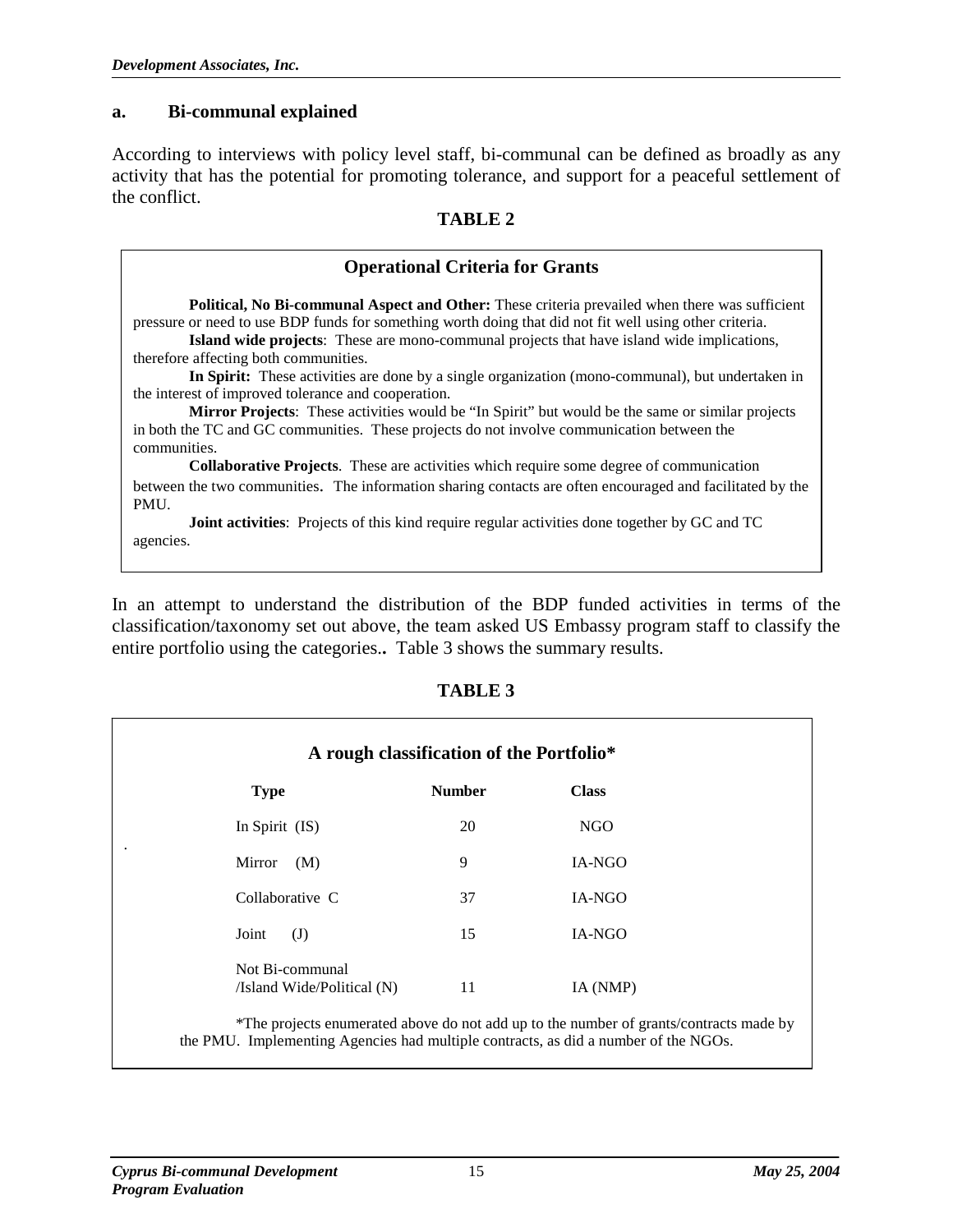The table demonstrates that grants made for a relatively low level of bi-communal activity could develop an internal dynamic that moved the grantees into a more relevant position, and in more than half the cases, to a collaborative or joint effort.

As the table below indicates, if the classification system is applied, 27 percent of grantee organizations were able to move up the scale of bi-communality from mono-communal or mirror projects to collaborative or joint projects. This is indicative of a deepening of bi-communal relations by a small but noticeable percentage of the grantees. $17$ 

| <b>TABLE 4</b>                                                           |               |  |  |  |  |  |
|--------------------------------------------------------------------------|---------------|--|--|--|--|--|
| <b>Project Movement toward Bi-communalism</b><br>A rough classification  |               |  |  |  |  |  |
| <b>TYPE OF MOVEMENT</b>                                                  | <b>NUMBER</b> |  |  |  |  |  |
| N to IS                                                                  | 21            |  |  |  |  |  |
| IS to $C$                                                                | 3             |  |  |  |  |  |
| M to C                                                                   | 15            |  |  |  |  |  |
| $C$ to $J$                                                               | 7             |  |  |  |  |  |
| <b>Total Moves</b>                                                       | 46            |  |  |  |  |  |
| Grantee projects showing movement towards significant bi-communality: 25 |               |  |  |  |  |  |
| *Classifications and ratings suggested by USAID staff.                   |               |  |  |  |  |  |

The criteria for decision making about grant program selections have shifted somewhat since the program began. The agreement between USAID and UNDP called for an NGO program from the beginning, but in the conditions of 1998, it was difficult to mount. NGO grant making gradually became possible, although the formal restrictions on contacts remained in place until 2003. Various efforts were made to establish criteria to guide the decision process toward a more developmental focus during the period 2000-2003. Outside consultants developed sector strategies for a NGO development program and an effort was made to establish a more focused Environmental grant program. Finally the PMU formalized what had been evident to all. The

<span id="page-28-0"></span> $\overline{a}$  $17$  The team is fully aware of the limitations of the findings presented in Table 3 and 4 above, and appreciates the effort made by the local USAID representative to provide the reported estimates. We recognize the potential for bias of any stakeholder in making conducting such a rating. It should also be noted that our 9 days of field research covering a wide variety of Task Order issues did not permit the application of any serious social science techniques for scientifically testing hypotheses. As we became aware that very little evaluative work had been done by the PMU in assessing bi-communal results other than a one shot effort to measure "contacts", we requested the help of those who knew the program best, the local USAID Representative and the PMU project officers (as reported in subsequent sections of this report). By so doing, our hope was to illustrate that the best information about a program is often contained within the minds of those who know the program best. When challenged, these people can and should be able to participate in qualitative evaluation processes, especially if supported by other, more systematic efforts. If program leadership takes the job of results management seriously, it will find a variety of ways to improve the relevance and validity of the information needed.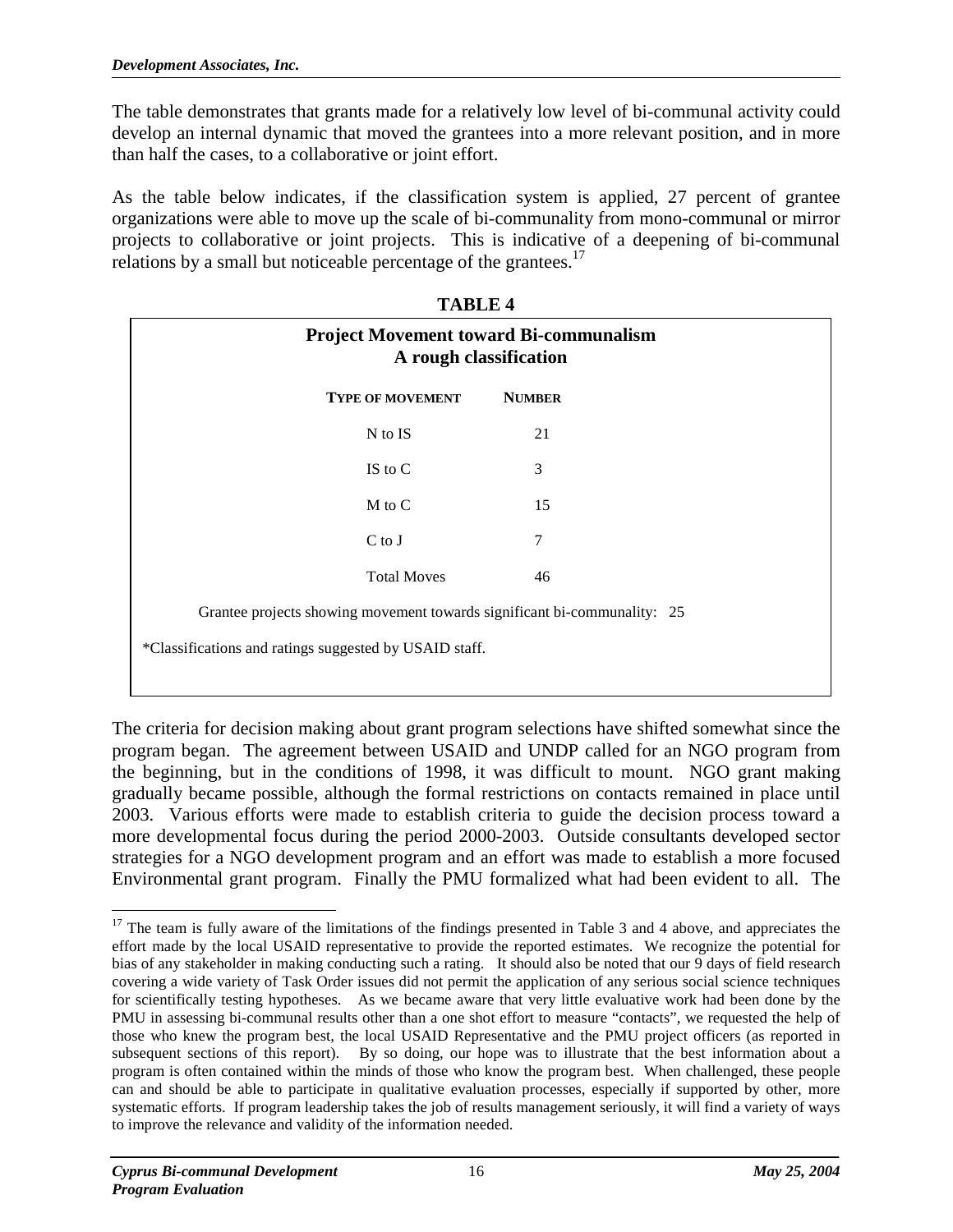Flexible Framework Fostering Rapprochement (FFFR) was adopted which emphasized "dimensions" of bi-communality projects irrespective of the particular sector.

The FFFR was UNDP/UNOPS/PMU's attempt at an acceptable formulation for a program that was and had to be opportunistic, flexible, and politically driven. Efforts were made to develop a sector strategy for environment and for NGO development, but the team had difficulty in determining the extent to which this strategy was actually implemented, or its effects consistently monitored. The FFFR standards did help to clarify several dimensions of a strategic approach to the political goal of rapprochement.<sup>18</sup>

# **b. Announcing the program**

For IA projects, the GOC Planning Bureau and the Turkish Cypriot authorities 'advertise' the BDP within their organizations via circular notes. Agencies/offices then submit proposals through the Cyprus Red Cross (Planning Bureau) or the Humanitarian Relief Mission (foreign affairs) to UNOPS for processing.

NGOs learn about the program through word of mouth, newspaper advertisements and more recently, from a BDP website which states purpose, broad eligibility criteria, and provides a link to an application form. Now that BDP is well known, individual NGO leaders may contact the BDP directly, and some approach US Embassy officers for consultation prior to submitting an application.

# **c. The review process**

All proposals, IA and NGO, are compiled into binders by PMU staff. These are circulated to members of the Project Steering Committee(s)—UNDP; UNOPS; the US Embassy; and on the GC side, the Cyprus Red Cross/Planning Bureau and on the TC side, the HRM and the "economic director" of the "foreign affairs" office. PMU project officers conduct a preliminary evaluation of proposals and feed their recommendations into a review of proposals by the PMU senior staff and the Embassy. A recent practice is the inclusion of the project officers in this PMU-Embassy review meeting. From the Embassy's side, proposals are reviewed by the Economic and Commercial Sections—more specifically, by the Embassy's Advisor on Bicommunal Programs and the USAID Program Advisor. A summary table of proposals is submitted to UNDP and UNOPS headquarters followed by a telephone conference. A consensus is reached on the BDP's position regarding projects to be funded prior to the formal quarterly

<span id="page-29-0"></span> $\overline{a}$ <sup>18</sup> In commenting on this report, US Embassy staff made the following statement: "USAID/Embassy insisted that the UNDP/UNOPS/PMU could/should develop sectoral strategies within the FFFR. There was a lengthy discussion in Nicosia and at larger BDP management meetings about how strategies in specific sectors needed to focus on activities that were the intersection of three separate and often conflicting sets of criteria—namely, (1) the BDP's program priorities (foster bicom contacts, cooperation, etc); (2) the on-the-ground realities and constraints (political situation, institutional realities, etc); and (3) the ideal developmental goals (if Cyprus were not divided) in each sector. While this approach is outlined in detail in the "Environment Sector Strategy" documents, it was a framework that was applied across the board." The team notes that an environmental sector strategy was The team notes that an environmental sector strategy was developed, but if this was the framework that was applied across the board, we did not find evidence that it was applied anywhere. Nor can we discern it from the types of activities that were funded. By far, the "sector" receiving the most financial support among NGO grants was related to health issues, for which no strategy was developed so far as we can discern. The explanation given for the heavy concentration on health oriented NGOs is that these were the only fundable proposals in the early years of the project.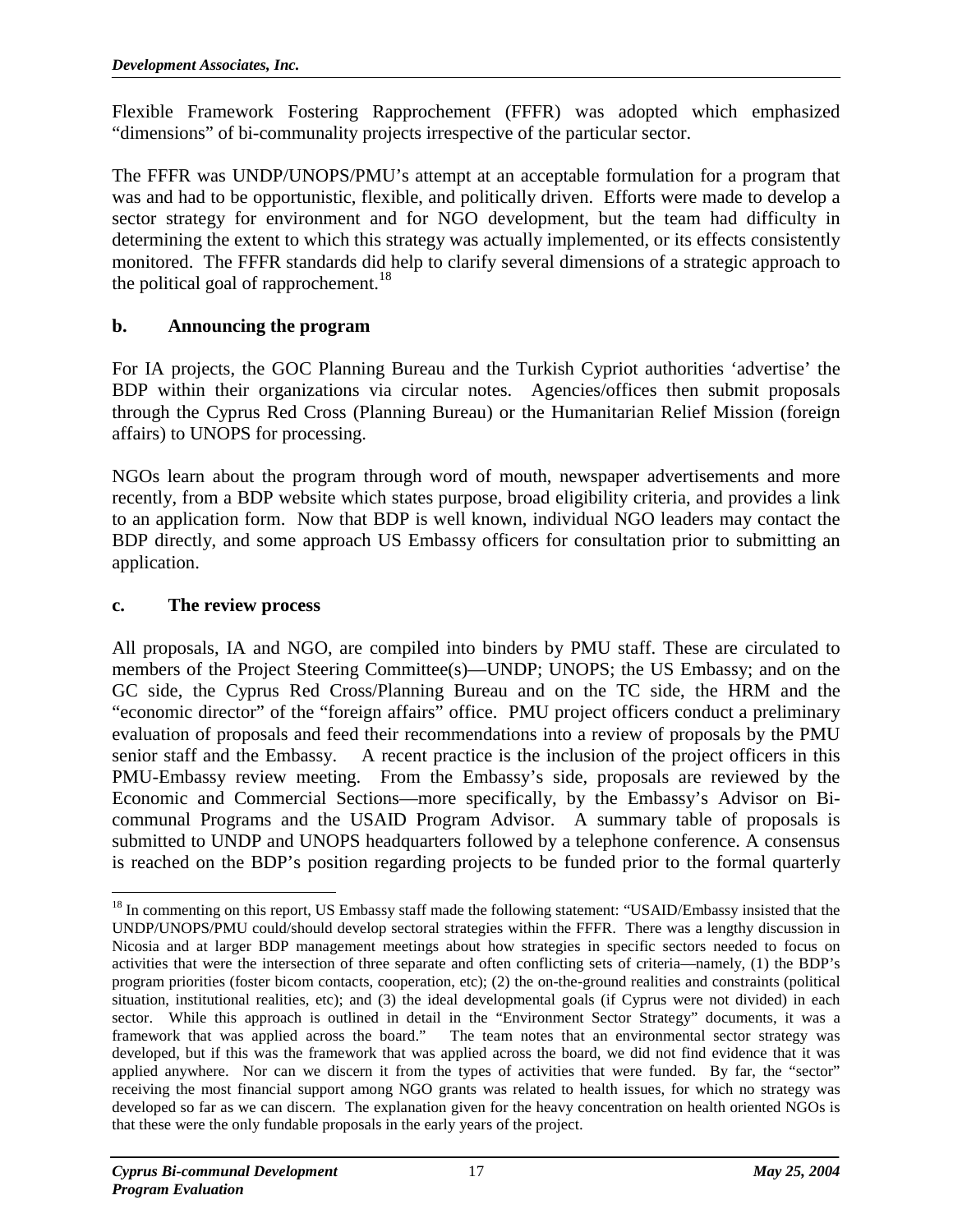Project Steering Committee meetings, which include representatives of the Greek Cypriot and, separately, Turkish Cypriot communities. These meetings also include New York offices via a video link.

The extent to which TCC and GCC stakeholders participate in the decision-making is limited, at least formally, to the penultimate PSC meeting. As one local participant described it, the PMU-US Embassy internal review and consensus process assures that US and UNDP interests are generally observed. The TCC and GCC participants can say "NO" to some projects, but lack the power to approve a project without the support from the UNDP and USG decision makers.

Once the grantee list has been formalized, a memorandum is sent to UNOPS Executive Director through the SPMO, who authorized the PMU to proceed with contract negotiations.

In the meantime, those organizations whose proposals were not accepted receive a letter stating the same. This letter does not go into any detailed assessment of the **strengths** and weaknesses of the rejected proposal, but does invite applicants to call the PMU for feedback and/or to request additional information on the Program.

# **d. The Fast Track**

After the 2002 Annual Review a 'fast track' process was created for target of opportunity projects or for ad hoc projects that might not receive the approval of the authorities. A weekly meeting was established whereby the PMU and the US Embassy approved such projects without reference to the PSC. This was further formalized as a new grant category called the Special Initiative Grant with a limit in principle of \$12,000 per grant.

# **e. Negotiating the contract**

After authorization is received, it is the task of the PMU Project officer to negotiate the contract with the grantee. The Project Steering Committee frequently approves proposals with conditions, which must then be negotiated and including in the actual grant documents and budgets. Once agreement is reached, the grantee may begin work according to a pre-agreed schedule of activities/deliverables which serve as a basis for payments.

# **f**. **Evaluation of Program Impact**

Project and program files do not provide much information on the application of either rapid or more formal results monitoring procedures, whether by grantees, the PMU staff or outside experts. Although there was a mid term program evaluation, much of that effort was focused on program operations and establishment of improved management and decision making systems, rather than on program results The team found little documentation, even at the project level, to draw conclusions as to whether discrete bi-communal targets had been established or met. Absence of evaluative information in the project files, combined with the way project data is aggregated, have made it difficult for program managers to judge how they are doing and to make changes in program policy and strategy to improve program effectiveness.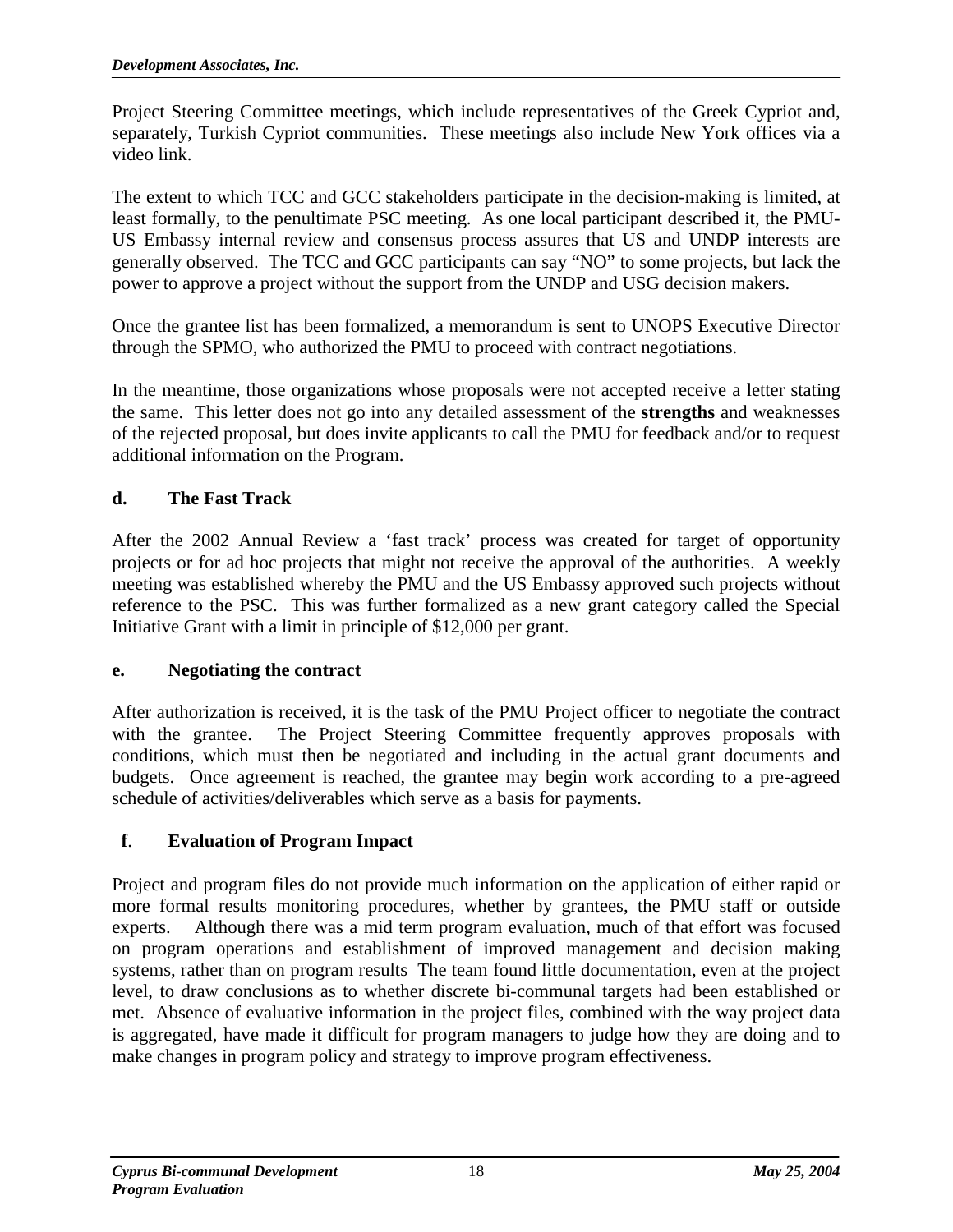# *3. The Contingency Plan*

The contingency plan for the BDP, originally prepared in mid-2002, identifies some critical areas to be addressed in the case of a settlement. Those areas remain as valid in mid-2004 as they were two years ago. Opinion leaders as well as officials from both GCC and TCC recommended many of these same areas for future donor support.

Briefly, the contingency plan recommends four strategic priorities for BDP assistance:

- (1) Facilitate communications through physical reconnection of the two parts of the island (roads, telecommunications, postal services, redevelopment of the Nicosia buffer zone) and through development of joint regulatory and management systems for use of common resources and facilities.
- (2) Support good governance through assisting in the establishment of the common state organization (the federal state), and promoting improved local government that interacts with civil society through participatory mechanisms.
- (3) Spur economic growth by raising competitiveness of small and medium scale industries and by developing economic linkages between the GCC and the TCC.
- (4) Strengthen social cohesion and mutual respect by strengthening civil society organizations, by undertaking activities that develop common values, non-discrimination, tolerance and reconciliation (e.g. through education, human rights activities, dispute resolution), and by supporting the media to promote peace and reconciliation.

The problem with the contingency plan in the team's view is that it represents a major expansion in areas of assistance, including expansion to new areas not in the BDP's proven areas of comparative advantage such as communications infrastructure and development of economic linkages. (These two areas in particular are likely to be addressed through EU assistance.) The current structure and management of the PMU is not adequate to handle major additional interventions such as these. Subsets within some of these priority areas are appropriate, however, and these are discussed in the recommendations section.

# **C. ALLOCATION OF FUNDS BY SECTOR**

# *1. Changes in Spending over Time (Overview)*

The BDP developed out of the UNHCR program with a high level of involvement in infrastructure projects, so spending patterns illustrate a steady commitment for funding implementing agencies. The figure below illustrates that the spending over time changed somewhat due to the changing priorities of the program. As an offshoot of large infrastructure projects, the primary recipients of the funding were the implementing agencies. However, over a short period of time, the NGO program became a priority for the BDP and spending levels reflect this.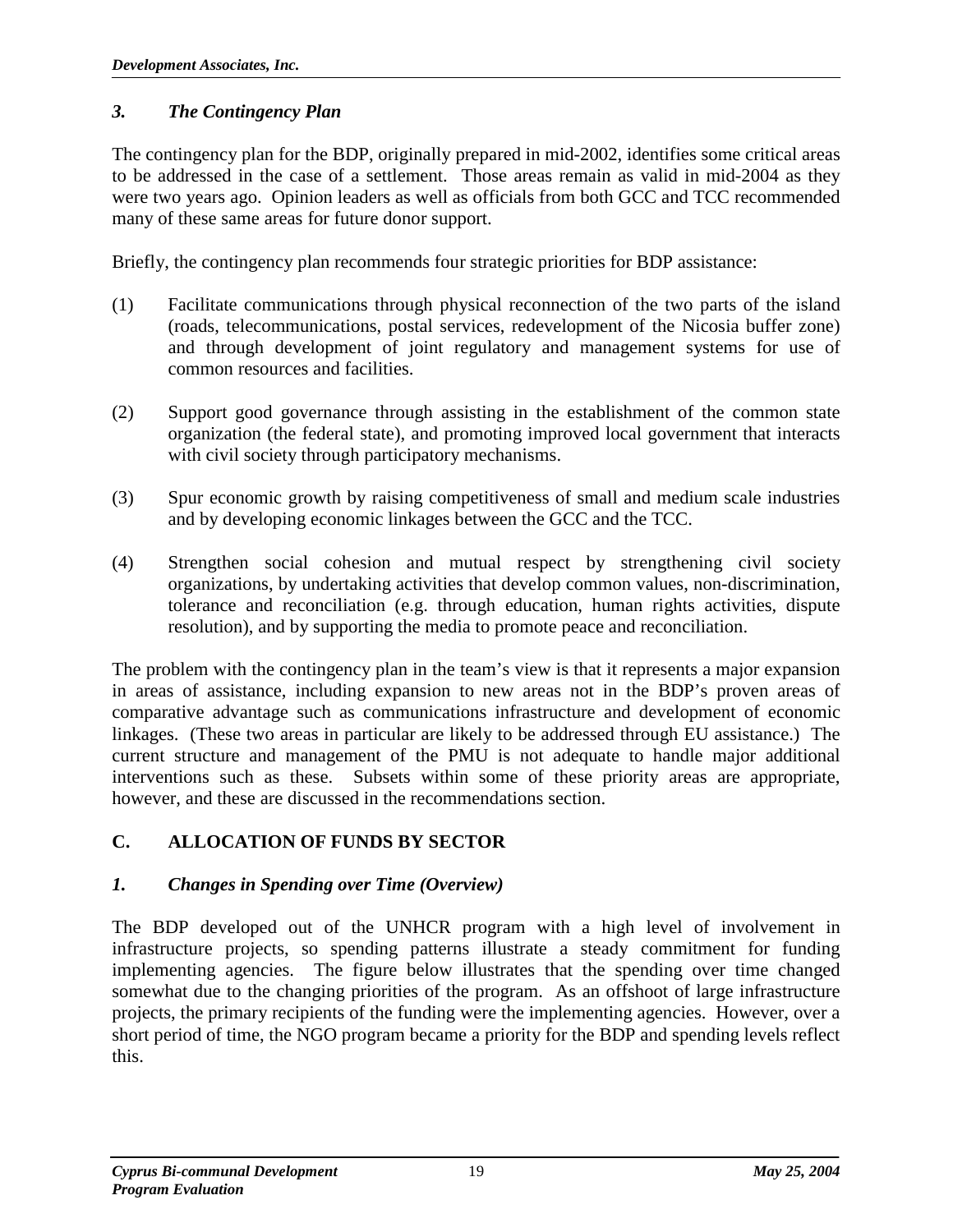

After an impressive increase in spending on NGOs between 1998 and 2000, the expenditure level stabilized. The spending on NGOs fluctuated between 1.3 and 2.3 million dollars a year from the year 2000 to 2003. Implementing agencies experienced much higher levels of fluctuation in funding from the BDP over the years. Spending under the category of PMU reflects both operational costs as well as some directed expenditures such as the cost of preparing meeting rooms for Settlement negotiating teams.

Although the program documentation suggests a shift in emphasis toward the NGO side of the program after 2001, the spending pattern that emerged by year 2000 remained fairly constant for IAs and NGOs for the balance of the program. The dollar value of NGO grants was reduced in 2002, while the number of NGO projects increased substantially after that. Only one year, 1999, is somewhat of an anomaly in the data. It appears in that year the PMU, itself, was the major monetary benefactor of the BDP funds in 1999. In the first year of the project, the PMU was "squatting" in UNHCR's offices until 1999 when it refurbished the old airport premises.

# *2. Governance and Civil Society Grants—Patterns and Changes*

Although NGOs have not been the primary financial beneficiary of BDP funds, NGOs have been able to benefit a great deal from the program, especially since the year 2000. The PMU does not keep records on NGO grant spending by "sub-sector".<sup>19</sup> In an effort to understand better whether there were implicit sub-sector allocation preferences, the evaluation team organized all NGO grants into 8 sub-sectors, based on the titles of the grants supplemented by other descriptive data.

<span id="page-32-0"></span> $\overline{a}$ <sup>19</sup> US Embassy personnel state that they had urged the PMU to keep financial and reporting records organized by NGO, but to no avail.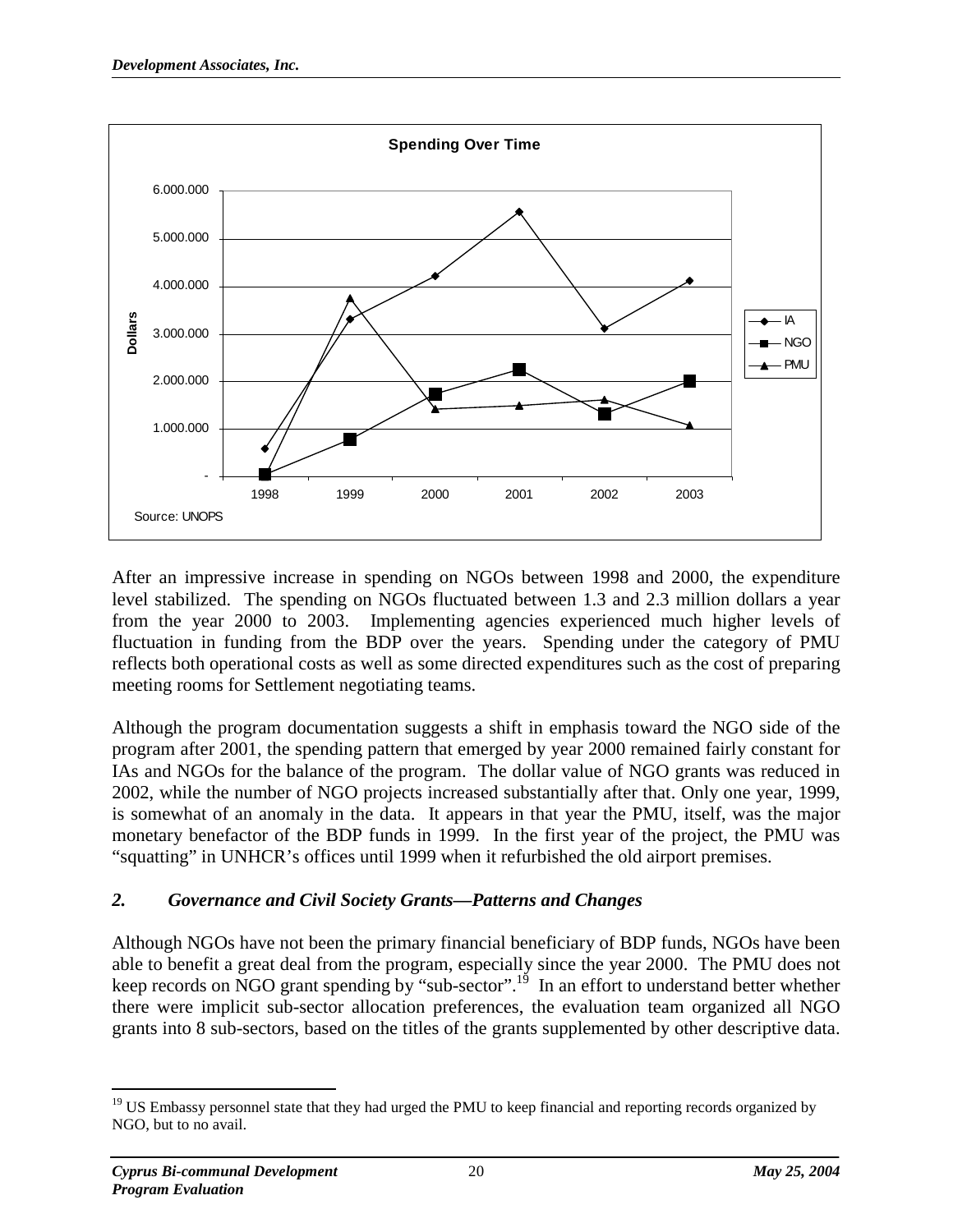The chart below illustrates how spending in governance and civil society was distributed among these subject matter sub-sectors and changed over time.

By May 2000, spending was concentrated in the categories of environment and public health. These two sectors remained the best funded until June 2001. By mid-2001, the data show that there was a considerable effort to fund culture, community development, peace/mediation, and education. In about one year, the allocation of funds shifted from over eighty percent allocated to the categories of environment and health to a more balanced situation in which grants were given to organizations for other activities.



Another major shift appears in the spending patterns in 2002. Funding became available for issues in gender and the economy for the first time. In addition, 2002 saw a greater stress on spending on culture and the arts. By December 2003, spending on governance/civil society became more diversified, allowing for a richer diversity in organizations funded and projects funded. In addition, the BDP showed its interest in supporting NGO development by investing in intermediaries to assist in NGO development.

Public health was the category in governance/civil society that received the most funding up until December 2003. There are many projects that received over \$100,000 and dealt with some health issues of importance island-wide. Only one project received more than \$150,000, a project on Dyslexia.

Over the entire period, there were large sums of money invested in environmental concerns. Many projects received over \$100,000 and dealt with some environmental concerns. One, Swelling Clays, cost nearly \$200,000.

It should be noted that while NGO funding remained fairly steady following the year 2000, the allocation by categories diversified greatly, especially since 2002. This raises administrative issues. A greater number of grants would suggest higher transaction costs and oversight costs.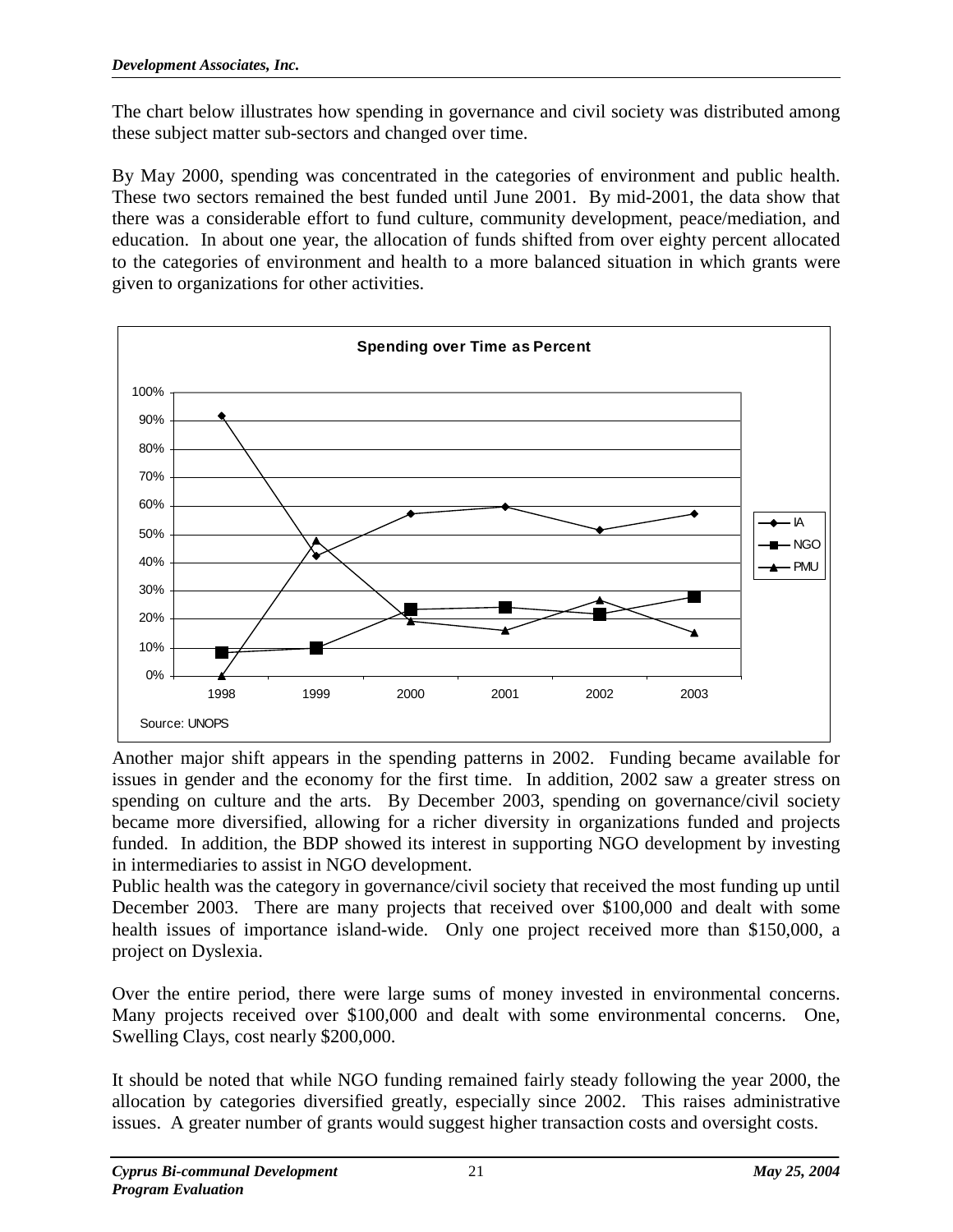

#### *3. Special Initiatives*

The special initiatives were a device that appeared as a sub-sector of the grants to allow for flexibility in the program. Although the Special Initiatives appeared only in the past few months of the program, they have allowed a great number of projects that require relatively small amounts of capital but have a significant impact. The figure below illustrates the growth of the Special Initiatives over the past few years.

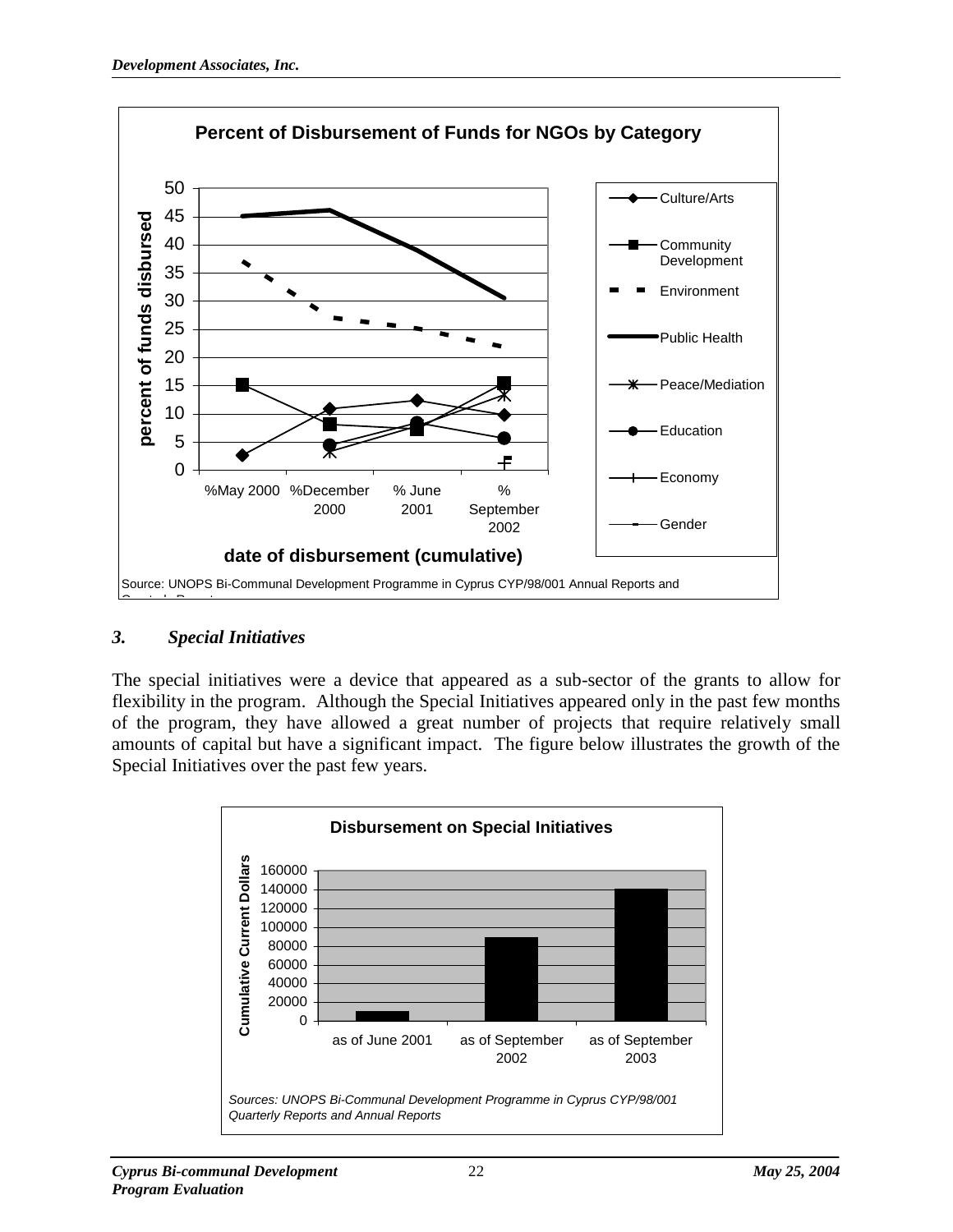The projects range from the very inexpensive (\$215) to the moderately expensive (\$27,546). These Special Initiatives have led to bi-communal concerts, academic conferences, and other educational activities. It is hard to assess the impact of such a diverse array of "one off" initiatives. However, some seem to have potential for bringing the two communities together, even if only to discuss a common issue or problem. From the perspective of the donor, the Special Initiatives offer a great deal of flexibility and the ability to move funds quickly without the cumbersome project review and decision making process described in section 2 above.

# **V. ASSESSMENT OF OPINION LEADER PERCEPTIONS OF THE PROGRAM**

# **A. APPROACH**

An open ended questionnaire was followed to structure interviews with Opinion Leaders (OL) from the Greek and Turkish Cypriot Community. The OL list was compiled from suggestions provided by the USAID Representatives and by the Greek Cypriot and Turkish Cypriot members of the team. The respondents included members of the Project Steering Committee, senior government officials, municipal leaders from both sides, union and professional association leaders, business people, and representatives of print media organizations. On the Greek Cypriot side, one Bishop of the Greek Orthodox Church was interviewed.

In several cases, more than one person was in the room, but the only the answers of the principal respondent were recorded.

The total number of Opinion Leaders was 23, distributed as: TC: 10; GC: 12. One informed expatriate observer was also interviewed. 6 of the TC and 3 of the GC respondents had been beneficiaries of an early BDP program, the Harvard Study Group. This may have put a positive bias on their responses…on the other hand, the relatively small size of the island's Cypriot population produces an even smaller pool of potential Opinion Leaders, making it difficult to find someone who was not familiar with the BDP.

# **B. FINDINGS**

The interview asked respondents whether they knew of the program and its objectives, their assessment of achievements, strengths and weaknesses, knowledge of other bi-communal initiatives, and their thoughts about post settlement priorities and the future role of BDP if any.

- 1. All respondents were knowledgeable about BDP, although 4 of the 23 had very little knowledge. These were for the most part newspaper and union leaders.
- 2. 7 of the 23 opinion leaders were unable to explain the purpose of the BDP,
- 3. Asked about the main accomplishments of the BDP, 6 cited infrastructure, 7 cited opening up contacts, and 3 cited development of civil society.
- 4. In reference to the main strength of the BDP, 4 respondents said making financing available; 4 GC and 1 TC respondent referred to PMU's reputation for balance and being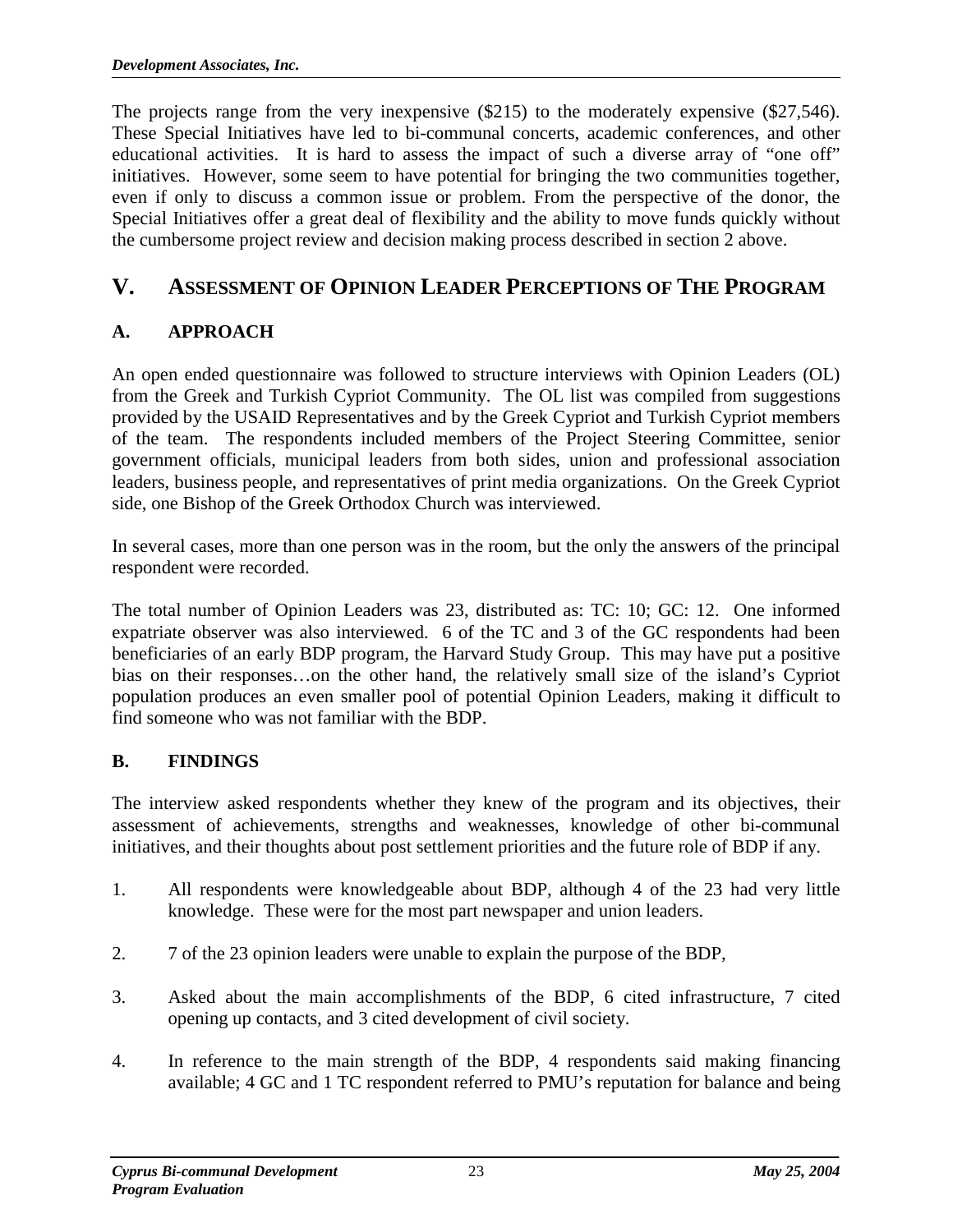trusted; while 3 TC respondents cited contributions to cultural heritage as the important strength.

- 5. Asked about major weaknesses, only 12 of the respondents replied, with 4 GCs and 2 TCs saying "funding of bogus NGOs" was a problem, with the same number citing "involvement of authorities" as a problem.
- 6. With respect to the important evaluative question of whether the BDP had made a contribution to Peace, 12 respondents said yes, while 5 said no…and the balance did not want to say. GC respondents tended to be somewhat more positive about BDP's contribution than TC respondents.
- 7. The contribution of other bi-communal efforts outside BDP, primarily the EU program, was mentioned by 13 respondents, 5 persons from both sides mentioned other bicommunal activities that had been initiated by groups without foreign funding. For example the teacher's union leaders on the TC side described their activities with counterparts from the GC side with respect to revising textbooks.
- 8. Not surprisingly, most opinion leaders did not have views about the PMU as the implementing agent for the BDP, but 9 did, of which 5 were negative and 4 were positive. Several who had been involved with infrastructure and UNHCR did not see value in the NGO programs.
- 9. Asked about immediate future needs in a post settlement environment, 9 respondents said Reconciliation programs, 3 TCs mentioned history book revision and 2 mentioned providing legal advice and language training for the Turkish Cypriot side. The Greek Cypriot side also ranked Reconciliation, property settlement, economic and financial cost issues close behind.

Respondents who participated in the Harvard Group who volunteered their assessment of that program said it had not done much to change their minds, but it did improve their understanding of the other side's arguments. [20](#page-36-0) 

Responses regarding the future role of BDP were varied and difficult to categorize. Some stated that the phrase "bi-communal", should be dropped and a new "mantra" put in its place. Others stressed the linkage between civil society, education and reconciliation as appropriate areas for a successor program. One TC leader made the important point that after over the 40 years of separation, both sides had changed considerably, especially for the TC side. At the beginning, the TC population was largely agrarian with a tiny educated class. Today, the TC population is urban, well educated and knowledgeable about business and other professions. Also, the Turkish Cypriots are very different than the Anatolian Turks (and Kurds) who have been brought from the mainland as settlers. Now a majority in the north, the settlers are largely agriculturalists, poorly educated, traditional in belief and custom and poor, compared to Turkish Cypriots. Several of the Turkish Cypriot leaders noted that this social dualism is a source of potential serious conflict and needs to be addressed immediately if the settlement is to work.

 $\overline{a}$ 

<span id="page-36-0"></span><sup>&</sup>lt;sup>20</sup> The US Embassy observes that persons selected to participate in the Harvard Study Group were "hardliners". The project was not intended to change people's minds. The team agrees.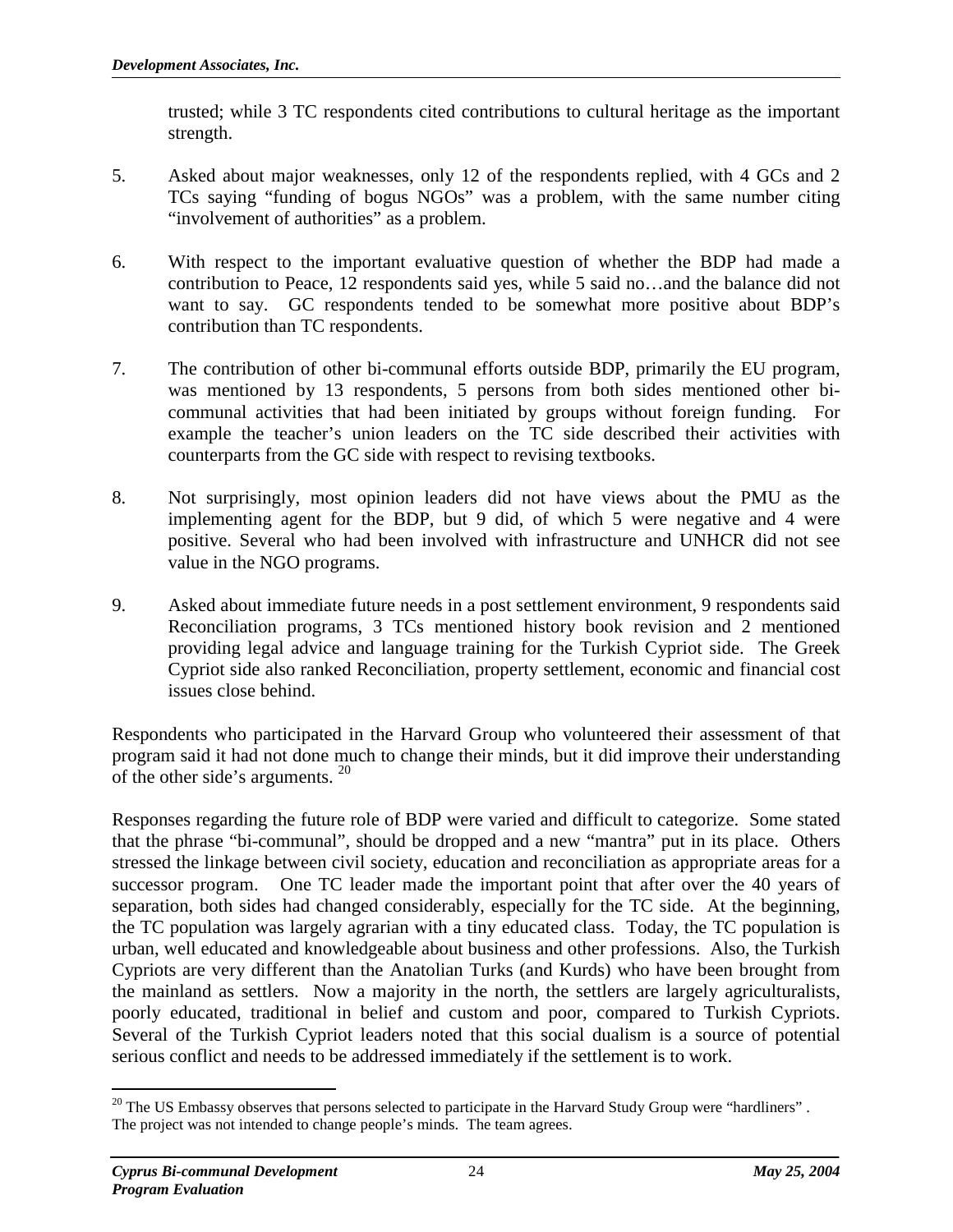## **VI. FINDINGS BY SECTOR**

## **A. INFRASTRUCTURE AND ENVIRONMENT**

### *1. Background on Environment and Public Infrastructure*

Many activities are related to the Environment and Public Infrastructure sectors that were initiated as pre-approved projects carried over to the BDP. These were rather large municipal infrastructure and environmental related projects carried out during the period February 1999 - August 2003. The two larger environmental projects developed during this period were the Nicosia Trunk E and the Mia Milia wastewater treatment facility. Two closely related environment related projects involved the study of an integrated warning system and sewage connections in Turkish Cypriot Communities (TCC).

Infrastructure grants carried out as part of the pre-approved projects included several sizeable Nicosia Master Plan (NMP) related actions such as the Arab Ahmet and Chrysaliniotissa neighborhood restoration projects on both sides of the line. Pre-approved projects were discontinued in 2001 and the most recent environmental and infrastructure projects implemented under the BDP require review and approval by a Steering Committee.

PMU personnel supplied information for each project as direct access by the evaluation team to project files was not allowed. The information collected in the interviews and project files review serves as the foundation for the assessment of the BDP program.

In terms of dollar value, the PMU directly implemented a larger share of project resources (\$6,380,834) than did the implementing agencies (\$6,221,225). This enabled implementation to proceed rapidly and several grantees interviewed were impressed with the PMU's capabilities in managing the funds and expediting procurement. Thirteen percent of the projects were contracted with NGOs (two different Greek Cypriot NGOs and two different Turkish Cypriot NGOs). Half of the projects went to the Steering Committees for approval. Thirty-two percent were either pre-approved or ad hoc agreements. Over half of the projects were implemented on both sides of the green line.

#### *2. Findings on Environment projects*

#### **a. Management**

Because most of the public works programs required cooperation from implementing agencies from both sides at a time when official contacts were banned, the projects could not proceed without the PMU playing a critical role as intermediary and, in many cases, as direct project implementer. To supplement its own staff skills, the PMU frequently brought in consultants to give advice in specialized areas. This worked well and was appreciated by the implementing agencies, though there were a few cases when the implementing agencies disagreed with approaches recommended by the consultants.

Several technical deficiencies observed during the field inspection of the wastewater facility preclude a positive rating of the PMU management operation. Unfortunately, some of the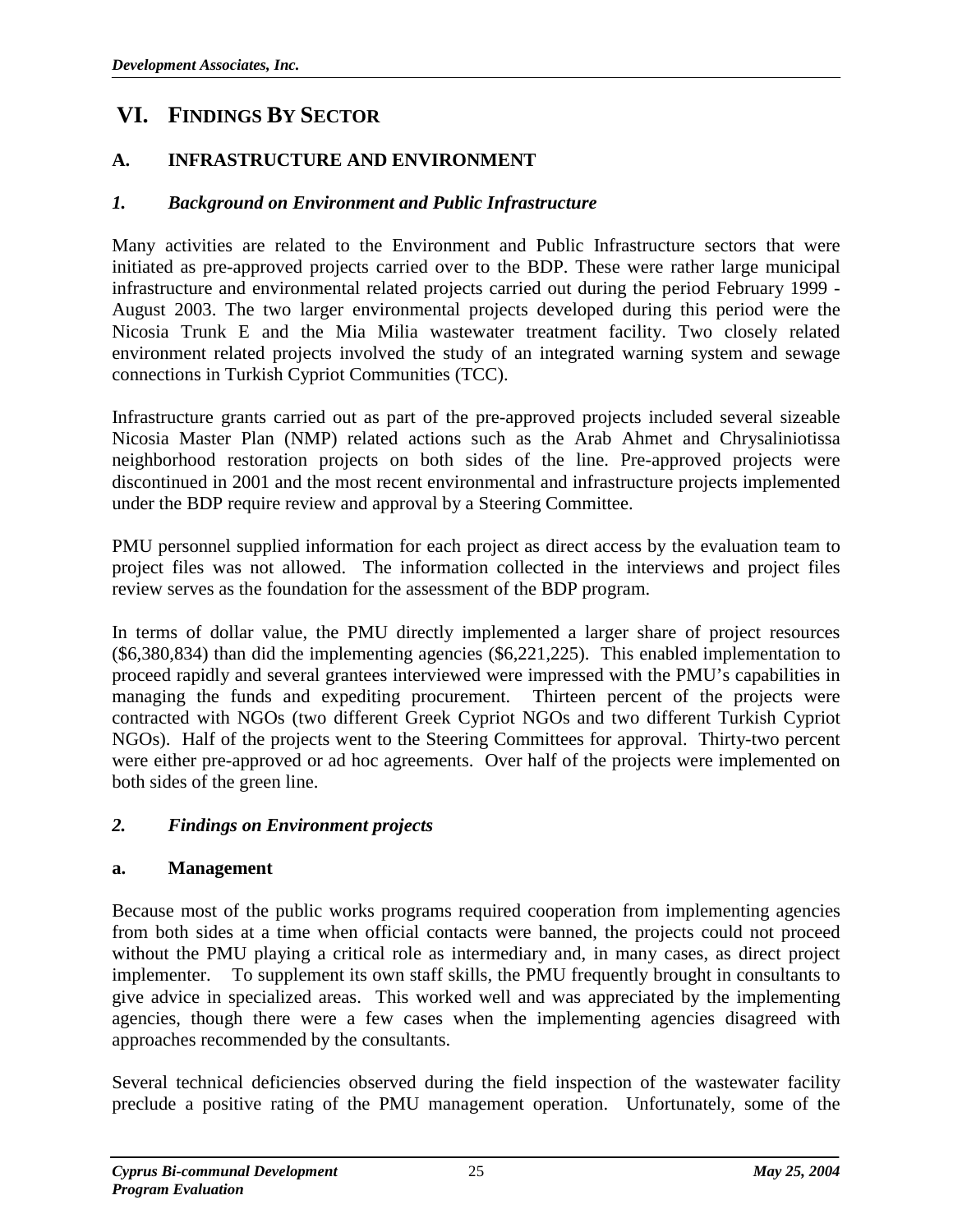problems seem to have resulted from the way the PMU divided responsibilities in the interest of promoting bi-communalism. The Mia Milia wastewater treatment facility represents a significant capital investment that was not completed in agreement with standard practice as the flow meter device was not properly installed. This apparently resulted from the decision to use a Greek Cypriot supplier. Because the supplier could not work on the Turkish Cypriot side, where the flow meter was to be installed, installation fell to the Turkish Cypriot contractor in charge of the civil works. The contractor was not able to install it properly. As a result, the flow of effluent cannot be measured. The PMU is aware of this problem, but so far no action has been taken to correct it.  $21$ 

In addition, engineering oversight during the construction phase did not provided proper advice with regard to geotechnical aspects of the project and significant quantities of seepage originate from the facultative and maturation pond units. Both of these deficiencies have caused discomfort and complaints from the TC operator of the facility. Seepage from the ponds system creates conditions for environmental distress due to potential groundwater contamination.

The operator of the facility also indicated that the necessary operation and maintenance training was not provided prior to the start-up of the facility operation and as a result they are unable to efficiently operate the facility. The Embassy and PMU staff state, however, that repeated training was provided for operations and maintenance as part of the project.

The Embassy and the PMU emphasized to the municipality the importance of putting a decent management team in place if the program was to be continued, and that it was discontinued when the municipality would not approve it. There remains the question, however, of whether the BDP should have allowed a previous investment such as the flow-meter to fail.

## **b. Strategy**

The strategy for the Nicosia sewerage program was to address a long-standing issue that required cooperation from both sides to resolve, and in doing so, foster good relations and common systems and approaches, so that the two sides would be able to work together without PMU's presence in event of a solution. At the same time, it would produce a visible result of social and developmental consequence for residents on both sides of the city. The strategy was sound, in that it did result in common equipment, systems, and approaches. IA representatives surveyed said that the projects resulted in regular contact and good cooperation between the technical people involved in the sewerage system on both sides**.** 

1

<span id="page-38-0"></span><sup>&</sup>lt;sup>21</sup> When we first informed the US Embassy staff of the flow meter problem, our understanding from their comments was that they were aware of the problem. However, subsequent communication informs us that they were not aware of the "details of the flow meter," but they were aware of general management problems at the sewerage plant. Whatever the case, the BDP should have taken action to correct this serious failure in a major investment.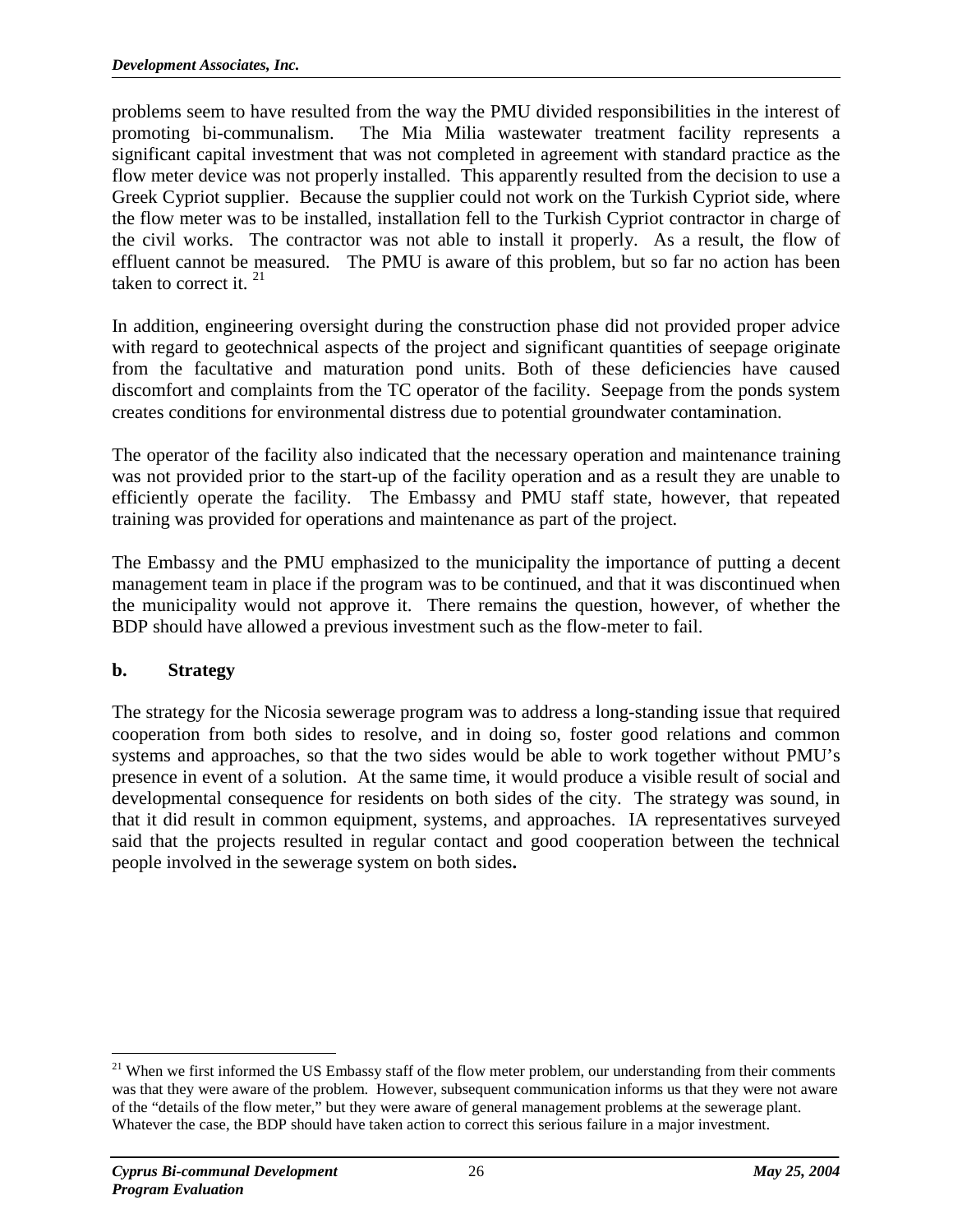## **c. Effectiveness**

## *i. Materiality*

The environmental projects surveyed represent an investment of \$6.6 million and have an impact on all the residents of Nicosia. They have promoted and achieved interaction between both communities and have opened the door for similar opportunities in the future. IA and NGO representatives surveyed noted that there were regular meetings, that relations had improved and they were better able to deal with their peers from the other side.

In another one of the projects evaluated, the full effectiveness of the wastewater facility investment has not been fully realized because not all the necessary equipment was properly installed. It appears that no efforts have been made to complete the pending action. In general, it will be necessary to make sure that projects are not halted or abandoned before all recommended or specified actions are completed.

### *ii. Institution-building*

The projects provided training in operations and maintenance for those who needed to implement the system improvements. In addition, several of the IA representatives surveyed said that their abilities to implement large projects were enhanced. The need for the PMU to take on the lion's share of procurement and contracting itself has probably limited the capacity-building impact, and to a lesser extent has affected feelings of "ownership" of the projects and their problems by the IAs. In interviews, some IA representatives referred to the activities as being the PMU's rather than their own.

## *iii. Symbolic*

The sizes of these investments alone are an important symbol of U.S. interest in tolerance and cooperation. Unlike the Nicosia Master Plan (NMP) activities, however, water and wastewater projects are not noticed unless something goes wrong. The deficiencies noted above could in time have a negative impact if they lead to water quality problems that attract public notice.

## *3. Infrastructure projects*

#### **a. Management**

Unlike the sewerage projects, the Nicosia Master Plan-related projects were implemented primarily by the IAs, except for the Buffer Zone Survey, the New Vision, and other consultancies and workshops. The major NMP initiatives reviewed, Arab Ahmet and Chrysaliniotissa neighborhood renovations, could be undertaken by one side alone, without much discussion with colleagues from the other side. The PMU played an important role in this sector by promoting a common vision between municipal authorities on both sides through the New Vision program and through partnership meetings.

Information provided in the surveys of grantees contains several concerns with regard to the following aspects of the management function: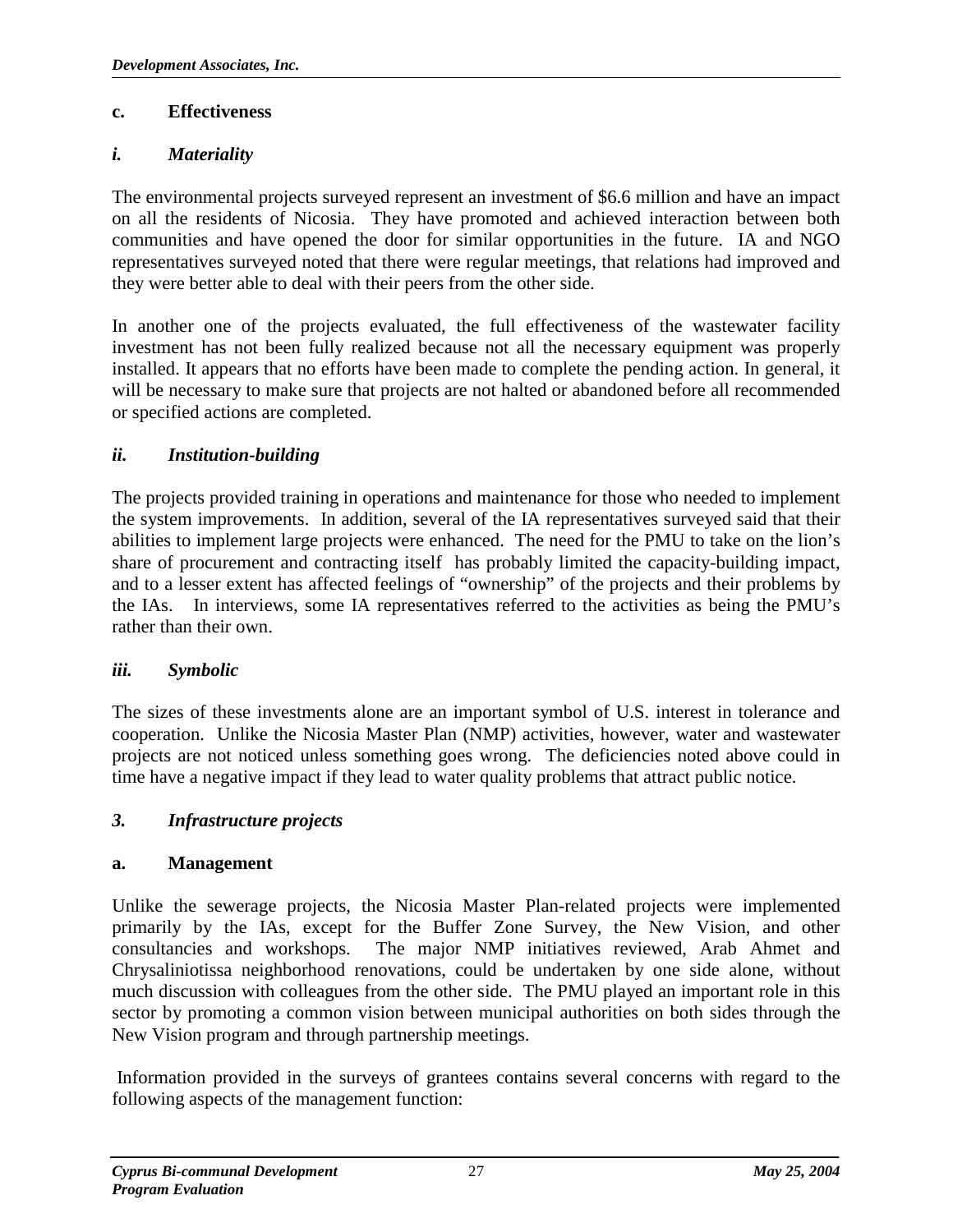- $\blacktriangleright$  Long delays in the approval of grants.
- Need for expert advice from the PMU for the preparation of proposals.
- Need for clarity of proposal submittal rules and proposal debriefings.
- High turnover of personnel at the PMU.
- Need for technical advisers to assist with the implementation of "sophisticated projects" such as ecological inventories.

Despite the concerns expressed by the implementing agencies, there is agreement with respect to PMU strengths including its role as a facilitator for the implementation of projects.

These concerns indicate that temporary technical expertise in specific fields is required to meet the intended objectives of the PMU management function. In addition, there is need for establishing a proposal review process that includes a debriefing period.

## **b. Strategy**

Survey results endorse the BDP's strategy towards the NMP as a unifying program. According to implementing agencies surveyed, the bi-communal purpose of the BDP provides the foundation of the projects being implemented in the infrastructure sector. Most projects are considered highly relevant to the physical unification of Nicosia. The general perception of the implementing agencies is that the BDP aims at closing the communication gap between the two communities. One of the interviewees indicated that the links being created as a result of the BDP are developing long lasting working relationships.

#### **c. Effectiveness**

## *i. Materiality*

The infrastructure projects reviewed by the team are valued at \$6,018,280. They have had a substantial impact in urban revitalization. Projects such as the Arab Ahmet in the Turkish side of Nicosia and Chrysaliniotissa in the Greek side have advanced the goal of maintaining the Walled City as a residential area in preparation for a settlement and reunification of the Cyprus community. The NMP Buffer Zone Survey is an important example of creating a bi-communal group to preserve the heritage of buildings in the Buffer Zone. In the words of a Greek Cypriot interviewed for this evaluation *"the purpose of the Buffer Zone Survey is to preserve the capacity of the area so it could have a role in the unification of the city."* 

Thus, the signal seems clear that these projects not only aid in stopping degradation of buildings in the area but also contribute to bi-communal objectives.

Bi-communal working relationships fostered by this program are primarily among the architects and planners in the municipal governments. Recently, the BDP has begun fostering publicprivate partnerships (e.g. the Jasmine Internet Café) to broaden the range of bi-communal contacts and to breathe life into the renovated areas. There is much scope to expand this type of activity.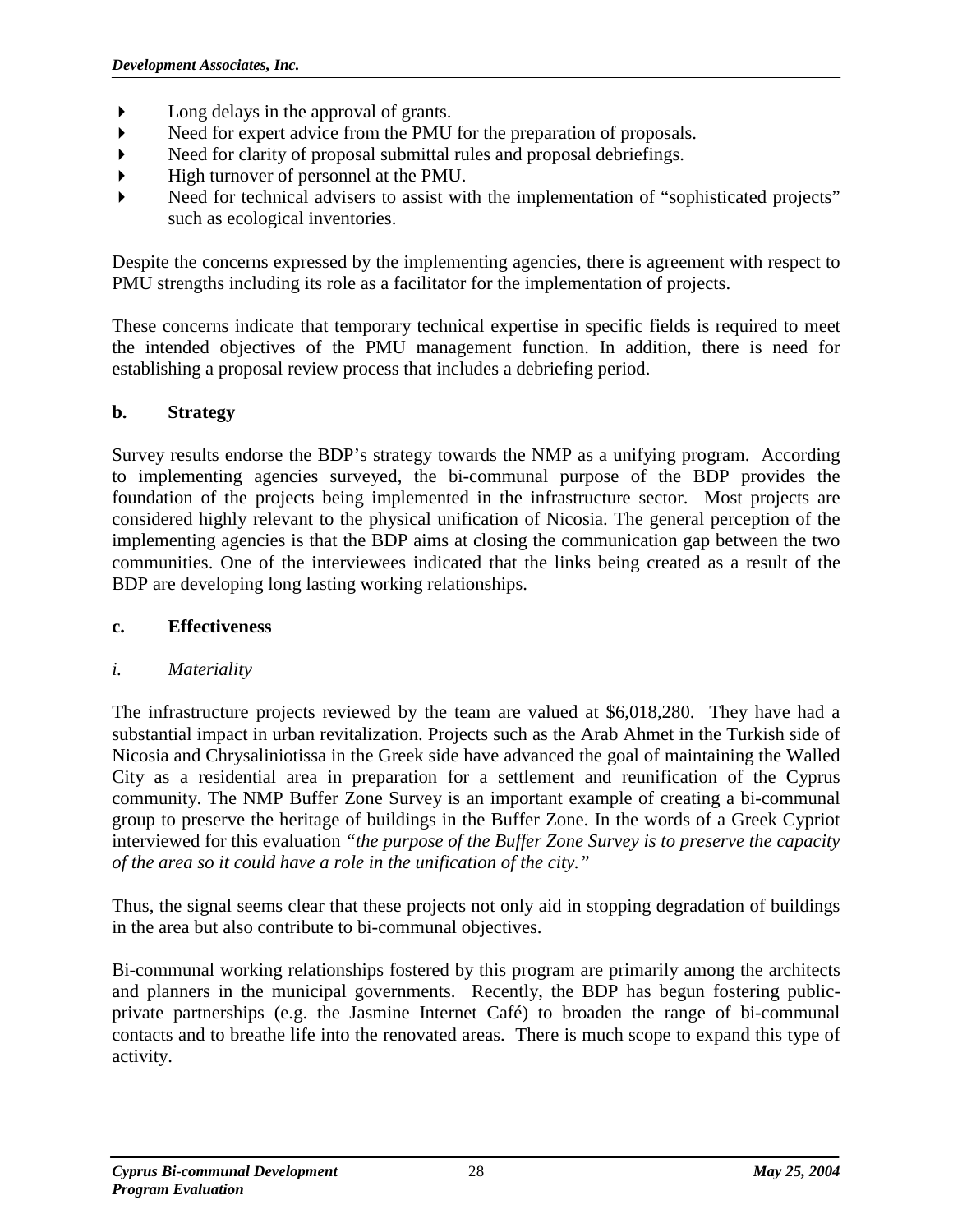## *ii. Institution-building*

All agree that their capacity to implement complex projects and to prepare proposals has improved, and some also noted that their relationships with architects and other counterparts from the other side have become close.

## *iii. Symbolic*

Though they result in only a limited amount of direct bi-communal contact, historic renovations like the two neighborhoods improved under the NMP and the Venetian Walls restoration are visible symbols of US and UN commitment to improved relationships. To ensure that the symbol remains positive, it is important that the renovated communities are also revitalized, through activities that will bring people back into these areas. The public-private partnerships begun under the NMP may hold some promise to achieve this.

## **B. OTHER IMPLEMENTING AGENCIES**

The evaluation team selected two of the large veterinary health projects (echinococcosus and brucellosis eradication projects) of the veterinary health departments of both sides, and the human health project (Elderly Care at Karpas) of the Ministry of Health on the Turkish Cypriot side. The two subsectors represent two very different approaches to bi-communalism.

## *1. Description of the programs*

## **a. Veterinary health**

The diseases addressed in the selected veterinary health projects, echinococcosus and brucellosis, have important impacts on Cyprus economic development. Echinococcosus had been recognized as an important problem prior to 1974 and the united veterinary service had an island-wide control program. With the separation, however, though the Republic of Cyprus maintained its echinococcosus control program in the South, the Turkish Cypriot officials in the North did not. The Greek Cypriot side had also received funds from UNHCR for echinococcosus, so by the time the BDP project was approved, the program was already past the initial "attack" phase and well into the "consolidation" phase. The infection rate was already under one percent. On the Turkish Cypriot side, however, after more than a twenty-year lapse in its echinococcosus program, it had to begin at the "attack" phase. Prevalence was high – 25 to 30 percent in sheep, 14 percent in cattle. As for brucellosis, on both sides the eradication project was new. The major effort was to prepare a common database for all the animals through ear tagging, to allow for identification of diseased animals and to pave the way for trade – both between North and South parts of the island, and to Europe.

Both projects were approved by their steering committees in 1999. The BDP steering committee recognized that disease eradication is a long-term effort and was prepared to fund each activity for five years, though grants were approved annually with further assistance dependent upon sufficient progress. As of December 31, 2003, \$4,411,714 has been contracted for these projects. A large percentage of expenditure has been for direct procurement by the PMU of testing equipment and supplies and pharmaceuticals, as well as an ear tagging and data base system for the North compatible with that used by the South. The grants have also financed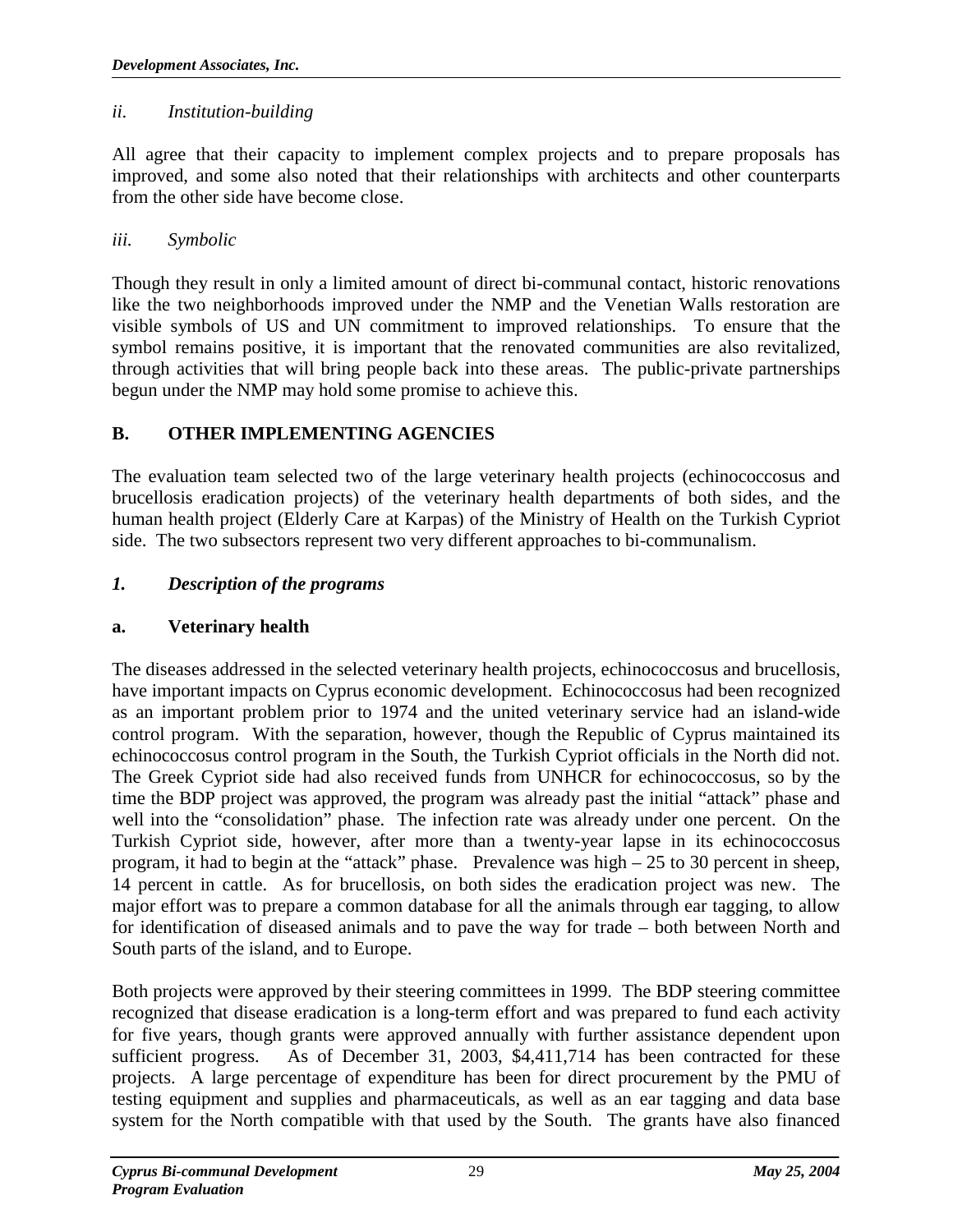training and conferences for veterinary staff of both sides, an outreach program to teach farmers how to prevent disease occurrences, and establishment of a bi-communal veterinary training and testing facility in the buffer zone.

## **b. Human health**

Despite efforts of the PMU to promote bi-communal health activities, early interest by implementing agencies was limited to the Turkish Cypriot side.<sup>22</sup> The primary activity reviewed by the team, Elderly Care, funded medical and social work services to about 200 elderly residents of six villages in Karpaz, of whom about 40 percent were Greek Cypriots. Other human health projects approved for the Turkish Cypriot health authorities were a palliative care project for cancer suffers in the Nicosia area, and a breast cancer detection project. The projects were approved in June, 2000, are now completed, and totaled \$289,043. Later proposals by the GOC Ministry of Health were rejected due to high costs and low bi-communal returns expected.

## *2. Management*

## **a. Success depended on commitment of the Cypriot program managers**

For the first year after the health program was approved it faltered, primarily due to the lack of interest in bi-communal programs of the Turkish Cypriot health leadership. When new leaders more predisposed to participate in BDP activities took over, project implementation took off. As for the animal health program, the willingness of the directors of veterinary services from both sides to collaborate on data collection, training, testing and planning is due to their recognition that these economically important disease issues cannot be effectively addressed unless there is a single approach used island-wide.

#### **b. For activity that required cooperation from both sides, the PMU role as intermediary was – and is – essential**

The PMU provided means of communicating, sharing information, and ensuring that disease eradication programs were compatible that would not have been possible otherwise, because of the ban on direct communication between officials of the two sides.

## *3. Strategy*

1

Successful bi-communal strategies need to be based on important issues that require cooperation to resolve.

The project strategy to promote bi-communalism among implementing agencies seemed to be: Get your foot in the door, and with luck, little by little you can wedge it open.

<span id="page-42-0"></span> $^{22}$  As noted earlier, public (or human) health projects organized by NGOs represent the largest single sub-sector funded by the NGO side of the BDP with more than 30 % of the total NGO allocations. Most of these projects appear to be more properly classified as public health support projects, dealing with information outreach, education, and social support to families whose relatives have a serious ailment, such as cancer or diabetes.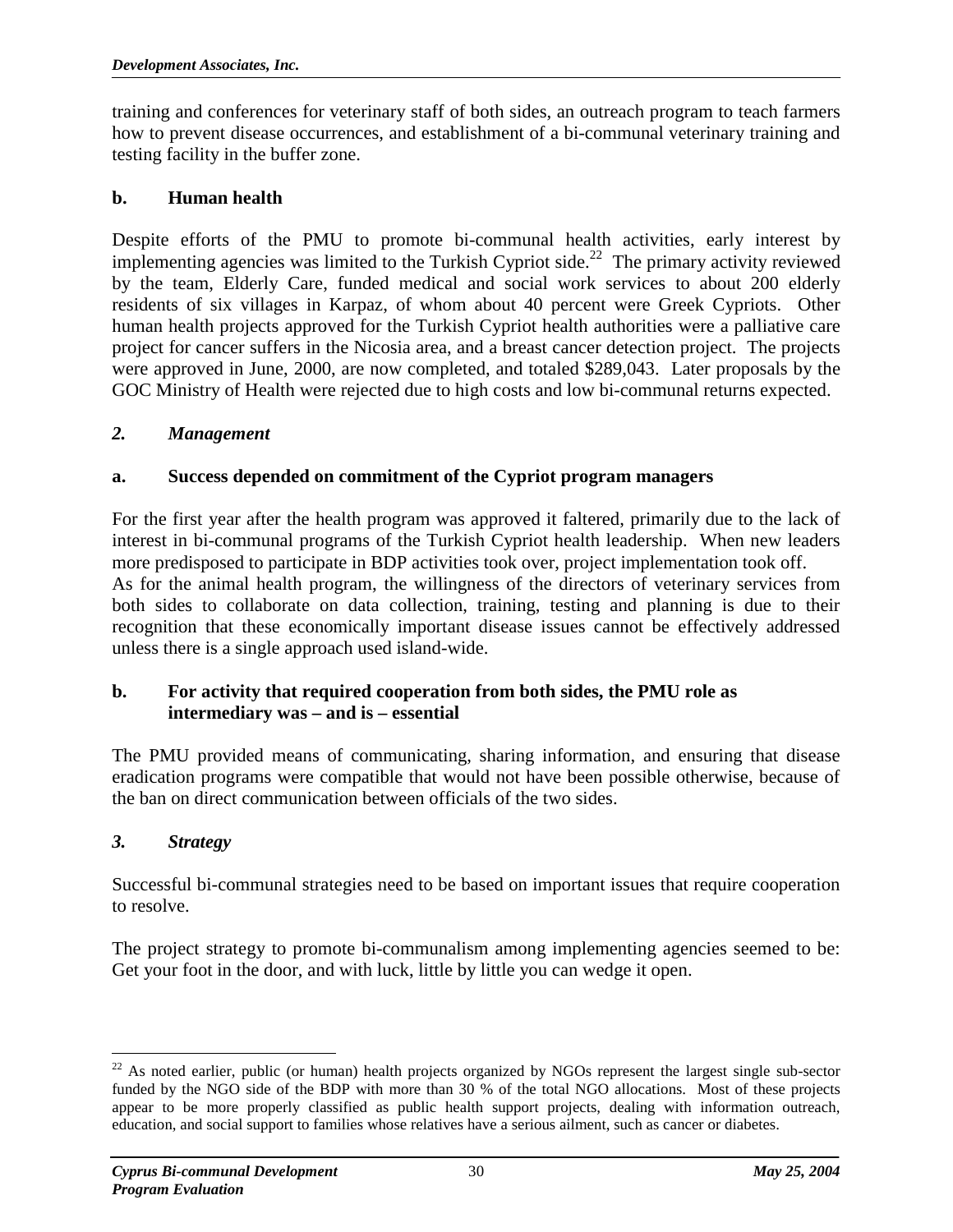The elderly care and palliative care projects did help the BDP develop a relationship with the TC health authorities, but since no relationship was built on the Greek Cypriot side, the door didn't open any further. Though there were plans to develop a strategy to promote bi-communal relations in primary health care and emergency health, it never happened. Perhaps primary health and emergency health are areas where bi-communalism is not necessary.

In animal health, where there was a clearly discernible need for cooperation, the BDP strategy of wedging the door open a bit at a time worked. There was no written strategy for promoting bicommunalism in animal health. It was a matter of building on successes, and using each successive grant amendment as an opportunity to push the door a little further.

The first project consisted of mirror grants with most work done individually on each side, and a few face-to-face meetings at technical conferences. Over time, the success of the programs in reducing incidence of disease led the higher-level authorities to view them as important developmentally. Once they supported the projects, it became easier for the veterinary staff to collaborate more openly. The PMU was able to write collaborative meetings into the next round of grants. The next step was an outreach program on both sides, to train farmers throughout the island on safeguarding their animals' health. The PMU included in farmer-level training the message that these were island-wide problems and farmers on the other side were doing their part by taking similar actions. Finally, in May 2003 the PMU opened a veterinary testing and training center at UNOPS offices in the buffer zone, to enable technicians from both sides to work together on preparation of tapeworm bait (for echinococcosus prevention) and bulk milk testing (for brucellosis identification).

## *4. Effectiveness*

In its small size and limited scope, the human health program fits better among the NGO programs than it does those of the other implementing agencies reviewed by the team. Therefore program effectiveness findings on this program will be consolidated with findings on the NGO programs.

## **a. Materiality**

The veterinary health program has provided significant developmental benefits to both communities – and these benefits have enabled the program to increase its collaborative nature. Echinococcosus rates in the North have been cut in half for cattle and sheep, and have remained stable in the South. Similarly, brucellosis rates have declined greatly among cattle and goats. Aside from the messages of the outreach campaign, which have reached at least 8,000 farm families to date, substantive bi-communal exchanges have occurred among some 80 to 100 veterinary officials from both sides. The primary bi-communal benefit of this program, however, is not the exchanges that have occurred, but the fact that the common approaches, common data collection and analysis systems, and progress made in fighting these two diseases will pave the way for regular, direct cooperation between the two sides once a settlement has been achieved.

## **b. Institution building**

Since the North had not had an echinococcosus control program since 1974, the institutionbuilding needs there were much greater than they were in the South, but TC veterinary officials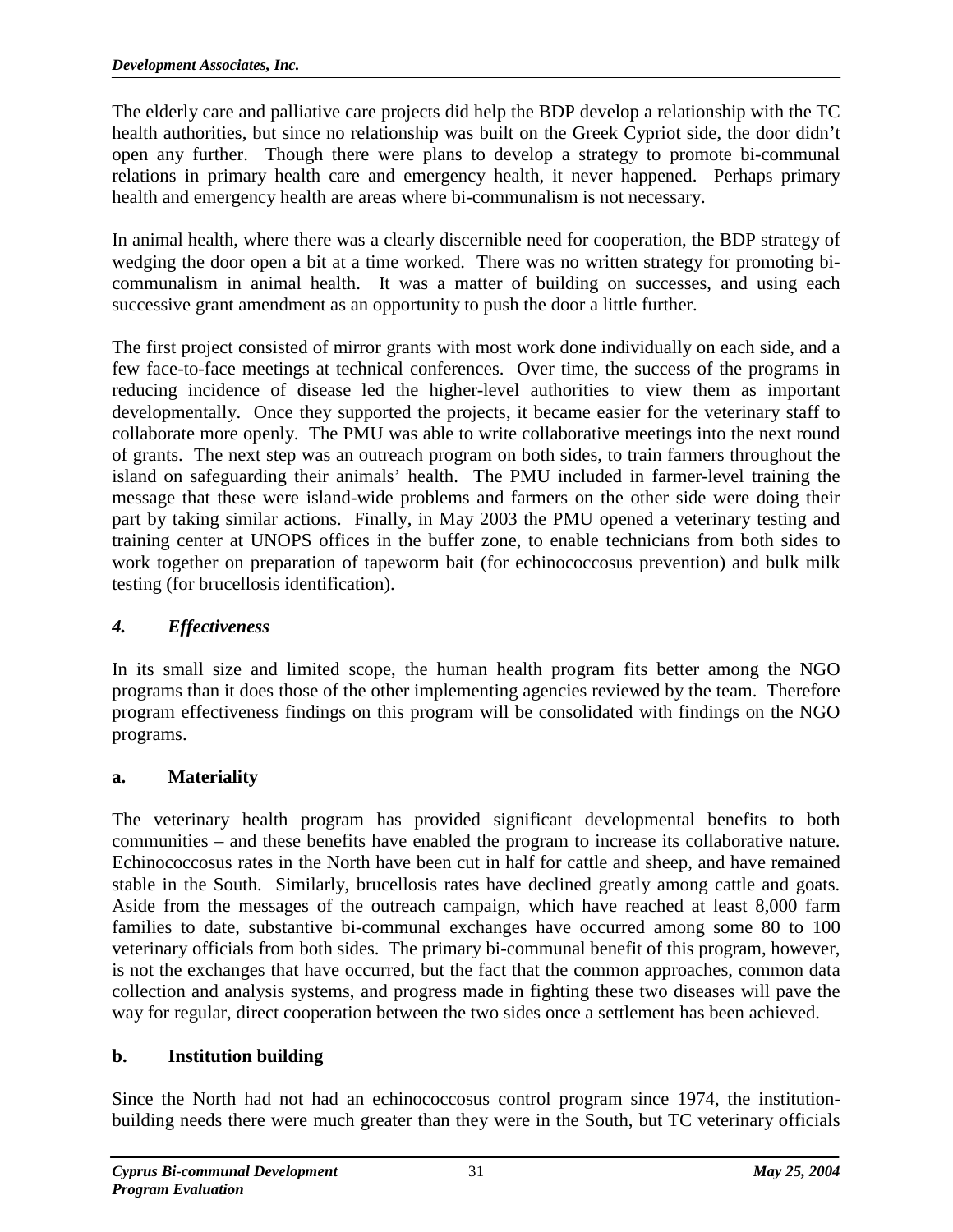were eager to accept help. Through training, procurement of modern equipment and development of databases in both sides that can eventually be combined into one, the BDP has achieved substantial institution-building. The major factor affecting the Turkish Cypriot side's ability to continue activities once the project has ended is financial constraints rather than institutional capacity. PMU staff recognizes, however, that handling so much of the project procurement may have prevented both sides from gaining skills in this area that they will need in the future

## **c. Symbolic importance**

The veterinary program probably has very little importance as a symbol of bi-communality. The data bases and common approaches are not showy or easily described. The direct beneficiaries are technicians who happily do their thing, working with farmers on their own side of the island, except for occasional training, data analysis and discussion of recent progress. The most important benefits – reduction of disease – at the field level depends on mono-communal work between the veterinarians and the farmers. The echinococcosus and brucellosis projects could have been used to promote civil society involvement through farmer support groups that might have developed bi-communal relationships. We understand an effort to do this is being made in the ongoing dairy project.

## **C. CIVIL SOCIETY**

## *1. Description of BDP NGO Sector Support*

Based on NGO lists maintained by the BDP-funded NGO centers on both sides, there are about 141 active Turkish Cypriot NGOs and about 150 active Greek Cypriot  $NGOs$ <sup>23</sup>. The largest categories of NGOs are professional, scientific and social. On neither side is there a legal structure that offers incentives for individuals or corporations to support non-profit and charitable organizations. Except for a few large, well-established organizations, NGOs tend to be small, fragile, and dependent on volunteers and in-kind donations from members.

The initial grant agreement with UNDP allocated \$2 million for NGOs. This ceiling was later removed to allow the program to expand. The philosophy behind an NGO program was twofold: that a vibrant civil society would be an important component of a successful society once a settlement was reached, and that in the meantime civil society organizations could greatly expand the number of bi-communal contacts to foster peace and cooperation.

NGO projects were reviewed by the Steering Committees in the same manner as Implementing Agency projects; however, the Turkish Cypriot authorities would not initially agree to approve NGO proposals. While the steering committee on the GC side began approving NGO proposals by June 1999, the TC side did not give its approval until a year later, and then only on the stipulation that TC NGOs must have no contact with GC NGOs. Clearly, this was a major stumbling-block to bi-communal activity. As a result, the BDP funded many civil society

<span id="page-44-0"></span><sup>1</sup> <sup>23</sup> This is a somewhat lower estimate than that used in the Biddle/Evans UNDP/UNOPS NGO Strategy of July 2001. That document estimated that there are 150 NGOs on the TC side, but more like 400-500 entities on the GC side based on registration records We believe our list is more accurate, since it comes from lists compiled by the NGO centers as a result of the Biddle/Evans mission.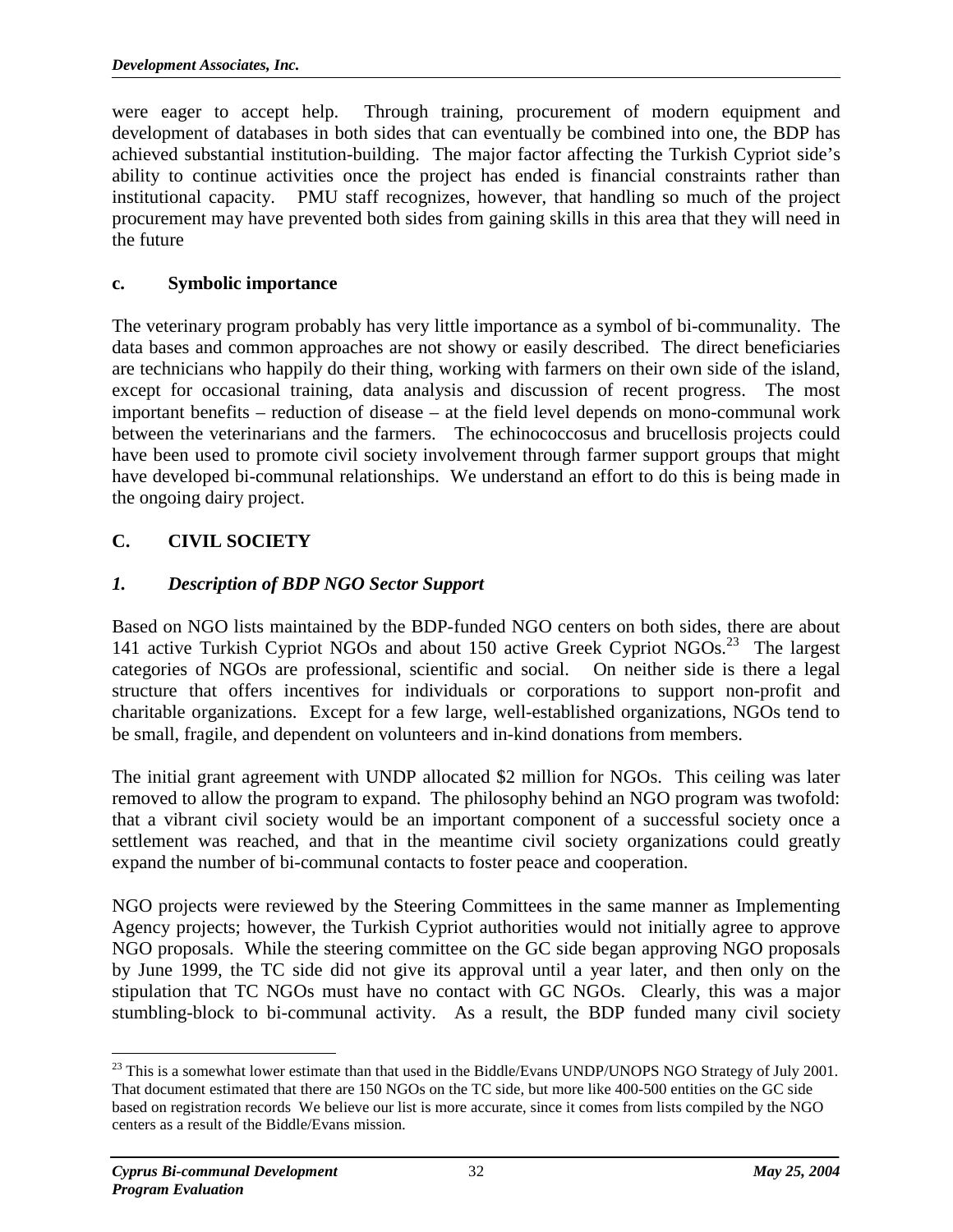projects that were bi-communal "in spirit", or concerned island-wide issues, or had mirror projects with NGOs on the other side, but where little or no actual contact between the two sides was made. The PMU encouraged GC NGOs to make contacts with individuals or groups on the TC side to increase the contacts resulting from the activities. Gradually, as the TC authorities became more comfortable with approving NGO proposals, TC NGOs also began to initiate contacts with the South, though they did so at some risk. Until April 2003, however, all onisland contact between CG and TC NGOs was extremely difficult.

Overall, the BDP has funded projects of 51 GC NGOs and 26 TC NGOs, to the tune of \$6,416,800 (including assistance to NGO centers); with another \$330,000 for international organizations or contracts to fund activities involving both GC and TC NGOs.

On both sides, the largest number of grantees are organizations that address a medical problem such as cancer, Alzheimers, or diabetes (14 GC and 8 TC organizations); followed by professional associations and research groups. Other focus areas of NGOs were environment, advocacy, arts and culture, and youth. Only in the north were traditional community development NGOs funded. In the South, several bi-communal peace organizations received funding. Twenty-three organizations (28 percent) received multiple grants. Of these, 5 organizations, including the two NGO resource centers, received over \$1 million through 2003. This concentration of grant funding indicates the difficulty BDP had in finding qualified grantees in the early years of the program.

## *2. Use of Technology to Foster Bi-Communal Relationships*

During the years of the TC bi-communal ban, the Internet was one of the few means for GC and TC organizations to communicate. Computer and Internet use is widespread throughout the South, and is common in the urban areas and some rural areas of the North. For that reason, it was potentially a very important tool to promote bi-communal relations. The BDP promoted use of communications technology by its grantees in several ways.

First, the BDP created its own website (www.UNOPSpmu.org) from which potential grantees can learn about the program and other bi-communal activities, read about grant criteria and download application forms. The BDP website also contains links to other major websites funded through the BDP.

Second, the BDP supported the development of several web-based resources that people interested in bi-communal peace and cooperation can access. Among these are the following key sites:

- Technology for Peace (Tech4Peace.org) serves as a "portal" where organizations interested in peace and bi-communality can read or post the latest news, learn about or post upcoming events, access free e-mail and join chat-rooms on subjects of common interest, and even place their own websites, free of charge.
- MediaNet (cyprusmedianet.com) offers daily translations of the key news events from major Cypriot newspapers in three languages: Greek, Turkish and English.
- Cyprus Decides (cyprusdecides.org) describes the contents of the Annan Plan in plain, non-legalese language, in Greek, Turkish and English.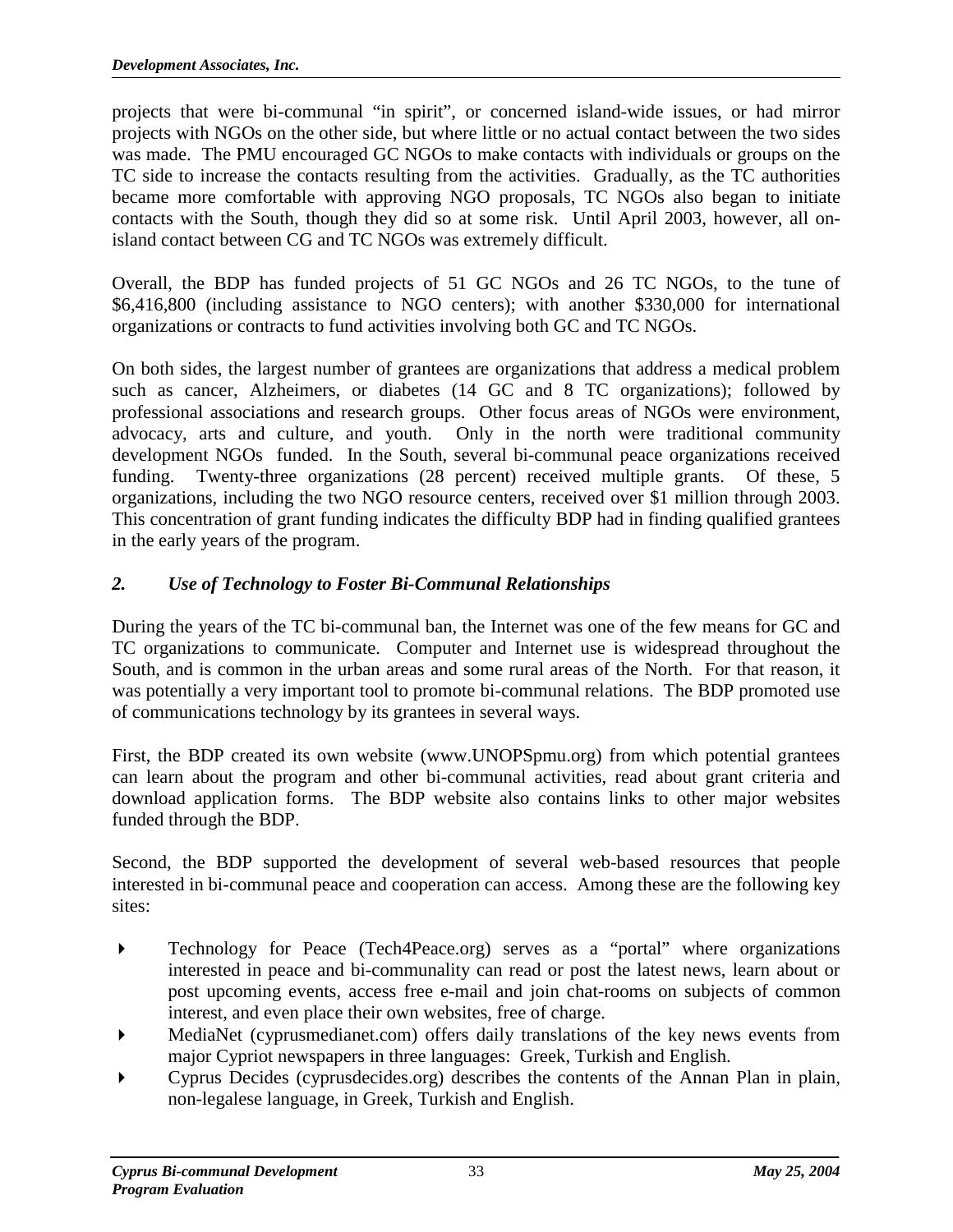- The Management Center's site (mancentre.org) announces news, events and services that it can provide to support capacity-building of TC NGOs.
- The "Internet Quiz Game", a new project, asks questions that help school-aged youth from both sides understand each other.

Third, the BDP has included funds in several of its grants to enable organizations to purchase computers and software, obtain Internet access, and receive computer training. In some cases (e.g. the Neuronet project), this included specialized software to allow for professional and technical dialogue between the two sides.

Many of these interventions have undoubtedly promoted the sharing of information on important issues related to bi-communality and potential solutions to the Cyprus problem. Most websites noted above are professional in appearance, user friendly, and accessible to both Greek and Turkish readers.

When the Tech4Peace grant was approved, the UN and US stakeholders hoped that it could become the electronic partner to the NGO management centers, helping to encourage NGOs in a wide variety of sectors to engage with similar organizations on the other side. Tech4Peace's director, however, has a different vision. He views the site as a resource for peace organizations rather than for the broader NGO community. Consequently, Tech4Peace has never become the tool that the BDP hoped.

Except for Tech4Peace's chat rooms, the BDP-funded web sites are informational, but do not allow for dialogue between people and groups from both sides. The latter occurs through e-mail, not websites. The PMU in its matchmaking role could have been more aggressive in initiating email dialogue among grantees and potential grantees in order to foster greater collaboration.

This is reflected in the BDP's website, which provides a good deal of general information, but few specifics about organizations whose proposals have or have not been approved or about upcoming bi-communal events and opportunities. The grantees interviewed by the team who were familiar with the BDP website had used it for one purpose – to download the application forms. A couple were confused by what they read about application deadlines. No one spoke of other parts of the site as being valuable to them.

The BDP did not develop a communications strategy that could provide some direction on how the program could best use information technology until the last year of the project.

## *3. Management*

## *"We have no idea what's going on." - A grantee*

PMU staff is helpful and responsive and take their project monitoring responsibilities seriously. The project officers maintain excellent relations with their grantees and make frequent monitoring visits, despite the increasingly heavy workload they have taken on as the civil society program grew.

The project application requirements are sufficiently comprehensive without being overly burdensome to grantees. Application instructions require grantees to identify project objectives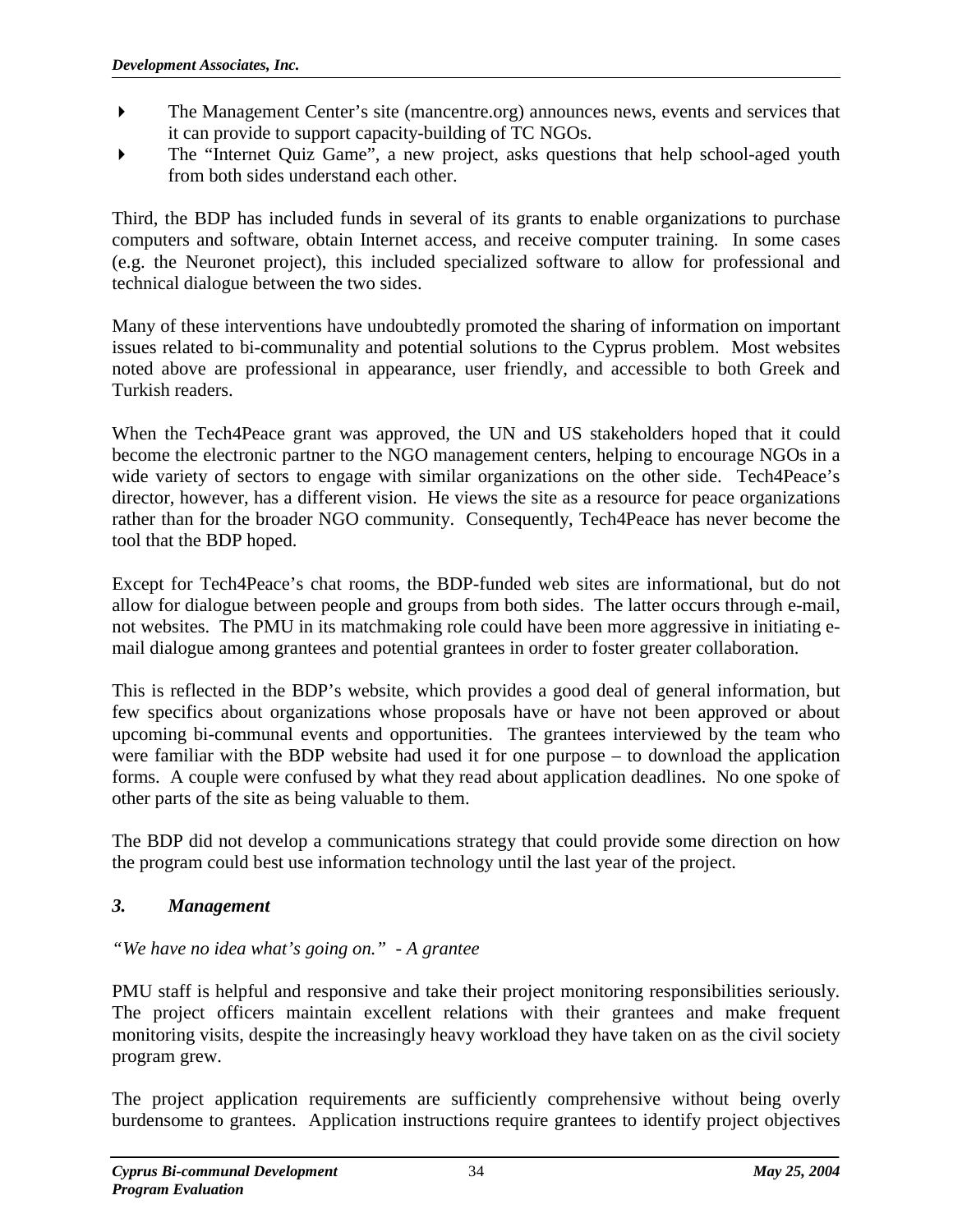and beneficiaries, to provide sufficient background on the organization's capabilities, to cover issues of sustainability, impact and bi-communality, to describe implementation arrangements, and to provide budget details. Grantees did not find the process burdensome and were comfortable requesting assistance from PMU staff when it was needed. Team review of a sample of grantee applications showed rather large differences in the amount of detail provided, particularly related to bi-communal activity.

Lack of transparency and difficulties in communications are major sources of frustration, both to grantees and to applicants who do not receive grants. Those whose applications are not approved cannot understand why and are given no good explanations except for "inadequate funds". Yet they see other NGOs with similar projects getting approvals.

Some grantees became suspicious that this seemingly whimsical grant approval process meant that approvals were given to favorites, or to bogus NGOs. Some said they would not apply again for this reason.

NGOs also perceive inconsistencies between the way different grantees are treated on eligible budget items (some grants have project coordinators, other grantees are told these expenses are not allowed), need for a partner organization from the other side, and project extensions.

From a project management standpoint, the PMU lacks depth. The project management burden has become so great that when one project officer is away, no one else in the organization is able to handle a grantee's issues. The institutional memory about project activities appears to reside with the project officer, not in the project files where others could access it in order to fill in for each other.

## *4. Strategy*

According to the Contact Theory lack of knowledge and information about the "other" is the source of evil. In a state of isolation, groups exaggerate their differences and fall prey to propaganda against the "other" while unfortunate events of the past can be kept alive. Creating conditions for groups to meet and get to know and see each other as human beings, and start a dialogue, helps break down negative stereotyping, prejudices and hatreds. The BDP applied the contact theory to "bi-communality"... The partial lifting of the restrictions on the freedom of travel between the two sides on April 23, 2003 was a major break through in the relations between the two communities. This naturally resulted in what the BDP was aiming to achieve: bringing the two peoples together. Even after this date it is hard to find clear criteria on which projects get approved. The PMU team has commented that the type of grants funded since April has shifted from lower levels of bi-communality to joint projects but there still are no written criteria or strategy.  $24$ 

<span id="page-47-0"></span> $\overline{a}$ <sup>24</sup> The US Embassy comments on this report insist that a set of standards for promoting bi-communal activities through the BDP program did exist and were applied across the board. The team was unable to document this. Indeed, most interviews with PMU and Embassy stakeholders, including UNDP officials, USAID, US Embassy officers and Cypriot Representatives, indicated that the main decision rules were to maintain flexibility and be as opportunistic as possible. See Table 1 above for an excellent summary of these rules. Moreover, according to Embassy and PMU rankings, as high as 45% of the projects were rated as having little or no bi-communal results. A fully random process of grant making would produce similar results. The fact that some projects did succeed is not evidence for the application of criteria systematically applied.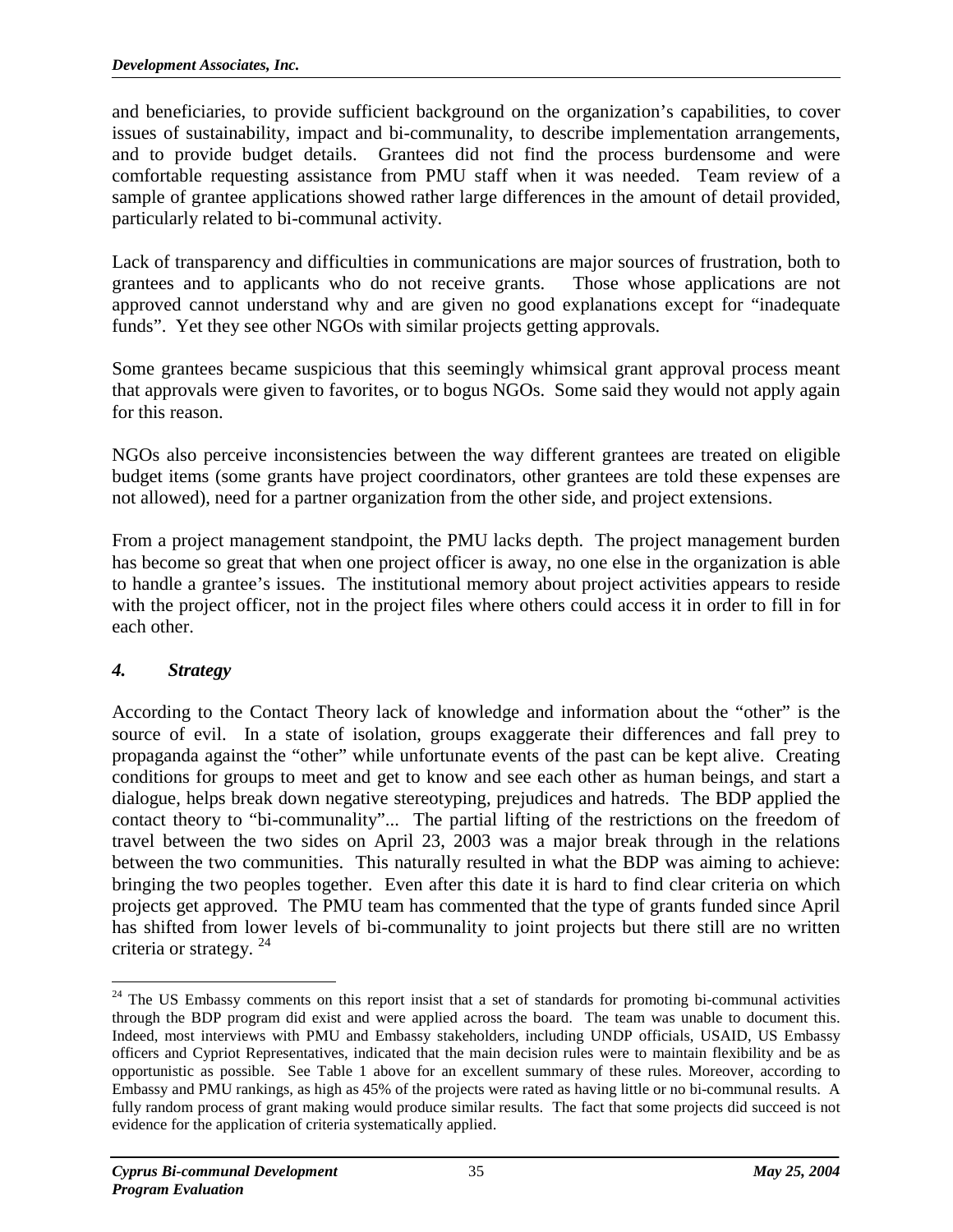## *5. Effectiveness*

### **a. Materiality**

Roughly 34 percent of active GC NGOs and 15 percent of active TC NGOs were direct grantees of the BDP. Available evidence indicates that the BDP has succeeded in promoting bicommunal contact in many cases.

PMU staff rated ALL their grants on their success in achieving bi-communal goals, using a scale of A, B, and C, (high, medium and low). They gave 45 percent of the projects a "C", suggesting little or no bi-communal achievement. 35 percent were rated "B" and 20 percent an "A". The team also asked PMU staff to rank the organizations, as opposed to grants, on their potential to contribute to bi-communal objectives in the future. Forty-three percent received a "C" grade, 31 percent got "B", and 26 percent got "A".  $^{25}$ 

The team then compared the two scores provided by the PMU staff for NGO grants with scores that the team gave to the 21 NGO projects surveyed (of which one was an international NGO and two were funded under special initiatives). In most cases, the team's project ratings were in accord with those of PMU staff.<sup>26</sup>

Since a third of the NGO grantees received multiple grants, the team hypothesized that provision of more than one grant to an organization would be an indication that the PMU considered that organization to have high bi-communal potential. To test that hypothesis, the team prepared consolidated ratings for the 21 NGO projects that the team surveyed, consisting of the two ratings provided by the PMU (one for the project's bi-communal impact and the other for the organization's future potential to promote bi-communalism), the team's rating, and the Embassy's rating. The latter was derived by giving three points to any grant identified by the Embassy as Collaborative or Joint, two points to grants identified as mirror, and one point to grants identified as in-spirit, island-wide, or other. The four three-point rating schedules provided a maximum of 12 points for the most effective bi-communal projects and four for the lowest. The team then compared the ratings with the total funds received by that grantee organization (for all grants received).

 $\overline{a}$ 

<span id="page-48-1"></span><span id="page-48-0"></span> $25$  This ranking includes only those grants and organizations that fall under projects listed as P07-01-XXX. Please see Annex 10 for PMU project and organizational ratings.<br><sup>26</sup> See Annex 9.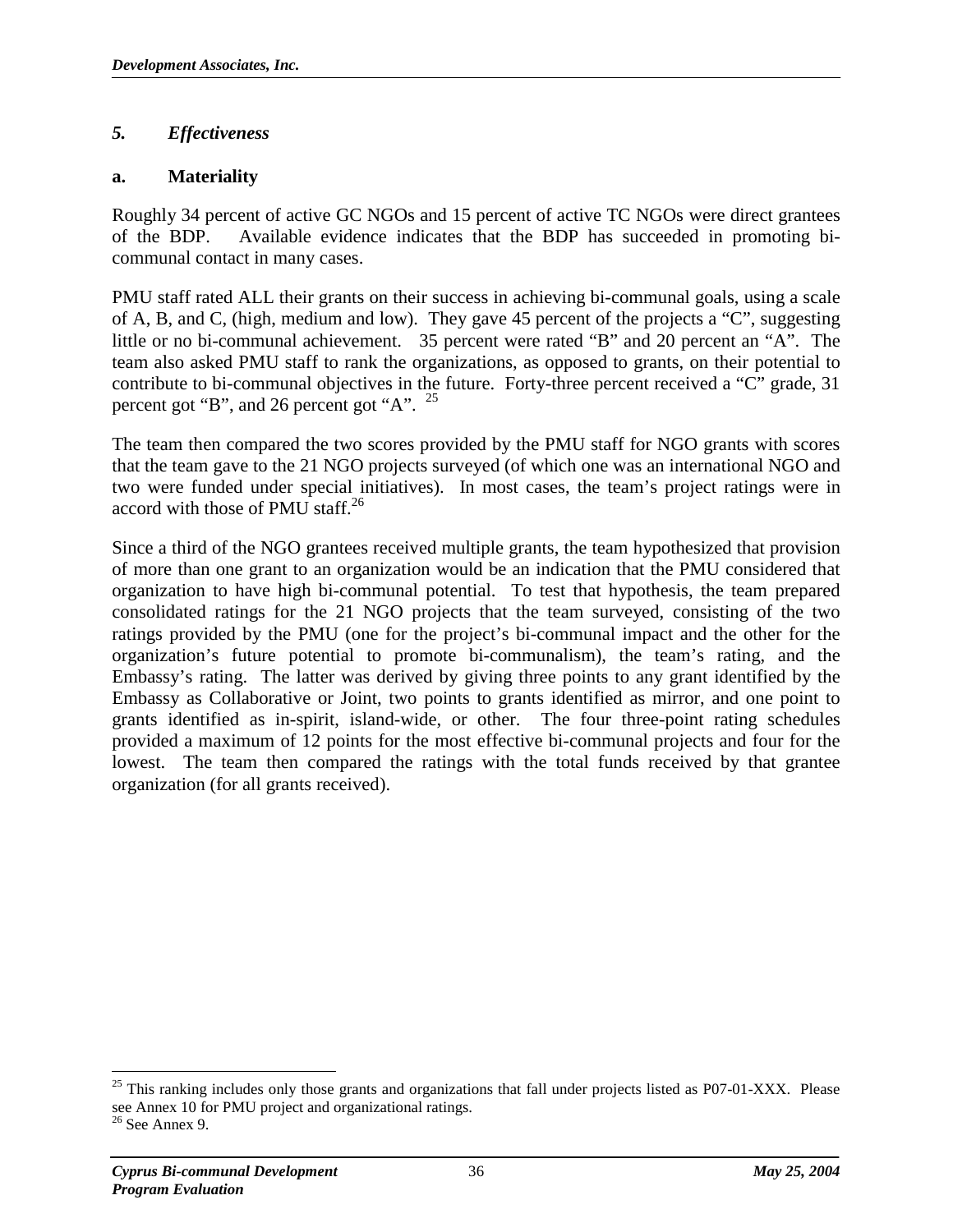The table below shows the spread between the 21 grants in terms of bi-communal scores and value of BDP funds provided.

| <b>Rating</b> | $$0-50,000$ | $$50,001-$<br>75,000 | $$75,001-$<br>100,000 | $$100,001$ -<br>200,000 | \$200,000<br>and above | <b>TOTAL</b> |
|---------------|-------------|----------------------|-----------------------|-------------------------|------------------------|--------------|
| $11 - 12$     |             |                      |                       |                         |                        |              |
| $8 - 10$      | 4           |                      |                       |                         |                        |              |
| $5 - 7$       |             |                      |                       |                         |                        |              |
| $1-4$         |             |                      |                       |                         |                        |              |
| <b>TOTAL</b>  | 8           |                      |                       |                         |                        | 21           |

**TABLE 5** 

More than half of the NGO grant recipients (13 out of 21 we looked at) were in the 8-10 rating category. But lower rated organizations have received higher amounts of money while higher rated ones received very little. All 3 of the 10-12 group received less than \$ 75,000. This is because the BDP has been able to fund truly joint activity only since last April.

The team then looked at those grantees (among the 21 surveyed) which had received multiple grants, to see if there was a correlation between amount received and bi-communal scores.<sup>27</sup> Results are shown on the following table:

**TABLE 6** 

| тарыз о                    |               |                 |              |  |  |  |
|----------------------------|---------------|-----------------|--------------|--|--|--|
|                            | <b>Rating</b> | <b>Amount</b>   | $%$ of       |  |  |  |
| Name of NGO                |               | <b>Received</b> | <b>Total</b> |  |  |  |
| Cyprus Institute of        |               |                 |              |  |  |  |
| Neurology                  |               | \$401,650       | 15.7         |  |  |  |
| <b>Management Center</b>   | 10            | 389,001         | 15.26        |  |  |  |
| Has Der                    | 8             | 257,042         | 10           |  |  |  |
| Cyprus NeuroScience and    | 9             |                 |              |  |  |  |
| Tech                       |               | 204,892         | 8.02         |  |  |  |
| <b>NGO Resource Center</b> | 8             | 202,618         | 7.9          |  |  |  |
| <b>KAYAD</b>               | 8             | 196,989         | 7.7          |  |  |  |
| <b>CYMEPA</b>              |               | 189,159         | 7.4          |  |  |  |

With two exceptions, the grantees with multiple grants did receive respectable scores from the raters.

Credible informants believe that the large number of contacts fostered between organizations on both sides have reduced the level of fear and uncertainty about bi-communal relations when the restrictions on movement between the two sides were reduced. Though this opinion cannot be

 $\overline{a}$ 

<span id="page-49-0"></span> $27$  The US Embassy comments on this table criticize the team for failing to take into account the "time dimension" of the NGO grant program, particularly with reference to the large CING grants, all of which were made at the beginning of the program when it was thought, presumably, that the institute would be able to pursue bi-communal activities. The team recognizes that grant making for bi-communal activities became easier after 2002, and is happy to learn that no more consideration was given to CING proposals.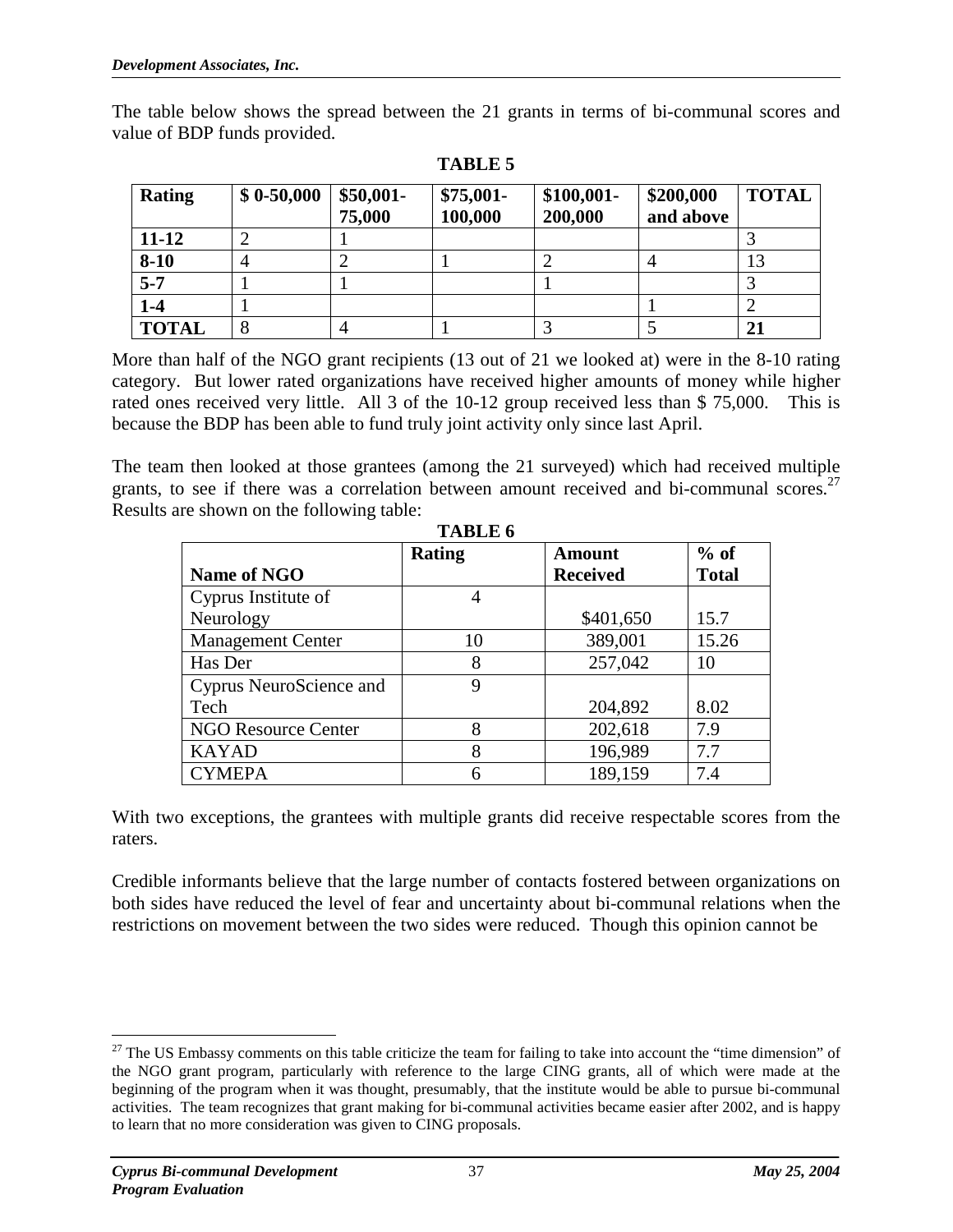verified empirically, it comes from people with an in-depth understanding of the Cyprus problem.[28](#page-50-0)

On the other hand, development impacts from the civil society program in any sector are not apparent. Although this was a secondary objective, the documentation clearly indicates that objectives such as capacity building and material results were important in grant decisions, but the PMU had no procedures in place for assessing capacity development or for providing systematic support for this objective. This is because the program was too scattered, even within a particular sector such as health or environment, for any obvious impact. Further, neither the PMU nor NGO grantees collected consistent monitoring and evaluation data on capacity building or the development impacts of their activities. Though development impact is not the primary purpose of the BDP, it is possible for activities to have both bi-communal and developmental impacts. In fact, the presence of developmental impacts can make bi-communal activity more acceptable to authorities and skeptics.

There was lack of clear agreement between stakeholders on the role of civil society capacity building in fostering bi-communal peace and understanding. The emphasis in documentation on the activity, rather than on the organization, is an indication of the secondary role attributed to capacity building. Nonetheless, some capacity building was achieved. This is described in further depth in the following section.

## **b. Institution Building**

Although institution-building was not a high priority for some BDP stakeholders, some institution building did take place and dependent NGOs were formed. CS organizations in the North depend mostly on membership fees and fund raising activities for survival. Thus organizations other than unions and chambers of commerce or industry (professional associations that receive high membership fees that correspond to a percentage of their members' incomes) were never able to establish a center or employ paid staff for their services. BDP funding provided an opportunity for this as well as creating a space for these organizations to expand their services. This did result in unintended capacity building of the grantees, but at the same time it created new expenses for the organizations while the organizations' income levels and opportunities remained the same. Thus these young and fragile professional organizations are now dependent on BDP funding for carrying out their "new" or "expanded" services. This is more relevant for TC NGOs than GC NGOS. Only three grantees, all GC, said they had taken the one-day course offered by the NGO center on proposal writing, and one left early because the course was "too basic".

Two parallel Management/NGO Resource Centers were created to provide services to NGOs. The Management center in the North has been very successful, serving an increasing number of NGOs, while the center in the South is inactive. Some reasons were given for this including: lack of demand for the services provided, lack of interest of the managing team (board) of the Resource Center, and lack of visibility of the services of the Center. PMU took over the

<span id="page-50-0"></span><sup>1</sup>  $28$  A Post Script after April 24, 2004. In any evaluation of a controversial issue, evaluators are often told what the respondent thinks the interviewer wants to hear. In this case, the credible observers may have been right in their assessment, but the level of fear reduction on the Greek Cypriot side was apparently far too little and not sufficiently wide spread to make a difference in the outcome of the referendum.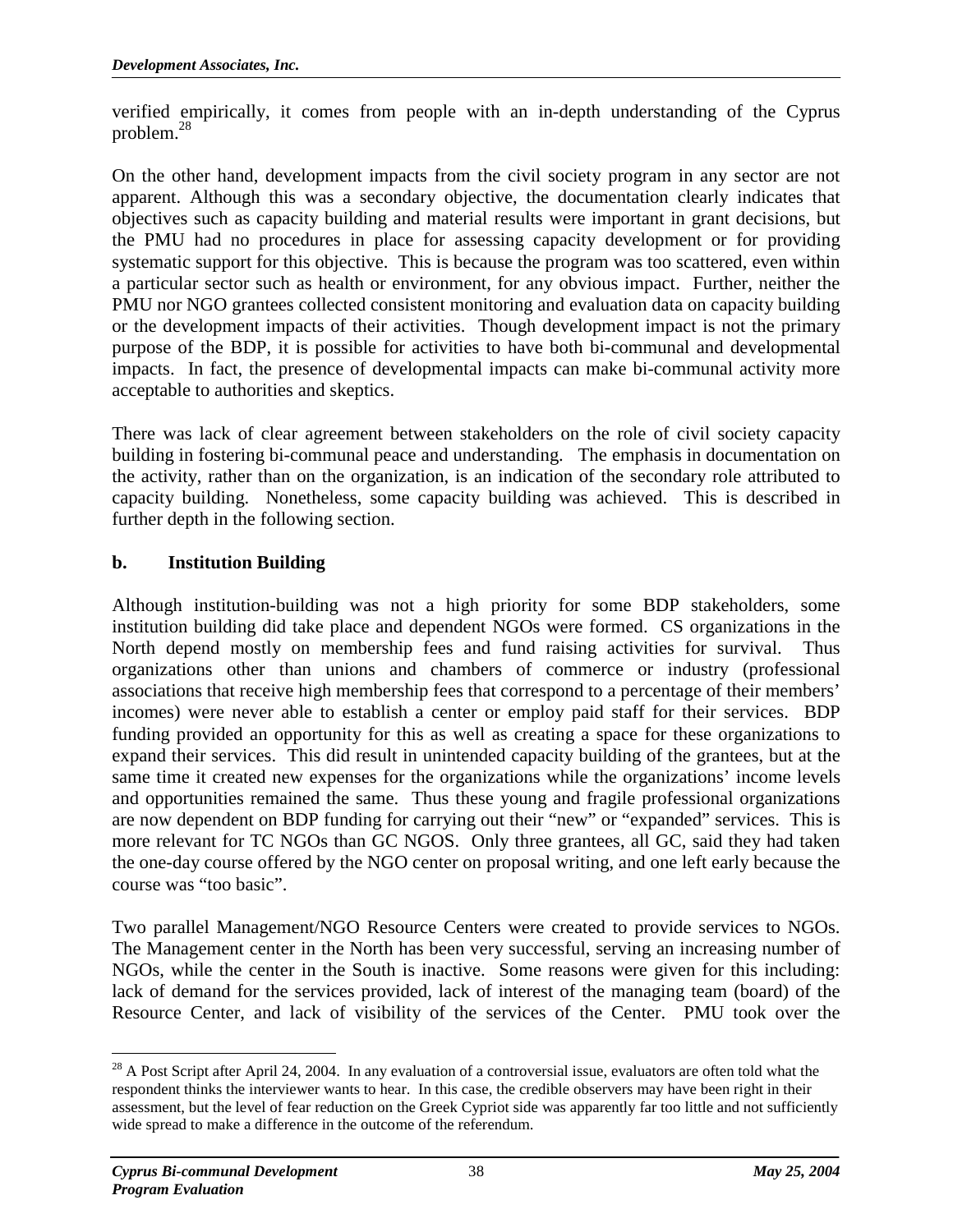management of the Resource Center in the South and hired a consultant to carry out the services, but this has not been enough to reverse the down cycle. There is a need for a more proactive Center in the South. During our interviews, the Center in the North raised the issue of a small market in the North and the fact that they might be interested in serving as the only center after a possible settlement.

## **c. Symbolic**

Did the NGO program create the space needed for contact between the two communities? The data gathered through interviews with grant recipients and opinion leaders show that grants did indeed result in "bi-communal" activities. Thirteen out of 23 Opinion leaders questioned answered yes when asked about whether the BDP has contributed to a settlement of the political division between the TCs and GCs. Thus clearly there is a perception among most, if not all, that the program succeeded symbolically.

Opinion leaders with direct experience in the public works side of the BDP expressed the view that these were by far the most important parts of the program, and did much to contribute to the establishment or renewal of working relationships among professional engineers and others. This view seems to be shared by PMU staff, who consistently gave an "A" rating to the bicommunal impact of the major public works programs, compared to a much more mixed review of NGO projects as indicated above.

During our interviews with Opinion Leaders it became apparent that many bi-communal initiatives that were already underway (especially those of the unions) were perceived as not fundable because of political affiliations that would raise objections. This issue emerged as one of the criticisms of the program. It is also evidence that groups not associated with BDP were making other efforts to advance greater contact and cooperation between the two sides.<sup>29</sup>

## **VII. CONCLUSIONS**

## **A. GENERAL CONCLUSIONS**

## *1. Accomplishments*

 $\overline{a}$ 

a. The BDP is generally well known among opinion leaders on both sides, often as UNOPS, and is perceived by most to have had an impact on promoting appropriate contacts, cooperation and the possibility of support for a peaceful settlement, especially among government officials and younger Cypriots.

<span id="page-51-0"></span><sup>&</sup>lt;sup>29</sup> US Embassy commentators expressed unhappiness with these findings. Opinion Leaders interviewed gave us their perceptions of the BDP. Our reporting of those views does not necessarily indicate our concurrence. However, interviews with Embassy and PMU staff support the finding that grants could not be made to organizations that the authorities on one side or the other might object to. The more important point which does not seem to be acknowledged by the US Embassy is that OL's on both sides indicated that there was independent support for and efforts to develop bi-communal contacts and working relationships outside the BDP.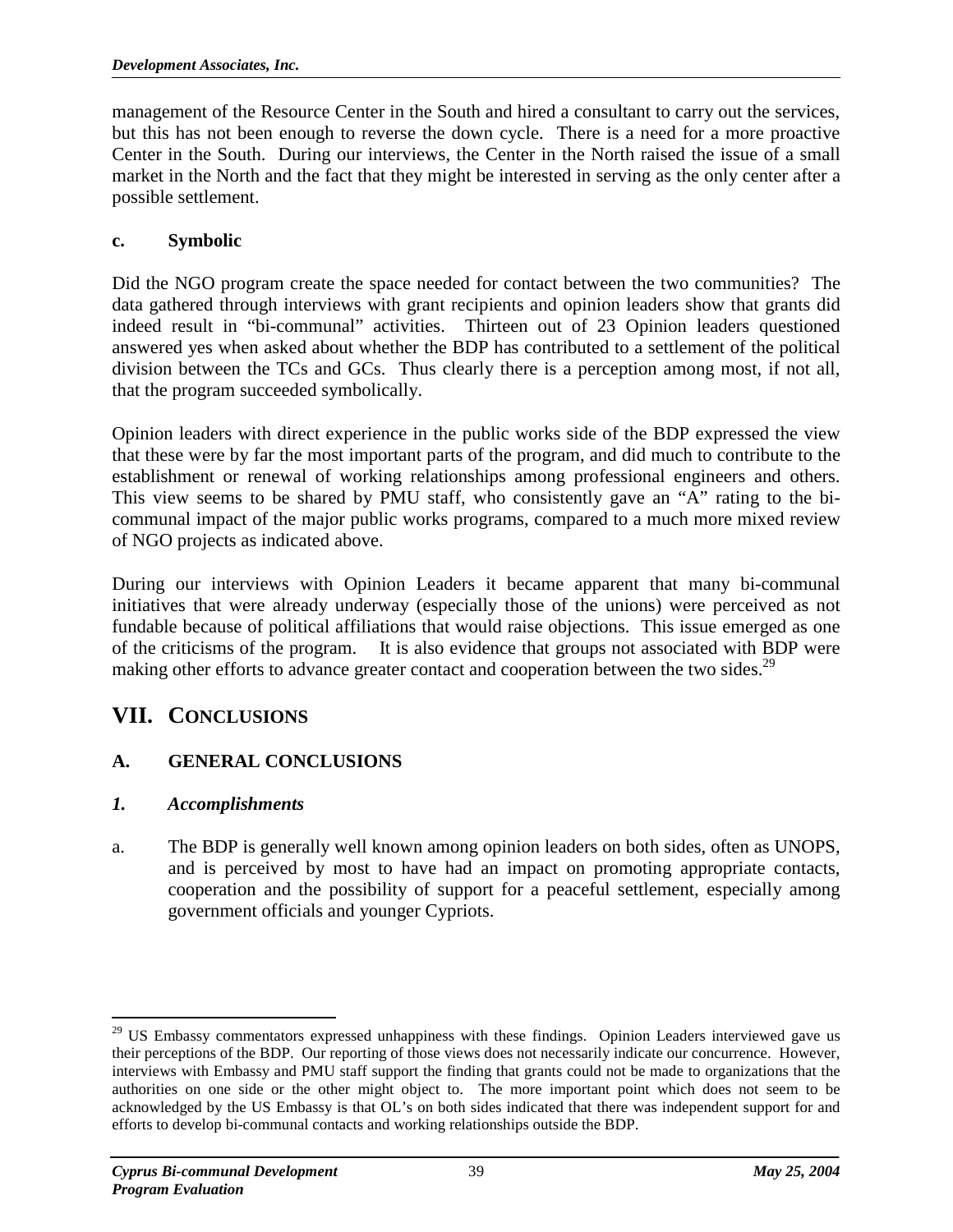- b. Those activities that involved substantive contacts between Turkish and Greek Cypriots about subjects important to both sides did succeed in fostering effective working relations among people from a broad range of professions and interests.
- c. Those activities that encouraged common infrastructure and common systems for addressing infrastructure and economic issues, even though they involved collaboration of relatively small numbers of technicians and laborers, have improved the ability of TC and GC officials to cooperate on their own should a settlement occur. This is true as well of a more limited number of NGOs sponsored by the BDP.
- d. BDP projects have been a material and possibly symbolic manifestation of the commitment of the United States and the international community, through the UN, to the search for a peaceful settlement. They have created venues for visibility and positive public relations for the US Embassy and for the UN. .
- e. BDP Civil Society programs encouraged and facilitated contacts and possibilities for interaction between Greek and Turkish Cypriot citizens that would not otherwise have been possible given the prohibitions imposed by authorities on both sides.
- f. Making substantial funds available to civil society organizations supported increased NGO activity in a wide variety of areas, as well as providing the material support for improved capacity by many of these organizations. The establishment of the Management Center on the Turkish Cypriot side is an outstanding example.
- g. The UNOPS PMU, faced with a restrictive political environment hostile to bi-communal interaction, demonstrated extraordinary creativity and energy in implementing the large public works, environment and animal health programs inherited from the UNHCR period. The compelling need to assume much of the responsibility for procurement, technical support, and financial control of these projects substantially defined the PMU's character and operational procedures during the first two years of the program and, to some degree, through the six year life of the grant agreement.

## *2. Challenges*

- a. The political purpose of the program was well understood by all stakeholders, but there were varying interpretations of how to define 'bi-communal' and particularly what the best means were to that end. Following several efforts to develop more directive strategies for grant making, the broad categories developed in the Flexible Framework Fostering Rapprochement were adopted. FFFR may have been useful for categorizing bicommunal activities at a time when the political restrictions were so harsh that a narrow definition would have cut off all activities. FFFR did not serve the purpose of a strategy, however, and in today's environment, with a settlement at hand, a more focused set of objectives and indicators is needed.
- b. The NGO side of the program, in part because of the restrictive political environment, never gained the level of visibility and focus achieved by the public works side. Attempts by outside consultants to develop for the BDP a more coherent civil society strategy that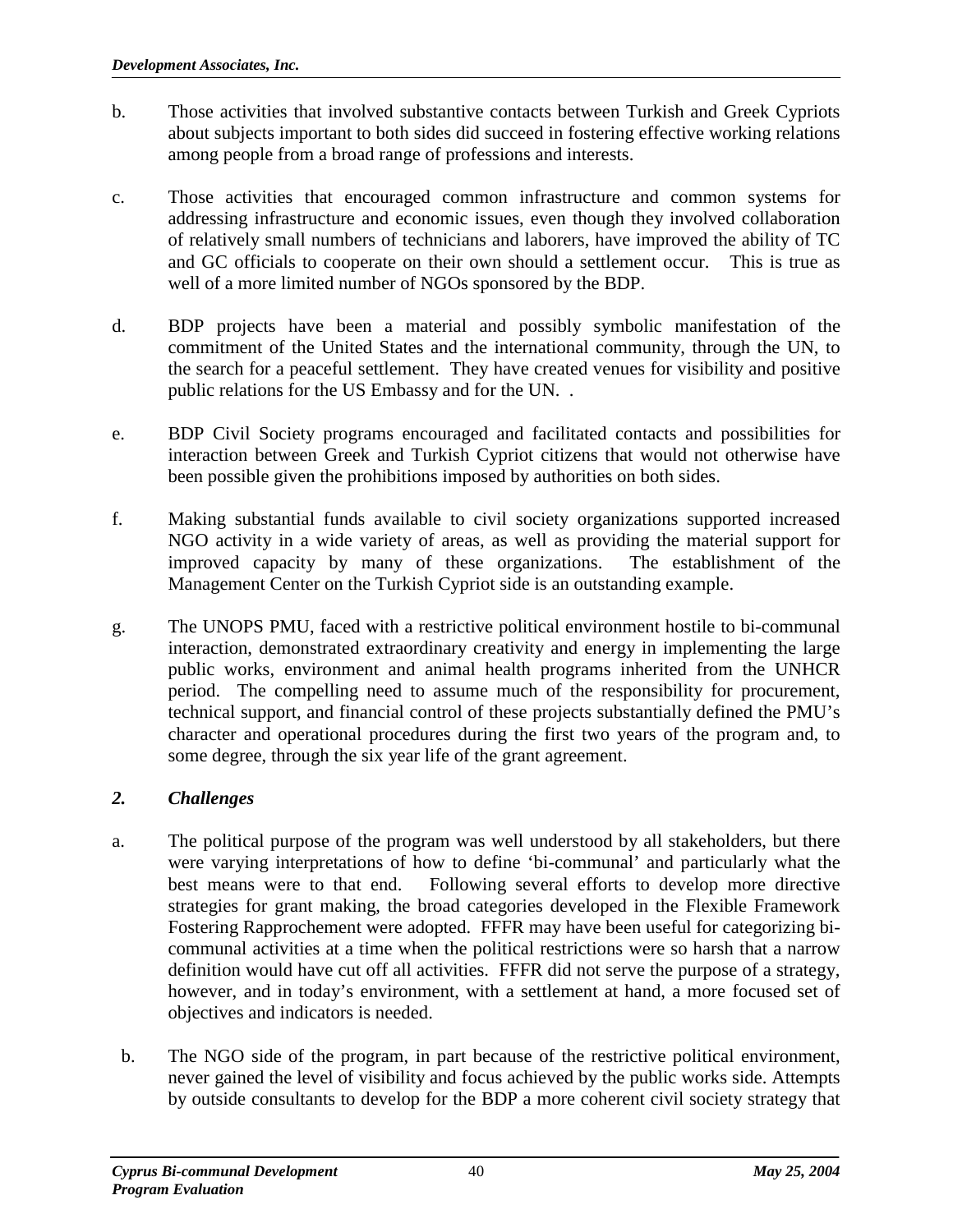would support the political objective did not become fully internalized as part of the decision making or operational criteria of the NGO program.

- c. The size of the grants made to many of the NGOs, especially in the first three years of the program, appears excessive by most standards used by USAID and other donors in the East European and NIS region, including in institutionally well-developed countries such as Poland. Whether driven by the high costs of the Cyprus economy, or by other factors, the dollar value of the grants (upwards of \$100 000) may have strained the absorptive capacity of many smaller NGOs, as well as producing a bias towards non-profit organizations already well established. (The grant ceiling was reduced from \$100,000 to \$50,000 in the latter years.)
- d. In the smaller IA projects and in NGO projects, development impact identifiable to the team has been very limited, because of the scattering of funds over many organizations and the emphasis on one-off activities rather than on strengthening the organizations that offer them. While development was not the objective of the program, seeking good development outcomes was not inconsistent with bi-communalism, and indeed may have helped to contribute to this objective, as was the case in several of the public works and animal health projects. While the NGO sector appears to be flourishing, it is not sustainable at the current cost level without significant foreign funding.
- e. The desire to avoid negative publicity or the appearance of political interference may also explain the predominance of grants to health (30%) and environment (19%) NGOs, particularly in the first three years of the project. As BDP became more established and the political constraints relaxed, funding shifted to peace/Mediation NGOs (11%), the latter made mostly in 2002/3.
- f. A political program in a highly volatile environment can be expected to experience a high failure rate in terms of activities that do not improve bi-communal tolerance and cooperation, and do not result in a significant level of enhanced capacity of value to the challenges of making a peaceful settlement work. However, absent valid indicators of program performance and even a modest effort to evaluate at the project level the extent of bi-communal results achieved, it is not possible to objectively assess whether the failure rate was either lower or higher than an acceptable level.
- g. The 'strategy' for implementation of the NGO and for much of the IA parts of the agreement was largely reactive rather than proactive. Little effort was made to direct grantees toward specific program areas or objectives through the various BDP call for proposal mechanisms. This contributed to the diverse and seemingly disconnected character of the NGO grant portfolio and to a repetitive "proposal bombardment" to the PSC by Implementing Agencies. As the possibilities of a settlement improved in 2002, the Special Initiative grant was established permitting the beginnings of a more directive program that remained within control of the Embassy-PMU decision makers. If the settlement does occur, expanded use of this facility may permit a more proactive and focused strategy of support in areas of critical importance to making the settlement work.
- h. Overall, the "bi-communal achievement and potential" ratings and classifications of BDP activities prepared by the PMU and by US Embassy officers directly involved with the program support the conclusion that the program was substantially successful in areas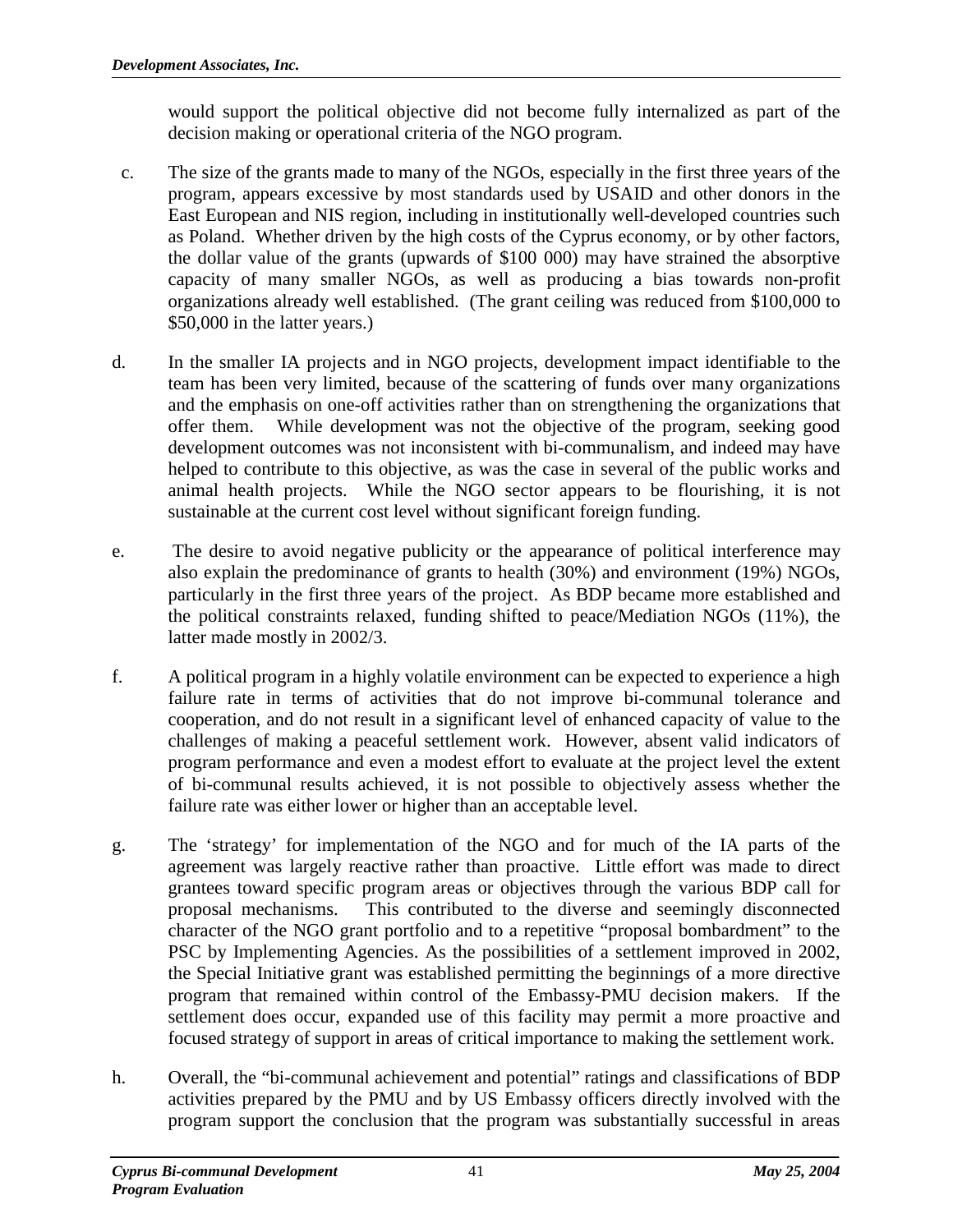involving common problems that the authorities could collaborate on; projects with larger budgets and fewer people organized around specific tasks, such as a common sewage project or the animal health series of projects. Projects involving Non-Governmental Organizations overall were less successful, having little or no bi-communal achievement in roughly 35 to 45 percent of the activities, especially in the period 1999 to 2001/2. Efforts to "force" a certain level of NGO bi –communal contact and cooperation during the first three to four years of the BDP, while heroic and well meaning, may have been premature and largely wasted.

### **B. PERFORMANCE OF BDP DECISION-MAKING AND IMPLEMENTATION**

#### *1. Accomplishments*

- a. The complex decision-making structure including USAID Washington, UNDP and UNOPS New York, US Embassy Nicosia, and UNOPS/PMU Nicosia appeared on the surface to be a recipe for stalemate. This was overcome by frequent communications, a common interest in making the program work, and, in the main, the strong leadership of the US Embassy team. This resulted in an operational mode that featured timely decision- making on grant approvals and authorizations and maximum flexibility for solving implementation problems, especially with regard to the sensitivities of the GCC and TCC authorities.
- b. The absence of a UNDP office in Nicosia, coupled the with more macro-political interests of UNDP leadership in promoting an overall solution to the Cyprus program meant that UNDP exercise of BDP specific program management was left substantially to the UNOPS chain of command. Only in the later years of the program did UNDP New York become more substantively involved with guiding program implementation and in developing a sound professional dialogue with USAID.
- c. PMU staffs are highly motivated, professional in behavior, and to the extent permitted by staffing constraints and Cyprus circumstances, accessible to their Cypriot partners. Frequent use of outside experts for implementation jobs suggests recognition of the need for additional expertise in implementing complex projects. Whether motivated by internal or external demand, the use of outside reviewers and strategic planning experts provided a steady stream of recommendations for improving performance of the program, especially on the NGO side
- d. The PMU did meet the basic allocation terms of the USAID UNDP agreement, with roughly 60% of contracts allocated to Implementing Agencies and 20% to NGOs over the life of the program. Efforts to expand the NGO program after 2001 did not significantly change the overall financial allocation program, although it did result in an increase in the number of NGOs receiving grants...
- e. Interviews with IAs, NGOs and opinion leaders indicate that the PMU enjoyed a positive reputation in both communities for being evenhanded and efficient. The word "trust" surfaced in a number of interviews relating to the PMU's role. Another term used was the "UNOPS Umbrella" suggesting the PMU role was that of a neutral but committed third party facilitator, broker, and, for larger projects, effective implementing agency. The circumstances led to the PMU becoming something akin to a "proto-governmental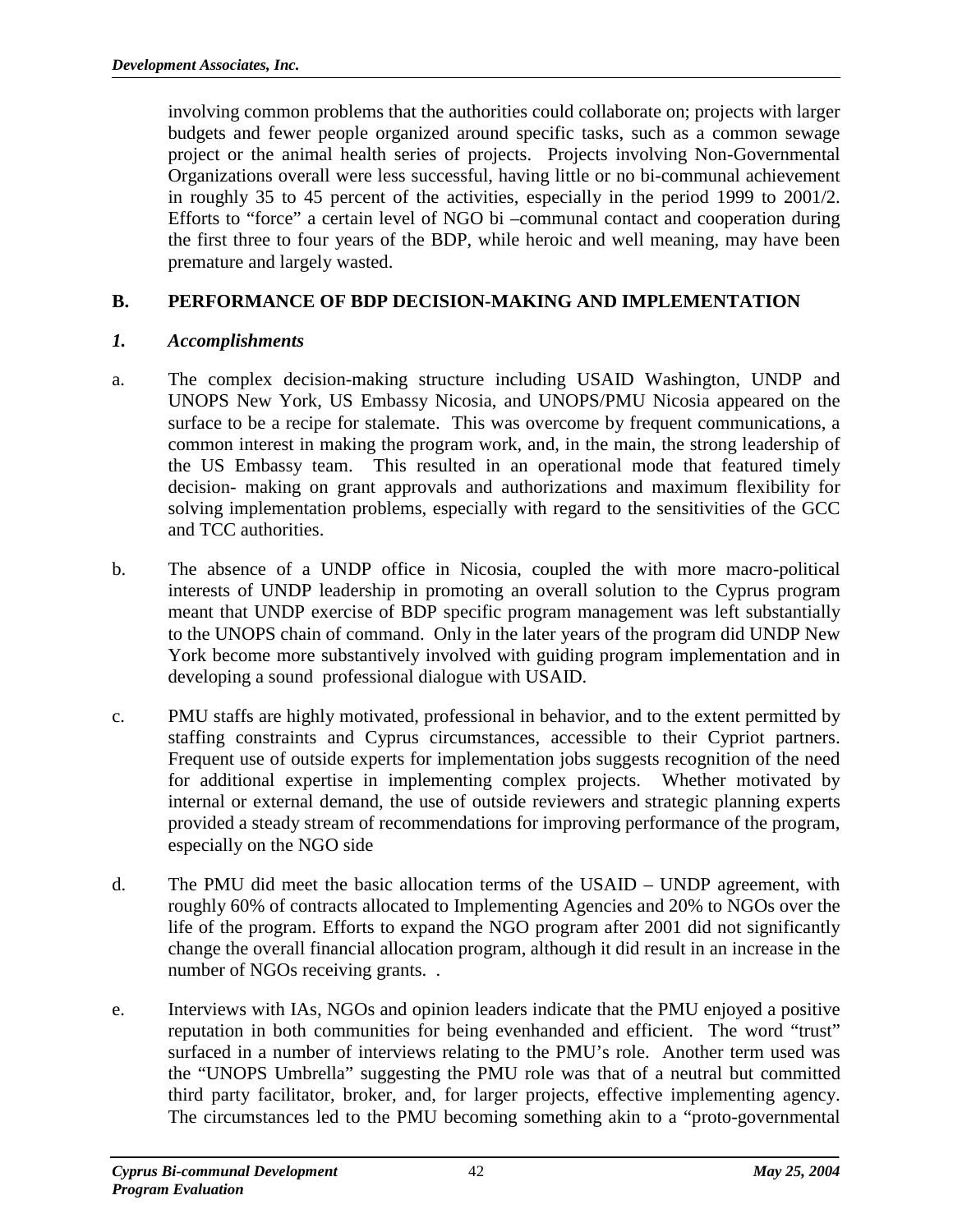agency" backed by the political will and good offices of both the UN and the US Embassy.

## *2. Challenges*

- a. The UNDP grant's provision about political guidance from the Embassy provided entre' for the USG's representatives in the Embassy to be substantially involved in decisions throughout the project approval and implementation process. This made it difficult to establish policy, strategic objectives and implementation guidelines that could be monitored from "a distance." The need to make quick and ad hoc decisions required the input of someone who could assess the problem from the standpoint of the Embassy on a daily basis. Policy managers became deeply involved in day to day implementation management. Thus there developed a potential for confusion about roles and the potential for divided loyalties. It is difficult to be a "team member" and still perform the function of policy and strategic oversight for USAID and the Embassy. Hopefully the post settlement future will permit a sharper division of labor and clarity of roles.
- b. The 'strategy' for implementation of the NGO and for much of the IA parts of the agreement was largely reactive rather than proactive. Little effort was made to direct grantees toward specific program areas or objectives through the various BDP call for proposal mechanisms. Achieving a controversial objective such as bi-communalism in a non-controversial manner is very difficult. Large infrastructure programs on common problems such as water and sewage compelled the authorities to collaborate to the degree necessary, and generally involved relatively few persons in the actual implementation process. On the civil society side, the overall record of NGO grant making suggests an understandable desire to avoid funding organizations that might arouse the opposition of one side or the other. This and the unusually large size of many of the grants may have promoted a tendency toward making grants to established NGOs that were acceptable to authorities, especially in the period before 2003
- c. Frequent reorganizations and employee turnover are not unusual in international projects similar to BDP. It is of some concern that the current staff on the program side is relatively new, and there are several vacancies. On the other hand, this may be an opportunity to fashion a program that is better suited to the potential of a post settlement political environment.
- d. The ratio of project officers to staff and management seems disproportionate to the workload put on the line PO s, especially in 2003 – 2004. Moreover, the UNOPS policy of not training project officers on the grounds that anyone hired is already an expert presumes too much. Project Officers, especially on the NGO side could have benefited from more experienced leadership and from training for their responsibilities.
- e. The BDP PMU faced two very different implementation problems. The first came from the need to implement in a timely, cost effective manner infrastructure and environmental public works that produced visible and high quality solutions. The second problem was to implement an NGO grant program working with many, relatively inexperienced and fragile citizen groups on both sides. The staffing and procedural requirements for the two programs arguably were quite different. It appears that the systems put in place for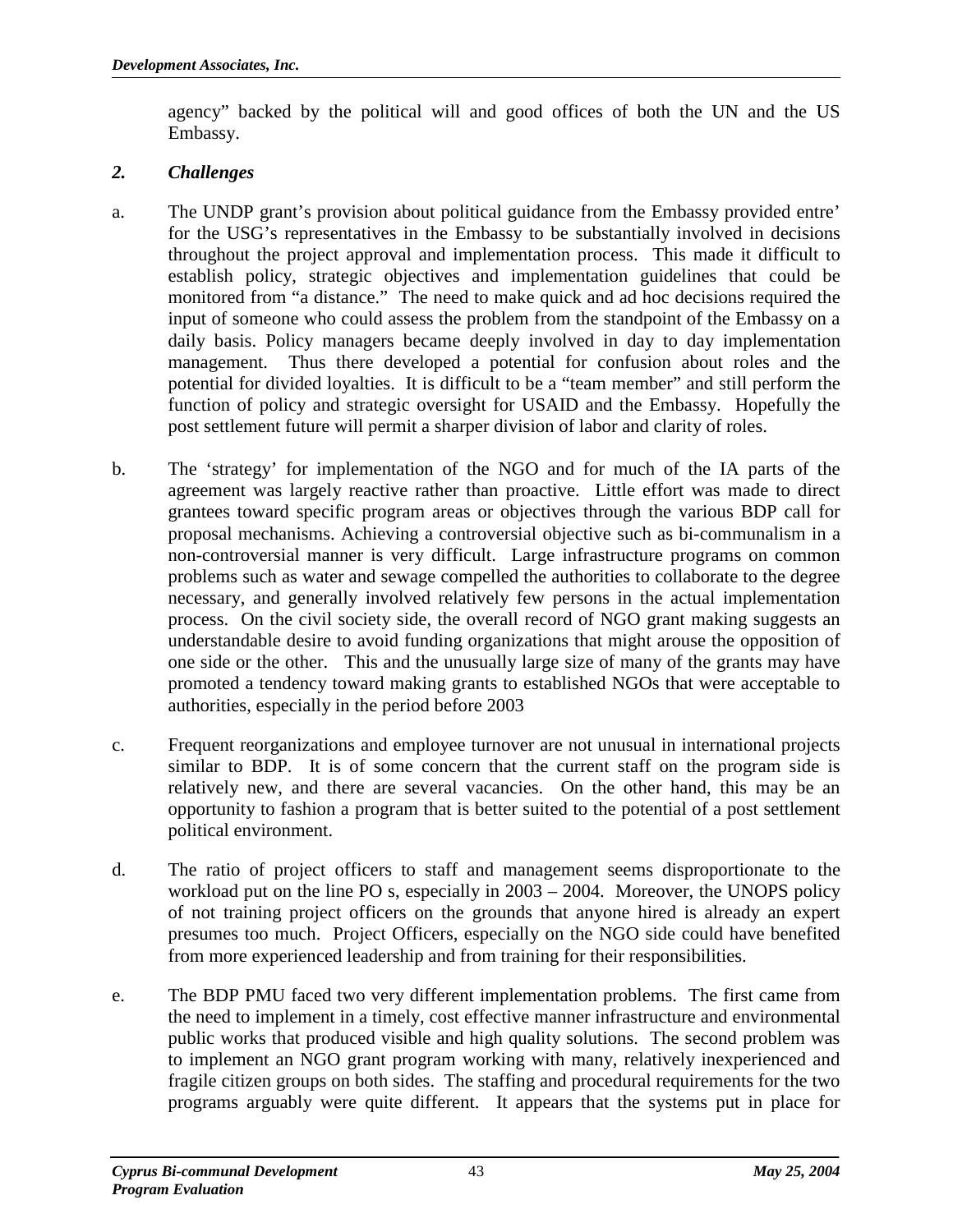managing the NGO program were largely adapted from those developed for the public works programs. This led to a documentation system focused on "contracts", rather than a system more appropriate to a politically-oriented NGO program based on achieving bicommunal impact. The NGO program seemed to be something of a "stepchild" to the larger "flagship" projects for much of the life of the BDP program. If civil society development in support of reconciliation is to be a theme for a successor program, it will need the flexibility to adopt decision making, management and results monitoring and reporting procedures relevant to its strategic objectives.

- f. Perhaps because the nature of the two programs (large IA vs. civil society) was different, there was not as much effort as there could have been to expand the scope of interaction of the large IA projects by adding a civil society component. For example, the veterinary health component could have worked with farmer organizations. This would have required a more proactive grant-making process
- g. The program never was able to develop consistent, well understood and documented criteria for grant making. Neither grantees nor PMU project officers can understand the reasons why projects are approved or disapproved. The perception of inconsistency undermines the credibility of the BDP, and the resulting belief that grants are given to favorites or 'bogus' NGOs prevents some organizations from applying. . In addition, it reduces the credibility of the project officers with the grantees whose programs they monitor, and it contributes to project staff alienation from PMU management. It is possible to establish a reasonable set of approval criteria, even for a political program. This should have been done.
- h. Program and project monitoring and reporting focused on the "grant/contract", rather than the recipient organization's advancement of bi-communal goals. 77 NGOs received BDP grants (under the NGO component), 23 receiving more than one. There is no overall assessment of the organization's progress toward greater interaction, collaboration or joint planning and implementation. Project files do not yield much information about bi-communal accomplishment.<sup>30</sup> No effort was made to assess effectiveness and impact other than completion of agreed work. PMU officers know much more about grantee effectiveness than is represented in the project reports or closeout documents. For a \$6.4 million dollar investment, a better effort should have been made to evaluate and track progress on Turkish and Greek Cypriot NGOs bi-communal performance.
- i. The post settlement conditions should permit the introduction of strategic focus, more clearly defined grant making objectives and decision criteria, and greater transparency in announcing awards and explaining rejections. This will require a serious overhaul of grant proposal review procedures emphasizing objective rating procedures, and, possibly, participation by Cypriot experts and "wise people" in some part of the process. It is

<span id="page-56-0"></span> $\overline{a}$ <sup>30</sup> The US Embassy in reviewing this decision stated "The project files may not yield much information, but no decision was made to re-engage with an already funded NGO without an assessment of their progress to date." The Team is pleased to learn this, but we still question how objective or consistent such a review process could be without some kind of evaluative documentation prepared either by the grantee or the PMU project officer as to the bi-communal achievements of the grantee.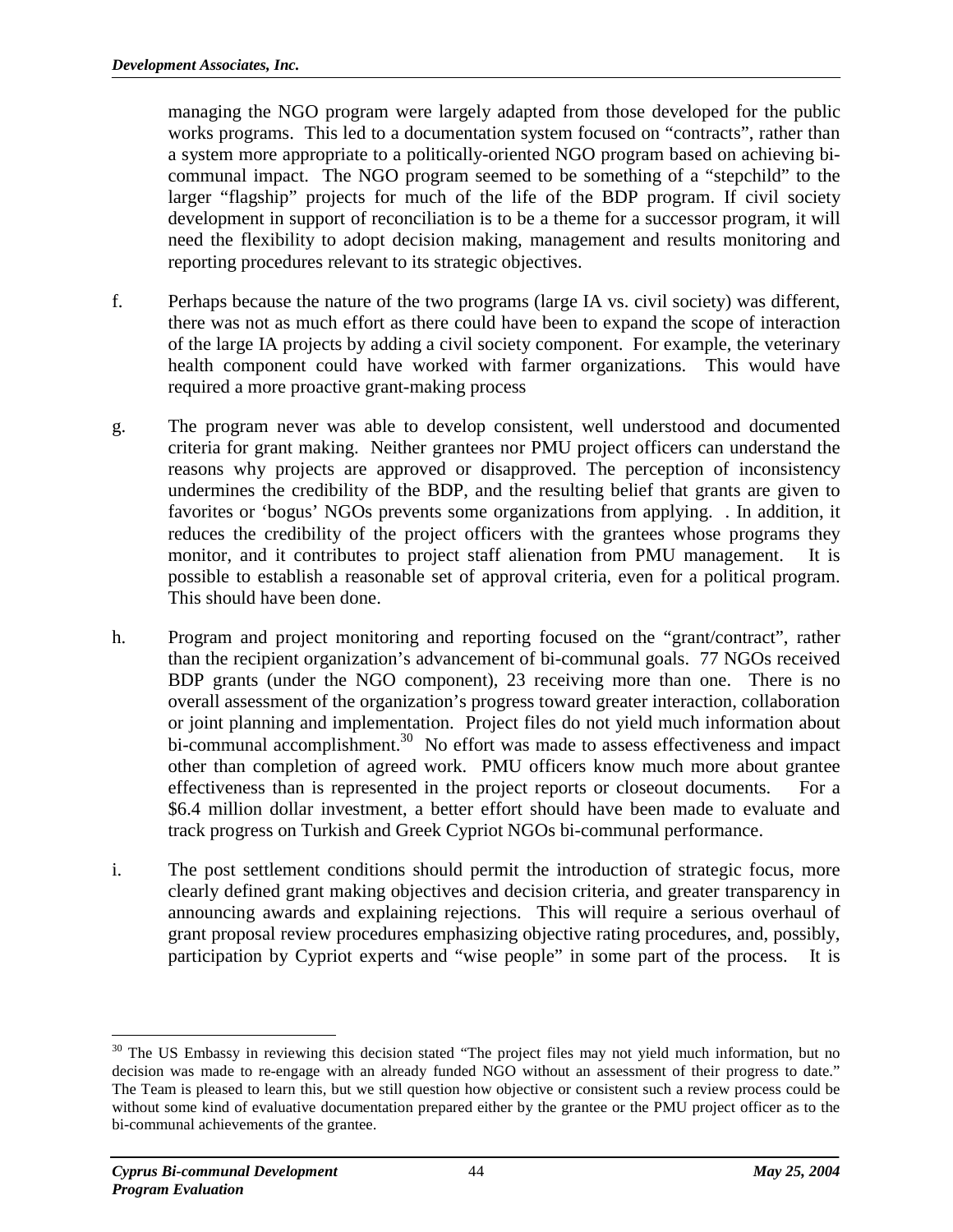important that Cypriot government representatives in any future program steering committee understand and agree with the program's objectives.<sup>[31](#page-57-0)</sup>

## **VIII. RECOMMENDATIONS: MAKING THE SETTLEMENT WORK**

Even if a solution is achieved to the Cyprus problem, experience shows that there will continue to be political bumps over the next several years. Still, contact between Greek and Turkish Cypriots is dramatically different than it was when the BDP began, and further freedom of movement is likely. Therefore major changes in the direction of future programs are possible that will increase their effectiveness.

- **1. It is no longer useful to think in terms of bi-communality.** That term tends to polarize the two sides. It also fails to take into consideration the multicultural nature of Cypriot society. There is still a need to support the peace process, foster reconciliation and cooperation among the diverse Cypriot groups. This is dependent to some extent on reducing the income disparity between the Turkish Cypriot and Greek Cypriot communities.
- **2. The post settlement conditions should permit the introduction of strategic focus, more clearly defined grant making objectives and decision criteria, and greater transparency in announcing awards and explaining rejections**. This will require a serious overhaul of grant proposal review procedures emphasizing objective rating procedures, and, possibly, participation by Cypriot experts and "wise people" in some part of the process. It is important that Cypriot government representatives in any future program steering committee understand and agree with the program's objectives.
- **3. Building on work already done, several assessments should be undertaken to set the stage for the next phase of assistance**. There have already been discussions about undertaking sectoral assessments and developing sectoral strategies. Any strategy work should be based on research to determine the level of need and available resources in each sector. Program baselines should be established against which to measure results.
- **4. USAID should collaborate with local partners in performing analyses, developing strategies and implementing new initiatives.** The US, through the BDP and CASP, has helped to develop capacity of many organizations and individuals. They can now participate in shaping the program of the future.
- **5. Mounting a program with four major objectives, as proposed in the contingency plan, would require a much larger commitment of funding and a more diversely expert staff than the program is likely to have in the future**. The analyses described above, along with further information about the EU's plans, should factor into decision making about appropriate directions for future US assistance.

 $\overline{a}$ 

<span id="page-57-0"></span> $31$  We are fully aware that there are risks to greater transparency and increased Cypriot participation. On the other hand, as has been demonstrated by USAID programs in other difficult environments, US programs "model" desirable values and behaviors in the way they are implemented.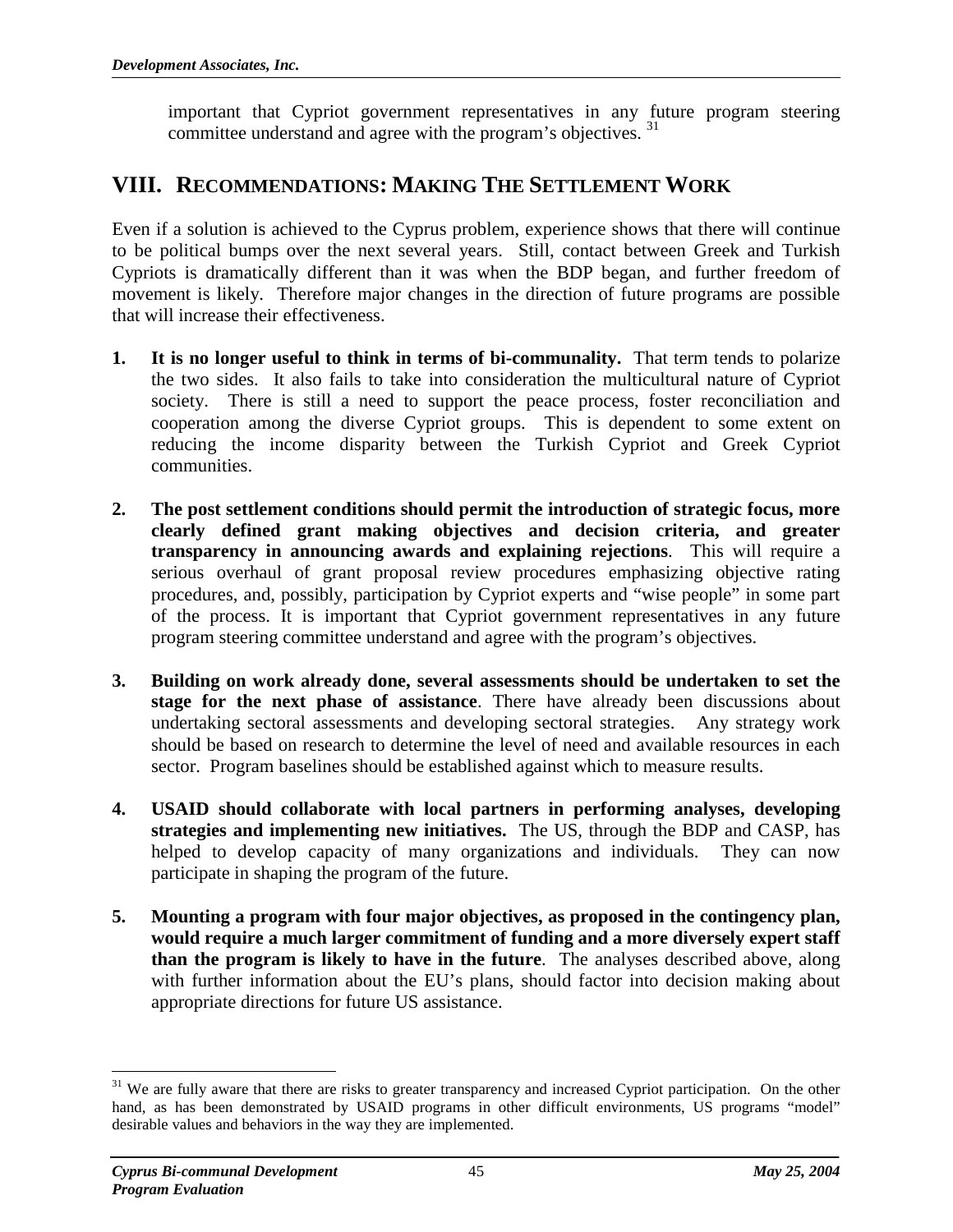- **6. The Scope of Works calls for up to 6 indicators that would be used to measure progress towards results. Evaluation and monitoring of program and project progress towards observable results is essential for accountability and good strategic management. The team believes that one can't establish good performance indicators until one has established clear, well-defined, operationally useful objectives.** Once that has been done, performance indicators serve three purposes:
	- They help you to measure how successful your interventions have been.
	- Equally importantly, they help you to determine what activities to fund in the first place.
	- Finally, they help determine whether the program strategy or 'theory' is working, or needs adjustment.

### **Getting ownership**

The team's experience with outside consultants preparing performance indicators has not been very successful. A better approach is to engage the person in the organization who is responsible for monitoring and evaluation progress toward results in a process of "discovery", in which what is feasible, relevant, and useful is arrived at with the consultant, if a consultant is necessary.

Both USAID and UNDP have gained considerable experience with results management, and have prepared guidance documents to help implementing organizations make the right choices.

**Possible ways of measuring increased tolerance and cooperation** between the GCC and the TCC - and other Cypriots. Priority for selection of activities should be based on criteria such as those that follow. The criteria have been introduced in the body of this report. The same criteria can be used to measure performance - at the activity-level.

#### **Materiality**

- i The activity is in an area where the gains from cooperation are such that there will be good reasons for close cooperation to continue even after the activity ends, and these gains can be specified at the time of start-up.
- ii The activity includes substantive involvement and discussion of a large number of people, and has the potential to increase to larger numbers of people in the future.
- iii The activity will achieve an economic or social objective that is important to participants of all involved communities, in which clear objectives are determined prior to activity start-up.

#### **Institution-building**

- i The implementing organizations have previous experience, either through BDP or through other demonstrated activity, that indicate they have has the capacity and commitment to implement the planned program.
- ii The planned activities enhance the ability of the implementing organizations to expand areas of cooperation or expand the populations involved in cooperation.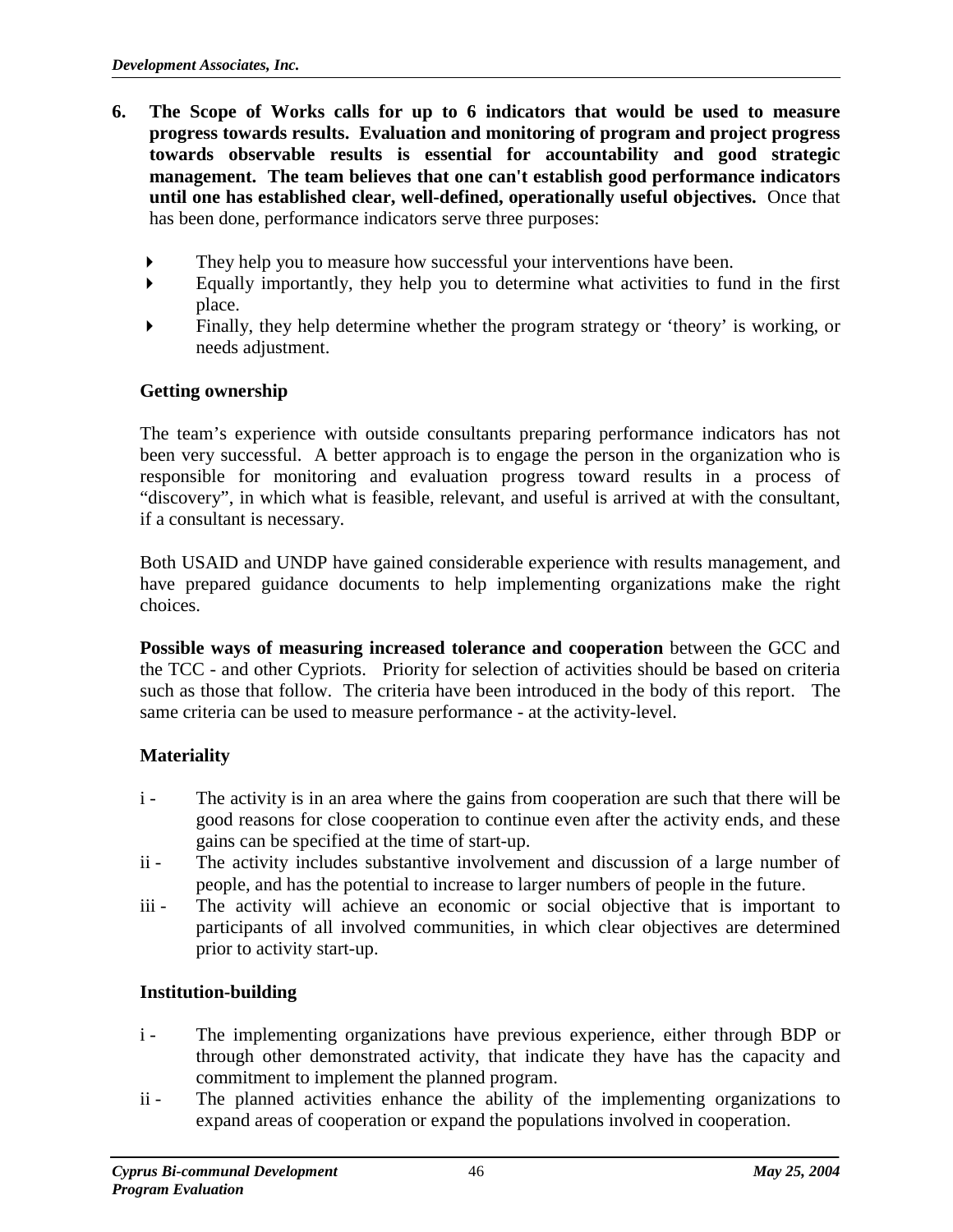iii - The planned activities involve public-private partnerships that engage civil society with government organizations in both GCC and TCC.

### **Symbolic importance**

- i The planned activity and involved organizations show promise for publicity that demonstrates the value of the bi-communal or multi-cultural cooperation. This should be built into the activity plan.
- ii The activity leaves a visible economic or social benefit that observers or the general public will be able to easily identify as resulting form the bi-communal or multicultural cooperation.
- iii The activity addresses an issue that publicly highlights cultural, historical, or political diversity and demonstrates that this issue can be worked on cooperatively through mutual understanding.

The BDP attaches a weight to each of these criteria, and selects those activities that achieve a certain weight. Evaluation of individual programs should assess progress and final completion against the same criteria, using the same weights. A Delphi-type method, using four or five knowledgeable people to apply, at regular intervals, the criteria to all the individual activities and organizations, can be used to ensure consistency.

Program-level achievement of tolerance and cooperation is then based on the following indicators:

- Percent of activities that achieve a weighted score above serves percent, indicating that these activities have met "tolerance and cooperation promotion" goals. (The percent selected, of course, needs to take into consideration the high-risk and consequent relatively high-failure rate expected in a political program.)
- Percent of organizations that have expanded areas of cooperation and multi-cultural populations involved in cooperation.
- Number of individuals from the various ethnic and cultural groups who have been substantively involved in multi-cultural cooperative activity. (Substantive involvement has to be defined, but goes well beyond attendance at a rock concert or a conference or seminar.)

#### **Ways of measuring other program objectives**

Assuming the team's recommendations regarding future directions are adopted, other important objectives will include some variation on the following:

"Expansion of an informed, politically-active civil society"

"Establishment of an effective system of governance at the Federal level"

"Improved effectiveness of participatory local government."

and possibly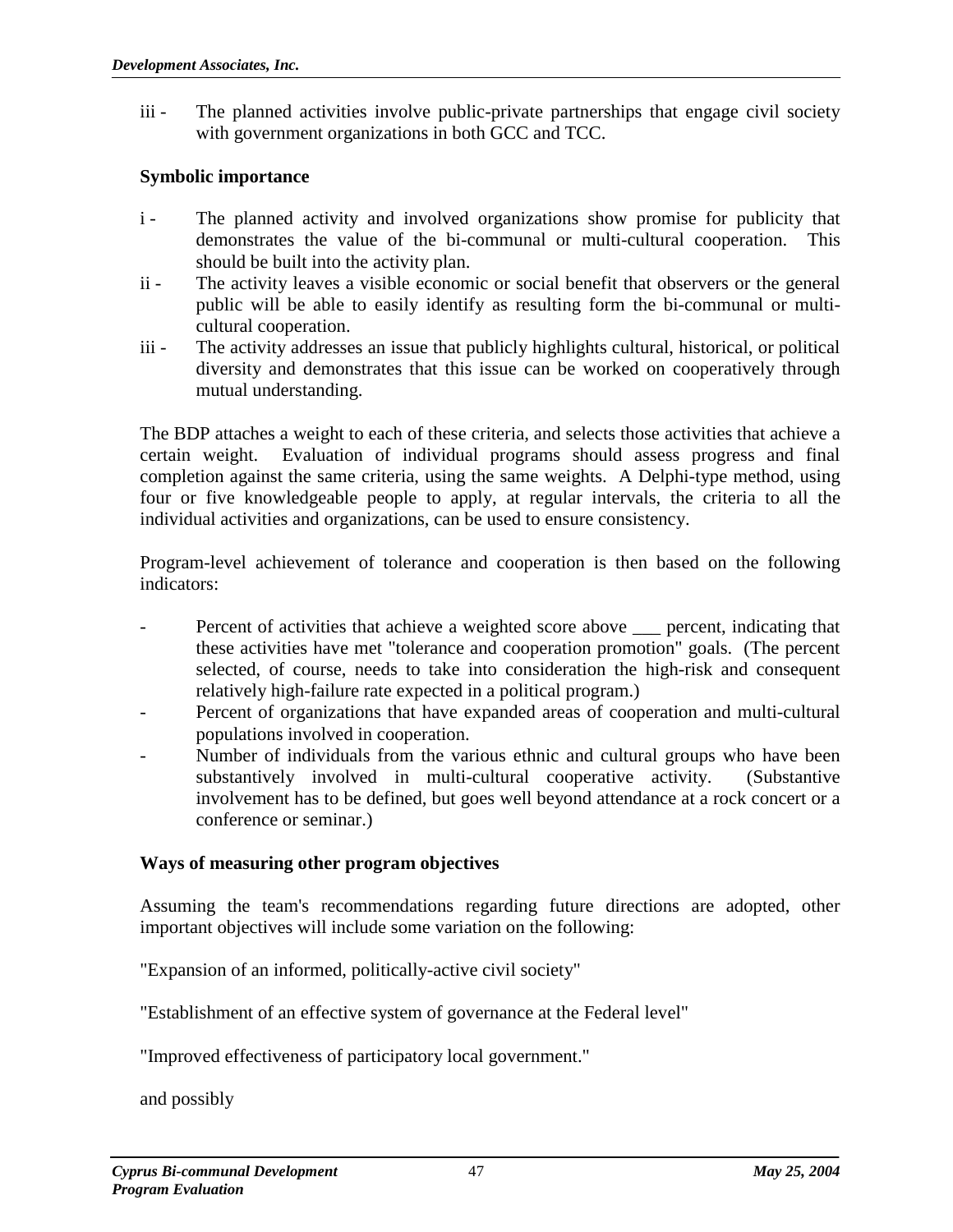"Establishment of an active, sustainable Institute for Governance and Civil Society in Central Nicosia."

All four of the above are developmental objectives for which both USAID and the UNDP have established good performance indicators. The reader is referred to the UNDP's Handbook on Monitoring and Evaluating for Results, the SIDA – UNDP's Measuring and Managing Results, and USAID's Handbook of Democracy and Governance Performance Indicators (available in PDF form at USAID's website).

### **A word on the activity-selection process**

The above suggestions do NOT require that the BDP continue to select all activities based on a general solicitation for proposals, as it has done in the past. In fact, the team recommends that for civil society proposals, the solicitation should be more directive in terms of the sectors or subsectors from which proposals should come, and the levels of cooperation between multicultural groups that will be expected as a minimum. For activities implemented with government agencies, these should be the product of discussion between the BDP stakeholders, rather than through a solicitation process.

**7. A future program should include a civil society component, but one more focused and strategic than the BDP, including advocacy.** It is likely that the EU will finance many of the needed infrastructure and economic development activities. The US holds a comparative advantage in working with civil society. The BDP has fostered an active civil society with interest in maintaining their links with people on the other side. A strong civil society will be an important part of an effective, united society. In addition, there will be many issues affecting people that result from both the Annan plan and the EU accession. Civil society organizations can spur debate and increase the level of public discourse about these changes. They can also contribute greatly to the healing process of reconciliation and search for common purpose.

The large dollar size of grants made to Greek and Turkish Cypriot NGOs, even taking into account higher cost on the island, should be re-examined. The assumptions underlying the cost structure of NGO proposals needs to be carefully examined, and efforts made to more rigorously distinguish between administrative overhead costs and cost directly related to implementing projects.

**8. A second program focus should be "good governance".** Local and "state" level governments, especially in the TC side, are not sufficiently mature and developed to exercise the normal functions of government in an accountable, transparent and efficient fashion. Corruption, favoritism, cronyism is endemic in government on both sides according to most observers. Better systems for public finance management, procurement, and public participation in decision making are needed. If the Annan plan goes forward, there will also be a demand for technical knowledge about the workings of a Federal system. Although the Cypriot federal institutions will be quite limited at the beginning, substantial growth is anticipated.

The United States has a comparative advantage in providing technical assistance in both of these areas. Moreover, most USAID programs throughout the Balkans and the NIS have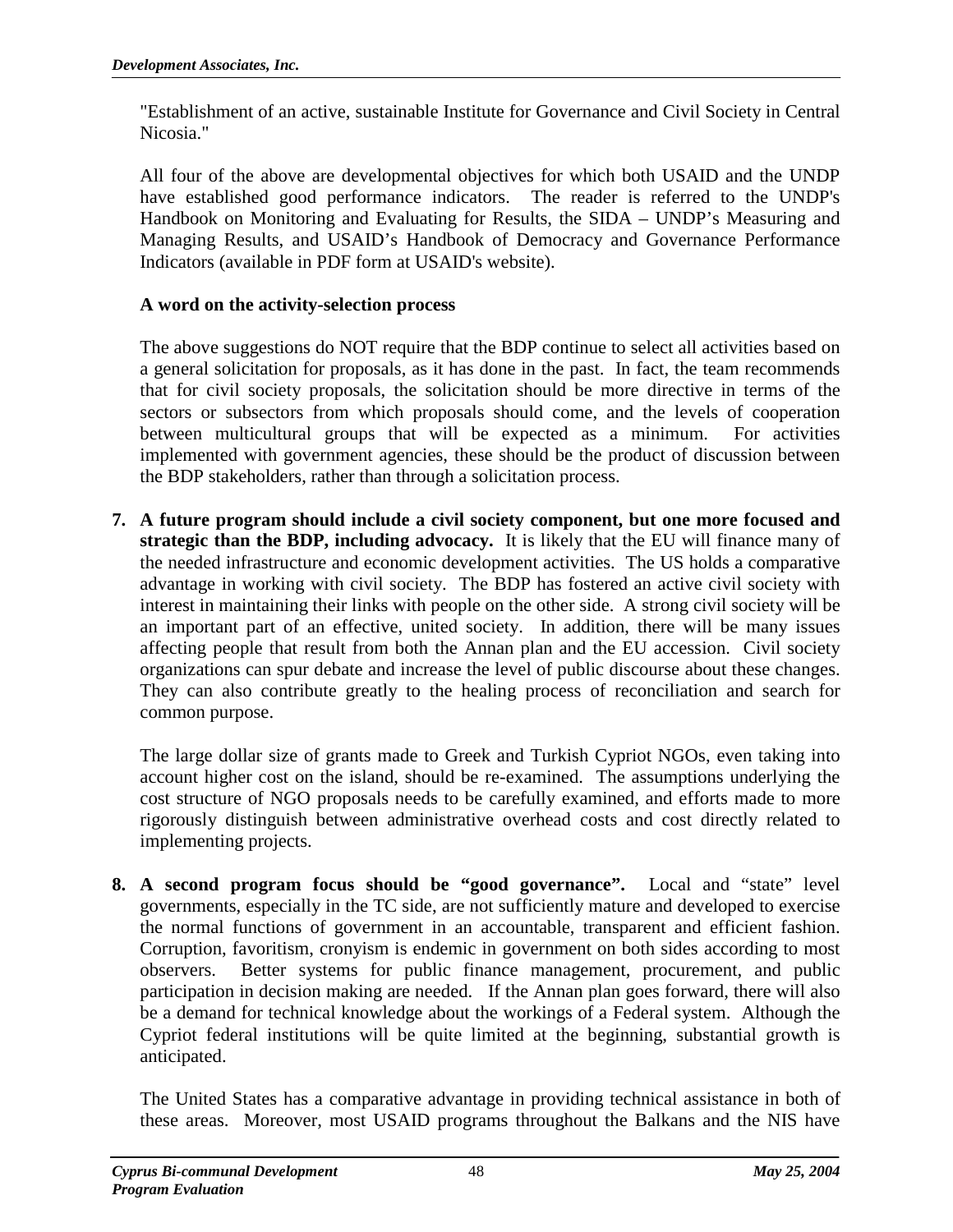developed strong "good governance" programs. There is now a body of knowledge, expertise and experience that can be brought to bear quickly on the problems Cyprus will encounter. Making government work has to be a critical component of the larger "making the settlement work" program.

**9. Program financial and monitoring documentation should be reoriented for Results Management.** Based on the information available to the team, the documentation maintained by the PMU is not only inadequate to identify bi-communal impacts, but also inadequate for effective management of funds linked to expected program results. This is not to suggest that the financial reporting is faulty from an accounting or audit perspective. Such a conclusion would be well beyond our mandate and expertise. Our point is that from a Results Management perspective, the system for reporting on contracts and expenditures now in place is not very helpful. Expertise should be brought in to upgrade the financial and project data management system so that the PMU can more effectively manage funds for results accountability, in addition to financial accountability.

Cyprus Evaluation Final Report.doc/EvalQC-42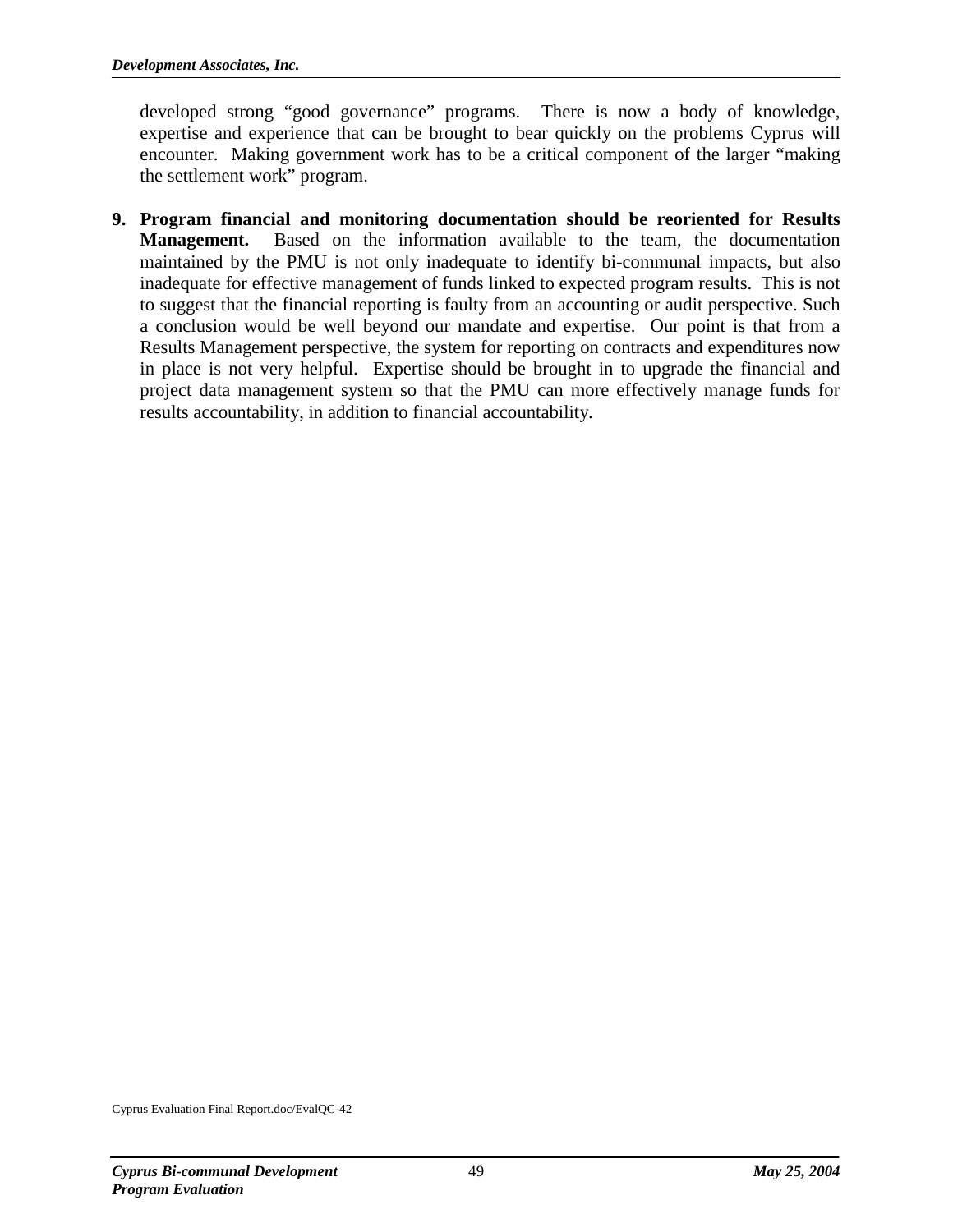# **CYPRUS BI-COMMUNAL DEVELOPMENT PROGRAM ANNEXES**

## **Page No.**

| Annex 1. |                                                                             |
|----------|-----------------------------------------------------------------------------|
| Annex 2. |                                                                             |
| Annex 3. |                                                                             |
| Annex 4. |                                                                             |
| Annex 5. |                                                                             |
| Annex 6. |                                                                             |
| Annex 7. |                                                                             |
| Annex 8. | Evaluation team ratings of projects visited, compared with PMU ratings  8-1 |
| Annex 9. |                                                                             |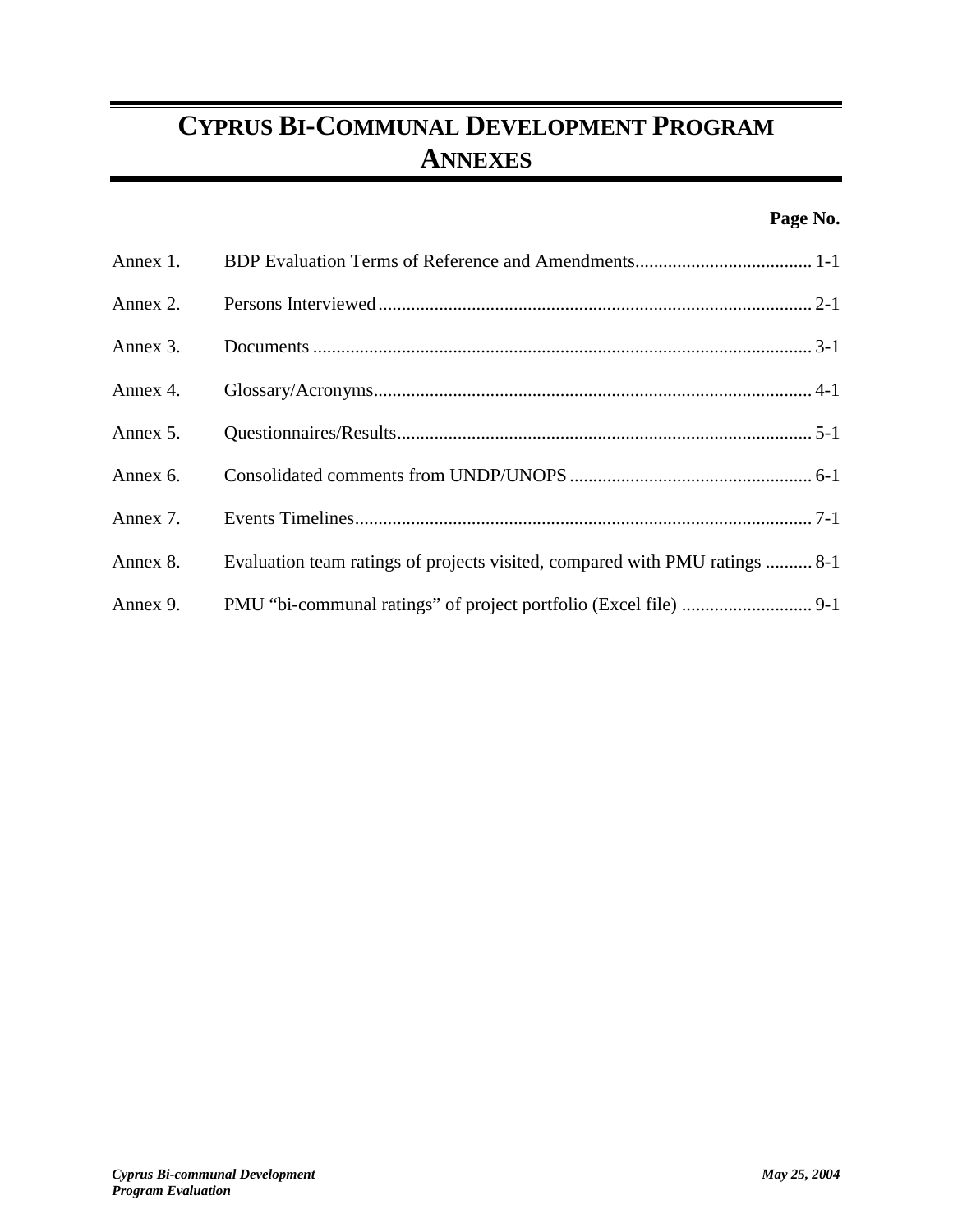## **ANNEX 1**

# **BDP EVALUATION TERMS OF REFERENCE AND AMENDMENT**

## **TASK ORDER** #\_\_\_\_\_\_\_\_\_\_

## **Evaluation of USAID's "Bi-communal Development Program" in Cyprus**

### **Scope of Work**

## **I. BACKGROUND — The "Cyprus Problem" and the U.S. Congressional Earmark**

Cyprus, an island roughly the size of the state of Connecticut and situated in the middle of the Mediterranean, is home to an ongoing conflict that is a source of tension between two important NATO allies, Greece and Turkey. Barbed wire, a buffer zone and 1200 United Nations peacekeeping forces now run the width of the island, cordoning off the island's two physically divided communities from one other. The division is a result of inter-communal violence that began in the 1960s and culminated in armed conflict in the summer of 1974. Approximately 200,000 Cypriots, nearly one-third of the 1974 total population, were displaced during the events. Today, despite several years of on-again-off-again negotiations between the leaders of the two communities, the political conflict persists. Nicosia remains Europe's last divided capital.

The U.S. seeks to increase stability in the eastern Mediterranean, by supporting a comprehensive, permanent solution to this long-standing dispute in the context of ongoing efforts by the United Nations. In December 2002, the U.N. Secretary General Kofi Annan presented both sides with the text of a framework agreement. The "Annan Plan" is a sound basis on which the two sides can reach a permanent settlement based on a bizonal, bi-communal federation in which Cypriots from both communities can live in security and prosperity.

The international community, including the U.S., has been encouraging representatives of both communities (with support of the governments of both "mother countries," Greece and Turkey), to resume negotiations based on the Annan Plan. The aim is to arrive at a permanent solution before the internationally recognized Republic of Cyprus formally joins the European Union on May 1, 2004. In the absence of settlement by that date, the area north of the buffer zone (currently host to approximately 30,000 Turkish troops) would remain in international 'limbo' at least until Turkey's European aspirations are addressed.

More details to be provided upon award of task order.

## **U.S. CONGRESSIONAL EARMARK FOR THE CYPRUS PROGRAM**

Since 1975, the U.S. commitment to finding a comprehensive and lasting solution to the Cyprus problem has included a \$15 million annual Congressional earmark of economic support funds (ESF). This funding is intended to support "bi-communal projects and measures aimed at reunification of the island and designed to reduce tensions and promote peace and cooperation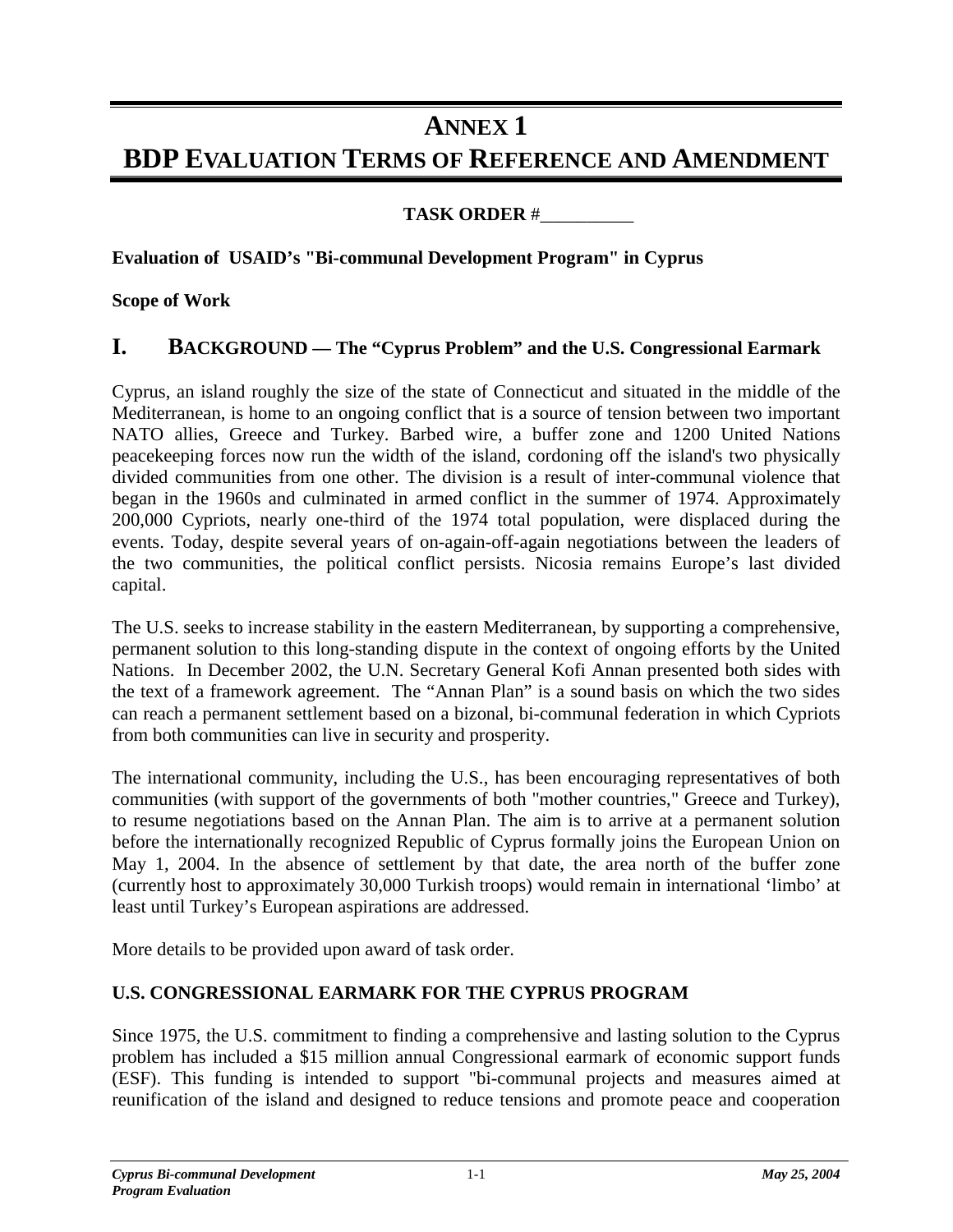between the two communities on Cyprus"  $\frac{1}{1}$ . It has proven a powerful tool in working towards a peaceful resolution to the island's longstanding ethnic conflict. While largely contained by the substantial presence of United Nations peacekeeping forces, the island's conflict nonetheless has the potential to increase tension between U.S. NATO allies Greece and Turkey, thus destabilizing an already fragile region. Over time, the emphasis of the U.S. assistance program has shifted from emergency relief to longer-term development. Overall, the program has sought to promote bi-communal cooperation between Cypriots on initiatives that benefit the island as a whole and support a broad political settlement, based on a bizonal, bi-communal federal framework. While a settlement must be reached at the political level, it will be largely up to Cypriots from both communities to implement that agreement and ensure it results in an enduring peace for the island. From the mid-1970's until 1998, the lion's share of the earmark (about \$10 million per year) financed activities that benefited both Cypriot communities through grants to the United Nations High Commissioner for Refugees (UNHCR) whose central mandate was to ameliorate the plight of displaced persons and refugees. When UNHCR decided to close all but its asylum office in Nicosia, USAID transferred implementation responsibility to a new grant agreement with UNDP. Currently, the ESF for Cyprus is administered in Washington by USAID, in coordination with the Department of State. Funds are either programmed directly by USAID, or are transferred from USAID to the Department of State. There are three programs, either monitored or overseen by the Embassy's Bi-communal Working Group:

- The Bi-communal Development Program (BDP -- implemented by UNDP and UNOPS, under funding from USAID and UNDP) USAID manages the grant to UNDP
- The Cyprus America Scholarship Program (CASP) implemented by the Cyprus Fulbright Commission, which funds scholarships, training programs and bi-communal activities (funded, managed by the Department of State).
- The Bi-communal Support Program (BSP), implemented by Amideast, which funds theme-based and target group-based bi-communal programs, focused on professional development, education and leadership. BSP is directly managed by the U.S. Embassy and implemented by Amideast. (funded, managed by the Department of State).

These three programs give the U.S. a varied, flexible, and comprehensive toolkit with which to approach the Cypriots who will influence a political settlement and then ensure that it leads to a lasting and durable peace on the island. Each program has strengths and competitive advantages that allow it to reach into particular areas of society and address unique needs and concerns.

## **II. THE BI-COMMUNAL DEVELOPMENT PROGRAM (BDP)**

The Bi-communal Development Program (BDP) is the largest and most diverse assistance program on Cyprus. Its overarching objective is to promote the peace building process by encouraging Greek Cypriots and Turkish Cypriots to work together in the preparation and implementation of projects in areas of common concern. The BDP was established in 1998 with funds provided by the U.S. Agency for International Development (USAID) and the United Nations Development Program (UNDP). In developing the BDP, the UNDP utilized information

 $\overline{a}$ <sup>1</sup> Foreign Operations, Export Financing, and Related Programs Appropriation Bill, 2004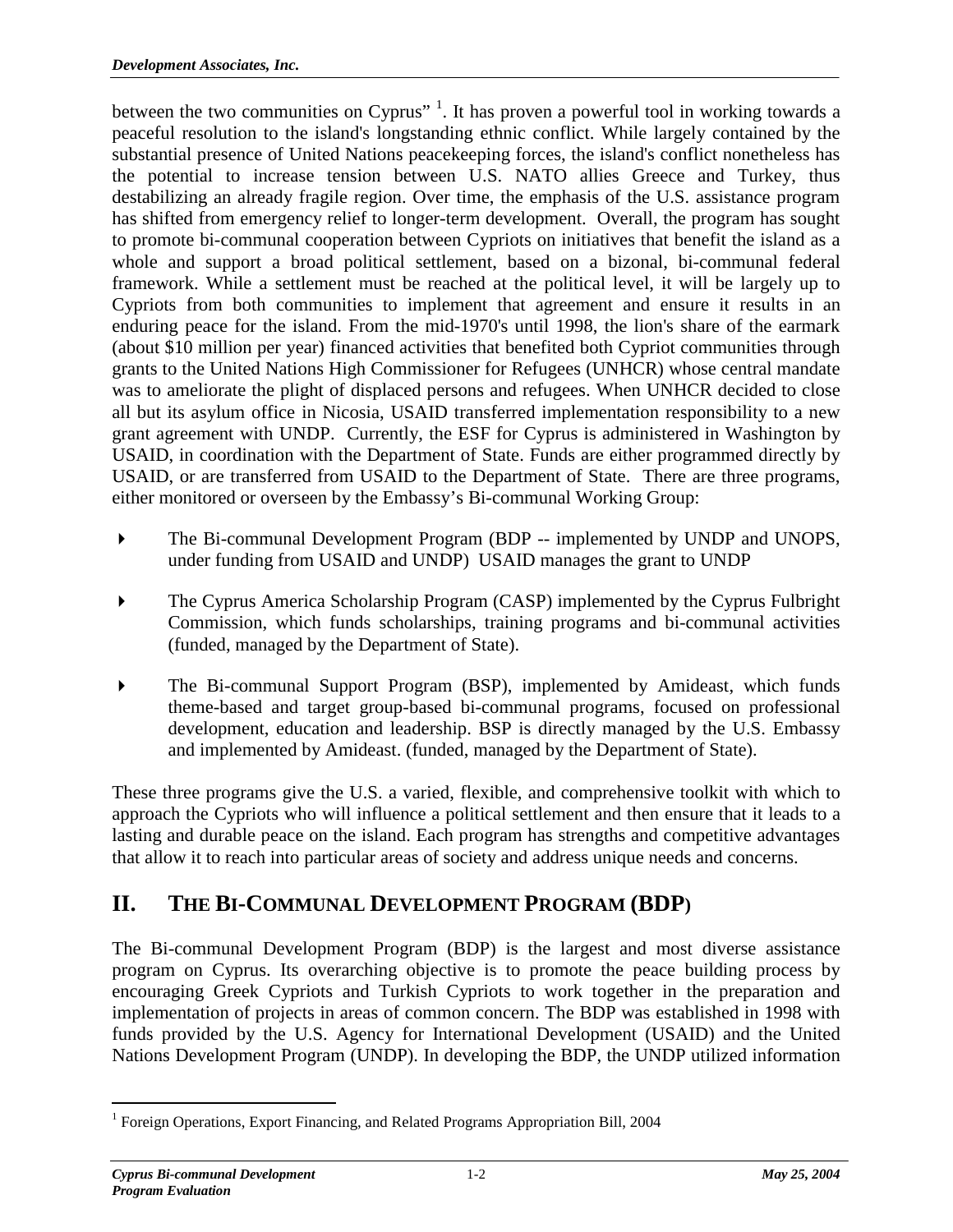derived from the evaluation commissioned by the UNHCR concerning its bi-communal efforts in Cyprus.

The BDP was initiated as a multi-year \$30 million grant in 1998. UNDP made a \$500,000 contribution. The original life of the grant (for activities between 1998 and 2001) was extended until December 31, 2004 and the level of USAID funding increased through successive grant amendments to a life-of-grant level of \$60 million.

The BDP is executed in Cyprus by the United Nations Office for Project Services (UNOPS). UNOPS' Nicosia Program Management Unit (PMU) includes four internationally recruited officers, fifteen Cypriots, and a handful of international consultants in specialized areas. From the beginning and until December 2003, Miran Rechter, Program Manager, managed the PMU. A replacement for Mr. Rechter, Mr. Andrew Russel, has been identified, and is to be deployed to Cyprus in early January 2004. From late 1999 until June 2003, Thore Hansen filled the PMU's Deputy Program Manager position. Since June 2003, that post has been vacant. Mr. Jan Meelker is scheduled to take up the position, also in January 2004.

## **PURPOSE AND RATIONALE FOR THE BDP**

The original BDP grant agreement outlined a broad overall purpose for the program, but explicitly, and rather narrowly, defined the activities to be funded. Over time, the purpose/objectives of the BDP were fleshed out, but continued to hue to the Congressional mandate. Joint annual review meetings by the BDP, USAID, UNDP, UNOPS, the U.S. Embassy and the PMU refined both objectives and directions based on expert input and on evolving political circumstances.

The original BDP grant agreement states that the program's purpose,

"... is to support the peace-making process in Cyprus. Activities under this Grant ... include bi-communal projects and measures aimed at reunification of the island and designed to reduce tensions and promote peace and cooperation between the two communities on Cyprus. The Program will encourage the participation of both the Greek Cypriot and the Turkish Cypriot communities in the planning and implementation of projects that benefit the island as a whole....It is anticipated that this Grant will facilitate the two communities on Cyprus working together on projects that benefit the island as a whole and that the bi-communal nature of the activities will create an environment more conducive to a peace settlement."

Beyond the specific "pre-approved" projects in the grant, the BDP's strategy early on was to initiate activities in other bi-communally productive sectors where politically possible. From there, attention was focused on opening a channel of communication, feedback and funding between the BDP and civil society organizations on both sides. Once the civil society program was underway on both sides, the BDP became more calculated in implementing its underlying strategic approach of expanding project-based bi-communal cooperation and interaction into as many sectors as possible. The effort sought to weave a broad, strong fabric of bi-communal contacts, relationships and cooperation, based on mutual understanding and tolerance, in virtually every aspect of economic, social and cultural life on the multiethnic island. Accordingly, over time the range of bi-communal activities expanded much beyond UNHCR's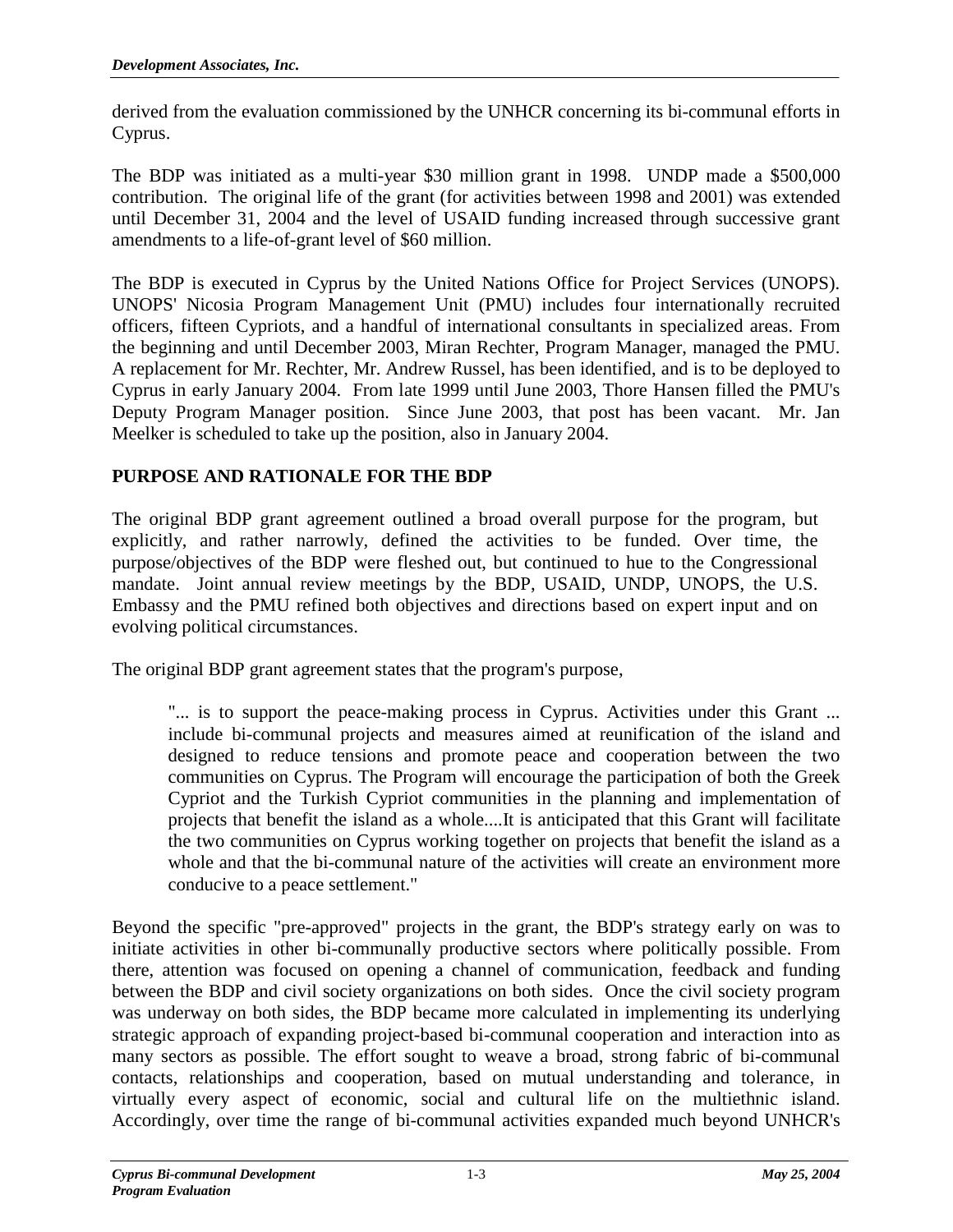initial dominant involvement in physical infrastructure and the activities outlined in the grant agreement. This strategic approach was described by UNDP as a "Flexible Framework for Rapprochement," and was described in (see p. 13, Section X, Background and Reference Documents, item #8, below) The BDP today, reflects a diverse portfolio of initiatives in health, education, environment, communication, and other areas in both the public and civil society sectors.

Throughout the life of the BDP, the UN, with support from the U.S. and the U.K., pursued efforts to encourage the leaders of both communities to negotiate a permanent political peace settlement. This complex process, set in the broader dynamic of Cyprus' EU accession, justified the BDP's flexible strategic posture, intended to enable a prompt, appropriate program response to emergent needs and opportunities to support the peace process. In December 2002, a group of experts, commissioned by USAID and UNDP, met with USAID, UNDP, UNOPS, PMU and U.S. Embassy management staff to discuss and agree on a flexible "Contingency Plan" (see p. 14, Section X, #9) to prepare the BDP for rapid developments on the political front, especially during the initial (and likely volatile) period of transition.

Accordingly, the BDP, through its statement of purpose and broadly defined goals of "reunification... reducing tensions.promoting peace and cooperation" through bi-communal activities and projects, reflects a number of implicit objectives that have been internalized in BDP planning over time. These include:

- The promotion of mutual understanding and tolerance among and between Greek and Turkish Cypriot residents of an increasingly multi-ethnic island;
- The support and promotion of initiatives to effect permanent political solution and peace, including public discussion and the dissemination of information; and
- The need to support the viability of a permanent settlement through a critical transition period.

## **ACTIVITIES IMPLEMENTED BY THE BDP - ILLUSTRATIVE OVERVIEW**

The activities funded by the BDP were initially categorized into three "components":

- 1) Bi-communal Projects, initially in infrastructure, later expanding to other sectors;
- 2) NGO and Community-Based Organization (CBO) sub-grants; and
- 3) the Cyprus Red Cross Society and the Turkish Cypriot Humanitarian Relief Mission humanitarian assistance. Eventually, the grant budget was reorganized to clearly support eight program areas, incorporating the initial three categories:
- economic development;
- environment;
- public infrastructure;
- education and culture;
- public and animal health;
- information and communications;
- governance and civil society; and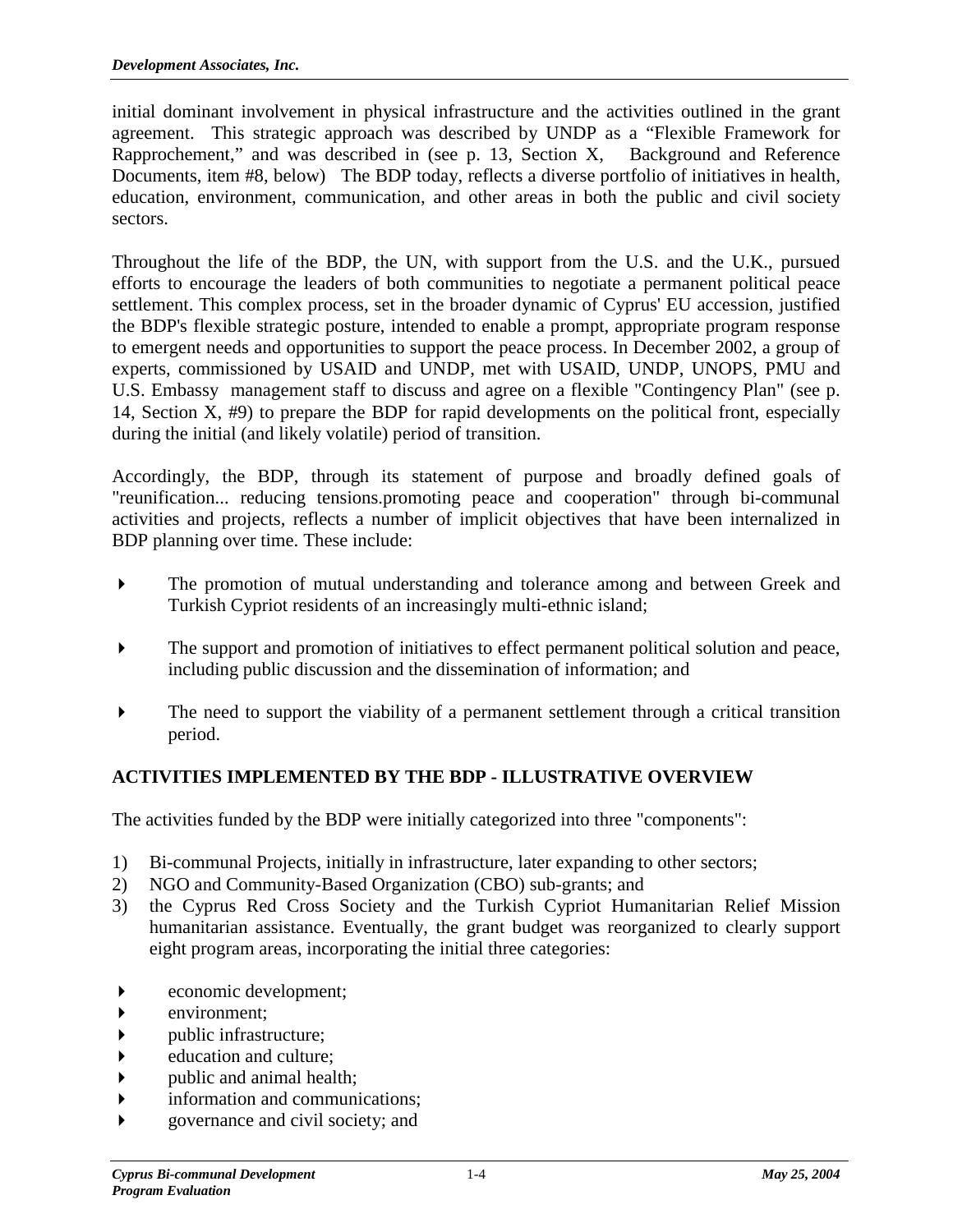### $\blacktriangleright$  humanitarian assistance.

Under the terms of the original grant, signed in March, 1998, UNDP was to institute certain "innovative measures," including the utilization of new communications technology; introduction of greater bi-communality in projects; provision of capacity building assistance to NGOs; development of an proactive approach in the Project Management Unit; and the development of an Advisory Board.

At any point in time, the BDP supports over one hundred projects in three different categories: (1) those implemented by the authorities (at the central or municipal level); (2) those implemented by non-governmental organizations; and (3) those "special projects" implemented either by outside organizations or international consultants. All of these projects are designed to reduce tensions and promote peace and cooperation between the two communities, create an environment more conducive to a peace settlement, and address issues of island-wide concern.

The list of authorities' projects includes the renovation of two historic Nicosia neighbourhoods; the restoration of Nicosia's Venetian Walls; the extension and maintenance of Nicosia's shared sewerage system; the development of an system to monitor ambient air quality; the restoration of Apostolos Andreas Monastery and Hala Sultan Tekke, two of the island's most important cultural sites; the improvement of road conditions in the mixed village of Pyla; the eradication of animal diseases on both sides; and the maintenance of the twenty telephone lines that connect the north with the south.

Supporting the work of civil society organizations, the BDP funds over sixty-five NGO projects in various fields. They include annual celebrations of World Environment Day; the establishment of a Folk Art Center and a Folk Arts Archive; the establishment of a community library by the Turkish Cypriot University Women's Association; the design and implementation of a lead screening program for children and several other medical/health studies; and youth and cultural activities in the areas of music, dance and literature. During program implementation, the BDP conducted a civil society needs assessment, as well as a specific strategy and implementation plan to define the NGO program in Cyprus. This BDP evaluation will, inter alia, review the strategy, achievements and recommendations for future development of the NGO sector in both communities (see Section III. 2.a, on p. 8, below).

Recognizing the wide disparity between the economies of the two Cypriot communities, and the potential for collaboration on joint, mutually beneficial economic initiatives, the BDP has also supported a modest number of activities that would come to full fruition when the broader political settlement takes place. Pending settlement, however, the complexities involving a European trade embargo directed against the "Turkish Republic of Northern Cyprus," due to the fact that this entity does not enjoy international recognition, make substantial progress in this sector difficult.

The BDP has supported several politically or otherwise sensitive projects that for different reasons had to be implemented by outside organizations. The list of these types of "special projects" is small, but includes important projects like 'Gimme6', an educational children's television program aimed at 8-12 year olds and designed to encourage tolerance and understanding. The show was produced by Common Ground Productions and used Cypriot actors, writers, producers, and directors. It was broadcast on both sides and in Greece and Turkey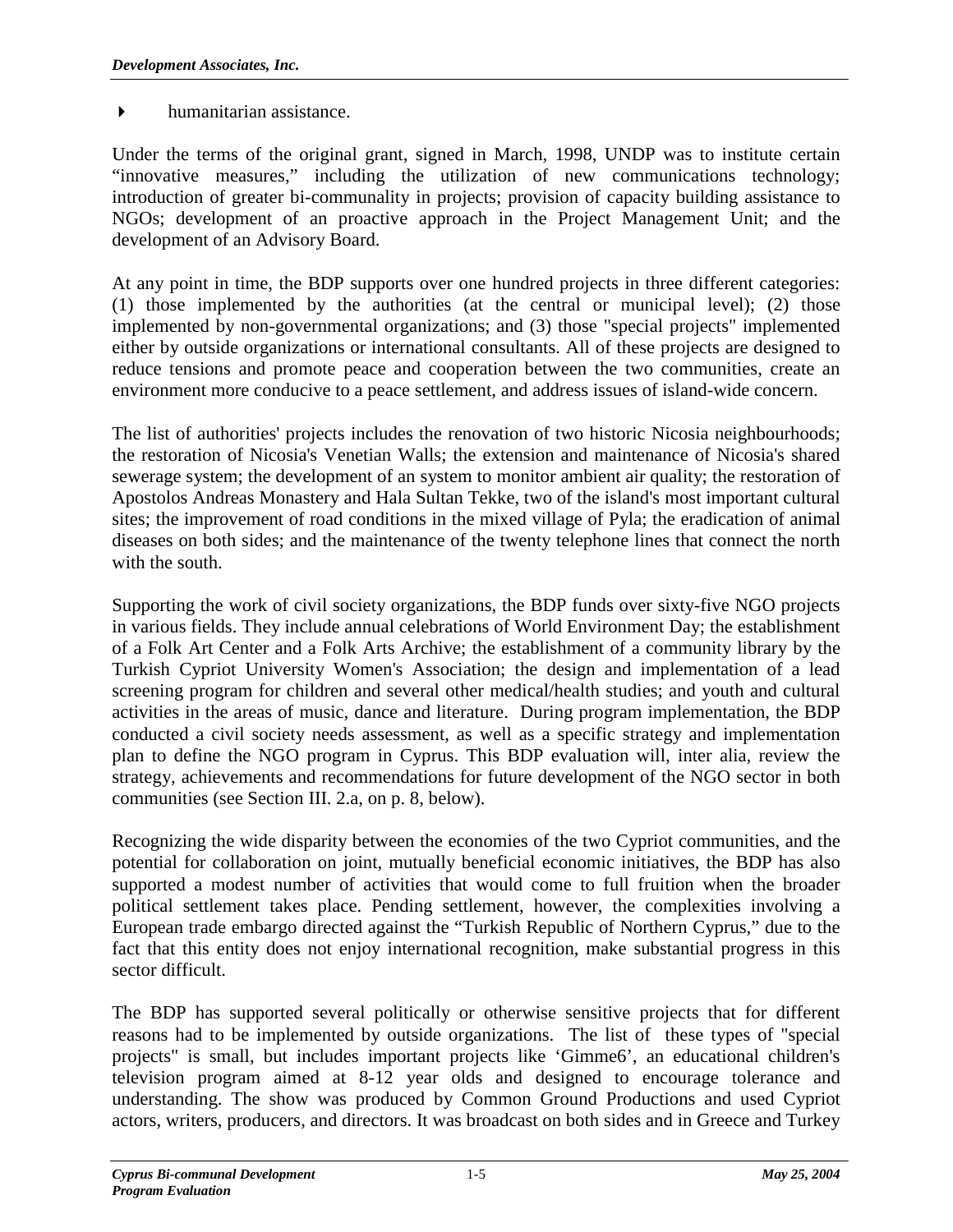in the fall/winter of 2001, reaching a respectable percentage of Cypriot youth in its first run. The broadcasts of the program were discontinued in 2001, but rebroadcasts of the eight part series in the Greek Cypriot community have resumed in October 2003. In the Turkish Cypriot community, the series remains blocked from broadcasting, but the recorded program is being used as training material for teacher training schools.

## **ROLE OF USAID AND OF THE U.S. EMBASSY IN NICOSIA**

In USAID, the locus of grant management is in the Office of European Country Affairs of the Bureau for Europe and Eurasia. Nicholas Studzinski administers the allocation of Congressional appropriations under this earmark and manages the BDP Grant on behalf of USAID. He maintains appropriate contact with UNDP Headquarters staff administering the BDP from UNDP headquarters in New York City, represented by Ms. Josyane Chapelier, and her staff, Mr. Parviz Fartash. N. Studzinski also supervises the Cyprus-based USAID, USPSC Senior Program Advisor, Ms. Elizabeth Kassinis, and maintains periodic contact with key members of the U.S. Embassy, including Ambassador Michael Klosson; DCM Ned Nolan; Public Affairs Officer Craig Kuehl; Economic, Commercial and AID Affairs Section Chief, David Renz; and Embassy ESF Program Advisor, Kim Foukaris.

Ms. Kassinis monitors the implementation of the BDP Grant and liaises on the entire range of BDP program, policy, strategy and project activities among the USAID/Washington grant management, the U.S. Embassy, and the UNOPS Project Management Unit. She is a member of the Embassy's Bi-communal Team , and also reports to the U.S. Embassy's Economic, Commercial, and AID Affairs Section Chief, Mr. David Renz.

Under the terms of the Grant Agreement, UNDP, through the UNOPS Project Management Unit (PMU) in Cyprus, consults with the U.S. Embassy in Nicosia, to obtain from the Embassy's Bicommunal Team political guidance to determine whether specific proposed activities and projects will foster bi-communal peace and cooperation. Ms. Kassinis works with U. S. Ambassador Michael Klosson and members of the Bi-communal Team to provide the information necessary to obtain such a determination.

#### **IMPLEMENTATION MONITORING AND REPORTING**

BDP progress monitoring is supported and informed through a number of regular, periodic reports and meetings, beginning with weekly implementation meetings of the UNOPS Project Management Unit (PMU) in Nicosia. These are chaired by the PMU Director and attended by other key members of the PMU, the Senior USAID Program Advisor (Elizabeth Kassinis); and the Embassy ESF Program Advisor (Kim Foukaris). Quarterly BDP Reports are circulated to all stakeholders and inform quarterly digital videoconferences which include the Manager of the USAID Bi-communal Cyprus Program (N. Studzinski), UNDP and UNOPS headquarter Program Management (Josyane Chapelier, Parviz Fartash, Franco Becchi) and the above Embassy and PMU local staff.

An Annual Program Review is scheduled in Cyprus every fall. It is preceded by the distribution of a BDP Annual Report and includes representatives of the PMU, Embassy, the resident USAID Senior Advisor, and headquarters program staff from USAID, UNDP and UNOPS. USAID and UNDP site visits, including those by senior agency officials have taken place this year (USAID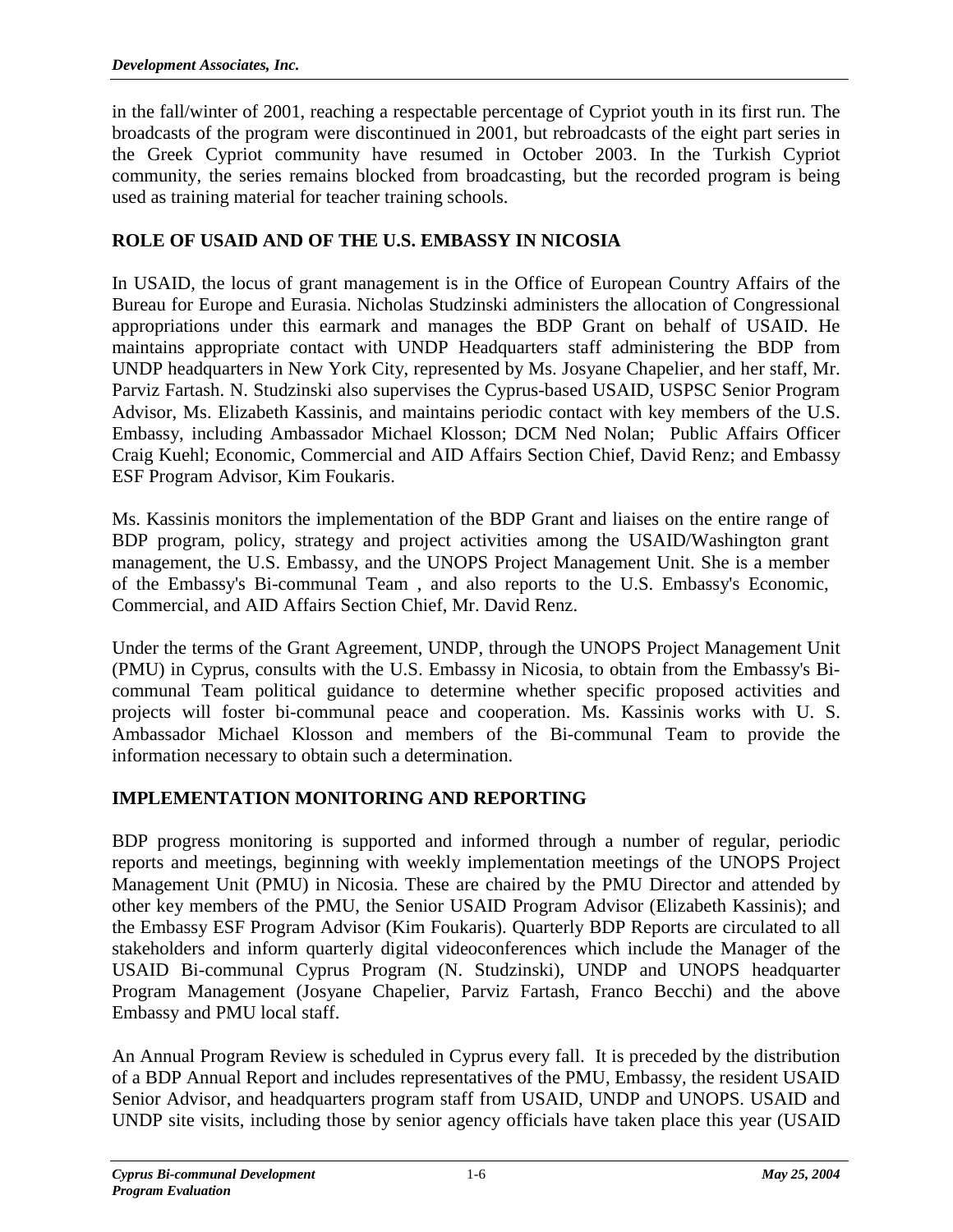Administrator Andrew Natsios and Assistant Administrator Kent Hill, in May 2003; Kalman Mizsei, Assistant Administrator of the UNDP Regional Bureau for Europe and Eurasia, in October 2003).

UNDP has conducted one Internal Mid-term Review of the BDP in May 2000, followed by a Review of Program Progress, Project Appraisal, and a report on measuring performance, in Jan. 2001 (see references in Section X.4-7, below). UNOPS has also developed draft indicators for purposes of tracking and reporting implementation effectiveness (see X.8, below).

### **PROGRESS AND ACHIEVEMENTS OF THE BDP**

Despite the ban placed on bi-communal meetings and activities by the Turkish Cypriot authorities between December 1997 and April 2003, the BDP has been able to consistently facilitate bi-communal collaboration, including in the form of meetings on island. In 2002, the number of BDP facilitated bi-communal meetings far exceeded the number that took place in 1996, previously considered the 'highpoint' of bi-communal activities.

Beyond the meetings themselves where projects in sectors such as sewerage and animal health are designed and coordinated, the tangible results of this cooperation include several publications (poetry, specialized academic articles, conference proceedings); a joint seismic risk survey of the greater Nicosia area; joint musical compositions, including several recorded CDs; a comprehensive survey of the infrastructure in the UN Buffer Zone; a comparative survey of political and national attitudes and perceptions; and several seminars and workshops where international experts facilitated bi-communal interaction in specific fields (dyslexia counseling; early years education; revitalizing historic cities; etc). That said, the BDP has consistently run up against resistance on the part of the Turkish Cypriot authorities to bi-communal contacts on NGO projects and, prior to 4/23/03, to Greek Cypriot staff of the PMU being allowed to travel freely to project sites in the north.

The BDP has established a strong reputation on both sides of the island as a source of international expertise, funding and support. It receives hundreds of project proposals every year. A Program Steering Committee (PSC) that includes representatives of the two communities, UNDP and the U.S. Embassy, reviews these proposals quarterly.

## **BDP AND OTHER INTERNATIONAL ASSISTANCE - THE EUROPEAN UNION**

Increasingly interested in Cyprus and in engaging the Turkish Cypriots, in 2002 the EU approached UNDP/UNOPS to implement specific EU-funded initiatives in the same manner that it implements U.S.-funded projects. Currently, UNDP/UNOPS is implementing several restoration activities in old Nicosia ("Partnership for the Future") and administering a small fund to support the development of small- and- medium sized enterprises on both sides. Given the Turkish Cypriot administration's views of the EU, the Embassy and USAID continue to work with UNDP to devise an arrangement that maximizes complementarily between the U.S. and EU programs, but limits the damage that an anti-EU stance (on the part of the Turkish-Cypriot leadership) can have on the BDP's progress.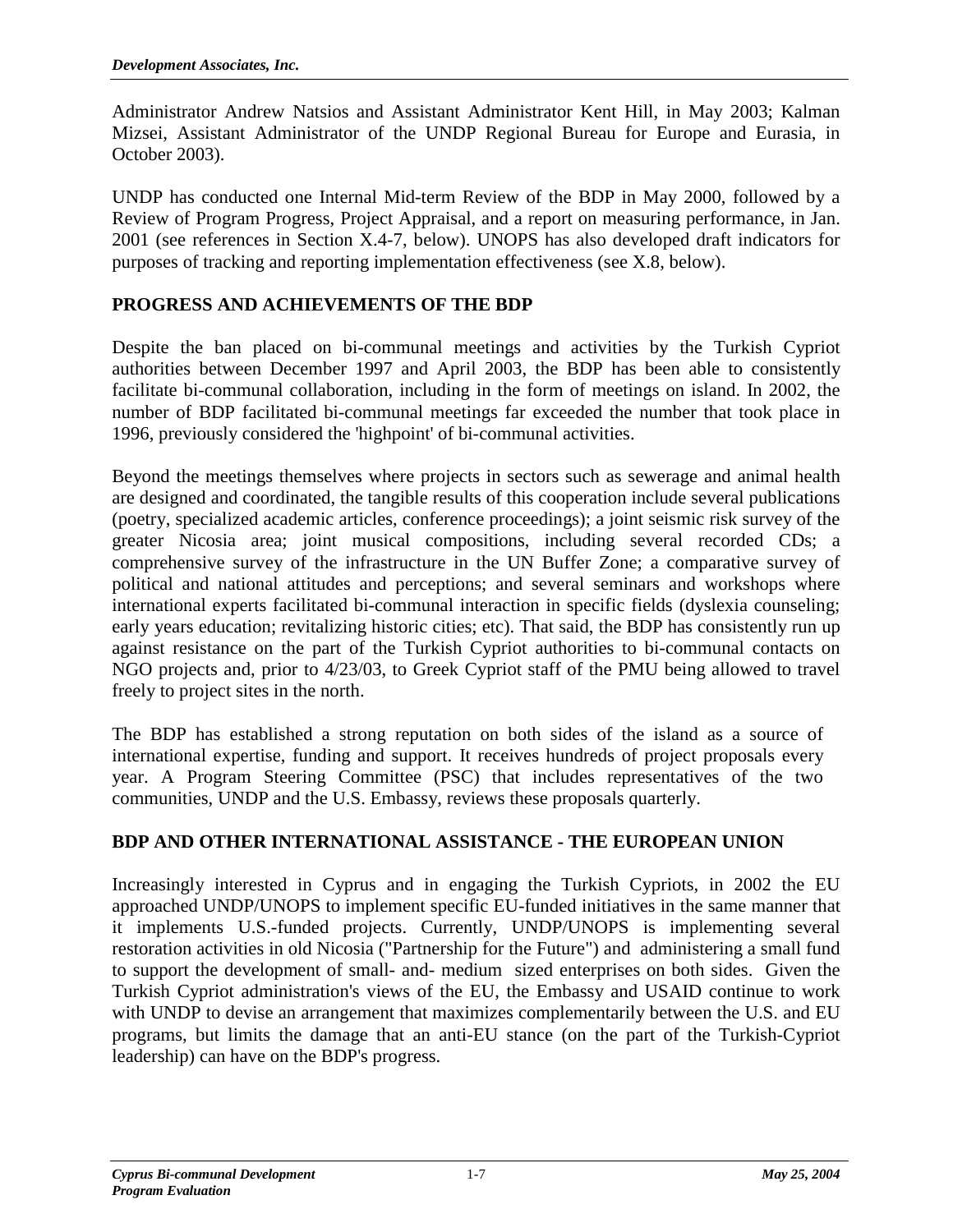## **III. THE USAID EVALUATION OF THE BDP**

## **PURPOSE AND USE OF THE EVALUATION**

The purpose of the USAID evaluation is to assess the strategy, attainment of stated objectives, and the implementation-management of the BDP.

The findings and recommendations from the evaluation will inform the design of a follow-on grant to UNDP, taking into account the strategic, operational and management lessons-learned and recommendations generated by the evaluation. While the current BDP grant expires in December 2004, it is expected that a follow-on "BDP-like" program will commence sometime in early-mid FY 2004.

The final report of the evaluation team will be used by USAID and the Department of State for purposes of future strategy and shared with UNDP to inform future program development.

## **USAID'S EVALUATION OBJECTIVES**

In general, the evaluation will focus on the **strategy, effectiveness, and management** of the BDP.

Accordingly, these three issues are reflected in **three fundamental questions** to be answered by this evaluation, along with a series of subsidiary questions for each:

- 1. **Strategy.** *Is the actual BDP strategy appropriate and optimal with respect to the changing internal political and international peace process in Cyprus; and which strategic options are recommended for a follow-on program?* 
	- a. Are the expected results and objectives underlying the strategy clear and coherent? Are key, corresponding indicators of progress in place? Suggest up to six practical, strategic indicators.
	- b. Does the UNDP strategic "Flexible Framework" (p. 14, Section X, #8) approach provide an adequate balance between flexibility and process on the one hand, and a strategic results orientation and concrete objectives on the other?
	- c. Would separate and distinct sub-strategies for the key sectors (e.g. education, governance, economic development, etc.) be useful, under an integrated program strategic framework?
	- d. Does the BDP complement other USG- and internationally funded programs on Cyprus and advance overall USG foreign policy goals in Cyprus?
	- e. Is the BDP "Contingency Plan," to be implemented in case of political settlement, an appropriate, sufficiently flexible response to this type of sudden potential change in the political environment in Cyprus?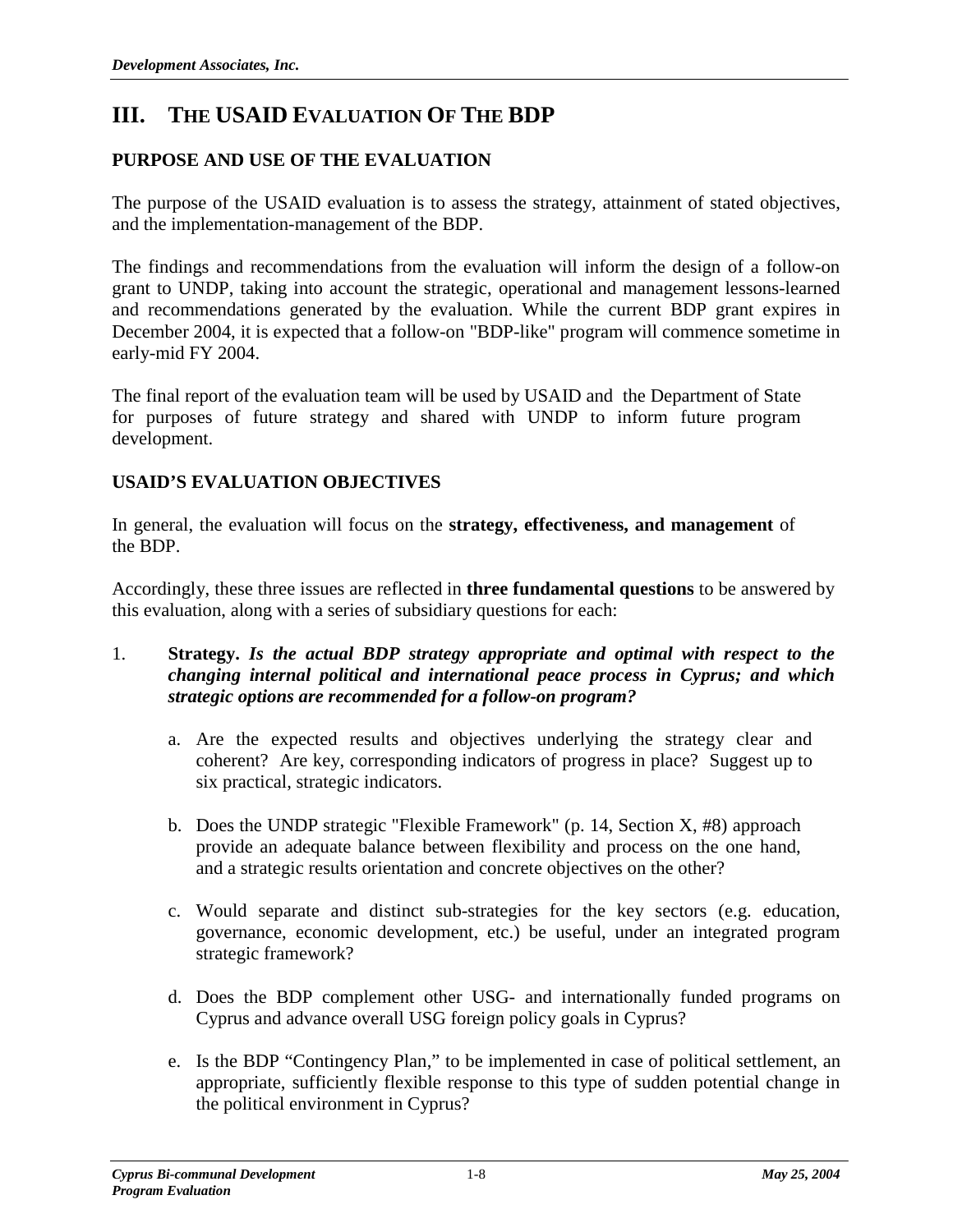#### *2.* **Effectiveness.** *Was the BDP effective in attaining its stated goals and objectives, as amended; and how can a potential BDP II optimize attainment of objectives and impact?*

- a. What are the BDP's principal accomplishments and impacts, and how are these documented? Is this documentation adequate and articulated through clear and appropriately monitored indicators? In particular, include a review of accomplishments in the different priority sectors identified in the grant: economic development, environment, public infrastructure, education and culture, public and animal health, governance and civil society, and information and communications. Humanitarian assistance will not be addressed by this evaluation.
- b. How effective was the BDP in instituting the "innovations" to have been adopted by UNDP and outlined in the original BDP grant ? These included utilizing new communications technology; introducing greater bi-communality in projects; providing capacity building assistance to NGOs; developing an activist PMU; and developing an Advisory Board (see last paragraph, p. 4, above)
- c. How can the BDP improve the documentation and monitoring of its impact in general and of projects in special interest areas?
- d. What is the perception of effectiveness and usefulness of the BDP's stated mission and purpose as perceived by the following stakeholders? How do these perceptions help or hinder the BDP in its mission? Which of these perceptions should BDP II strive to change?
	- i. USAID;
	- ii. Members of U.S. Embassy Bi-communal Team;
	- iii. Greek Cypriot and Turkish Cypriot authorities as represented on the
	- iv. Program Steering Committee;
	- v. Random sample of five Greek Cypriot and Turkish Cypriot grantees
	- vi. Select group of prominent Greek Cypriot and Turkish Cypriot opinion leaders.

#### *3.* **Manaqement.** *How did the management and operation of the BDP contribute to or detract from achievement of the program's goals and objectives; and how can the organization and management of the PMU be improved?*

## **a. PMU Operational and Organizational Management**

- i. Are there staffing constraints at the PMU? If so, what are they, and how can they be ameliorated?
- ii. How effective and efficient is the PMU's process for soliciting proposals; reviewing submissions; and negotiating contracting arrangements?
- iii. Are the criteria for selection of projects clear and transparent? Using a random sample of both authorities and NGO projects, how closely do the selected activities adhere to established criteria?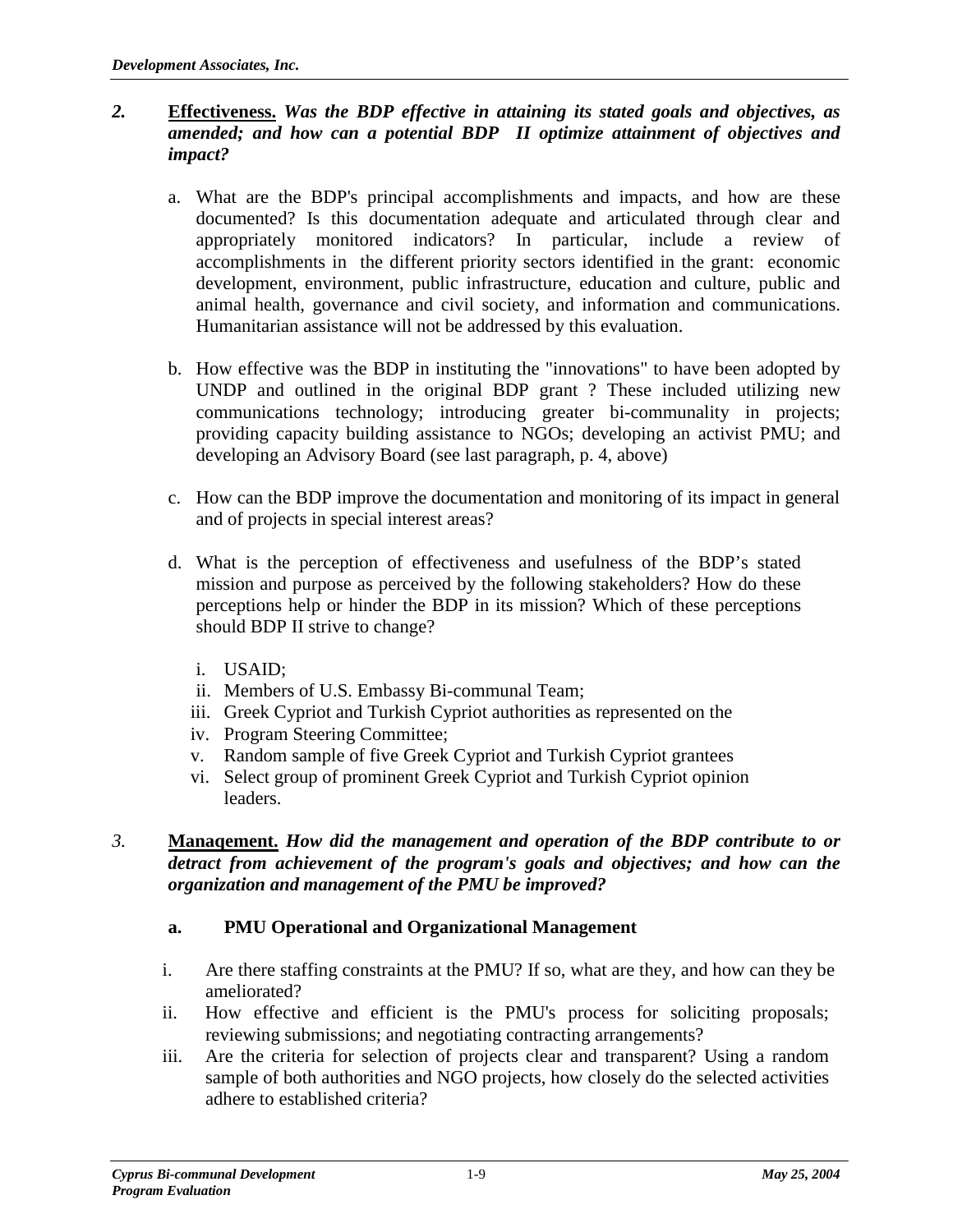iv. Are there checks in place to assess the long-term technical, economic (including sustainability of maintenance and recurrent costs) and environmental soundness (i.e. environmental management and compliance) of future projects?

### **b. UNDP, UNOPS Management**

How effective have UNDP and UNOPS HQ been in backstopping the PMU? What role have they played in the implementation and iterative improvement of the BDP?

#### **c. Stakeholder Relationships**

- i. How effective and efficient is the process of consultations with the U.S. Embassy Bi-communal Team to obtain political guidance concerning the bi-communal value of proposed activities?
- ii. What is the quality of UNDP, UNOPS, PMU, USAID and U.S. Embassy communication? Have these relationships improved the BDP's efficiency and effectiveness? If so, how?

#### **d. Audience and Stakeholder Perceptions**

What is the perception of the effectiveness and usefulness of UNDP, UNOPS, and the PMU in implementing the program from the point of view of the following audiences? How do these perceptions help or hinder the BDP in its mission? Which of these perceptions should BDP II strive to change?

- i. USAID;
- ii. Members of U.S. Embassy Bi-communal Team;
- iii. Greek Cypriot and Turkish Cypriot authorities as represented on the Program Steering Committee;
- iv. Random sample of five Greek Cypriot and Turkish Cypriot grantees;
- v. Select group of prominent Greek Cypriot and Turkish Cypriot opinion leaders.

## **IV. METHODOLOGY**

The evaluation team will be responsible for developing an evaluation workplan and methodologies that include a mix of literature and documentation review, qualitative and quantitative data collection, analyses, interviews and site visits. Specific methods, and the appropriate instruments will be developed in concert with USAID staff in Washington and Cyprus.

BDP reports, implementation records, strategy documents, etc., should provide the evaluation team with adequate material necessary for the review and analysis. These will include the Grantee's quarterly and annual reports and special documentation concerning implementation plans, indicators, monitoring systems, press releases, consultancy reports and other project documentation.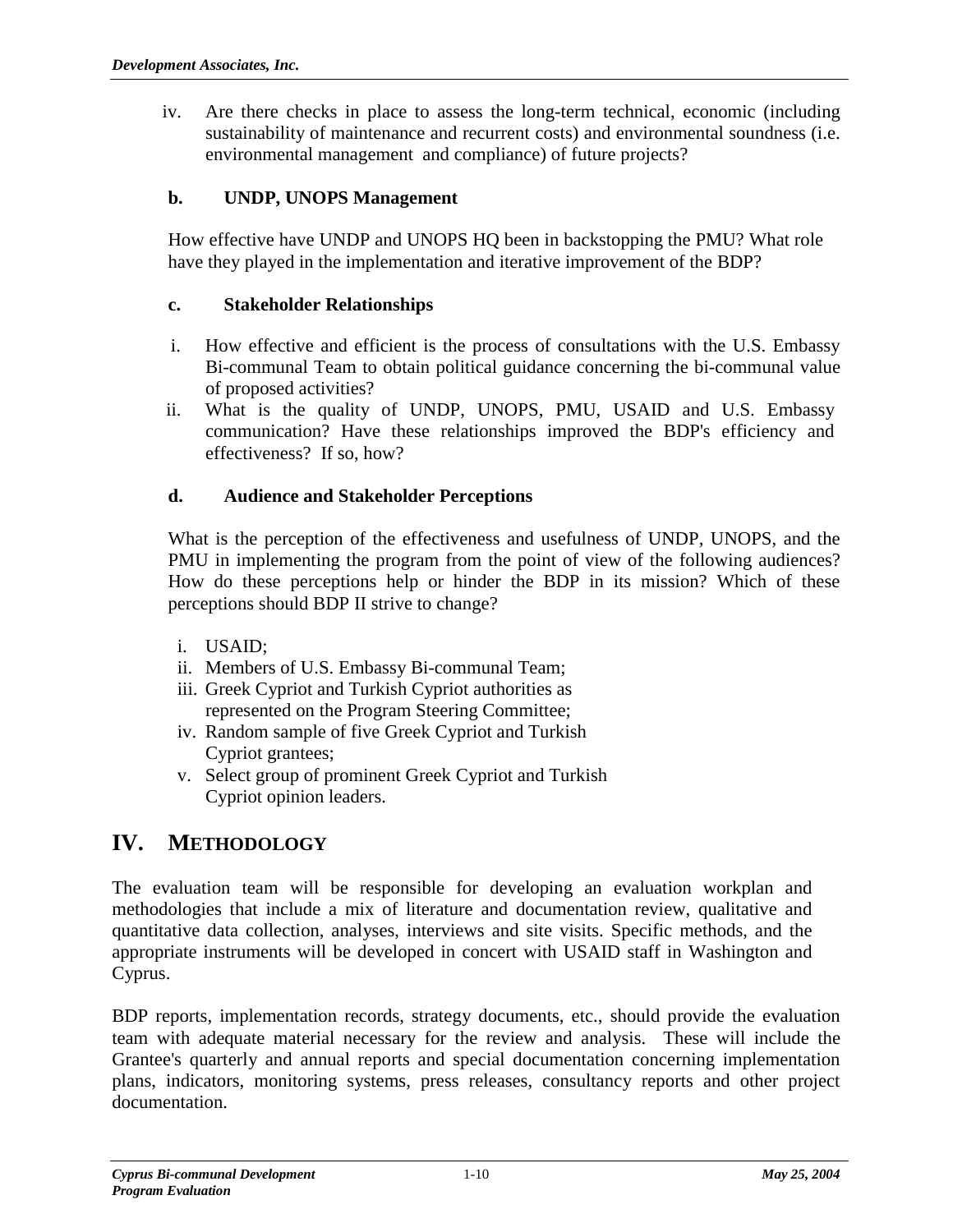Notionally, extensive interviews, including possible focus-group discussions should be conducted with USAID/Bureau for Europe and Eurasia, Washington; U.S. Department of State, Bureau for Europe; Ambassador Thomas Weston, Special Cyprus Coordinator; Ambassador Michael Klosson, U.S. Embassy/Nicosia; UNDP, UNOPS and PMU staff as well as Cypriot implementing partners in both communities, including the authorities, grantees and contractors. Consideration should also be given to special contact with "consultative bodies" consisting of informed observers and/or participants in bi-communal activities including opinion leaders, municipal leaders, businessmen, economists, academics, activists and informed members of the media. Indeed, an attempt should be made to contact the groups that are the object of some of the BDP's projects—i.e., educators, environmentalists, etc.

## **V. EVALUATION PROCESS, STRUCTURE AND DELIVERABLES**

- 1. USAID's selection of contractor; Contractor's deployment of evaluation team (est. 20 days – prior to commencement of services or accrual of bill-able expenses).
- 2. (10 work days 9 days in Washington, DC; and one day in New York with UNDP and UNOPS)
	- Conduct literature review and desk study including of BDP grants data base
	- Draft work plan
	- Develop methodology and instruments
	- Interview key Washington, DC stakeholders (USAID Assistant Administrator, Bureau for Europe and Eurasia; USAID Bi-communal Cyprus Program Manager; and concerned Department of State staff mentioned above); and New York principals (UNDP and UNOPS grantee and implementer, respectively)
	- Finalize work plan and submit to the USAID Bi-communal Cyprus Program Manager for review and approval (include allowance of 2 work-days for the approval/modification, within the total 10 days allowed).
- 3. (18 work- days, Cyprus)
	- Present work plan and methodology to USAID Nicosia and U.S. Embassy and, after incorporating any feedback, to PMU
	- Collect evaluation information, data, and implementation records from program files and conduct interviews and focus group discussions with PMU officers, implementing partners, opinion leaders and other stakeholders
	- Conduct interviews, analyses and develop initial findings
	- Confer with field staff at a mid-evaluation point
	- Prepare/distribute a preliminary draft 7-10 pages with key findings and recommendations
	- De-brief with USAID Nicosia and U.S. Embassy using the preliminary report.
	- 4. (8 work days 7 in Washington with USAID and the Department of State; and 1 in New York with UNDP and UNOPS)
		- Produce final draft report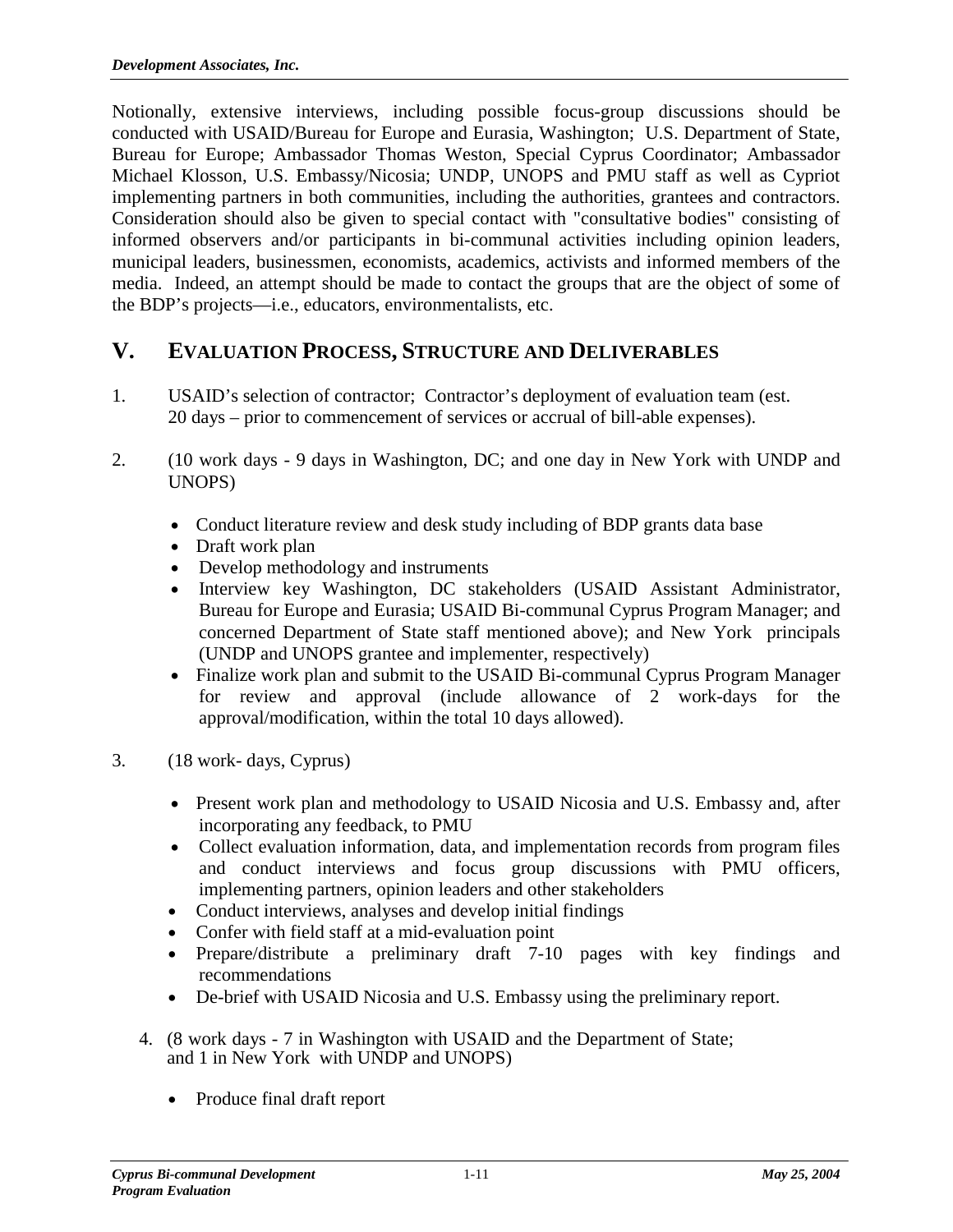- Via DVC, debrief USAID/Washington, USAID/Nicosia, the Dept. of State and U.S. Embassy/Nicosia, and collect comments from Washington and the field
- Present findings to a joint meeting of USAID/Washington and UNDP and UNOPS /New York stakeholders
- Based on evaluation experience, organize discussion regarding the findings and the future directions for follow on activities, involving USAID and the U.S. Embassy team

The outline for the final report shall comprise, but not be limited to the following:

- Executive summary, not to exceed 5 pages;
- Table of contents;
- Introduction and background;
- Summary description of evaluation objectives;
- Description of methodology and data sources, and limitations of the study;
- Analysis and statement of findings;
- Recommendations for the follow-on BDP-like activities, with particular emphasis on strategy; impact; and management and operational efficiency.

20 bound copies of the final evaluation report and supporting documents will be provided to USAID, along with an electronic version of the report and an electronic copy of all data files used to conduct analyses, within 14 days after the final presentation and discussion of the final report. Provide hardcopy and electronic copy of final report and supporting documentation to PPC/DEI/DI. It will then be put in the USAID library and database so that other Missions can learn from the contractor's experiences.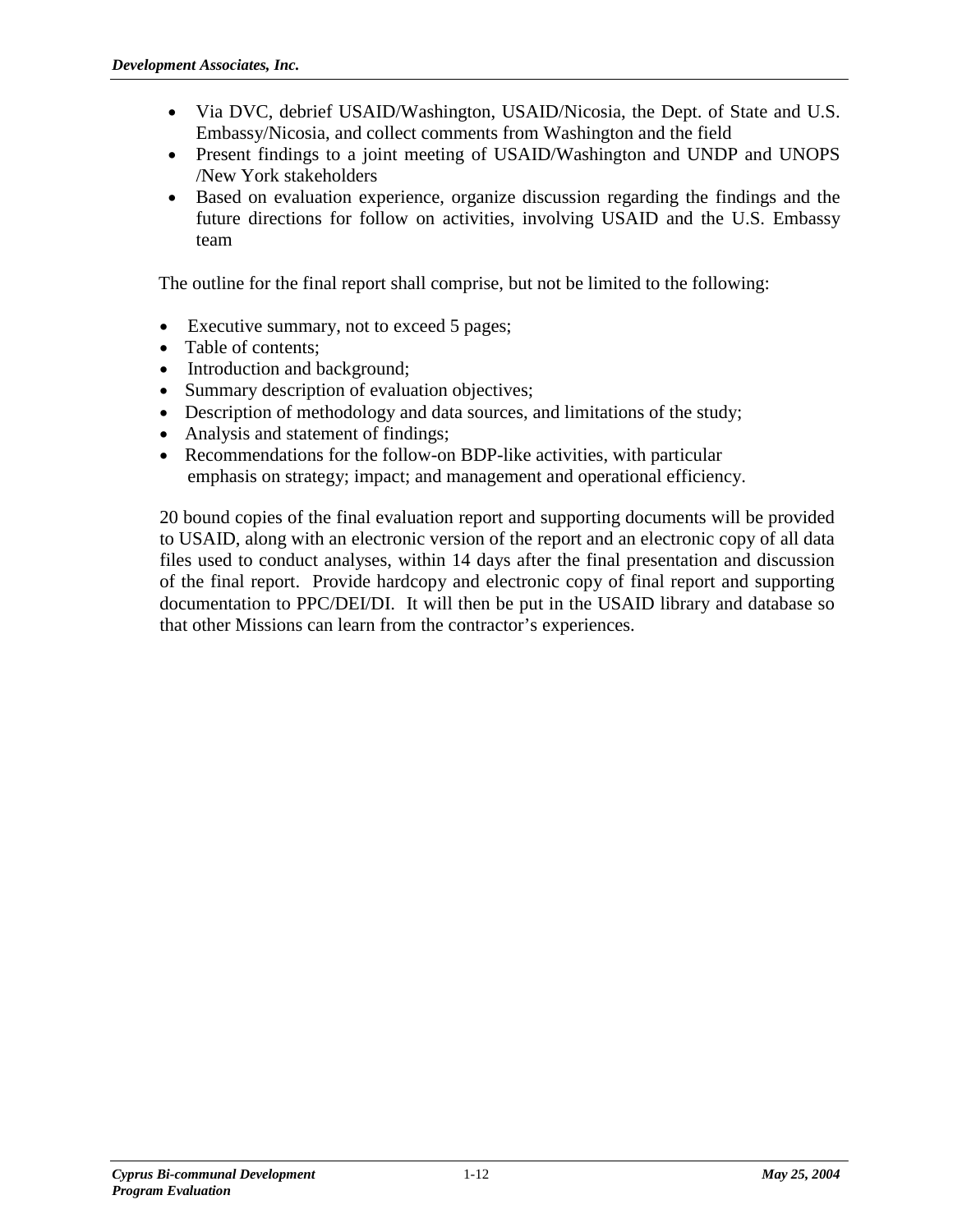# **VI. TIMEFRAME**

|    | <b>Activity</b>                                                                                                                                                                                                                                                                                                                      | <b>Location</b>                              | <b>Time</b> | <b>Dates</b>                                                                                                  |
|----|--------------------------------------------------------------------------------------------------------------------------------------------------------------------------------------------------------------------------------------------------------------------------------------------------------------------------------------|----------------------------------------------|-------------|---------------------------------------------------------------------------------------------------------------|
|    | 1. Selection of Contractor; Contractor's<br>Deployment of Evaluation Team                                                                                                                                                                                                                                                            | <b>USA</b>                                   | 20 days     | Dec. '03January `04                                                                                           |
| 2. | Review BDP documents; discuss<br>work plan and other needs with<br>relevant USAID, U.S. Embassy,<br>UNDP and UNOPS staff; begin<br>interviews with USAID Washington<br>based CTO E&E Bureau<br>management, State Dept., and UNDP<br>and UNOPS headquarters staff.                                                                    | $USA -$<br>Washington,<br>DC and New<br>York |             | 10 work days January-February `04                                                                             |
| 3. | Review additional documents as<br>needed/appropriate; adjust work<br>plan as needed; interview PMU<br>staff, USAID and Embassy<br>representatives; GC and TC<br>authorities/counterparts and<br>grantees as appropriate; conduct<br>focus groups, qualitative survey<br>work ;analyze and debrief/report on<br>preliminary findings. | Cyprus                                       |             | 18 work days January-February `04                                                                             |
|    | 4. Write draft final report; circulate for<br>review/comments; incorporate<br>feedback; finalize report; debrief<br>USAID/Washington staff and<br>UNDP, UNOPS / New York.; and all<br>UNOPS/Cyprus, USAID and U.S.<br>Embassy staff. Submit bound report.                                                                            | <b>USA</b><br>Washington and<br>New York     | 8 work days | Final, bound report to<br>be submitted 14 days<br>after presentation,<br>discussion of final<br>draft report. |

The evaluation team will be responsible for making its own arrangements for interpreters and translators, transportation, housing, and other logistics. The team is also responsible for its own workspace, computers, and printers.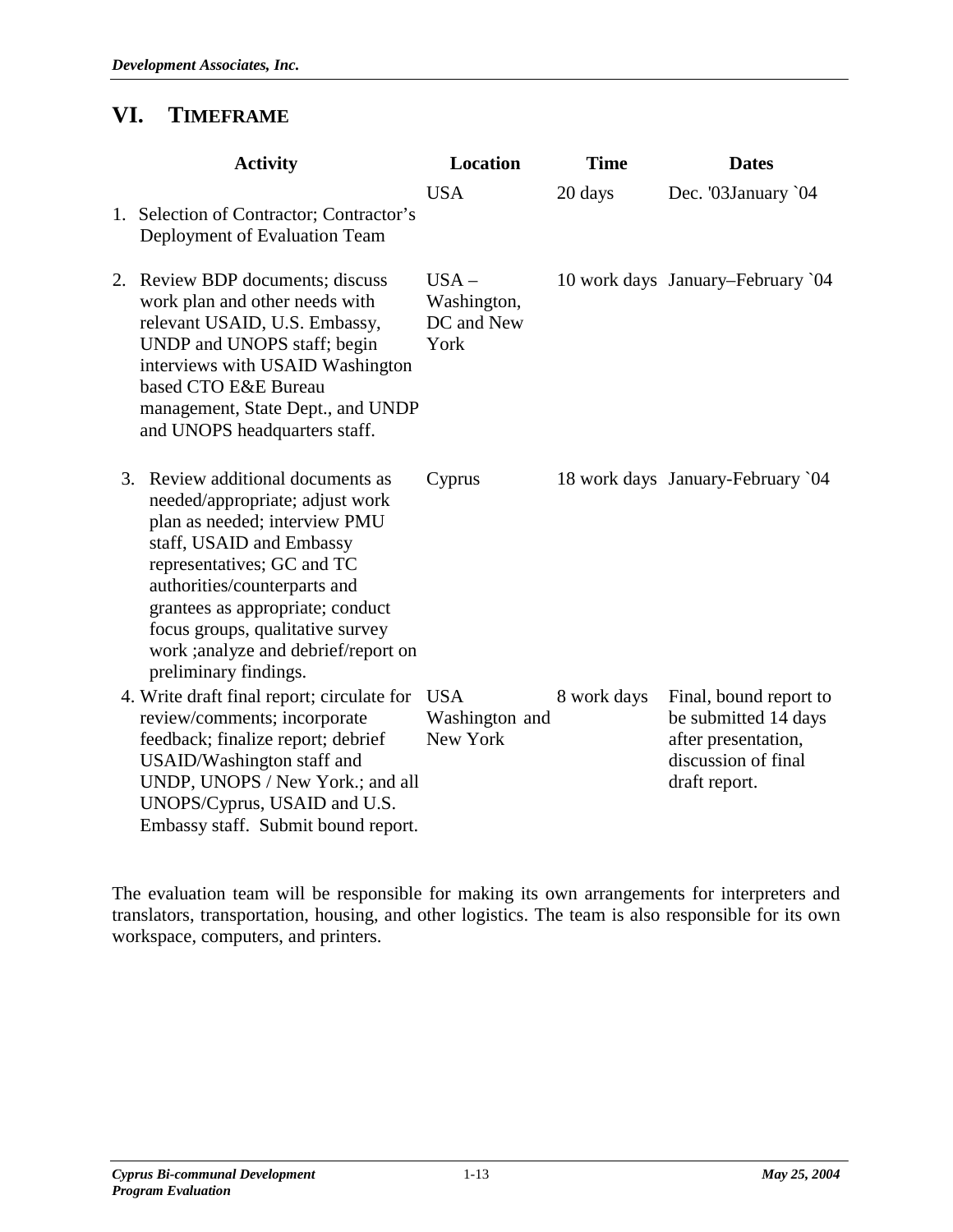# **VII. COMPOSITION AND QUALIFICATIONS OF THE EVALUATION TEAM**

The evaluation team shall include four senior specialist contractors, two local, mid-level Evaluation Analysts, two local, administrative/logistical support staff, and one, part-time U.S.-based home office administrative staff as follows:

- A Senior Evaluation Specialist with extensive experience in designing and conducting evaluations, evaluation methods, rapid appraisal techniques, quantitative and qualitative data, will also serve as the Team Leader;
- A Senior Civil Society Development and Grants Program Specialist, with experience in the design, management and evaluation of NGO development programs and management and/or evaluation of sectoral or specific NGO strengthening grants ;
- A Senior Conflict Transition Program Specialist with experience in the strategy development and design of programs in conflict settings, and with the design of strategies and programs involving information and communication interventions in such settings;
- One Light Infrastructure Program Specialist with an engineering and environmental background, familiarity with both USAID and EU environmental management and compliance, and hands-on experience in design, construction and rehabilitation, and assessment of infrastructure projects, particularly the maintenance and recurrent cost analyses of infrastructure projects (only for 10 days in the field);
- Part-Time home office support staff (U.S. –based)

Local hire, Cypriot staff:

- Greek-speaking Evaluation Analyst;
- Turkish-speaking Evaluation Analyst
- One local Greek-speaking administrative, logistical assistant
- One local Turkish-speaking administrative, logistical assistant

Accordingly, the overall skill set and experience required of this team includes the following:

#### **Evaluation methods**

Academic and/or practical experience in evaluating multicultural programs, particularly with community participation, media and civil society organizations, in countries undergoing transitions;

#### **Rapid appraisal techniques**

- Academic training and experience with rapid appraisal techniques (particularly direct observation, focus group interviews, community interviews and key informant interviews);
- Development of civil society and NGOs in international transition settings;
- Grant program design and implementation/management;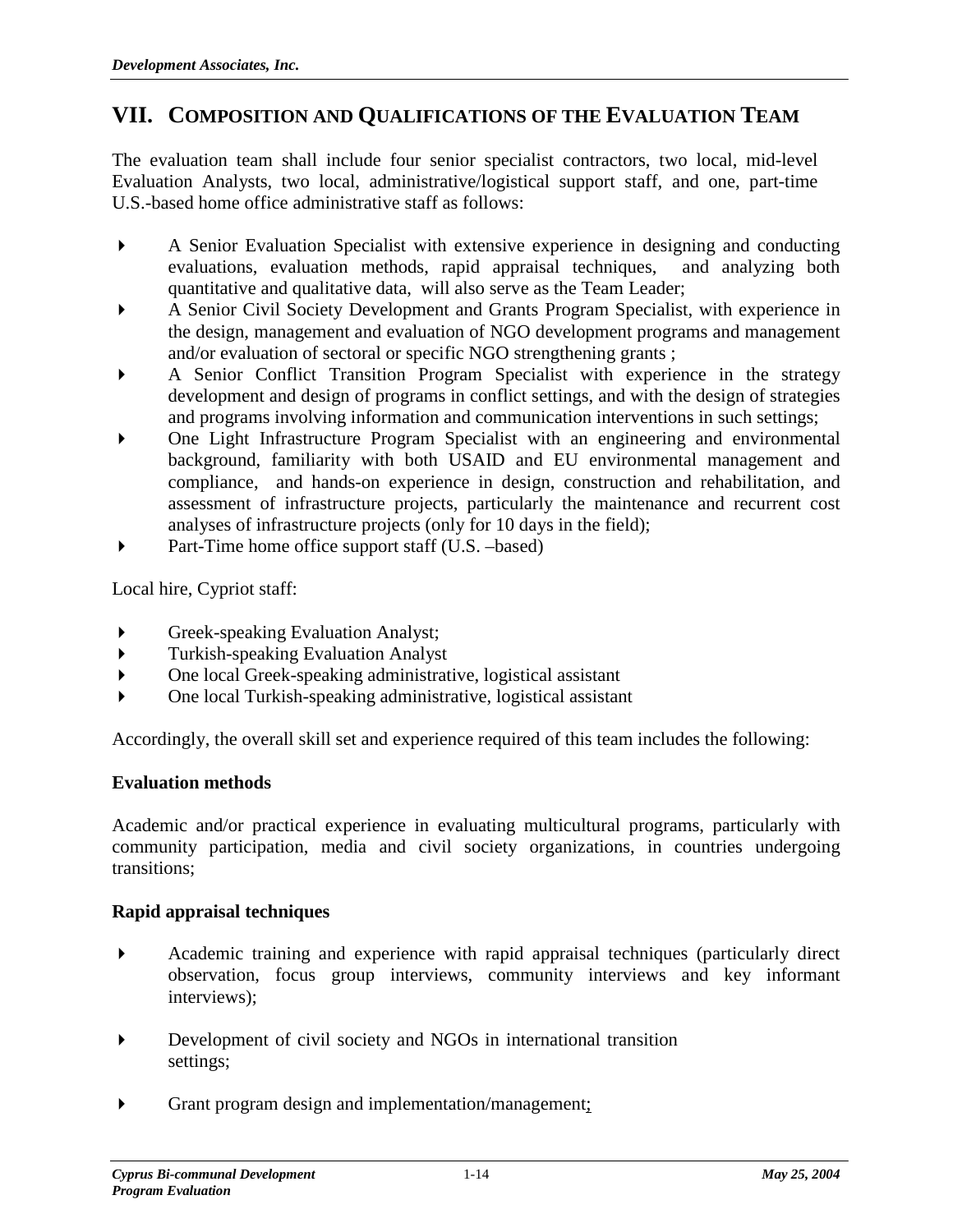Design and Management of infrastructure projects;

The use of media, marketing and communication methods in transition country programs;

#### **Local knowledge**

General knowledge of Cyprus' unique political, social, economic, and cultural environment; and

#### **Language abilities**

At minimum, local-hire, community specific members of the team must have a demonstrated knowledge of Greek and/or Turkish.

## **VIII. LEVEL OF EFFORT**

A total of 268 person-days are estimated for the team and support staff, with the work to be completed during approximately 42 calendar days distributed in Washington, Cyprus, and New York.

# **IX. BACKGROUND AND REFERENCE DOCUMENTS (TO BE PROVIDED TO AWARDED CONTRACTOR)**

- 1. ESF Briefing Book, September 2002
- 2. Original Grant Agreement and Amendment
- 3. Evaluation of the UNHCR Bi-communal Program, 1998
- 4. Mid-Term Review of the BDP by Agnes Dethrones, 5/2000
- 5. BDP Backstopping Mission-Report 1: Review of Program Progress by Agnes Deshormes, 1/01
- 6. BDP Backstopping Mission-Report 2: Project Appraisal by Agnes Deshormes, 1 /01
- 7. BDP Backstopping Mission-Report 3: Measuring Performance by Agnes Deshormes, 1/01 (includes "Flexible Framework" for fostering rapprochement)
- 8. Indicators developed by UNOPS in draft?
- 9. BDP Contingency Plan, 2002
- 10. BDP Annual Reports
- 11. BDP Quarterly Reports
- 12. "UNOPS New Millennium Civil Society Program: Draft Implementation Plan" by Stark Biddle, 11/01
- 13. DP brochures and `corporate literature' (both general and project related)
- 14. List and brief description of all activities (sub grants and contracts)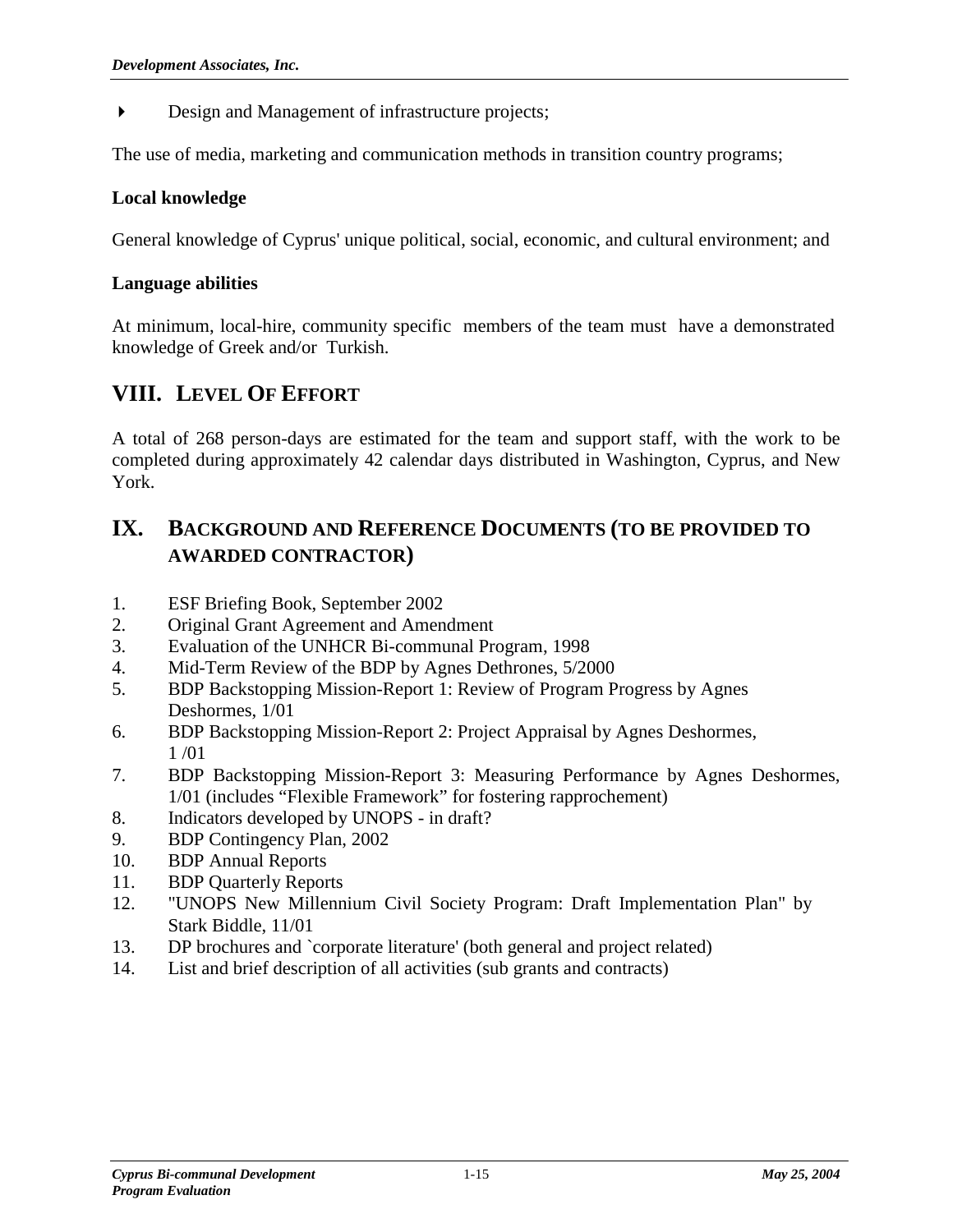## **ANNEX 1.** *Continued: Amendment to TOR*

Richard N. Blue 17742 Raven Rocks Road Bluemont, VA 20135 richardblue@earthlink.net Tel: 540 554 4880/2246 Fax: 540 554 2388

February 14, 2004

To: Nicholas Studzinski USAID

From: Richard N. Blue For Development Associates Cyprus BDP Team

Sub: Clarifications of USAID SOW for Evaluation

Based on our discussions at your office Feb 10 and subsequently, the following clarifications have been understood about the tasks and certain terms specified in the USAID Scope of Work for the Cyprus Bi-communal Development Program (BDP).

- 1. The overall USAID objective in this evaluation is to assess the BDP's effectiveness and impact with reference to how the program might be structured and organized to serve different/evolving political circumstances. Ongoing discussions at the UN in NY could lead to settlement of the longstanding dispute. But, even if negotiations do not succeed, USAID will remain committed to some form of programmatic support fostering bicommunalism and effective development cooperation among Cypriots, a point made by USAID Regional Director Marilyn Schmidt.
- 2. The evaluation should focus its attention on the BDP program from March 1998, the point at which a grant agreement was signed with UNDP, to the present..
- 3. The general methodological approach will be that common to USAID Rapid Appraisals. The terms "survey" and "random sample" are not meant to convey strict conformance to rigorous social science standards for statistically relevant scientifically selected sampling to a larger population.
- 4. The draft report submitted to USG prior to the team's departure will focus primarily on major findings, conclusions and recommendations. These will be shared first with USAID and US Embassy personnel and subsequently with PMU personnel at briefings to be arranged prior to the team's departure. It is intended that Nicholas Studzinski will participate through video conferencing facilities available to USAID. Additional confidential briefings between the expatriate members of the team and USG staff may be arranged as needed.
- 5. The relationship between the expatriate and local hire professional members of the team was discussed. It was agreed that the Greek and Turkish Cypriot professionals would be treated as full team members with the proviso that they understood and agreed to strict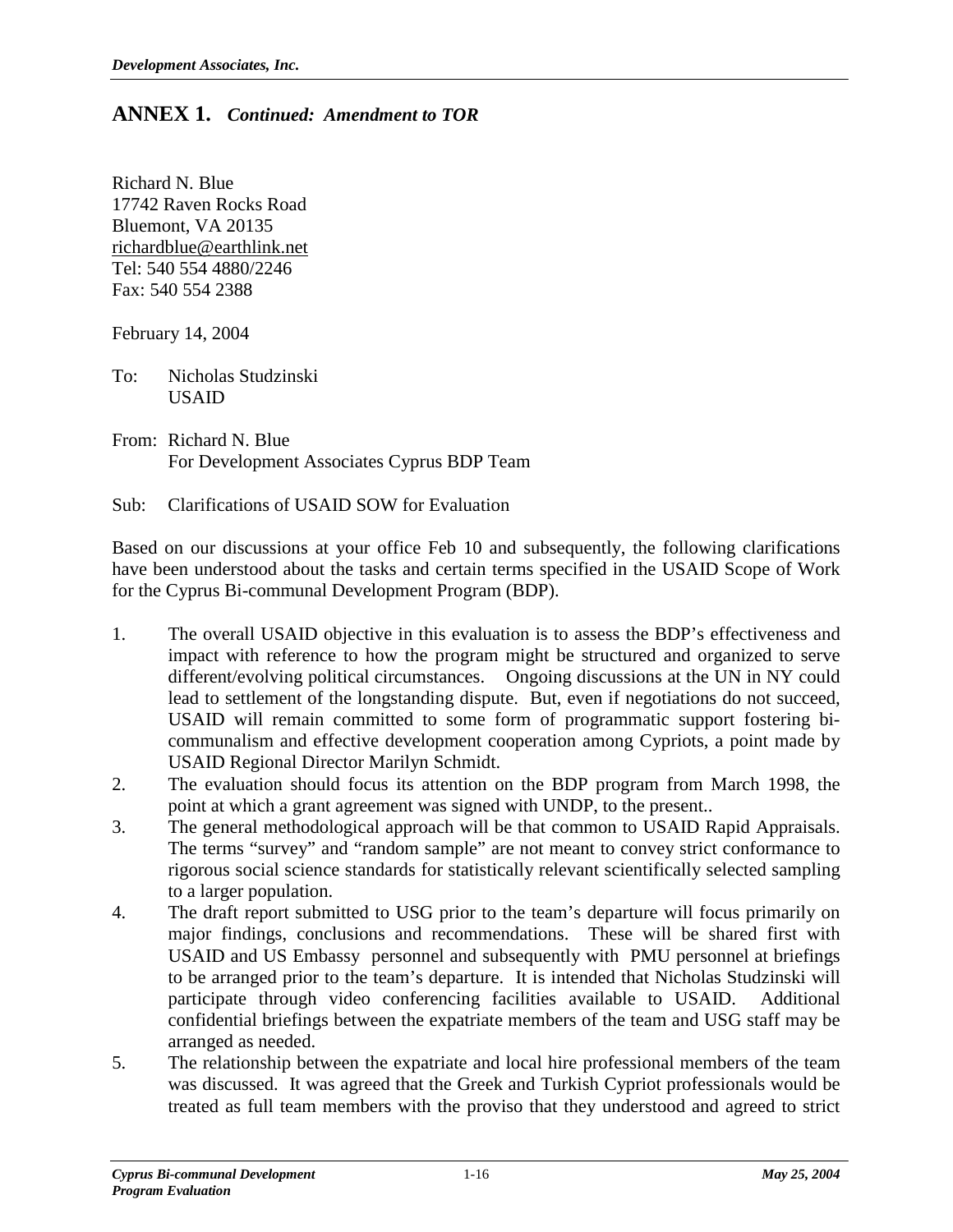confidentiality with respect to background documentation, the report's findings, conclusions and recommendations. This would apply both to the fact finding and writing period, as well as the period before the report became available, if then, to a larger public. These same standards apply to the expatriate members of the team. Substantive interviews about the work of the evaluation team with media representatives are prohibited.

- 6. The overall approach of the evaluation will be to conduct the work and present findings, conclusions and recommendations in a manner that enhances the likelihood of the report's utilization; by USAID, by the USG generally; by UNDP and, in the longer run, by Cypriot citizens.
- 7. The team will work very closely with USAID PSC officer Elizabeth Kissinis and will keep her and Nicholas Studzinski fully informed as the work progresses. The team recognizes that USAID, as represented by Nicholas Studzinski, is the CLIENT for this evaluation.
- 8. As noted in the agreed work plan, the final report will be distributed to Nicholas Studzinski, representing USAID, by March  $26<sup>th</sup>$ , 2003.

These clarifications do much to improve the team's understanding of its task. It will do its best to deliver an accurate, relevant, and useful evaluation report given the resources and time available to it.

Please confirm your agreement with these understandings by expressing same via e-mail to Mr. Peter Davis at Development Associates, copy to me.

- 1. Persons Interviewed
- 2. Documents
- 3. Glossary/Acronyms
- 4. Questionnaires/Results
- 5. Questions from TOR not specifically answered in the report.
- 6. Backup Tables on Environmental and Infrastructure Projects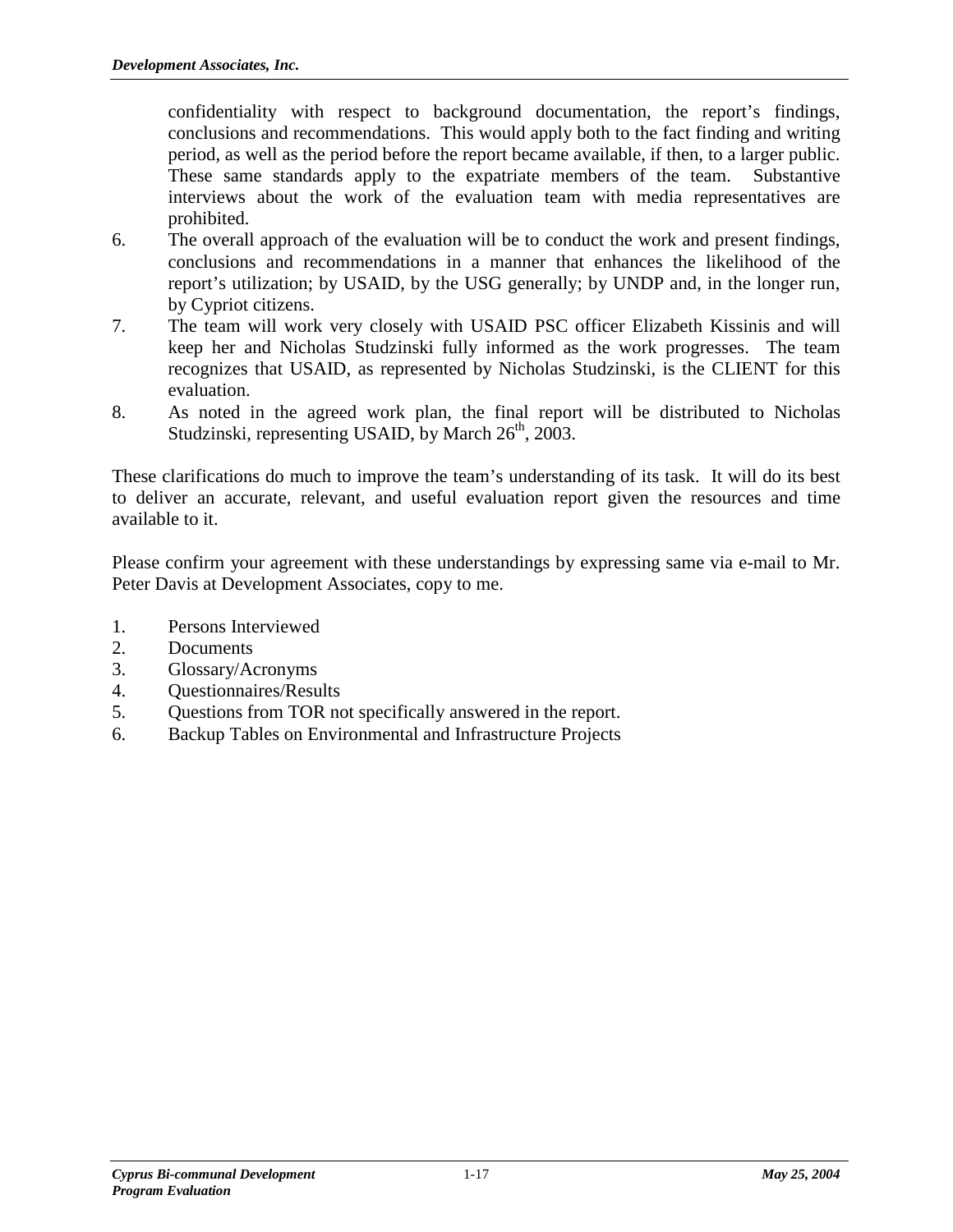# **ANNEX 2 PERSONS INTERVIEWED**

## **Stakeholders:**

| USAID/W:                               | Nicholas Studzinski, E&E/ECA, Chief, Division for Southeast<br>Europe                                                                                                                                                                                                                                                                                                                                                                                                |
|----------------------------------------|----------------------------------------------------------------------------------------------------------------------------------------------------------------------------------------------------------------------------------------------------------------------------------------------------------------------------------------------------------------------------------------------------------------------------------------------------------------------|
| <b>UNDP/New York:</b>                  | Parviz Fartash, Senior Program Manager for the Baltics, Bulgaria,<br>Cyprus, Moldova, Poland, Romania and Turkey<br>Josyane Chapelier, Advisor to the Bureau for Europe and the CIS<br>Abdul Hannan, Results-Based Management Unit                                                                                                                                                                                                                                   |
| UNOPS/New York:                        | Franco Becchi                                                                                                                                                                                                                                                                                                                                                                                                                                                        |
| U.S. Embassy/<br>Nicosia:              | Ambassador Michael Klosson<br>Ned Nolan, Deputy Chief of Mission<br>David W. Renz, Chief, Office of Economic, Commercial and AID<br><b>Affairs</b><br>Elizabeth Kassinis, USAID Senior BDP Senior Program Advisor<br>Kimberley Foukaris, Embassy BDP Program Advisor<br>Mat Palmer, Chief, Office of Political Affairs<br>Helen Lovejoy, Political Officer<br>Colleen H. Lagasse, Bi-communal Coordinator                                                            |
| <b>UNOPS/PMU:</b>                      | Miran Rechter, Former Program Manager<br>Andrew Russell, Program Manager<br>Jan Meelker, Deputy Program Manager<br>Miriam Ooi, Operations Manager<br>Dr. Gerhard Zechner, Veterinary Expert<br>Dominique Larsimont, Communications Manager<br>Nicholas Jarraud, Environmental Compliance Officer<br>Halil Guresun, Communications Associate<br>Ece Akcaoglu, Project Officer (NGO)<br>Marina Vasilara, Project Officer (NGO)<br>Meliha Kaymak, Project Officer (NMP) |
| Republic of Cyprus:                    | Ninos Savvides, Director of Coordination, Planning Bureau                                                                                                                                                                                                                                                                                                                                                                                                            |
| <b>Cyprus Red Cross:</b>               | Her Excellency, Mrs. Stella Soulioti, Chairperson                                                                                                                                                                                                                                                                                                                                                                                                                    |
| Humanitarian<br><b>Relief Mission:</b> | Dr. Behzat Aziz Beyli, President                                                                                                                                                                                                                                                                                                                                                                                                                                     |
| <b>Turkish Cypriot</b><br>Authority:   | Ayfer Said Erkmen, Director, Cultural & Social Affairs, Ministry<br>of Foreign Affairs and Defence                                                                                                                                                                                                                                                                                                                                                                   |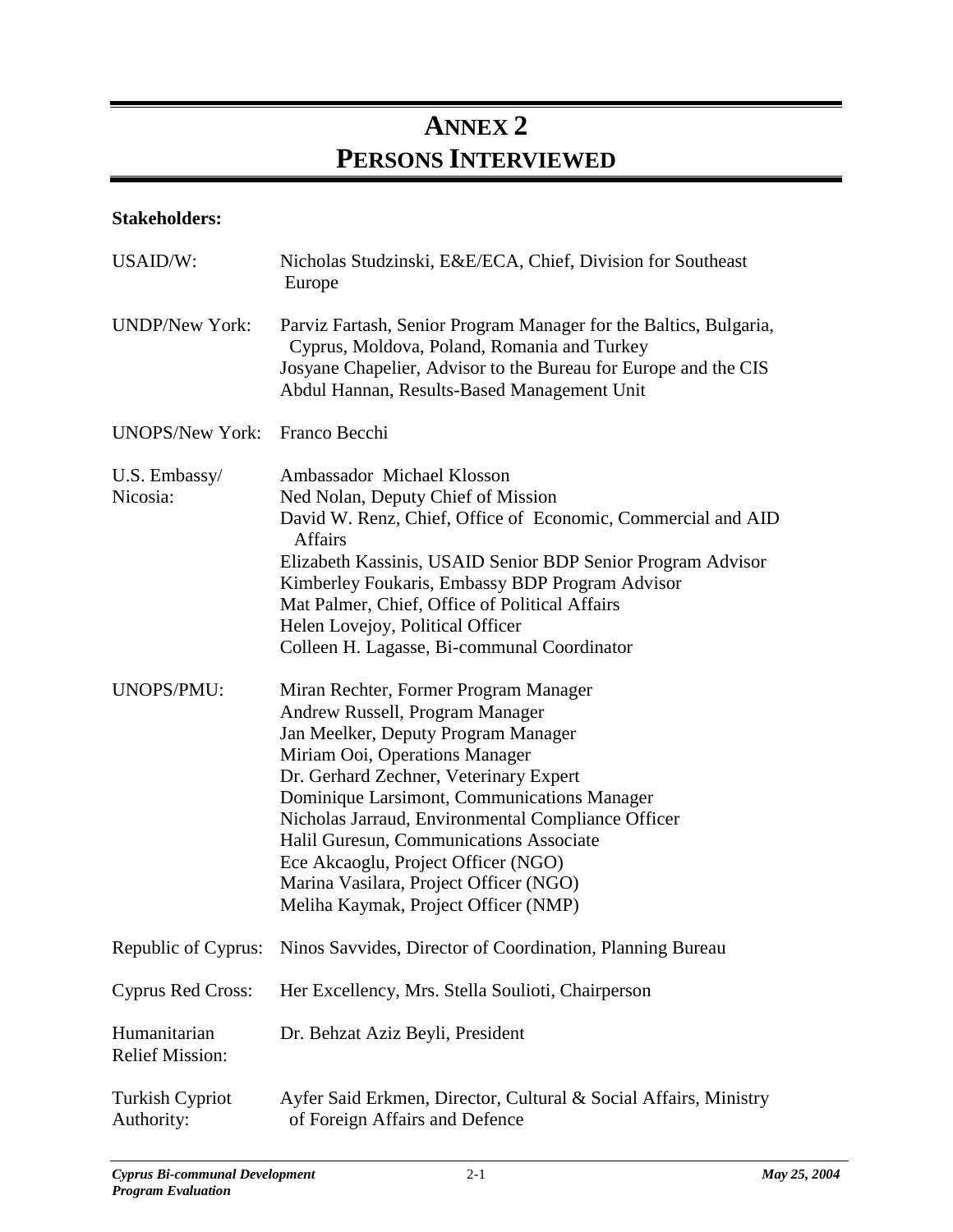|                                                | Kemal Koprulu, First Secretary, Ministry of Foreign Affairs and<br>Defence                                                                                                                                                                                                                                                                                                       |
|------------------------------------------------|----------------------------------------------------------------------------------------------------------------------------------------------------------------------------------------------------------------------------------------------------------------------------------------------------------------------------------------------------------------------------------|
| <b>Other Donors/</b><br><b>Grant Programs:</b> | Miriam Fuchs, Advisor for Legal Affairs and Project Management<br>Delegation of European Community to Cyprus<br>Kannan Rayarathinam, Chief Civil Affairs Officer for Cyprus<br><b>United Nations Peacekeeping Force</b><br>Daniel T. Hadjittofi, Executive Director, Fulbright Commission<br>Judy Hardinge, Project Coordinator for the Bi-Communal Support<br>Program, Amideast |
| <b>Opinion Leaders:</b>                        |                                                                                                                                                                                                                                                                                                                                                                                  |
| <b>Political Leaders:</b>                      | Katie Clerides, Vice-President, Democratic Rally Party (DISY)<br>Eleni Mavrou, Member of Parliament, Akel Communist Party<br>Mustafa Akinci, Party Leader, Peace and Democratic Movement                                                                                                                                                                                         |
| Government                                     | Kenan Atakol, Former Minister of Foreign Affairs and Defence for                                                                                                                                                                                                                                                                                                                 |
| Leaders:                                       | <b>Turkish Cypriot Authority</b>                                                                                                                                                                                                                                                                                                                                                 |
|                                                | Michalis, Papapetrou, Former Government Spokesperson and<br>Lawyer, Papapetrou Law Firm                                                                                                                                                                                                                                                                                          |
|                                                | Lellos Demetriades, Former Nicosia Mayor and Lawyer, Lellos P.<br>Demetriades Law Office                                                                                                                                                                                                                                                                                         |
|                                                | Taner Erginel, Turkish Cypriot Supreme Court Justice                                                                                                                                                                                                                                                                                                                             |
|                                                | Gonul Eronen, Turkish Cypriot Constitutional Court Justice                                                                                                                                                                                                                                                                                                                       |
|                                                | Takis Hadjidemetriou, EU Harmonisation Coordinator, Cyprus EU<br>Office                                                                                                                                                                                                                                                                                                          |
| Association<br>Leaders:                        | Shener Elchil, Secretary General, Cyprus Turkish Teachers Trade<br>Union (KTOS)                                                                                                                                                                                                                                                                                                  |
|                                                | Kagan Bahceli, Secretary for Organizational Affairs, Cyprus<br>Turkish Teachers Trade Union (KTOS)                                                                                                                                                                                                                                                                               |
|                                                | Ali Erel, President, Turkish Cypriot Chamber of Commerce                                                                                                                                                                                                                                                                                                                         |
|                                                | Mustafa Damdelen, Board of Directors, Turkish Cypriot Chamber<br>Of Commerce                                                                                                                                                                                                                                                                                                     |
|                                                | Ahmet Barcin, Director, Cyprus Turkish Middle School Teachers<br>Union (KTOES)                                                                                                                                                                                                                                                                                                   |
|                                                | Erdil Nami, Director, Erna                                                                                                                                                                                                                                                                                                                                                       |
|                                                | Christos Artemiou, President, Pancyprian Committee of Refugees                                                                                                                                                                                                                                                                                                                   |
| <b>Business Leaders:</b>                       | Costas Severis, Board of Directors, Bank of Cyprus                                                                                                                                                                                                                                                                                                                               |
|                                                | Athos Pitta, Owner, Pitta Dairy Factory                                                                                                                                                                                                                                                                                                                                          |
| Academics:                                     | Peter Loizos, Professor of Social Anthropology, Intercollege                                                                                                                                                                                                                                                                                                                     |
|                                                | David Officer, Instructor, Intercollege                                                                                                                                                                                                                                                                                                                                          |
| <b>Religious Leaders:</b>                      | Bishop of Kykko Nikoforos, Metochi Kykko Monastery                                                                                                                                                                                                                                                                                                                               |
|                                                | Yiannis Miliatos, Secretary to Bishop of Kykko Nikoforos                                                                                                                                                                                                                                                                                                                         |
| Press:                                         | Andreas Paraschos, Editor-in-Chief, Politis Newspaper                                                                                                                                                                                                                                                                                                                            |
|                                                | Aristos Michaelides, Editing Director, Politis Newspaper                                                                                                                                                                                                                                                                                                                         |

# **Opinion Leaders, Continued**:

| Press: | Mrs. Taramountan, Editor-in-Chief, Phileleftheros Newspaper |
|--------|-------------------------------------------------------------|
|--------|-------------------------------------------------------------|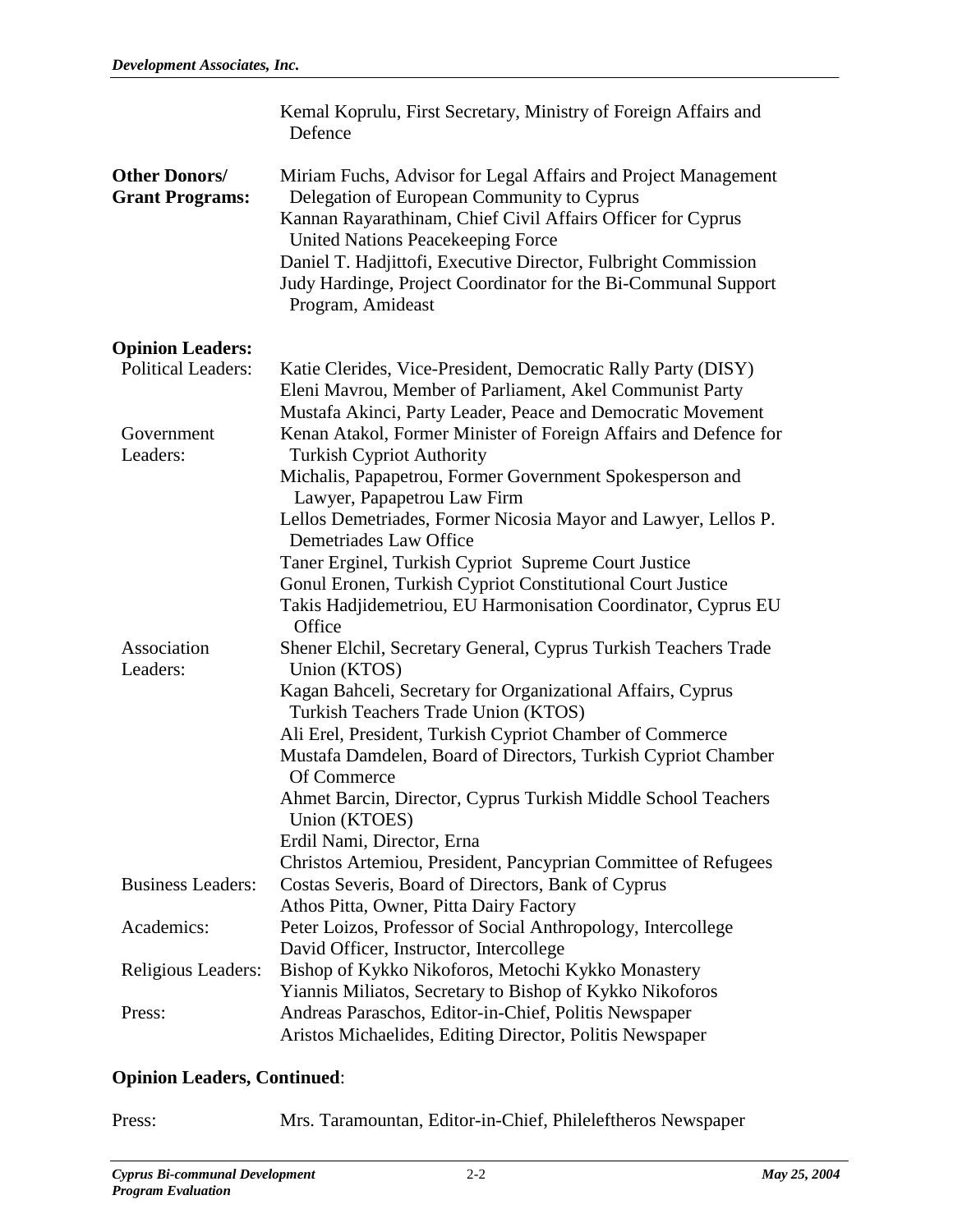Suyelman Erguclu, Editor-in-Chief, Kibris Newspaper Shener Levent, Editor-in-Chief, Afrika Newspaper

#### **IMPLEMENTING AGENCY Grantees**:

| <b>Buffer Zone Survey</b> | Agni Petridou, Planning Officer, Nicosia Municipality                                                      |
|---------------------------|------------------------------------------------------------------------------------------------------------|
|                           | Layik Topcan Mesutoglu, Head of Planning Section, TC                                                       |
|                           | Nicosia Municipality                                                                                       |
|                           | Hulyla Davulcu, Planning Division, Nicosia Municipality                                                    |
|                           | Gul Oztek, Planning Section TC Nicosia Municipality                                                        |
| Arab Ahmet                | Ali Guralp, Project Manager, TC Nicosia Municipality                                                       |
| New Vision for            | Glafkos Constantinides, Planning Consultant, Nicosia Municipality                                          |
| Nicosia                   | Gulshen Ozen, Consultant, TC Nicosia Municipality                                                          |
| Pedieos River             | Michael Ierides, Secretary-General, CYMERA                                                                 |
| Nicosia Sewer -           | Evgenios Nicolaou, Technical Manager, Sewerage Board of Nicosia                                            |
| Trunk E                   | Nevzat Oznel, Wastewater Treatment Plant Manager, TC Nicosia<br>Municipality                               |
| Veterinary Health         | Phedias Loucaides, Director of Veterinary Health, ROC                                                      |
|                           | Kamil Aktolgali, Chief Veterinary Officer, TC Veterinary Dept.                                             |
| Human Health              | Fatma Duygulu, Director of Nursing, TC Ministry of Health                                                  |
|                           | Dr. Saray Ozbalikci, Elderly Care Project Manager, TC Ministry of<br>Health                                |
| <b>Civil Society</b>      | Bulent Kanol, President, NGO Management Support Center (TC)                                                |
| <b>Grantees:</b>          | Elena Persiani, PMU Consultant, UNDP/UNOPS NGO Training                                                    |
|                           | and Support Center (GC)                                                                                    |
|                           | Meral Akinci, President, KAYAD (TC)                                                                        |
|                           | Aysel Bodi, President, AKOVA (TC)                                                                          |
|                           | Sua Saracoglu, President, Kemal Saracoglu Foundation for                                                   |
|                           | Children with Leukemia and Fight Against Cancer (TC)<br>Ozgur Aldemir, Manager, Kemal Saracoglu Foundation |
|                           | Kani Kanol, President, Folk Art Foundation (TC) and HasDer (TC)                                            |
|                           | Neda Louka, Project Coordinator, Girl Guides Association of<br>Cyprus (GC)                                 |
|                           | Christiana Kyrialli, Neuronet Project Coordinator, Cyprus                                                  |
|                           | Institute of Neurology and Genetics (GC)                                                                   |
|                           | Yiannis Laouris, Director, Cyprus Neuroscience and Technology                                              |
|                           | Institute                                                                                                  |
|                           | Maria Theocharis, Head Mistress, Highgate School (GC)                                                      |
|                           | Xenia Constantinou, Research Assistant and Youth Promoting                                                 |
|                           | Peace Coordinator, Cyprus Neuroscience and Technology<br>Institute (GC)                                    |
|                           | Tina Adamidou, Project Coordinator for Weeping Island, United<br>Cypriot Friendship Association (GC)       |
|                           |                                                                                                            |

**Civil Society** Margarita Mouza, Director, Cyprus Rehabilitation and Counseling **Grantees, Continued**: Association (GC)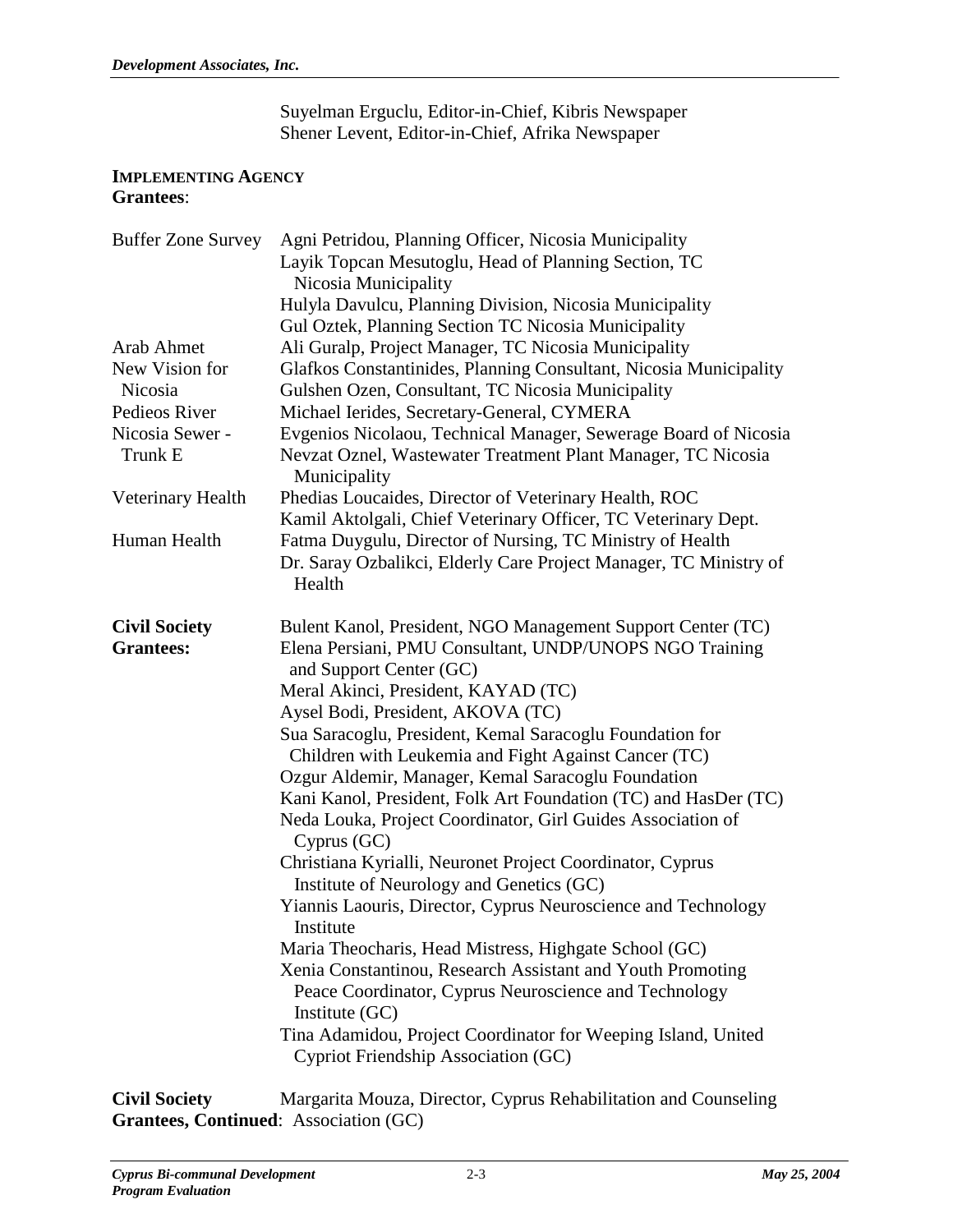Mr. Theophanous, Chairman, Cyprus Rehabilitation and Counseling Association Dr. Maria Hadjipavlou, President, Peace Centre of Cyprus (GC) Dinos Logides, President, Soma Akriton (GC) Mr. Spyros Spyrou, Director and Chairperson, Center for the Study of Childhood and Adolescence (GC)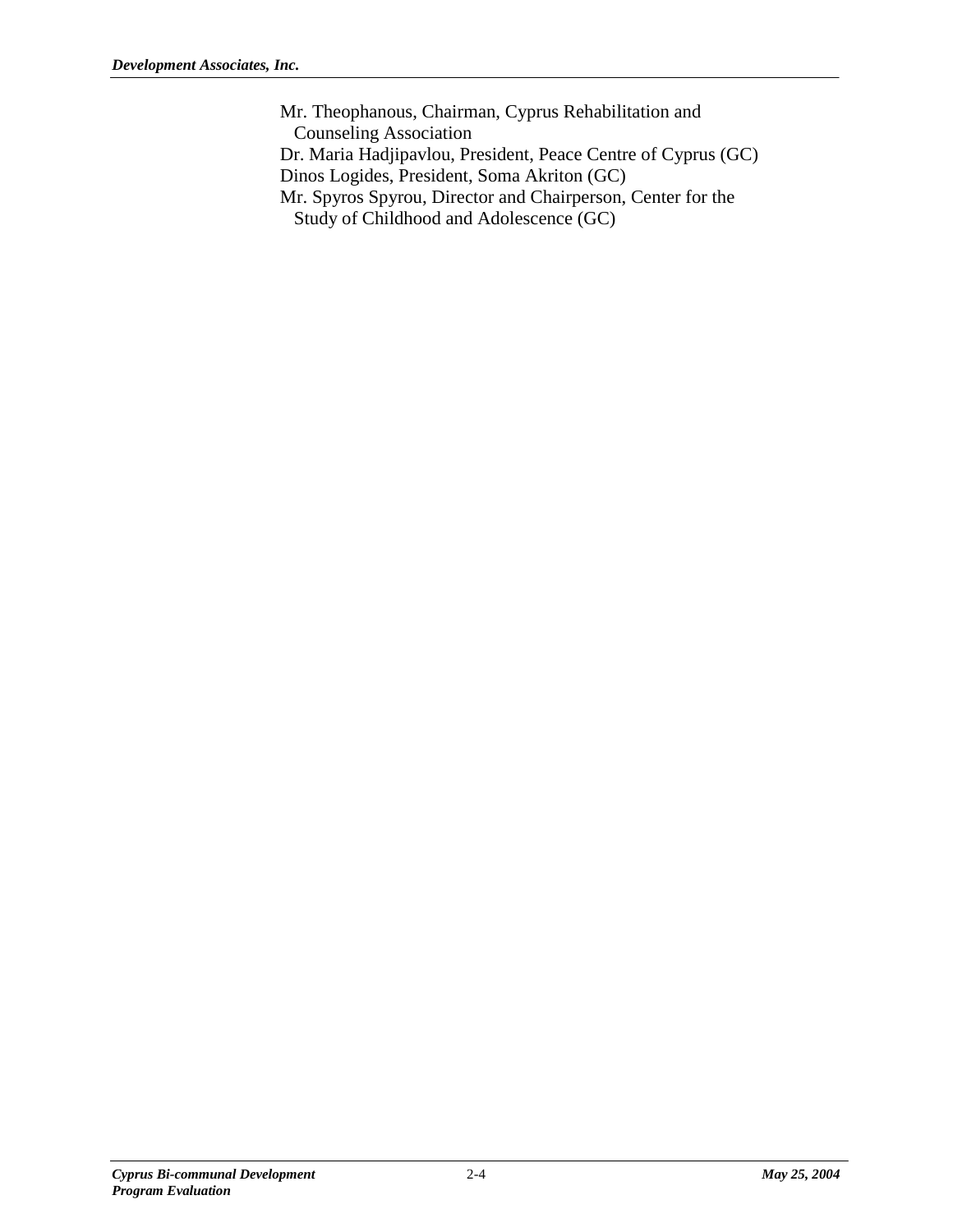# **ANNEX 3 DOCUMENTS**

- 1. 2003 Annual Report, 1 Oct 2002 30 September 2003, Bi-Communal Development Program in Cyprus, CYP/98/001; UNDP/UNOPS Bi-Communal Development Program in Cyprus; and previous Annual Reports
- 2. Quarterly Report, 1 Oct 2003-31 Dec 2003, Bi-Communal Development Program in Cyprus, UNDP/UNOPS Bi-Communal Development Program in Cyprus; and previous Quarterly Reports since 1998.
- 3. Handbook on Monitoring and Evaluating for Results, UNDP Evaluation Office, 2002
- 4. ESF Briefing Book, Bi-Communal Development Program in Cyprus 2002
- 5. Bi-Communal Development Program Performance Indicators, untitled document by UNDP/UNOPS Bi-Communal Development Program in Cyprus Project Management Unit, 20 September 2002, CYP/98/001 (UN Confidential, Not for Distribution)
- 6. The UNOPS/PMU New Millennium Civil Society Program, Draft Implementation Plan, November 27, 2001; C. Stark Biddle for UNDP/UNOPS Bi-Communal Development Program in Cyprus Project Management Unit
- 7. Cyprus Bi-communal Development Program Backstopping Mission report 1: Review of Program Progress; Agnes Deshormes, Consultant, for the United Nations Office for Project Services (UNOPS), January 2001
- 8. Cyprus Bi-communal Development Program Backstopping Mission Report 2: Project Appraisal; Agnes Deshormes, Consultant, for the United Nations Office of Project Services (UNOPS), January, 2001
- 9. Cyprus Bi-communal Development Program Backstopping Mission Report 3: Measuring Performance; Agnes Deshormes, Consultant, for the United Nations Office of Project Services (UNOPS), January, 2001
- 10. Mid-Term Review of the Cyprus Bi-communal Development Program, Agnes Deshormes, Consultant for RBEC, United Nations Development Program, May 2000
- 11. A Contingency Plan for the Bi-communal Development Program, United Nations Office for Project Services, United Nations Development Program; Prepared by Agnes Deshormes, EPSIS, Paris; 2002
- 12. Cyprus Trip Report and Recommendations: USAID/OTI, Jason Aplon and Thomas Stukel, USAID/OTI, December 16, 2002.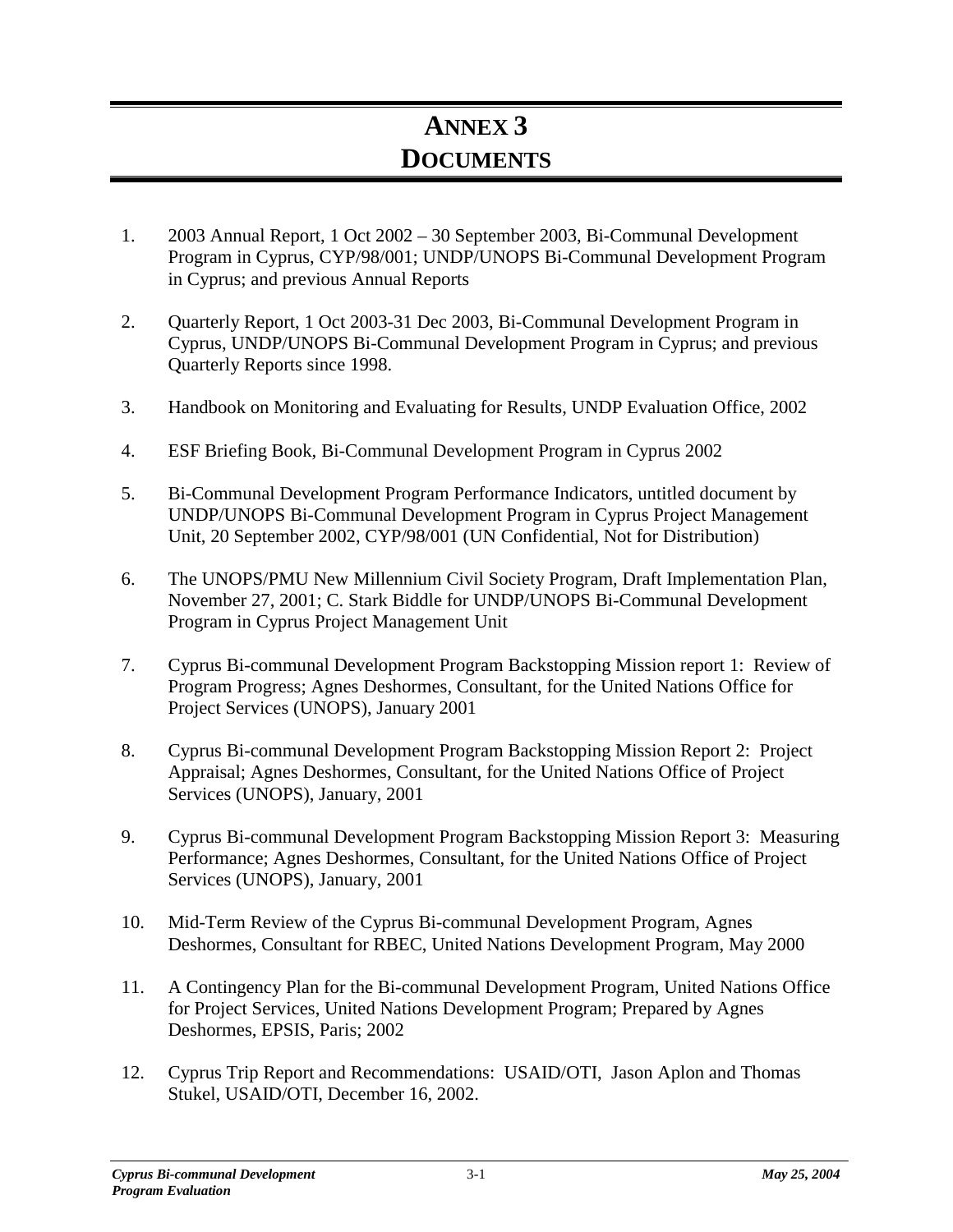- 13. Cyprus Bi-Communal Development Program (CYP/98/001), USAID Grant No. ENI-G-00-98-00005-00, with the United Nations Development Program, March 9, 1998
- 14. Evaluation of the Bi-communal Program in Cyprus of the United Nations High Commissioner for Refugees, Final Report, prepared by KPMG, 1 April 1996
- 15. Background Information Evaluation and Field Based Data Collection Activities, Development Associates, Inc., Arlington, Virginia, May 2001
- 16. Information Exchange Framework, Bi-communal Development Program, 9/20/2002 (includes PMU-USAID-US Embassy Weekly Meeting Project Approval Process Terms of Reference and Project Steering Committee Terms of Reference
- 17. United Nations Development Program Project Document with UNOPS for Project Number CYP/98/001/A/07/31, Bi-communal Development Program, dated 11 March 1998
- 18. The Annan Plan for Cyprus: A Citizen's Guide; the International Peace Research Institute, Oslo (PRIO), 2003.
- 19. The Property Regime in the Annan Plan: A Citizen's Guide; the International Peace Research Institute, Oslo (PRIO), 2003
- 20. The UNDP/UNOPS NGO Program in Cyprus, An Assessment and Proposed Strategy: Final Report; C. Stark Biddle, Pat Evans, July 27, 2001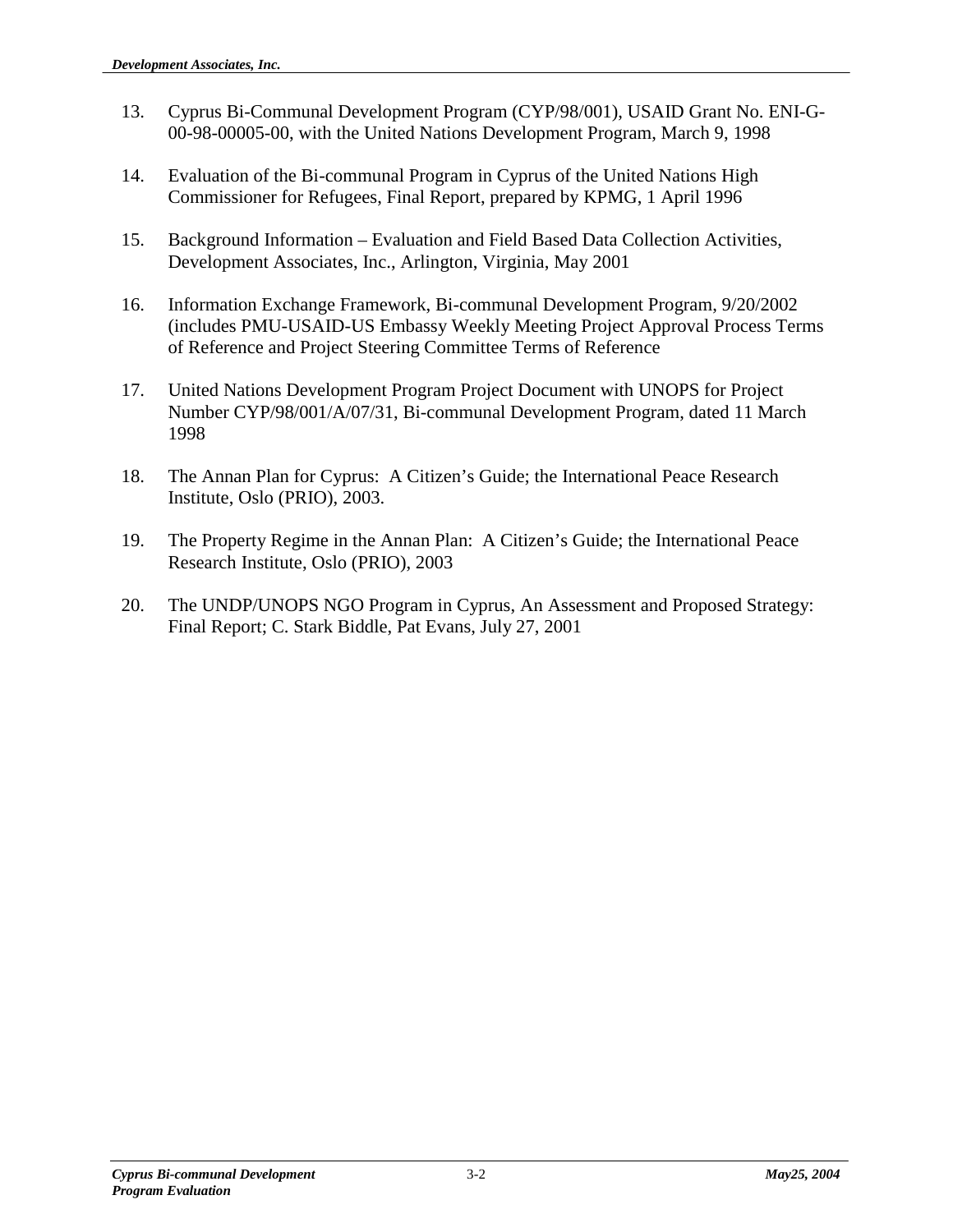# **ANNEX 4**

# **ACRONYMS**

# **Acronym Meaning**

| <b>BDP</b>     | <b>Bi-Communal Development Program</b>             |
|----------------|----------------------------------------------------|
| <b>BSP</b>     | <b>Bi-Communal Support Program</b>                 |
| CASP           | Cyprus-America Scholarship Program                 |
| <b>CBO</b>     | <b>Community-Based Organization</b>                |
| <b>CRCS</b>    | <b>Cyprus Red Cross Society</b>                    |
| CS             | Civil Society                                      |
| <b>CTO</b>     | <b>Cognizant Technical Officer</b>                 |
| <b>DVC</b>     | Digital Video Conferencing                         |
| <b>ESF</b>     | <b>Economic Support Funds</b>                      |
| <b>FFFR</b>    | Flexible Framework Fostering Rapprochement         |
| GC             | Greek Cypriot                                      |
| GCC            | <b>Greek Cypriot Community</b>                     |
| <b>HRM</b>     | <b>Humanitarian Relief Mission</b>                 |
| IA             | <b>Implementing Agency</b>                         |
| <b>NGO</b>     | Non-Governmental Organization                      |
| <b>NMP</b>     | Nicosia Master Plan                                |
| OL             | <b>Opinion Leader</b>                              |
| <b>PMU</b>     | <b>Project Management Unit</b>                     |
| <b>PSC</b>     | <b>Personal Services Contractor</b>                |
| <b>ROC</b>     | Republic of Cyprus                                 |
| <b>SC</b>      | <b>Steering Committee</b>                          |
| <b>SPMO</b>    |                                                    |
| TC             | <b>Turkish Cypriot</b>                             |
| <b>TCC</b>     | <b>Turkish Cypriot Community</b>                   |
| <b>TOR</b>     | Terms of Reference                                 |
| <b>TRNC</b>    | Turkish Republic of Northern Cyprus                |
| <b>UN</b>      | <b>United Nations</b>                              |
| <b>UNDP</b>    | <b>United Nations Development Program</b>          |
| <b>UNFICYP</b> | United Nations Peacekeeping Forces, Cyprus         |
| <b>UNHCR</b>   | United Nations High Commissioner for Refugees      |
| <b>UNOPS</b>   | United Nations Office of Project Support           |
| <b>UNPA</b>    | <b>United Nations Protected Area</b>               |
| <b>USAID</b>   | United States Agency for International Development |
|                |                                                    |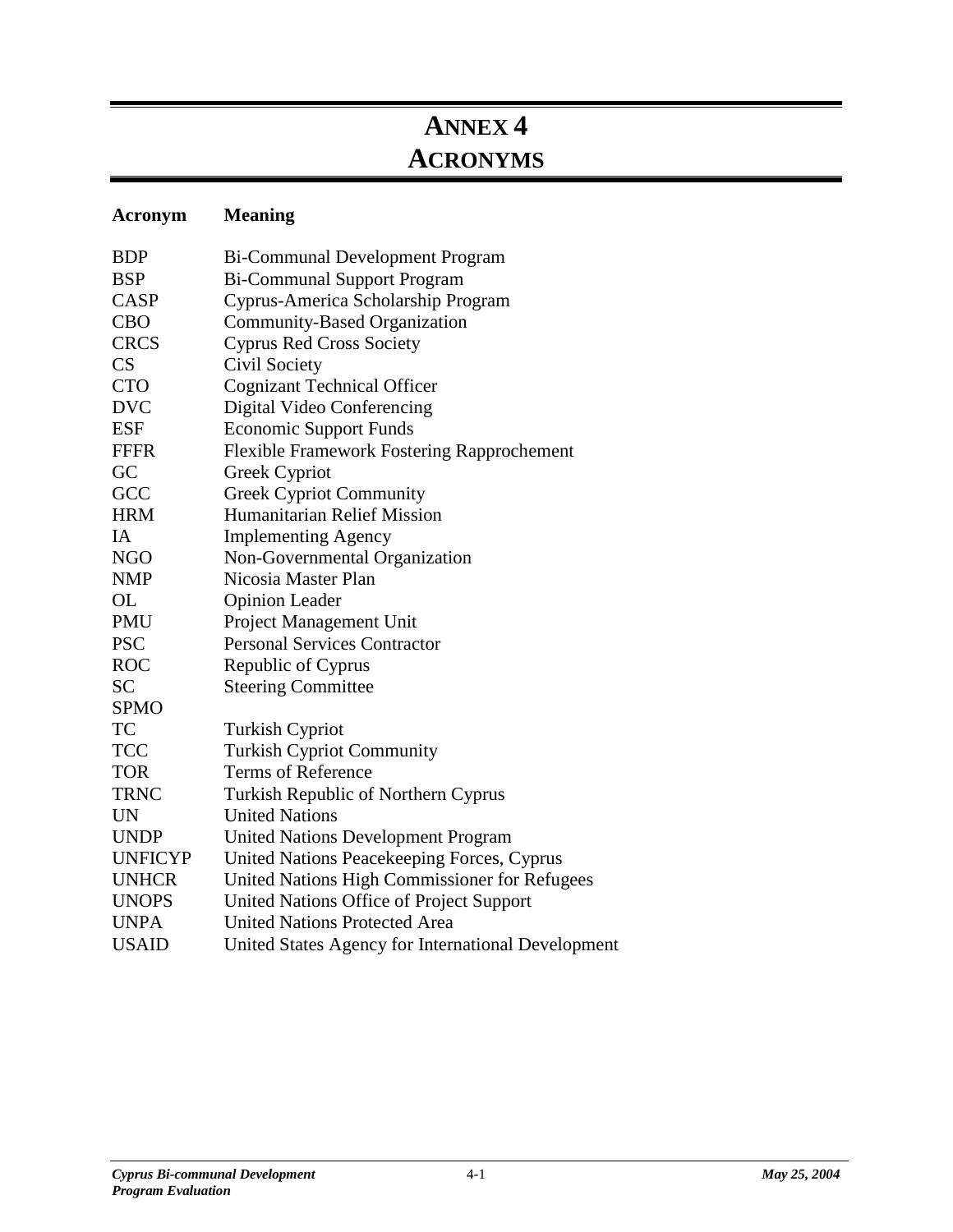# **ANNEX 5 QUESTIONNAIRES AND RESULTS**

This annex contain the following documents:

- 5a. Questionnaire for Grant Recipients
- 5b. Questionnaire for Opinion Leaders
- 5c. Grant Recipient Questionnaire Results
- 5d. Opinion Leader Questionnaire Results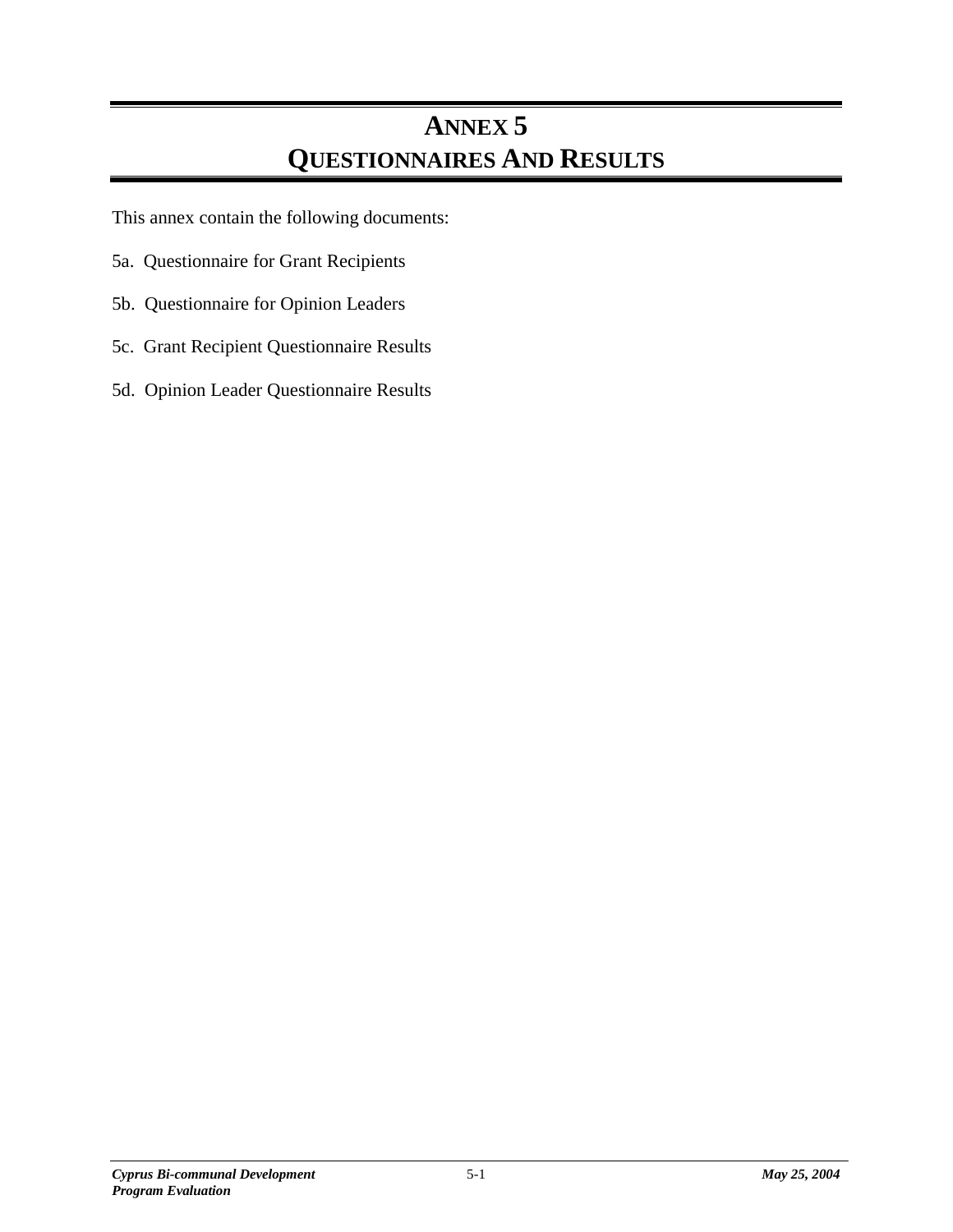# **ANNEX 5A. CYPRUS BI-COMMUNAL DEVELOPMENT PROGRAM**

February 2004

## **Core Questions: Grant Recipients**

Fill in questions 1-4 prior to interview. Ask all other questions of all Grant Recipients.

Name: Position: Name of Organization: Date of interview:

- 1. Please describe the size and structure, nature and history of your organization
- 2. What is the title of the grant(s) you have received from the Bi-communal Development Program (BDP)?
- 3. How long has the BDP grant(s) been in operation? When is it scheduled to end?
- 4. What is the total value of the BDP grant(s)? How much has been spent to date?
- 5. What in your view is the general purpose of the UNOPS/BDP program in Cyprus?
- 6. Please describe the grant's/grants':
	- a. Purpose?
	- b. Beneficiaries?
	- c. Activities?
- 7. During the grant period, did your organization have activities that involved people from both communities?
- 8. Has your organization engaged in any activities that promoted bi-communal cooperation and understanding?
- 9. Could you describe the successes you have had? Or the problems? Have the authorities been supportive of these activities?
- 10. Have your organization's purpose, beneficiaries or activities changed since you have begun working with the BDP? How so?
- 11. Are there other key partners for your organization in these activities e.g., other NGO's? Which partners? Where are they located? What are their roles?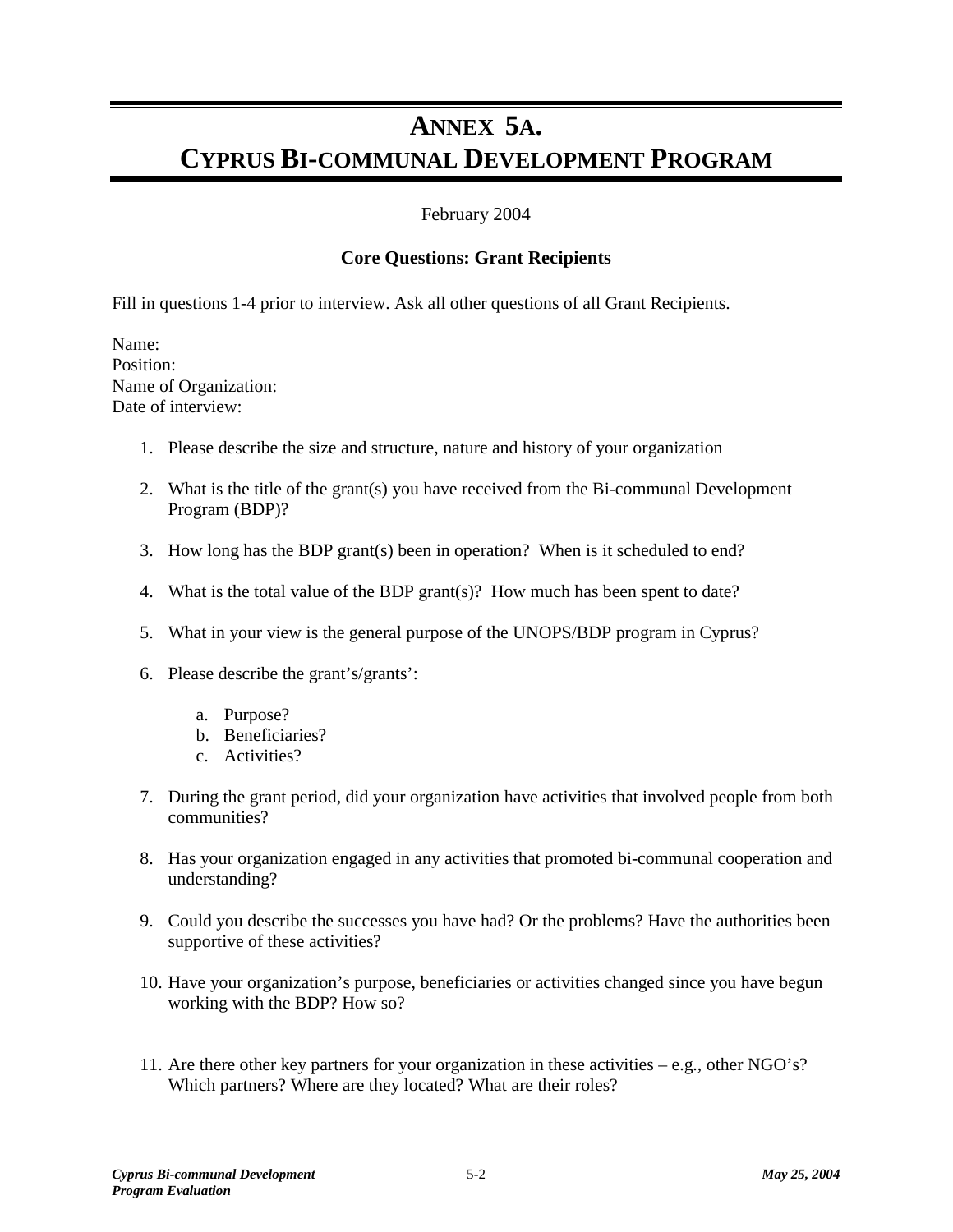- 12. Describe any problems encountered in implementing the BDP grant? How have these been solved?
- 13. Could you comment on the grant proposal and approval process you experienced with BDP. How would you improve the process?
- 14. Has your organization's ability to take on more difficult tasks changed as a result of the grant? How?
- 15. Has the Project Management Unit (PMU) provided any direct services to you in implementing the grant (e.g., procurement)?
- 16. When this BDP grant ends, do you plan to continue the activity? And how?
- 17. What other funding sources does your organization have, including material support from the community?
- 18. Have you or any other people in your organization received any training in management or proposal writing?
- 19. Assuming there is a political settlement along the lines of the Annan Plan, how should this new state of affairs change the BDP program, if at all?
- 20. In your view, in your dealings with the PMU, what have been that organization's:
	- a. Strengths?
	- b. Weaknesses?
	- c. Has the PMU website been efficient and helpful?
- 21. If there were a referendum now, based on what you know, would you be strongly in favor, in favor but with reservations, or not in favor?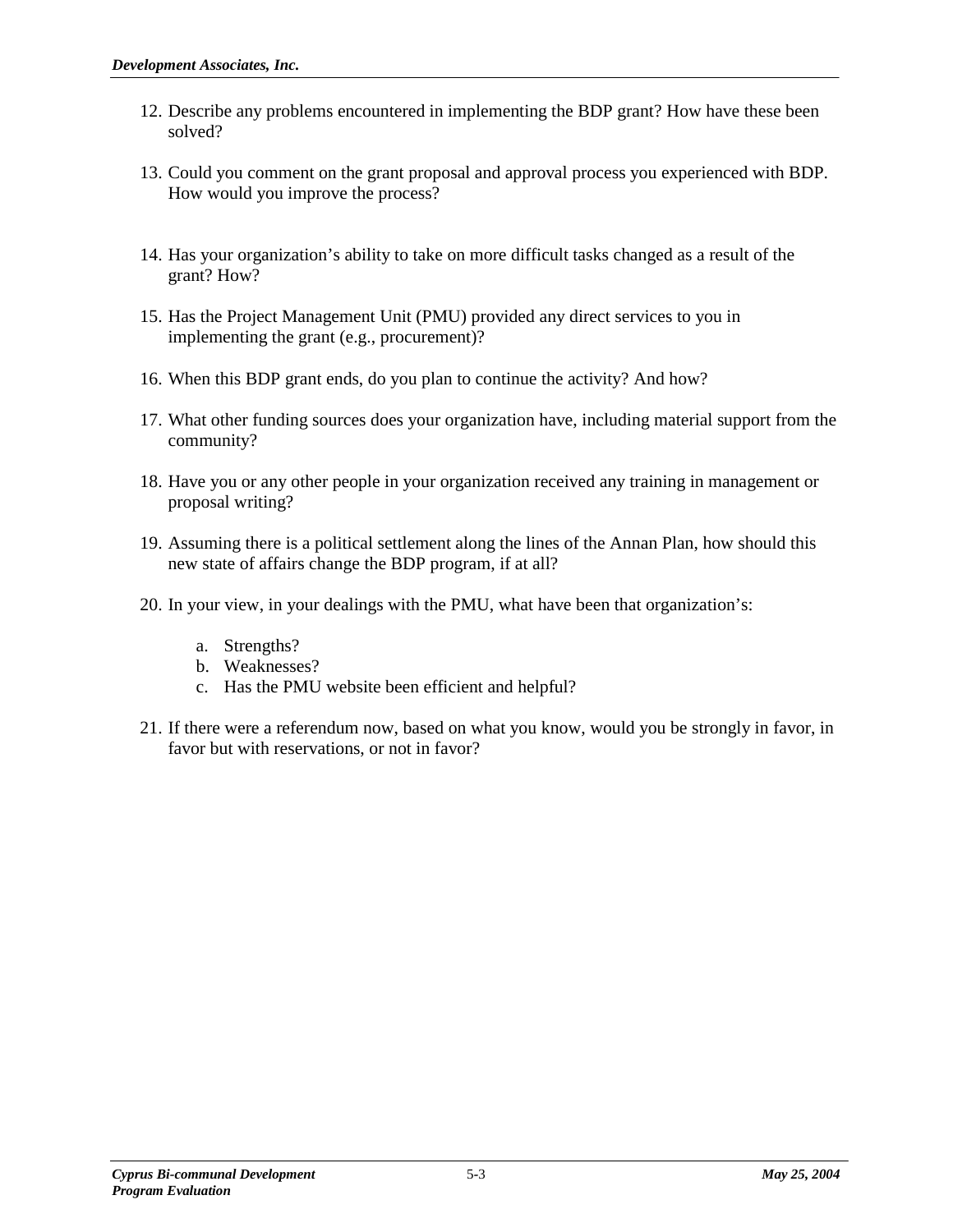# **ANNEX 5B. CYPRUS BI-COMMUNAL DEVELOPMENT PROGRAM**

February 2004

**Core Questions: Opinion Leaders** 

Ask these questions of all Opinion Leaders.

Name: Position: Date

- 1. Are you familiar with the Bi-communal Development Program that is being implemented here by UNOPS? (BDP)
- 2. How did you learn about the BDP?
- 3. What can you tell about the purpose of this program?
- 4 Can you give us your assessment of what this program has accomplished, if anything?
	- 4a. What have been the major strengths of BDP??
	- 4b. What about problems, weaknesses?
- 5. In your view, has the BDP contributed to a settlement of the political division between Greek and Turkish Cypriots? (IF YES) Please give us examples of what you have in mind.
- 6. In your view, what groups have benefited the most from this program? (UN, Cypriot Greeks, Cypriot Turks, Local authorities, Everyone, Politicians, NGOs, Greek and Turkish Contractors, Farmers on both Sides…etc)
- 7. Are there any other initiatives outside of BDP that have had similar objectives and may have contributed to a settlement here?
- 8. From what you know or have heard, how would you describe the way the BDP is being implemented by UNOPS.
- 9. If the Annan Plan goes into effect, what are the most immediate problems/issues that need to be addressed if the settlement is to succeed?
- 10. If the European Union provides major assistance to help implement the Annan Plan, what will be the appropriate role for a future BDP? What kinds of activities would be most suitable for BDP support?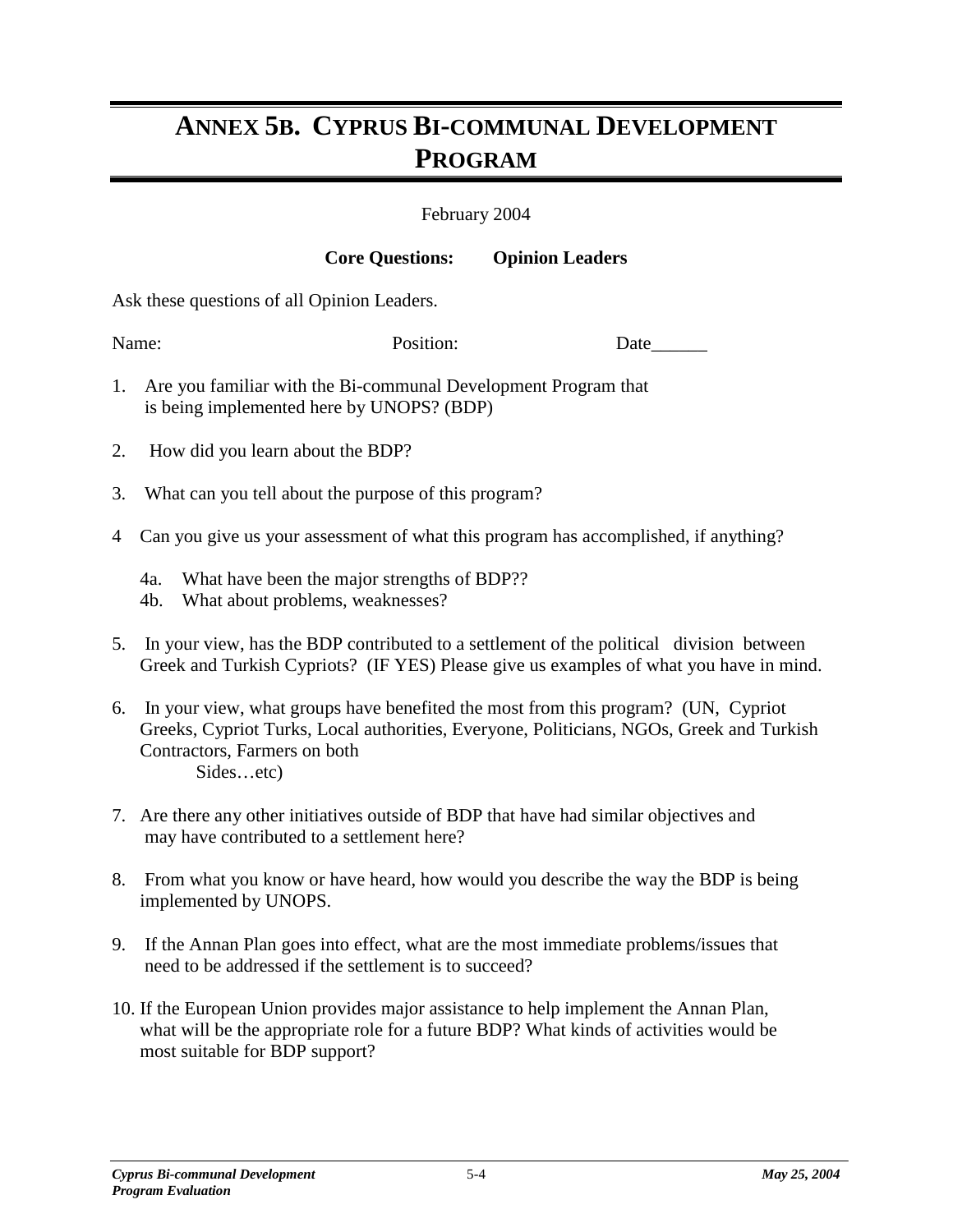# **ANNEX 5C. GRANT RECIPIENT QUESTIONNAIRE RESULTS**

## **Total: 31 TC: 10 GC: 20 Annan Plan: 1**

### **TC Results:**

- Q5: When asked about the purpose of the BDP, 8 organizations answered bi-communality while 1 organization answered community development.
- Q7: When asked about whether their activities involved people from the other side, 6 organizations said yes while 3 said no.
- Q8: When asked about whether their activities bi-communal tolerance and understanding, all organizations said yes.
- Q9: When asked about problems or successes, 7 organizations reported successes with the workings of their organizations while 4 said they had problems finding a counterpart in the South, 3 reported political problems and 1 said the process was slow.
- Q10: 6 organizations said their activities and beneficiaries changed since they started receiving funding from the BDP while 4 said it hasn't changed.
- Q11: 5 TC grantees have other NGO partners, while 3 have local authorities as a partner.
- Q12: 3 organizations reported no problems with the BDP while 2 reported political problems during the implementation of their projects. 1 organization said they had delays in receiving the money, while another organization said they had problems with the PMU.
- Q13: 5 organizations said the application process was too long while 3 said the process was too closed.
- Q14: 7 organizations reported that the funding has helped their organization. 3 have not answered.
- Q15: 5 organizations have received direct services (procurement etc) from the PMU while 4 have not.
- Q16: All organizations said they would like to continue with their activities in the future. 6 said they need further funding while the rest have not commented.
- Q17: Other sources of funding are: EU funding, government funding (available for implementing agencies only), Amideast, and other foreign sources.
- Q18: 5 of the 10 organizations have received training on grant writing and management.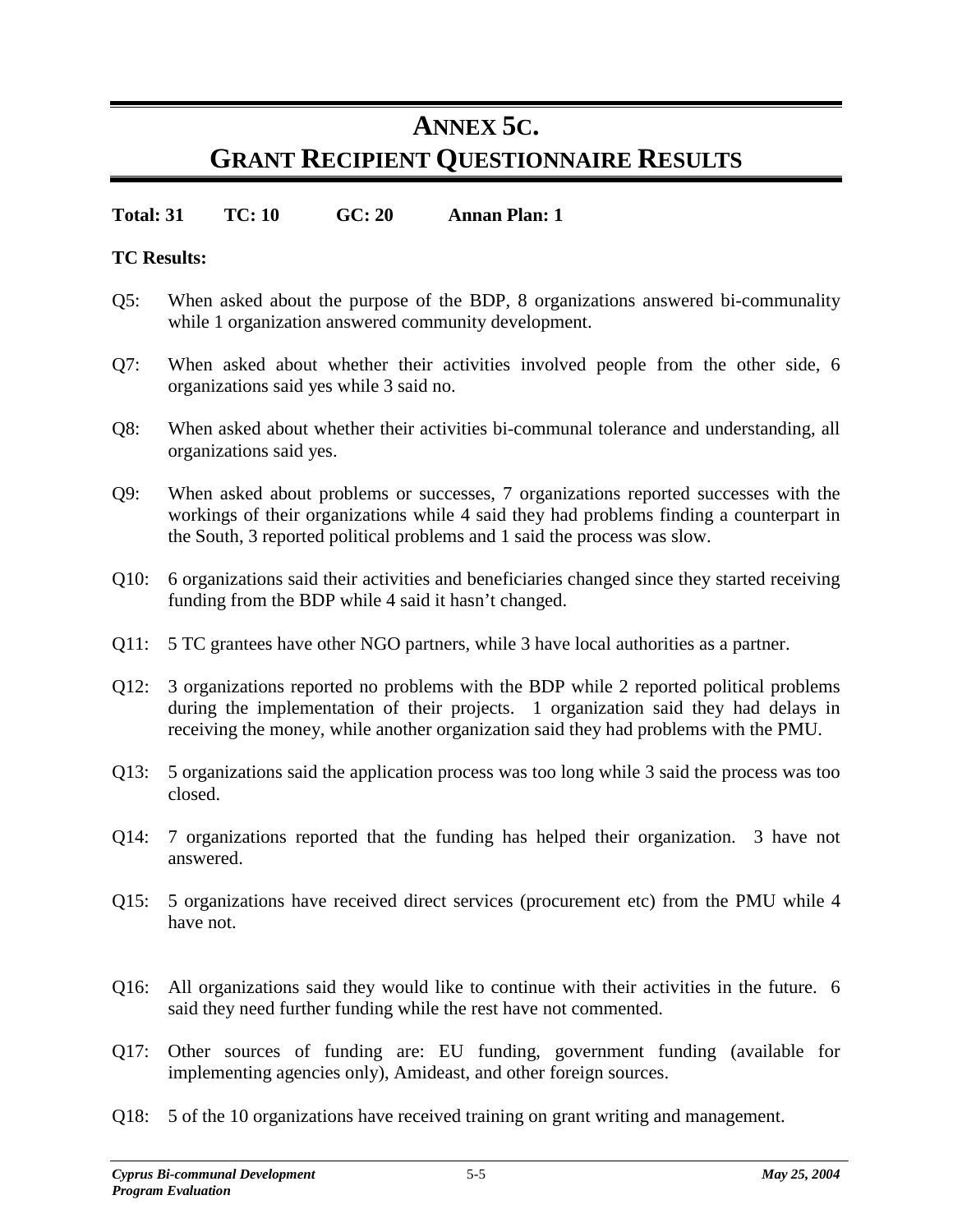- Q19: When asked about the future role of the BDP after a settlement, 5 organizations said they would like the BDP to continue while 1 voted for rapprochement and another for social and economic development.
- Q20a: When asked about the strengths of the PMU, 4 organizations said the PMU is very helpful, and 2 said it is responsive to the needs of the grantees.
- Q20b: Lack of transparency and the fact that it takes too long to get a response from the PMU were seen as the biggest weaknesses (3/10 each). Other weaknesses mentioned were: lack of strategy, too much bureaucracy, and lack of enough staff.
- Q21: When asked about the Annan Plan, 8 said they would be in favor while 3 said they would be in favor with reservations.

#### **2. GC results:**

- Q5: When asked about the purpose of the BDP, 19 organizations answered bi-communality while 1 organization did not answer.
- Q7: When asked about whether their activities involved people from the other side, 19 organizations said yes while 1 said no.
- Q8: When asked about whether their activities bi-communal tolerance and understanding, 16 organizations said yes while 4 said no.
- Q9: When asked about problems or successes, 8 organizations reported successes with the workings of their organizations while 6 reported political problems, 1 said they had problems finding a counterpart in the North and 1 reported a lack of interest.
- Q10: Only 3 organizations said their activities and beneficiaries changed since they started receiving funding from the BDP while 12 said it hasn't changed. 1 said UNOPS took over the management of the organization.
- Q11: 10 TC grantees have other NGO partners, while 7 have local authorities as a partner.
- Q12: 9 organizations reported no problems with the BDP, 8 experienced problems while carrying out their projects, while 2 reported political problems during the implementation of their projects. 1 organization said the budget for the project was not flexible enough .
- Q13: 9 organizations made positive comments about the application process while 4 organizations said the application process was too long and 4 said it was too closed.
- Q14: 8 organizations reported that the funding has helped their organization. 6 have not answered.
- Q15: 6 organizations have received direct services (procurement etc) from the PMU while 13 have not.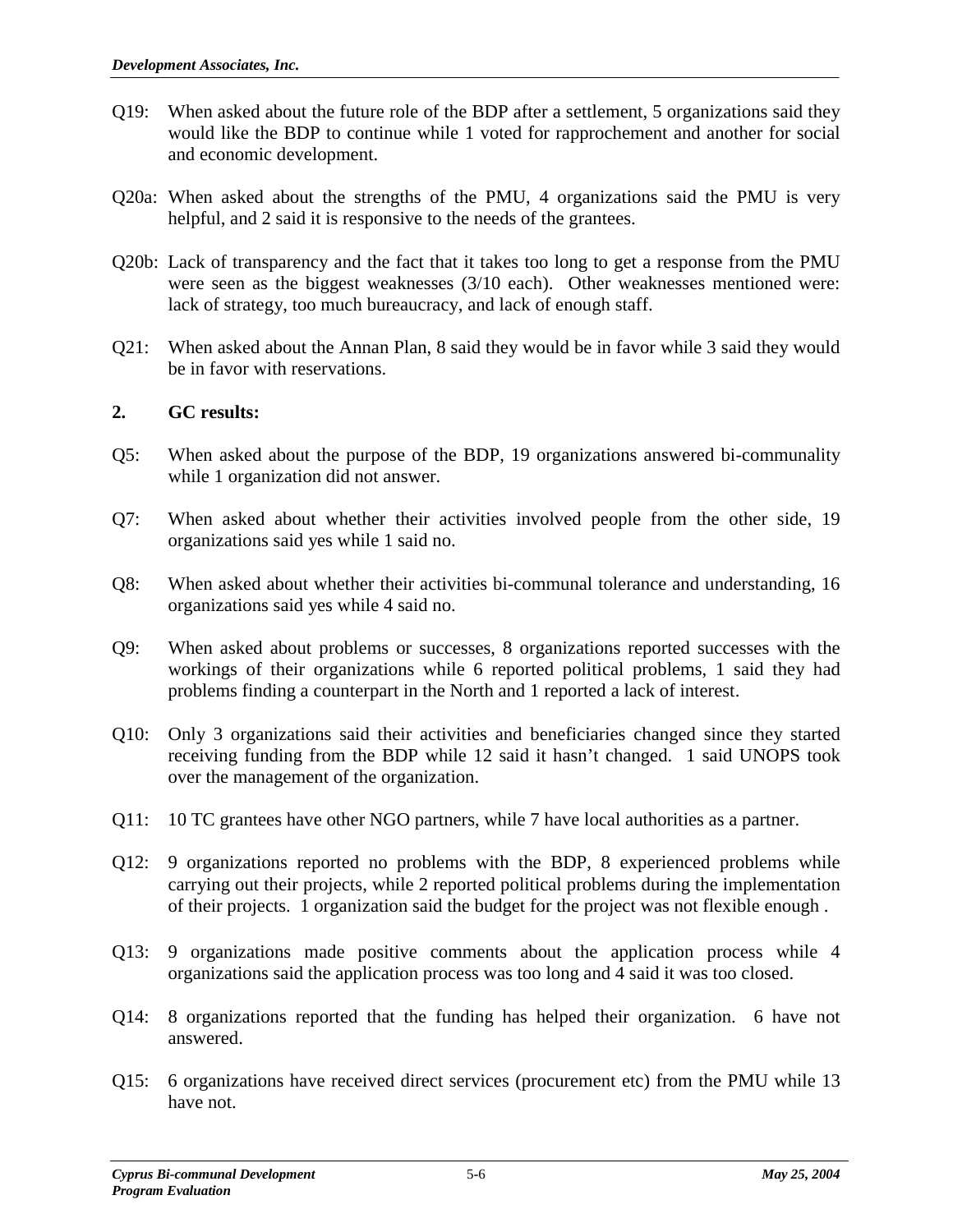- Q16: 4 organizations said they would like to continue with their activities in the future. 4 said they will end their activities. 6 said they need further funding while 3 reported other sources of funding and 1 is self sustaining.
- Q17: Other sources of funding available are: EU funding, government funding and membership fees. 3 organizations reported no other sources of funding.
- Q18: 5 of the 20 organizations have received training on grant writing and management.
- Q19: When asked about the future role of the BDP after a settlement, 6 organizations said they would like the BDP to continue while 4 voted for rapprochement, 4 for education and 3 for NGO and CS empowerment. Other issues were language training, removing the bicommunal aspect, program development and social and economic development.
- Q20a: When asked about the strengths of the PMU, 9 organizations said the PMU is very helpful, 2 said it had money to give and 2 said it is responsive to the needs of the grantees.
- Q20b: Lack of transparency (4 votes) was seen as the biggest weakness of the PMU. The fact that it takes too long to get a response and the lack of adequate number of staff are the second biggest categories (3 each). Other weaknesses mentioned were: bogus NGOs, too much bureaucracy, and unflexibility.
- Q21: When asked about the Annan Plan, 10 said they would be in favor while 4 said they would be in favor with reservations. 1 person said they would vote against the Plan while 2 said they have not made their minds yet.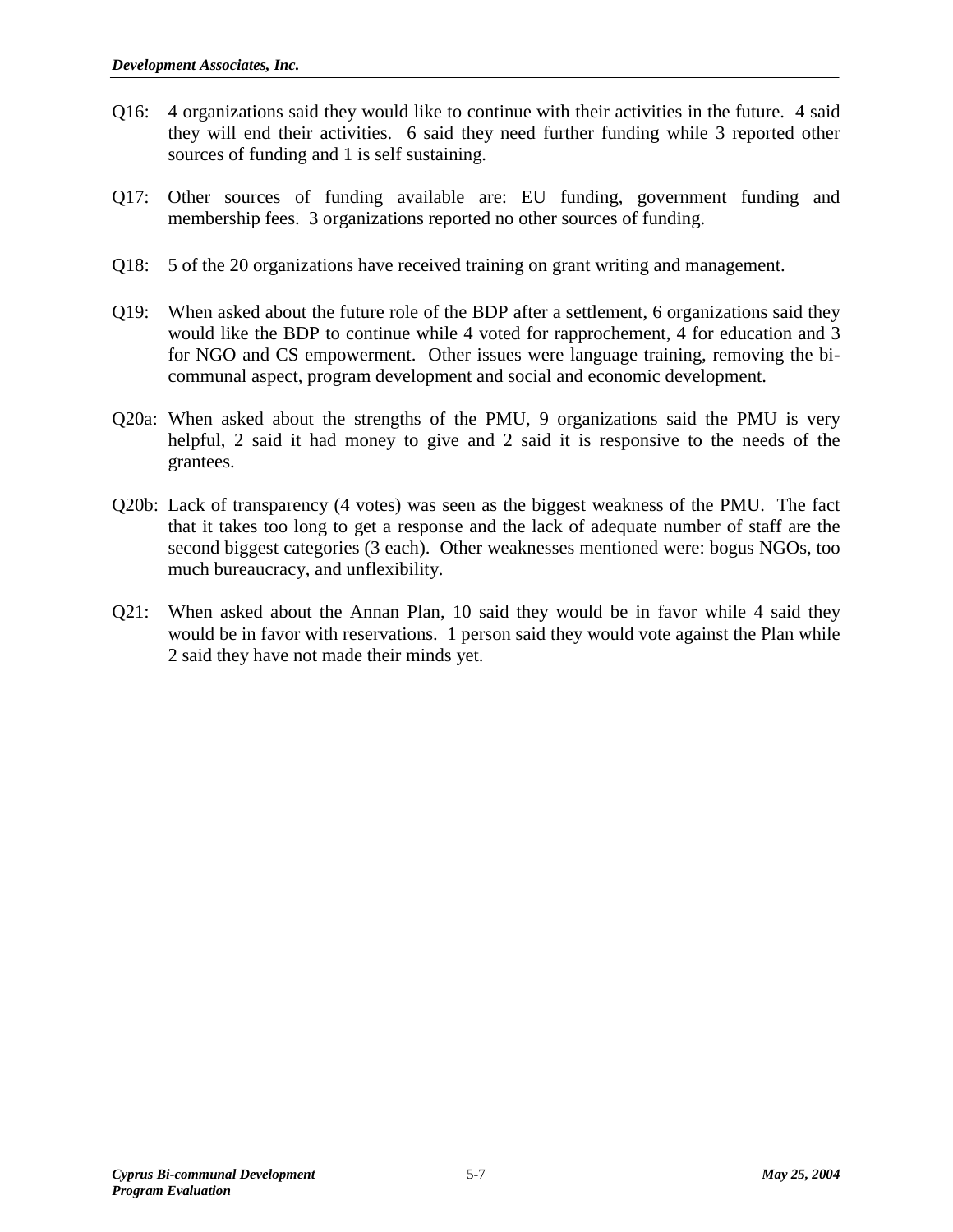#### **Grant Recipients**:

**Total: 31 TC: 10 GC: 20 Annan Plan: 1** 

#### **Table 1: Knowledge about bi-communal purpose**

| <b>Bicomm purpose</b> | Yes | No |
|-----------------------|-----|----|
| TC                    |     |    |
| <b>GC</b>             | 19  |    |

#### **Table 2: Activities involving people from the other side**

| <b>Bicomm</b> activities | <b>Yes</b> | No |
|--------------------------|------------|----|
| TC                       |            |    |
| <b>GC</b>                | 19         |    |

#### **Table 3: Activities teaching tolerance and understanding**

| Tolerance and und. | <b>Yes</b> | No |
|--------------------|------------|----|
| TC                 | 10         |    |
| GC                 | 16         |    |

#### **Table 4: Activities and Beneficiaries changed since grant received**

| <b>Capacity Change</b> | Yes | No |
|------------------------|-----|----|
| TC                     |     |    |
| <b>GC</b>              |     |    |

### **Table 5: Received direct services from PMU**

| <b>Services from PMU</b> | <b>Yes</b> | No |
|--------------------------|------------|----|
| TС                       |            |    |
| GC                       |            |    |

#### **Table 6: Annan Plan**

| <b>Annan Plan</b> | In Favor | In favor with No<br>reservations |  |
|-------------------|----------|----------------------------------|--|
| TC                |          |                                  |  |
| <b>GC</b>         | 10       |                                  |  |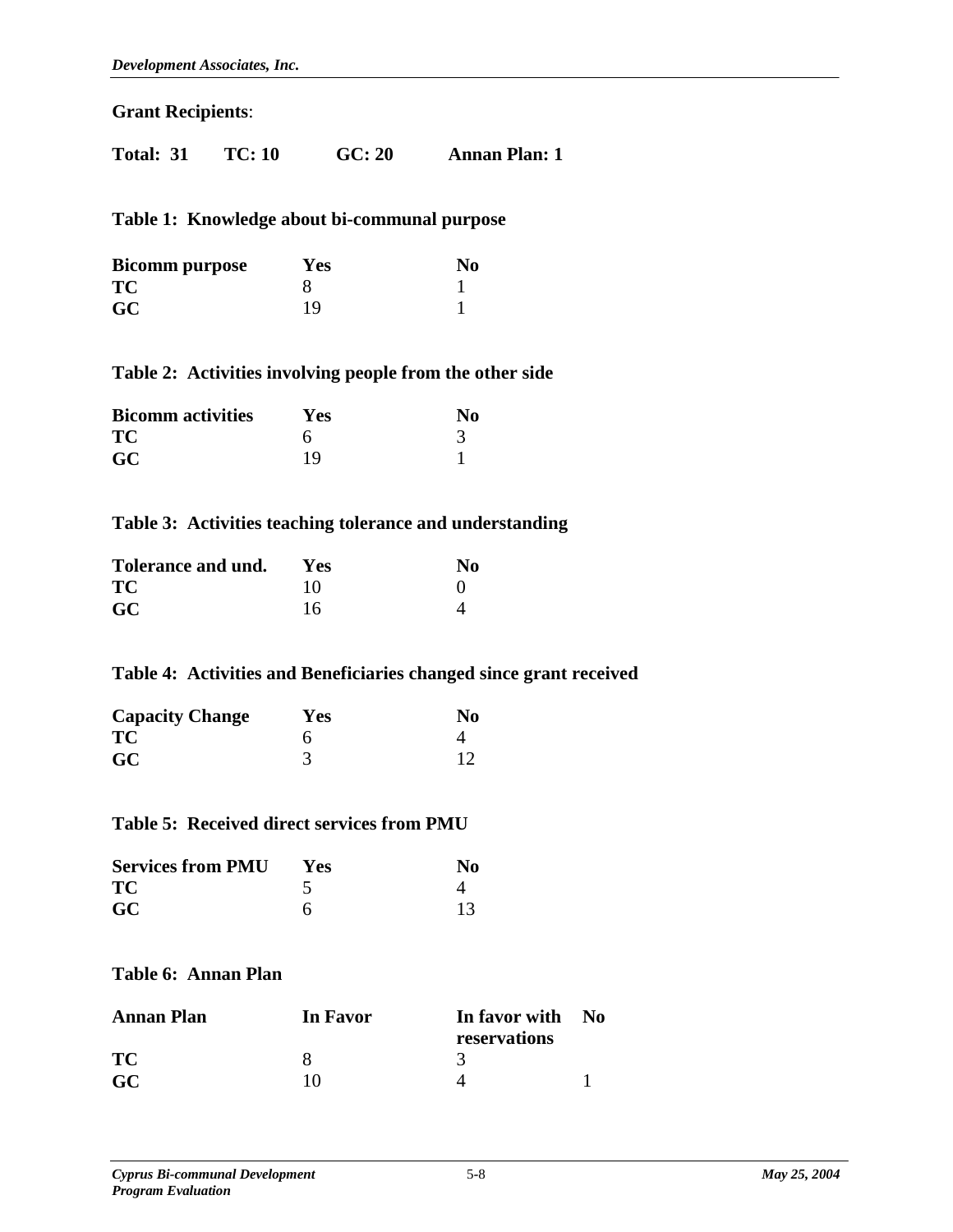# **ANNEX 5D. OPINION LEADERS QUESTIONNAIRE RESULTS**

## **Total: 23 TC: 10 GC: 12 Other: 1**

### **TC results:**

- Q1: No one has not heard of the BDP. 6 of the TC op leaders were participants, while one claimed to be knowledgeable and not participant and 3 had very little knowledge.
- Q2: 6 op leaders were participants while 1 heard about the BDP from the press, one from a friend and one applied to the program but got rejected.
- Q3: Bi-communal purpose is well known. 7 correctly put bi-communality as the purpose of the program while one claimed it to be development and 1 said he/she didn't know.
- Q4: The most visible accomplishment of the program among the TCs has been the infrastructure works (3/10). 2 people said bringing people together was the biggest accomplishment of the BDP while another 2 said the support for NGOs has been the biggest accomplishment. Only one person said very little has been accomplished. 1 person said the Annan Plan booklet was the biggest accomplishment.
- Q4a: 3 people said preserving the heritage is the main strength of the BDP, while 2 people said the fact that BDP had money to offer was the main strength. 1 person said the BDP was balanced and trusted while another said the fact that UN was involved was the biggest strength.
- Q4b: The biggest weaknesses of the BDP according to the TC op leaders were the fact that the authorities were involved in the decision making and "bogus" NGOs might have been funded  $(2/10 \text{ each})$ .
- Q5: When asked whether the BDP had contributed to peace, 4 TCs chose not to answer the question. Out of the 6 that answered, 4 said yes, 1 said no and 1 said I don't know.
- Q6: Local authorities and NGOs were the ones that TCs think benefited from the BDP. (2/10 for each)
- Q7: EU funding  $(3/10)$  and the other bi-communal workshops/activities  $(2/10)$  were seen as he other major initiatives that had the same purpose as the BDP, while 3 people mentioned bi-communal initiatives (of mainly the unions) that have already been underway, which has not received any foreign funding.
- Q8: When asked what they think about the implementation of the BDP by PMU, only 2 people answered. 1 said he/she didn't know and 1 made a negative comment.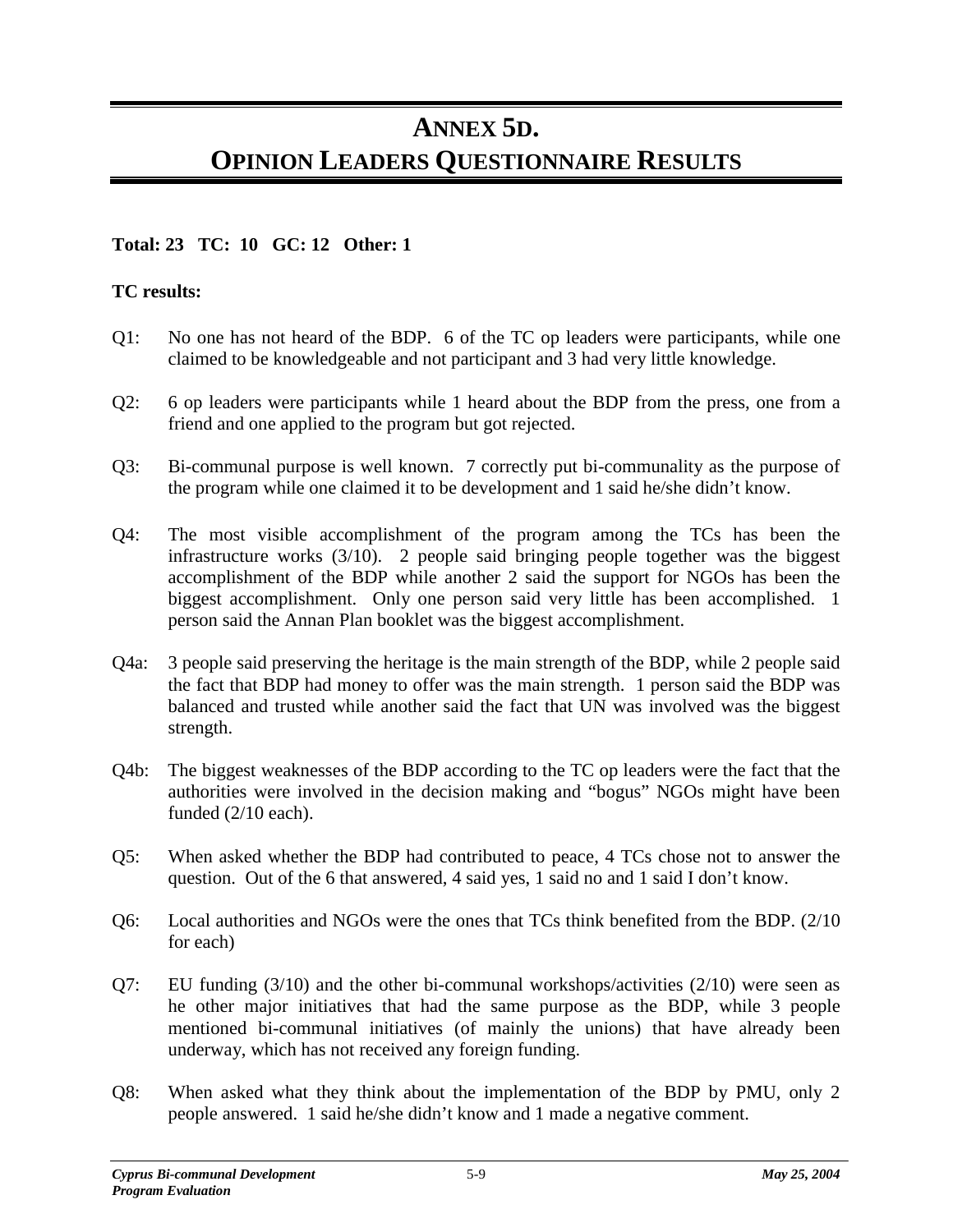- Q9: Reconciliation (4/10) and history books (3/10) were seen as the main issues that will arise after a settlement. Properties for those to be moved, legal expertise, Civil Society and language teaching and training (2/10) were also seen as important issues.
- Q10: When asked about the future role of the BDP, the responses were again varied. Education, Civil Society, Economic issues and reunification costs were seen as the appropriate things for the BDP to fund. 1 person said the BDP should continue what it is doing but with a larger scale.

### **GC Results:**

- Q1: No one has not heard of the BDP. 3 of the GC op leaders were participants, while 8 claimed to be knowledgeable and not participant and 1 had very little knowledge.
- Q2: 3 of the GC opinion leaders heard about the BDP from the press, 3 from a friend, 1 said through work and one applied to the program but got rejected.
- Q3: Bi-communal purpose is well known. 8 correctly put bi-communality as the purpose of the program while one claimed it to be development and 3 said they didn't know.
- Q4: The most visible accomplishment of the program among the GCs has been bringing people together (5/12). 3 people said infrastructure was the biggest accomplishment of the BDP while another 2 said the fact that BDP was funding things governments would not has been the biggest accomplishment. Only one person said very little has been accomplished. NGO empowerment was seen by 1 person as the biggest accomplishment.
- Q4a: 4 people said the BDP was balanced and trusted, while other comments were that BDP had money to offer, CS empowerment and building mutual respect (2 each) were seen as the biggest strengths.
- Q4b: The biggest weaknesses of the BDP according to the GC op leaders were the fact that the authorities were involved in the decision making and "bogus" NGOs might have been funded (4/12 each). 1 person said it was a hard to reach the BDP while one said the accomplishments were not visible.
- Q5: When asked whether the BDP had contributed to peace, 9 said yes and 3 said no.
- Q6: 6 GCs think everyone benefited from the BDP, while 3 think NGOs were the ones that benefited most. 1 person said the local authorities benefited while another said local elites were the ones that benefited.
- Q7: EU funding (5/12) and other foreign funding (3/12) were seen as the other major initiatives with the same purpose. 2 people also mentioned local bi-communal activities already underway that have not received any funding from BDP.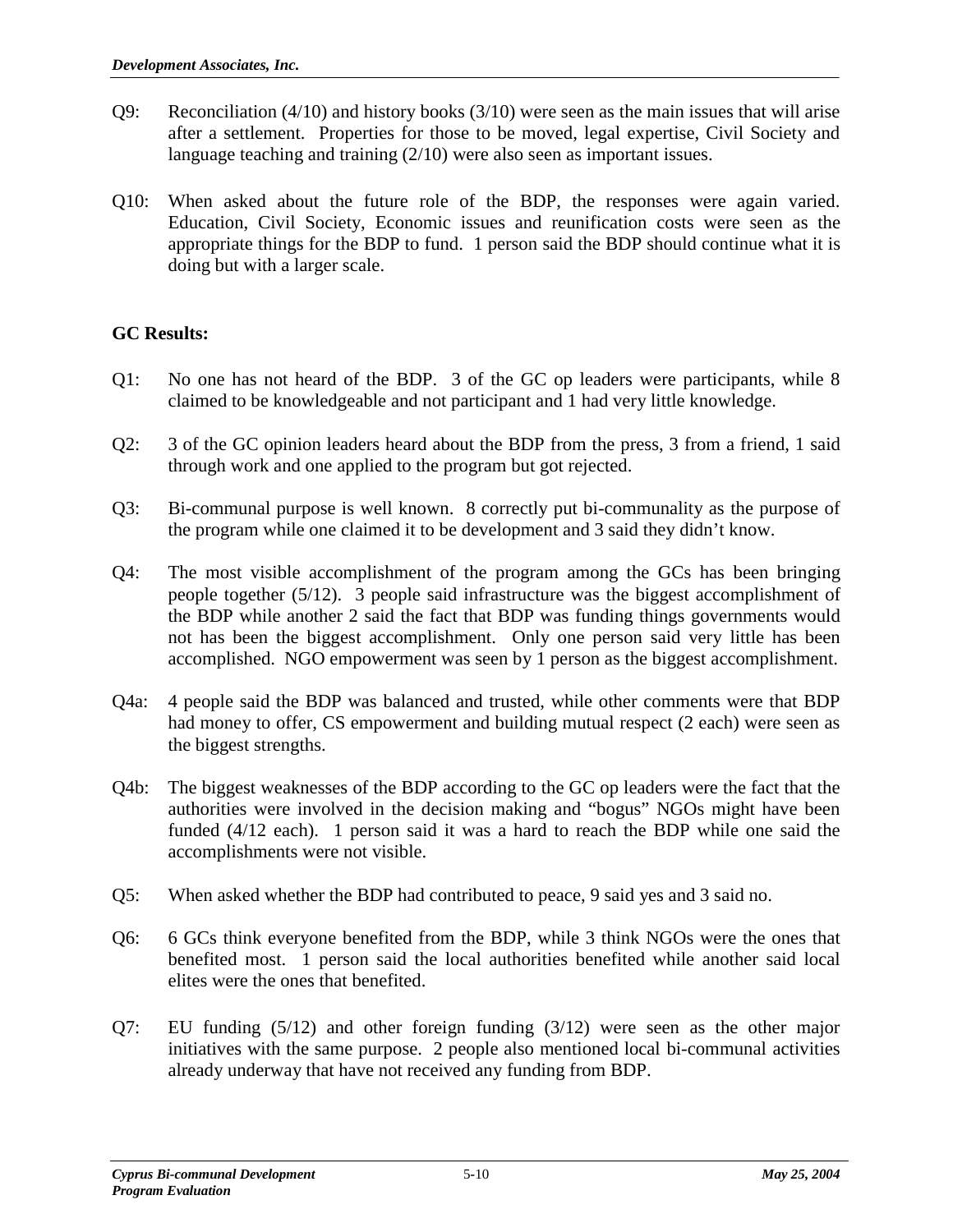- Q8: When asked what they think about the implementation of the BDP by PMU, 3 said they didn't know, 4 made a negative comment while 4 made a positive comment.
- Q9: Reconciliation (5/12) was seen by GCs as the main issue that will arise after a settlement. Properties to be built and economic issues (4/12 each) were the other main issues for GCs.
- Q10: When asked about the future role of the BDP, the responses were again varied. 9 GCs said reunification costs were the most important costs for the BDP to handle while 2 said CS empowerment. Economic issues and education also received 1 vote each.

**Opinion Leaders:** Total: 23 GC: 12 TC: 10 Other: 1

**TABLE 1: KNOWLEDGEABLE BDP** 

| Yes        |    | N <sub>0</sub> |
|------------|----|----------------|
| ${\rm GC}$ | 12 | 0              |
| <b>TC</b>  | 10 | ∩              |

**Table 2: Participant on BDP**

| Yes        |   | N <sub>0</sub> |
|------------|---|----------------|
| ${\rm GC}$ | 3 |                |
| <b>TC</b>  | 6 |                |

## **TABLE 3: UNDERSTAND PURPOSE**

|           | Yes | N <sub>0</sub> |
|-----------|-----|----------------|
| GC        | 8   |                |
| <b>TC</b> |     | 3              |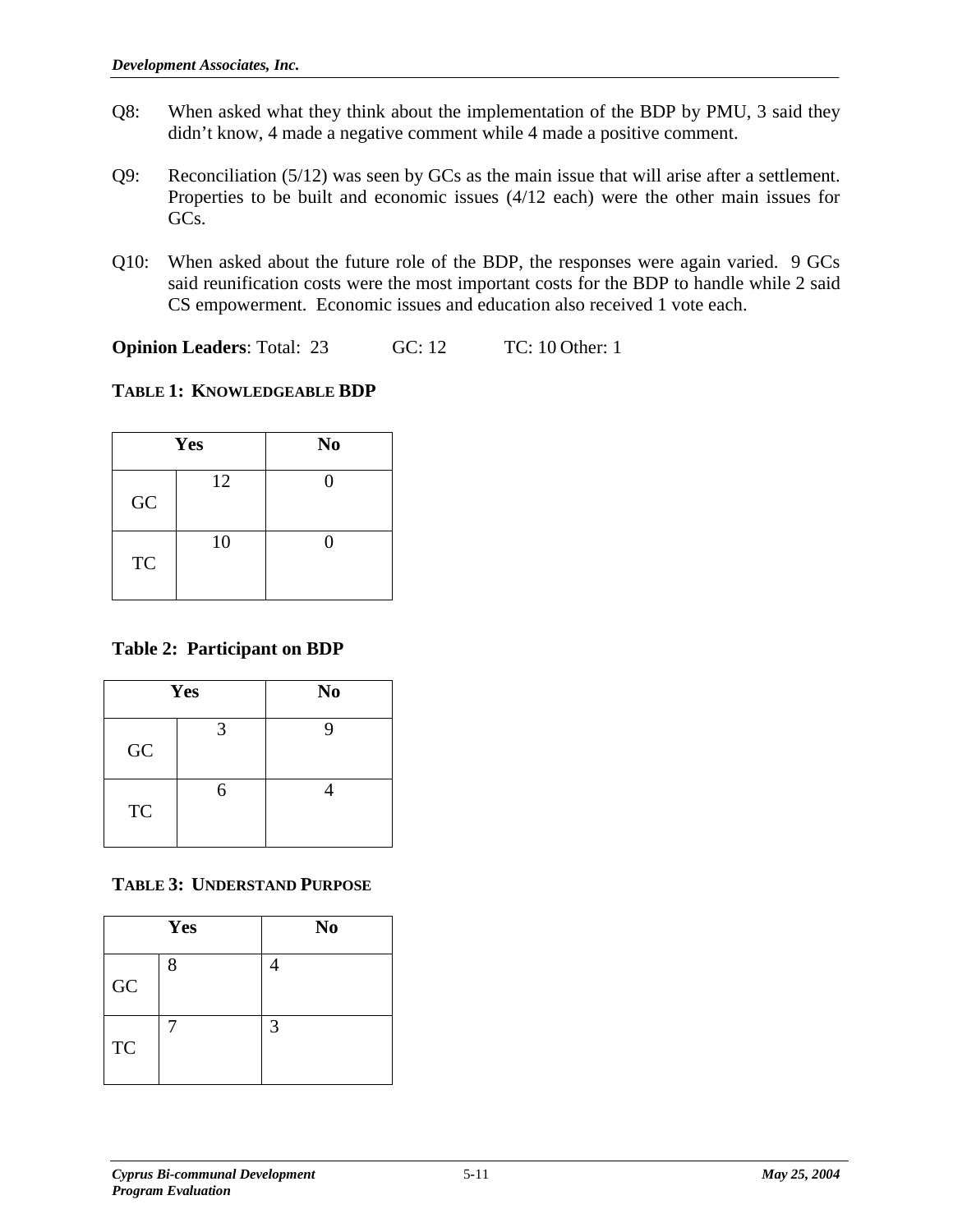## **Table 4: Main Strength**

|           | Heritage | <b>Money</b> | <b>Balanced and</b><br>trusted |
|-----------|----------|--------------|--------------------------------|
| GC        |          |              |                                |
| <b>TC</b> |          |              |                                |

## **TABLE 5: MAIN ACCOMPLISHMENT**

|           | Infrastructure   Contact   Civil Society |  |
|-----------|------------------------------------------|--|
| GC        |                                          |  |
| <b>TC</b> |                                          |  |

## **Table 6: Weaknesses**

|           | Authorities'<br><b>Involvement</b> | <b>Bogus</b><br><b>NGOS</b> |
|-----------|------------------------------------|-----------------------------|
| GC        |                                    |                             |
| <b>TC</b> | 2                                  |                             |

## **Table 7: BDP Contribution to Peace**

|            | Yes | N <sub>0</sub> |
|------------|-----|----------------|
| ${\rm GC}$ |     |                |
| <b>TC</b>  |     | $\mathfrak{D}$ |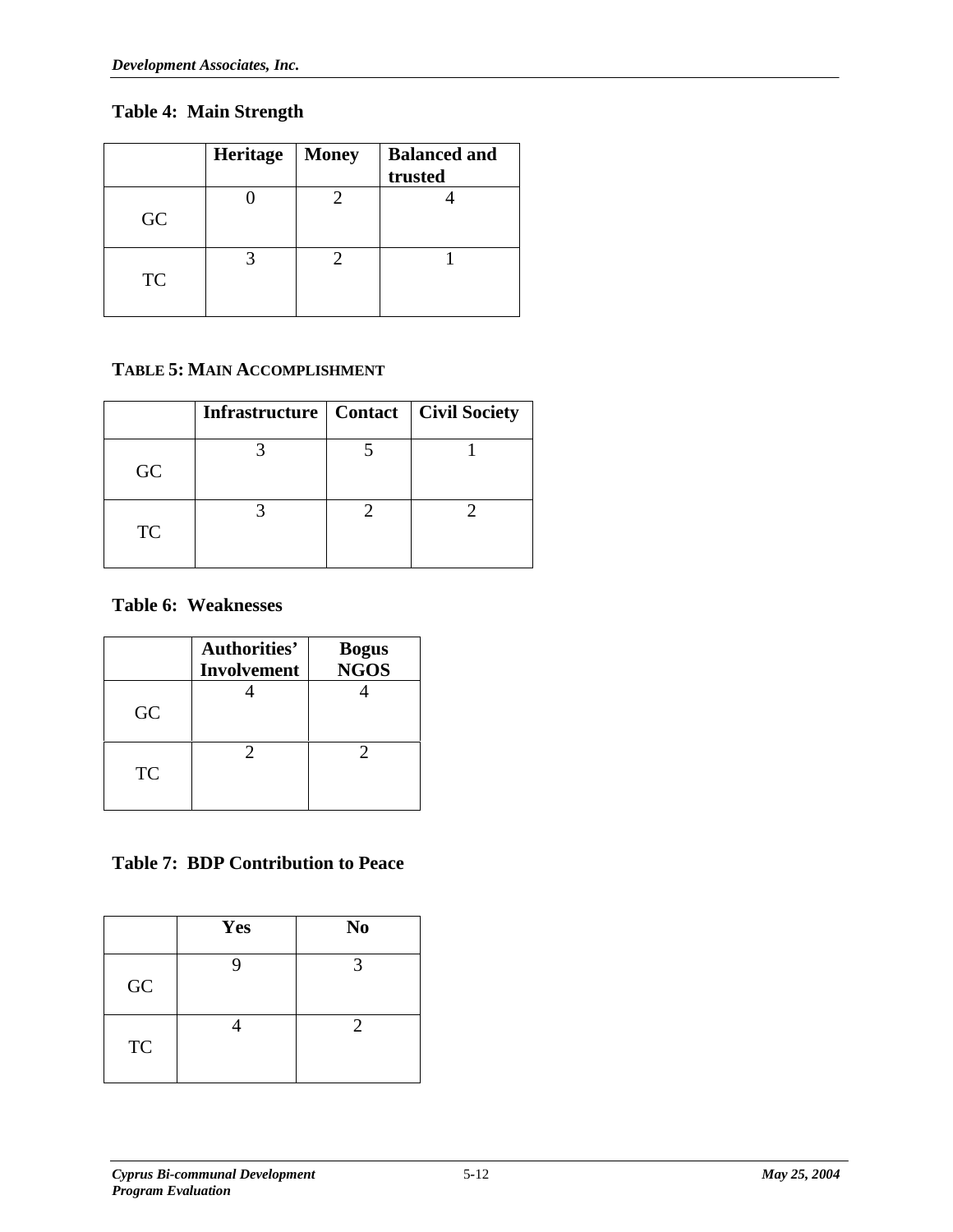# **ANNEX 6 CONSOLIDATED COMMENTS FROM UNDP/UNOPS**

### **1. General comments**

We endorse a large number of the report's recommendations, for example:

- Retirement of the use of the term "bi-communal". Even though bi-communality is still important in some respects, in the future it will likely be more useful to define our expected results and activities in the framework of "institutional capacity building" -- especially as this relates to harmonization with the EU and the implementation of a future peace settlement.
- Increased strategic focus, including planning, implementing, reporting and evaluating on the basis of expected results;
- Future focus on governance, advocacy and NGO/government collaboration;
- Greater transparency in funding decisions where feasible;
- Partnership and coalition building to increase effectiveness;
- Sectoral or thematic based needs assessment as the basis for future work;
- Upgrading of the financial and project data management system. In fact this is already underway under the new integrated UNDP/UNOPS IT platform (ATLAS). The PMU should be able to use this system by September 2004;
- Further develop administrative guidelines to be consistent with allowable expenditures e.g. salaries, administrative costs, etc;
- Develop criteria for grant extensions and budget increases;
- Reporting on NGO Grants by sub-sector and by NGO.

#### **2. Factual questions**

• Page v, third paragraph – UNDP can establish offices in countries with high income levels, however, the host country must be willing to fully fund the administrative and programme costs of establishing such an office.

**Evaluators' response**: Statement has been corrected on page v and also on page 1.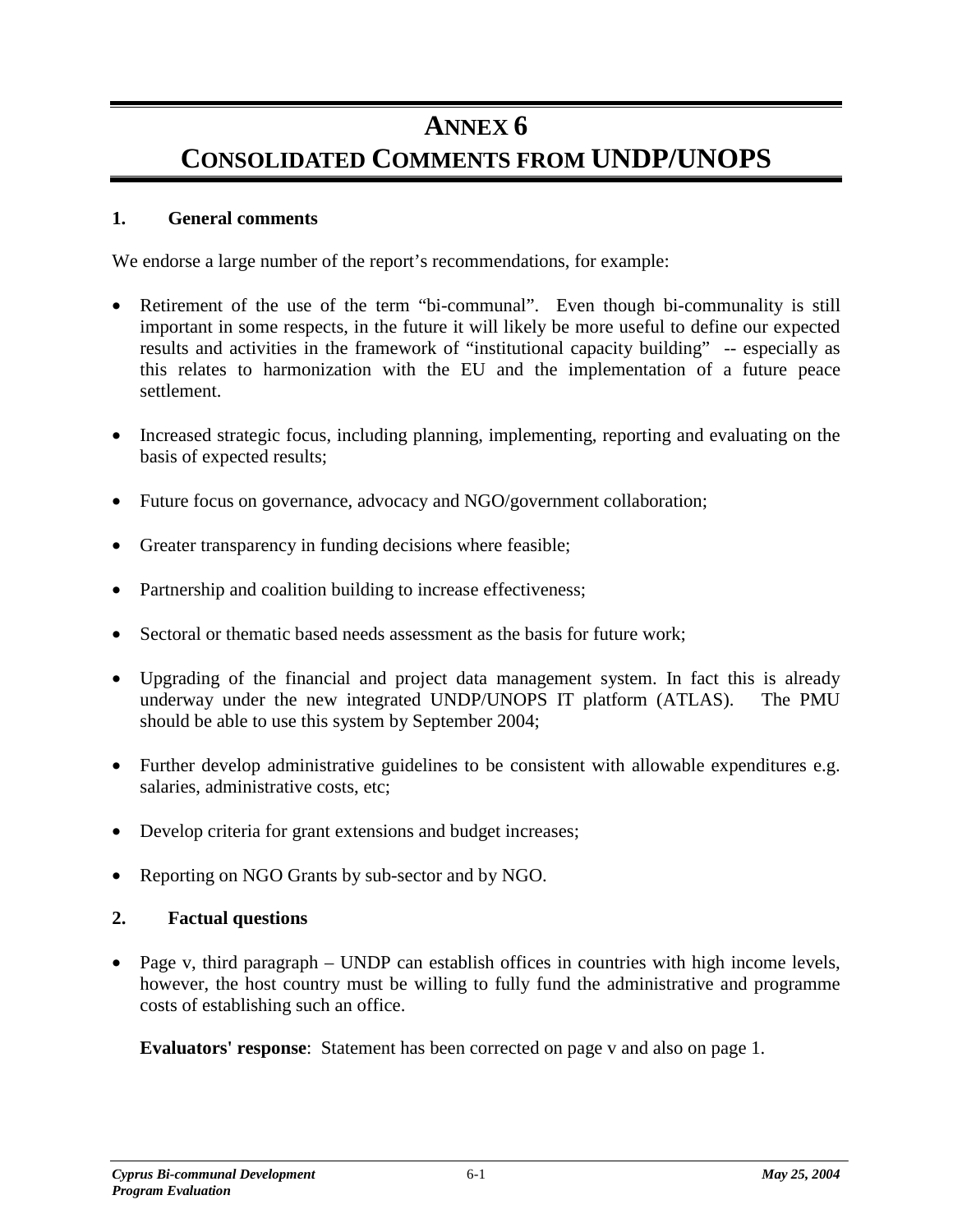Page v, footnote  $2$  – Please use total grant amounts in the report. In other words, total USAID grant contribution for the BDP during the entire period was \$60 million. Total UNDP contribution to the BDP was \$500,000.

**Evaluators' response**: Statements have been added indicating that total USAID contribution for LOP was \$60,000,000 in the text to which the footnote relates and also on page 1.

• Page vii, paragraph c. - The maximum budget for NGO grants was reduced to \$50,000 from \$100,000.

**Evaluators' response**. A clarifying statement was added here and on page 41.

Page ix, paragraph d (also on page  $12$ ) – The definition of an "expert" as someone who is selected to undertake a task based on specific competencies in his/her field of expertise is not unique to UNOPS but is standard practice for organizations that offer similar services. While UNOPS as an organization promotes staff training, it has the responsibility to clients to recruit qualified personnel who have the necessary skills to achieve the objectives of a project. This is especially important where the duration of projects are for a relatively short duration of one to two years. In the context of UN's goal of building national capacity, it is often not acceptable to beneficiaries for project funds to be utilized to build capacity of UN staff. However, the PMU has conducted several in-house training conducted by in-house experts and external consulting firms. In addition to this, six Project Officers have participated in a total of 13 training/workshops outside Cyprus. Additionally, during missions of UNDP/UNOPS HQ senior staff, presentations were often made to staff on operational or programme issues specific to UNDP or UNOPS.

**Evaluators' response**: We agree that UNOPS has a responsibility to hire qualified staff for its projects. We are also aware of some of the training provided, since this was noted in several of the BDP quarterly and annual reports, and was also mentioned by some of the PMU staff with whom team members met. Nonetheless, the team's conclusion, based on observations and discussions, is that skill-upgrading training was not a priority for UNOPS but could have improved PMU staff ability to manage, monitor and evaluate grants.)

• Page 5, paragraph D (also Page 17, paragraph c.) – UNOPS has always been represented in the project steering committee (either by its Cyprus programme manager or its New Yorkbased senior portfolio manager) and it has always reviewed projects that exceed \$30,000. In other words, there has been no policy change.

**Evaluators' response**: Language has been changed in both locations to indicate that UNOPS participates in the project steering committee. The team had received conflicting information while in Cyprus and is glad to have this point clarified.

• Page 20, second paragraph - In 1999, approximately \$8.8 million worth of contracts signed and \$2.6 million disbursed. The PMU costs in 1999 were \$592,000. We are not quite sure what basis was used to make this remark.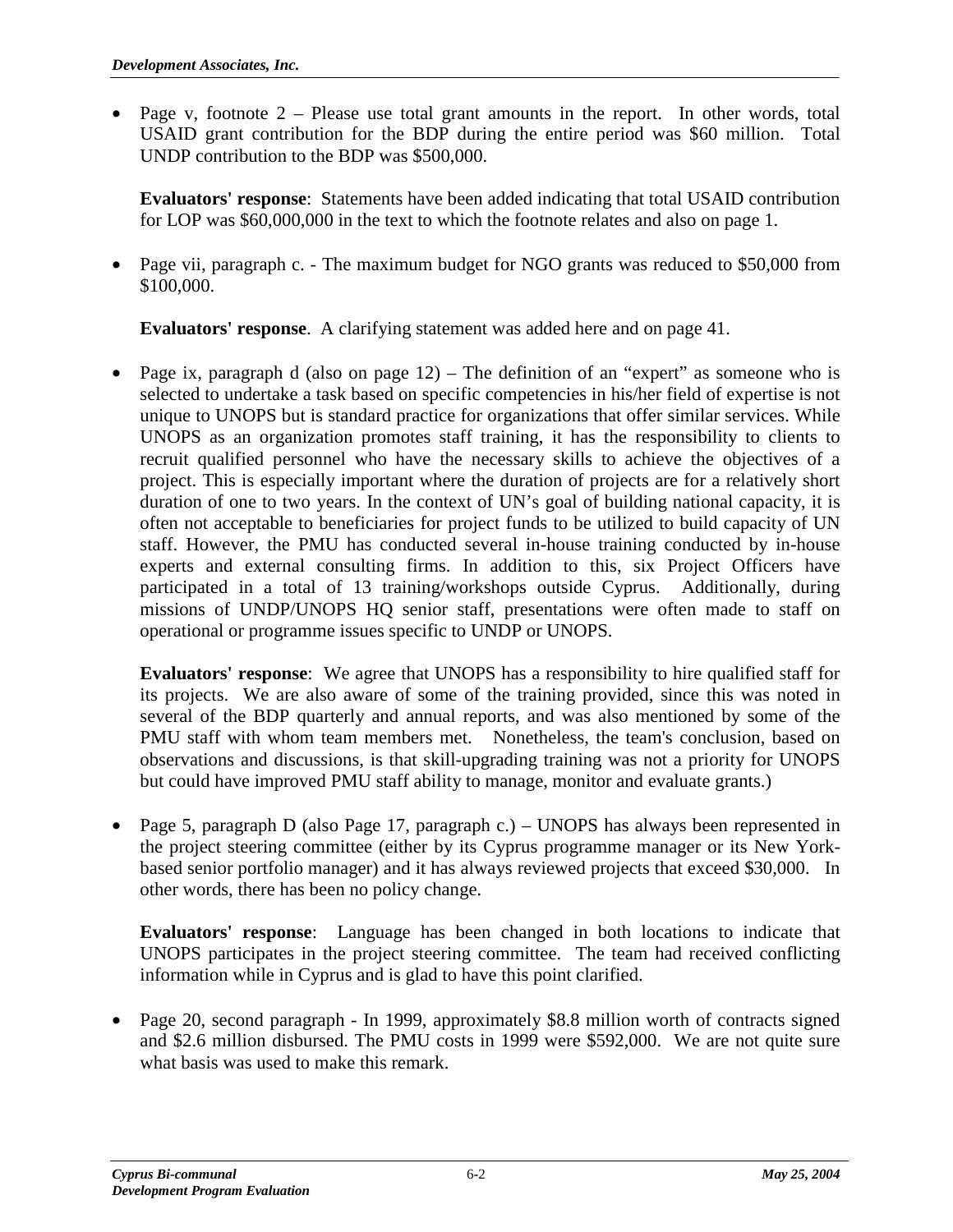**Evaluators' response**: The information in this paragraph, and in the chart on page 20, is from budgetary table and charts provided by Miran Rechter.

• Page 26, first paragraph – The PMU did take corrective action. For further details, attached please find the Terms of Reference and Mission Report of Luciano Serra.

**Evaluators' response**: Though we did not have the mission report of Luciano Serra to review, at the time of the team's visit the flow meter remained non-functional, so we stand by our statement that no action has been taken to correct it.

• Page 29, last paragraph (also Page 31, third paragraph) – Here we believe that the evaluators make the common mistake of referring to UNOPS instead of BDP. It might be worthwhile to do a "search and replace" throughout the document to find and correct any other instances.

**Evaluators' response**: Clarification was made in page 29 to reflect the fact that the decision to do multi-year funding was one of the entire steering committee. For references to the PMU on page 31, however, the intent of the evaluators was to give credit for these innovations to the PMU. It is our understanding that the PMU actually writes the grants and is responsible for initiating and negotiating much of the content of agreements - even if a larger body within the BDP has final authority. Our intent was to show that the PMU played an important role in pushing the envelope in this sector.

• Page 40, paragraph 2.a. – A set of indicators was indeed prepared in 2002 and updated in 2004. The 2002 version was shared with the evaluators.

**Evaluators' response**: The team did review the 2002 indicators, but we could find no indication in the files and quarterly reports that we reviewed that these indicators were maintained regularly as a way of monitoring progress. The 2004 indicators update was provided to evaluators only after the final draft of this document was completed, so evaluators did not have the opportunity to review it in depth. That being said, the paragraph in question simply states that in today's environment a more focused set of objectives and indicators is warranted.

#### **3. Specific comments**

Page vii, paragraph c. (and also Page 41) – We were not informed previously of the standard for NGO funding mentioned in this paragraph. We wonder if it is fair to evaluate this aspect of the programme against criteria of which the PMU was not aware.

**Evaluators' response:** This comment was not intended as a criticism against the PMU specifically. Both USAID and the UNDP have long experience in funding indigenous NGOs and could have applied their knowledge to prevent over-funding of individual grantees.

• Page ix, paragraph  $2d - A$  more in-depth investigation of the functions and responsibilities of other staff might have provided a different conclusion. The entire staff and management are *project staff.* The proportion of time spent on the administration of the PMU staff and the office is less than the time spent on project/contract administration. One part-time and two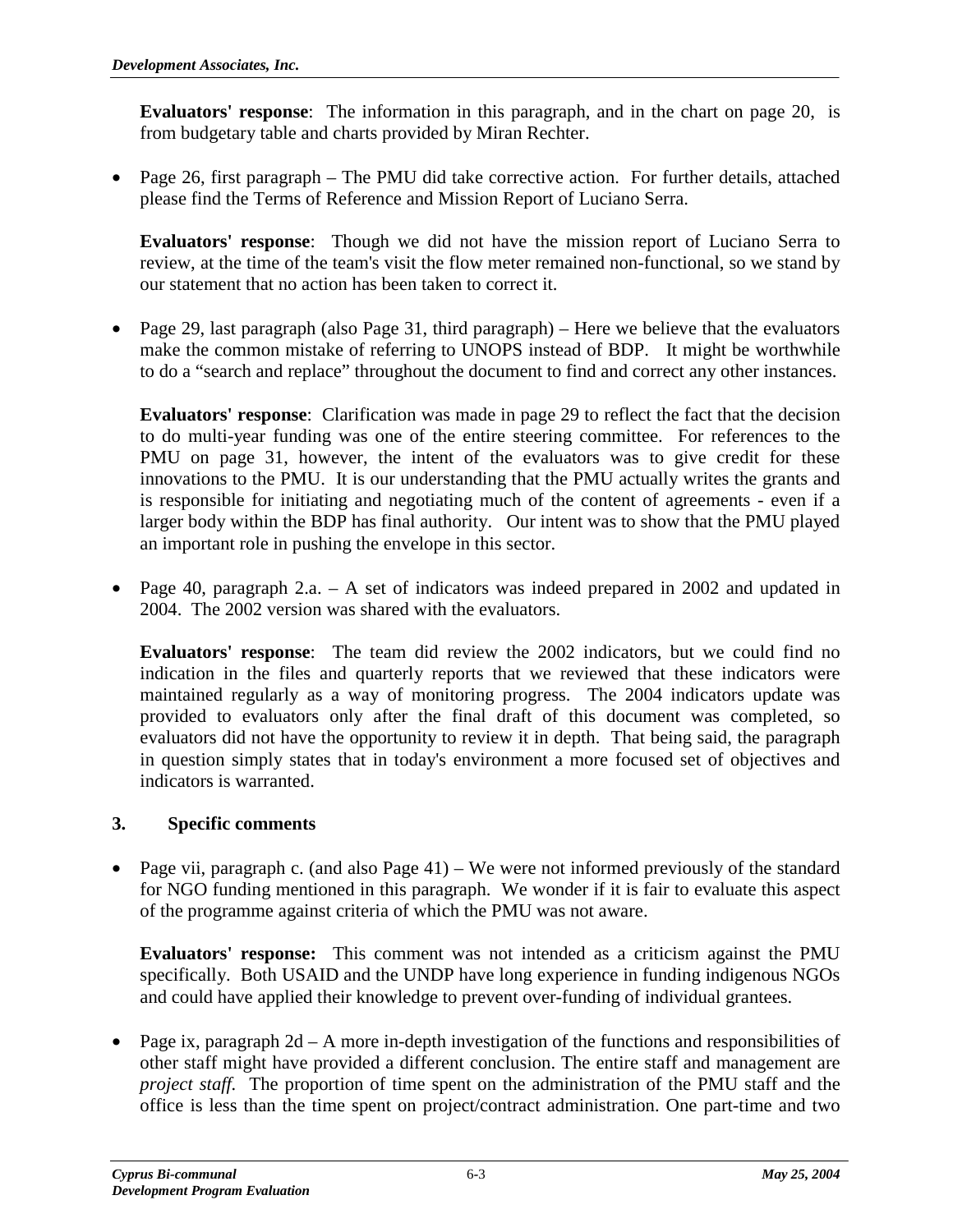full-time Project Assistants also directly support the Project Officers. In addition, operations staff is responsible for carrying out certain aspects of procurement, personnel, financial monitoring and logistics of a project/contract. Finally, the management is involved on a daily basis in solving problems related to the development and management of projects/contracts. However, the PMU acknowledges that a more even distribution of workload could be achieved amongst Project Officers and other staff, within the context of emerging priorities for the successor programme to the BDP.

#### **Evaluators' response**: No comment.

• Pages  $7 - 9$  (Roles of the PMU) – It might be helpful to understand that the functions of the PMU could be seen as mimicking at times those of a UNDP Country Office, even as it carried out the more standard obligations of UNOPS as executing agency for the project. These multiple roles were not necessarily well-explained or understand and greater clarity on roles and responsibilities should be sought in the future. The two primary functions of a UNDP Country Office (apart from UN coordination, which is not relevant in this situation) are "upstream" development services (for example, policy advice, project development, facilitation, and monitoring and evaluation) and "downstream" operational support services (including contract management and direct procurement of goods and services). All of the PMU activities mentioned in this section (and others that are not mentioned) flow from these two basic functions.

#### **Evaluators' response**: No comment.

• Page 11, section e. – A more appropriate (less judgmental) title for this section might be "Management decision-making and internal communications".

**Evaluators' response**: We have taken UNDP/UNOPS suggestion.

• Page 11, section f. - A distinction should be made between the project's tracking system and its reporting format. The current Financial Monitoring System contains data on individual contracts. With over 300 contracts (completed and on-going), the contracts are grouped in 'projects' with a common code.

**Evaluators' response**: Point taken, but without having a better understanding of the distinctions, it is not possible for us to change the wording appropriately. We believe our key point is valid, that the way activities are identified in the annual and quarterly reports does not provide managers with the information they need to monitor progress.

• Pages 25-32 – It should be noted that successful bi-communal initiatives in the infrastructure sector helped to create the necessary trust and confidence to allow the BDP to later move into more sensitive areas.

**Evaluators' response**: This may well be true, but since it did not come to light during our interviews and documentation review in Cyprus we cannot include it as a team finding.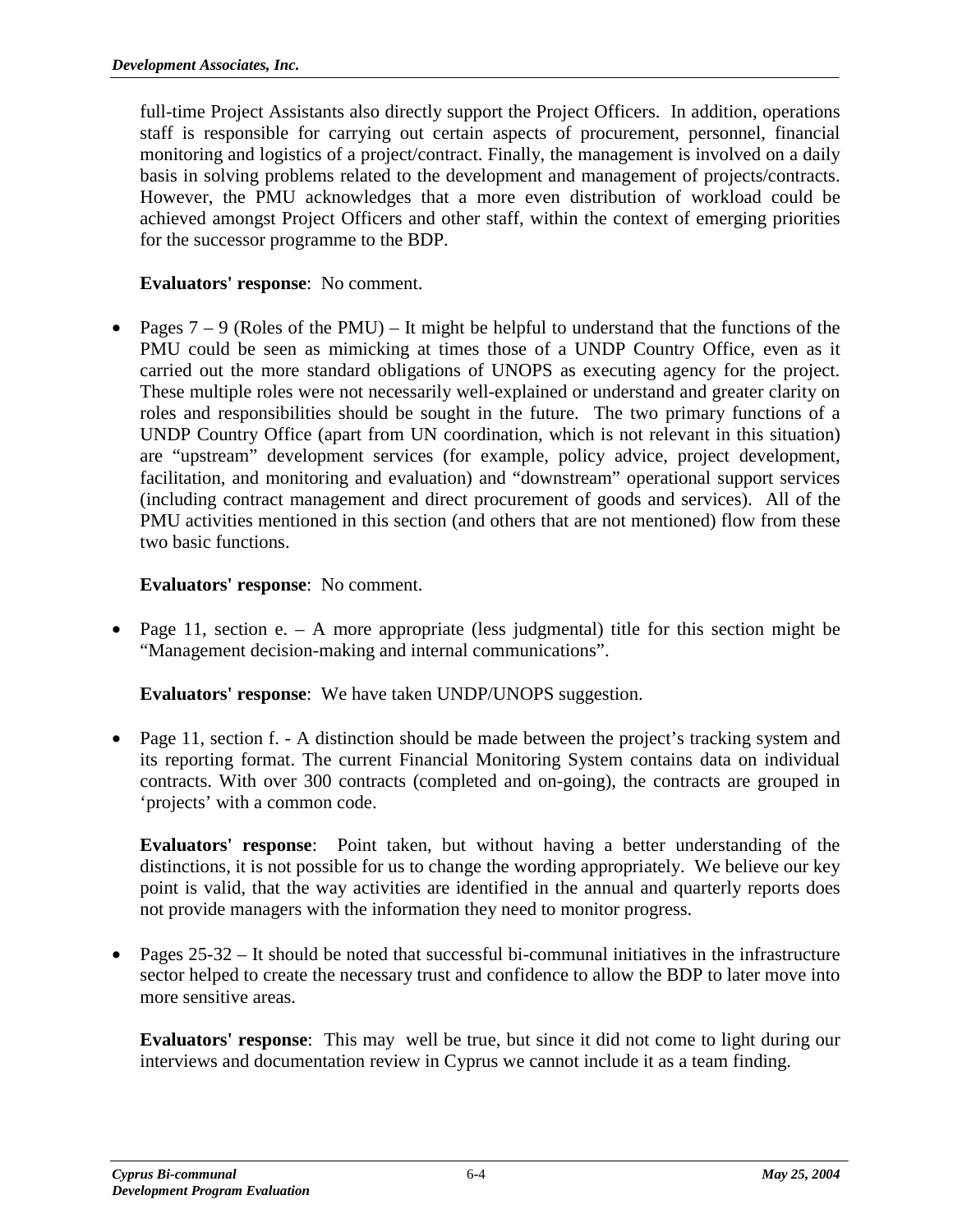Pages  $34 - 35$  – We find it unusual that no mention is made of "Gimme 6", with an investment of roughly \$2.5 million by far the BDP's largest intervention in this area.

**Evaluators' response**: True, we regret that time did not permit us to evaluate as many of the important activities as we would have liked.

• Page 34, fifth paragraph – The PMU "could have been more aggressive in initiating email dialogue among grantees in order to foster greater collaboration". All project stakeholders were in touch with each other and with the PMU, usually on a daily basis. We agree, however, that the website needs revamping.

#### **Evaluator's response**: No comment.

• Page 35, final paragraph – We are not aware that Contact Theory was utilized either during the formulation or implementation of the project. Did the evaluators find evidence that the BDP consciously applied this theory?

**Evaluators' response**: While there may not have been a conscious effort to apply contract theory, it was clear to the team that the BDP's goal was to achieve as many contacts between Greek Cypriots and Turkish Cypriots, in as many walks of life, as possible. The 2002 indicators report, as well as summary evaluative information provided to the team on our arrival in Cyprus, showed that the number of meetings was the key indicator of progress, at least until April 2003.

• Pages 36-37 – We wonder why the NGO component was evaluated for degree of bicommunal contact but not the other components.

**Evaluators' response**: We have changed the language in that section to reflect the fact that PMU staff graded all grants, not just the NGO grants. The evaluators decided to use this evaluation technique for the NGO grants alone for a couple of reasons. First, the IA grants reviewed were for large, multi-year activities, so that the team was able to assess bicommunality based solely on interviews and documentation review. These assessments are incorporated into the narratives. Assessing the NGO grants on this basis was not possible, however, because of the large number and diversity of the grant activities. The "grading" procedure made it possible to do an overall assessment. Secondly, comparison of "grades" provided by the Embassy, the PMU, and team members themselves was intended to demonstrate how monitoring and evaluation can be done to achieve measurable results that can be compared from one year to the next.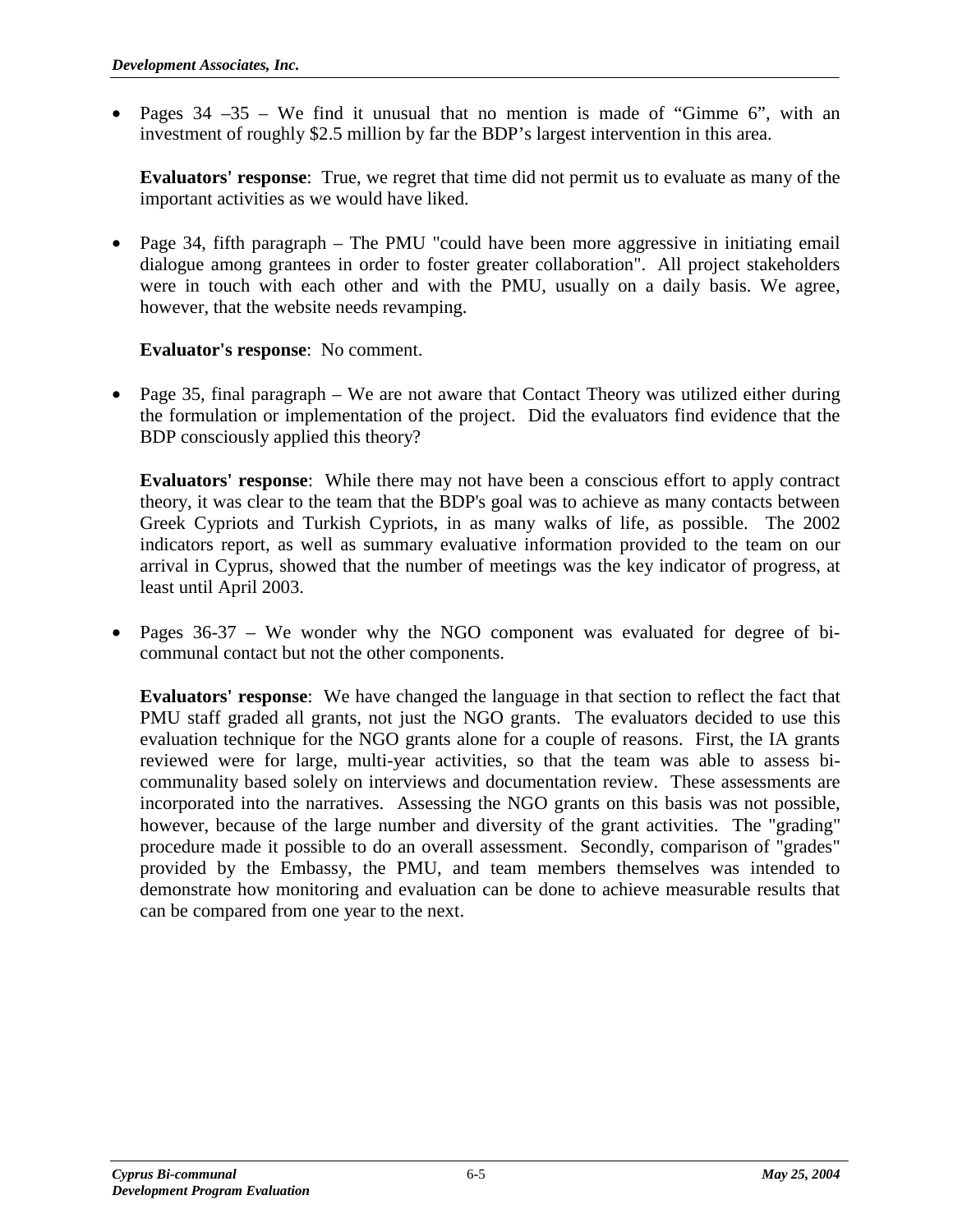# **ANNEX 7 EVENT TIMELINES**

# **8a. BDP Project Event Timeline**

|           | Year Month   | <b>Event</b>                                                                                                                                                                                                       |  |
|-----------|--------------|--------------------------------------------------------------------------------------------------------------------------------------------------------------------------------------------------------------------|--|
| 1998      | April        | PMU established                                                                                                                                                                                                    |  |
| 1998      | August       | Initial NGO strategy developed by the Angelica's and Miran Rechter                                                                                                                                                 |  |
| 1998      | September    | Agreements reached with Red Cross and HRM – the program effectively<br>began                                                                                                                                       |  |
| 1999      | June         | GC Steering Committee began approving NGO proposals                                                                                                                                                                |  |
| 1999      | June         | NGO Technical Resources Center (GC) grant approved                                                                                                                                                                 |  |
| 1999      |              | PMU website established, grants announced on lined?                                                                                                                                                                |  |
| 2000      | April        | Agreement reached with TC side to allow funding of NGO proposals.                                                                                                                                                  |  |
| 2000      | May          | Mid-term appraisal of BDP, including development of indicators for (1)<br>rapprochement; (2) economic development; and (3) capacity building -<br>Using Flexible Framework for Rapprochement                       |  |
| 2000 July |              | TC agreed to approve NGO proposals - as long as there was no<br>collaboration with GC NGOs.                                                                                                                        |  |
| 2000      |              | USAID/US Embassy/UNOPS initiated weekly meetings.                                                                                                                                                                  |  |
| 2000      | October      | USAID/UNDP/UNOPS decided to reduce the proportion of funds<br>going to infrastructure and increase funding to other sectors; as<br>well as to eliminate the total funding ceiling on NGOs.                         |  |
| 2000      | October      | NGO Management Center set up on TC side                                                                                                                                                                            |  |
|           | 2001 January | <b>Backstopping mission by Agnes Deshormes</b>                                                                                                                                                                     |  |
| 2001      | January      | As a result of the mid-term review, PMU reorganized into three project<br>units (Implementing Agencies, NGOs, Information and Communication)<br>as well as Finance/Admin office; and Deputy Program Manager named. |  |
| 2001      | March        | Monthly meetings of PMU, US Embassy, USAID initiated.                                                                                                                                                              |  |
| 2001      | May          | Initial Environmental Review (IER) was introduced to all projects.                                                                                                                                                 |  |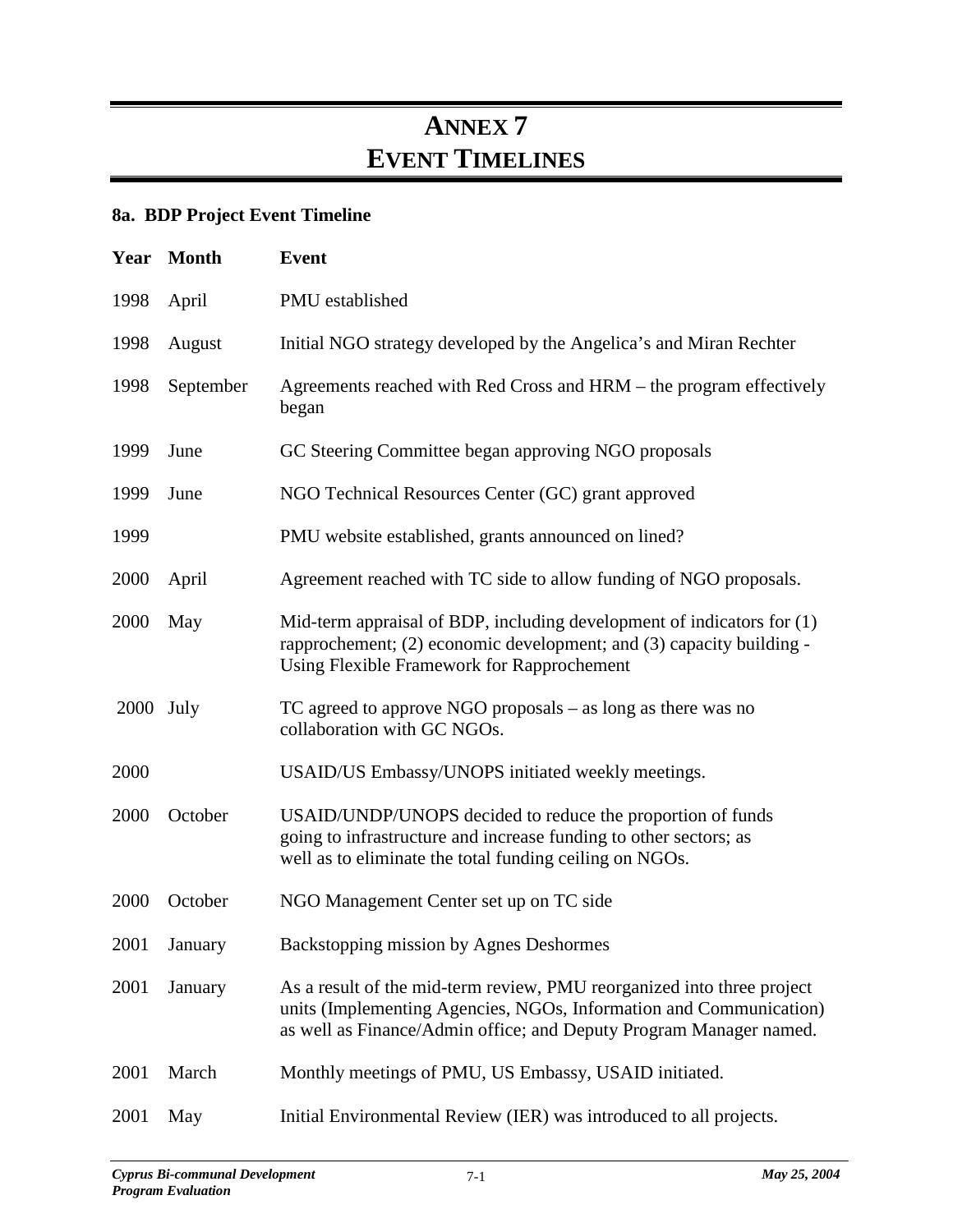| 2001 | May                | BDP program extended to end-2004, another \$30 million added.                                                                                              |  |
|------|--------------------|------------------------------------------------------------------------------------------------------------------------------------------------------------|--|
| 2001 | July               | NGO Program Assessment and Strategy Completed (Biddle/Evans)                                                                                               |  |
| 2001 | August             | PMU convinced TC authorities to allow TC NGO reps to visit the PMU.                                                                                        |  |
| 2001 | November           | New Millenium Civil Society Program Implementation Plan completed                                                                                          |  |
| 2002 | January            | PMU recruited 5 professional staff and 2 support staff, an increase of 60%                                                                                 |  |
| 2002 | February           | PMU presented a draft communications strategy                                                                                                              |  |
| 2002 | March -            | PMU developed a database for impact indicators                                                                                                             |  |
| 2002 | July<br>March      | Steering Committee meetings increased to quarterly. Projects<br>approved during one meeting must be ready for signed contract by the<br>following quarter. |  |
| 2002 |                    | Contingency Plan prepared by Agnes Deshormes.                                                                                                              |  |
| 2002 | July -<br>December | PMU put in an integrated reporting and monitoring system linked to<br>accounting and contract data                                                         |  |
| 2002 | September          | Procedures established for weekly meetings between PMU and Embassy                                                                                         |  |
| 2002 | October            | "Partners Retreat" held to correct lack of clarity in the roles of different<br>program stakeholders and to set stage for sector assessments.              |  |
| 2002 | December           | Contingency Planning Round Table held                                                                                                                      |  |
| 2002 | late year          | Decision made to reduce NGO grants to max of \$50,000                                                                                                      |  |
| 2003 | January -<br>March | IA and NGO units merged into a Program Unit, so as not to<br>differentiate between IAs and NGOs.                                                           |  |
| 2003 | March              | IER procedures finalized to include a PIM for all new projects.                                                                                            |  |
| 2003 | September          | Application process formalized for Special Initiatives Projects<br>(and procedures listed on website?)                                                     |  |
| 2003 | September          | UNOPS wanted all funds earmarked so that funds would be expended<br>by the end of the grant Dec 04.                                                        |  |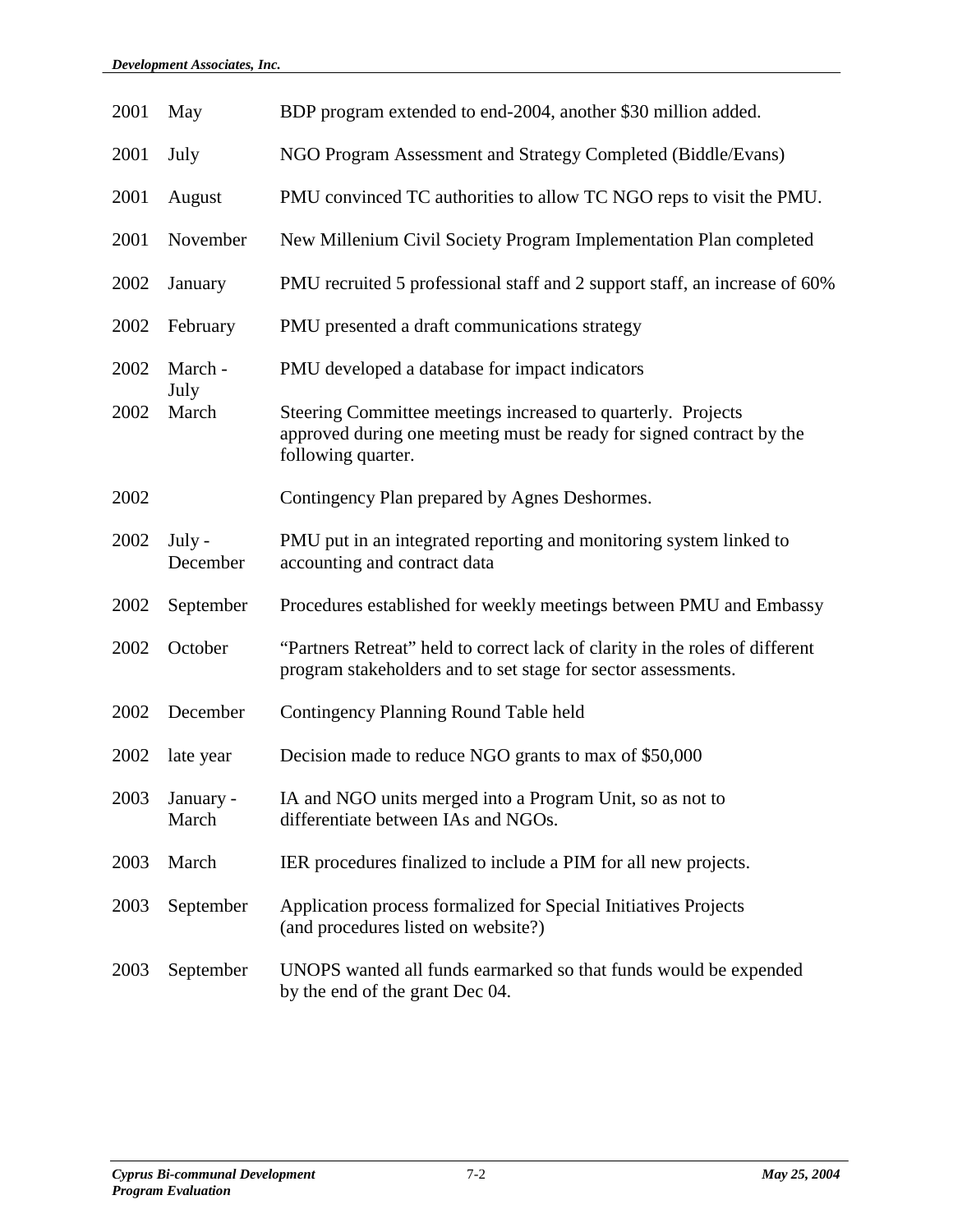## *8b. Timeline of Political Developments*

### **1997 – 2004**

**4 January 1997** An agreement is signed between the Republic of Cyprus (ROC) and Russian State Company Rozvorouzenie for the sale of the anti-aircraft – anti-missile defence system S-300. Delivery time is set for 18 months later.

**7 January 1997** US State Department says that the decision of the Cyprus government to order the missiles contributes to instability in the island and the region in general and that it is 'a step in the wrong direction'.

**8 January 1997** Turkey threatens to retaliate militarily in case the S-300 defence anti-missile system is deployed in the area of the island controlled by the government of ROC.

**9 January 1997** US administration calls on Turkey for restraint. At the same time repeats to the ROC that it has taken a 'wrong decision'.

**10 January 1997** The British Government informs the government of the ROC of its opposition to the deployment of the missile system.

**12 January 1997** Opinion poll shows that 94% of the Greek Cypriots agree to the deployment of the S-300 missile system. The same poll shows that 88% are in favour of the Common Defence Doctrine agreed between the ROC and Greece.

**13 January 1997** Kerry Cavano, director of the Southern Europe Desk at the State Department arrives in Cyprus. He suggests a moratorium on flights over the island instead of deployment of the missiles. His suggestion is not turned down by President Clerides. The US government expresses its disappointment.

**20 January 1997** Suleyman Demirel, the President of Turkey, and Rauf Denktash, the Turkish Cypriot leader sign a common declaration to the effect that the Greek Cypriot weapons systems threaten stability and security in the region. They decide to take military countermeasures to reestablish Turkish military supremacy.

**April 1997** Diego Cordovez is appointed Special Adviser on the Cyprus Problem to the UN SG.

**4 June 1997** Richard Holbrook takes over as Bill Clinton's, US President's, special envoy to the Cyprus problem.

**9 July 1997** Glafkos Clerides and Rauf Denktash negotiate at Trout beck (US). Denktash insists on recognition of Turkish Republic of Cyprus "TRNC". Deadlock is reached.

**20 July 1997** New agreement between the "TRNC" and Turkey.

**August 1997** Works start at Troodos summit in order to create the base for the installation of the S-300 defence missile system. The site of the base lies next to UK installations. Consequently the British protest against this Greek Cypriot move.

**25 August 1997** A new round of bi-communal talks fails to produce any results as Rauf Denktash demands the interruption of the ROC's EU accession negotiations and the recognition of the 'TRNC'.

**26 August 1997** Turkey introduces searching operations on vessels passing through the Bosporus for parts of the S-300 missiles bound for Cyprus.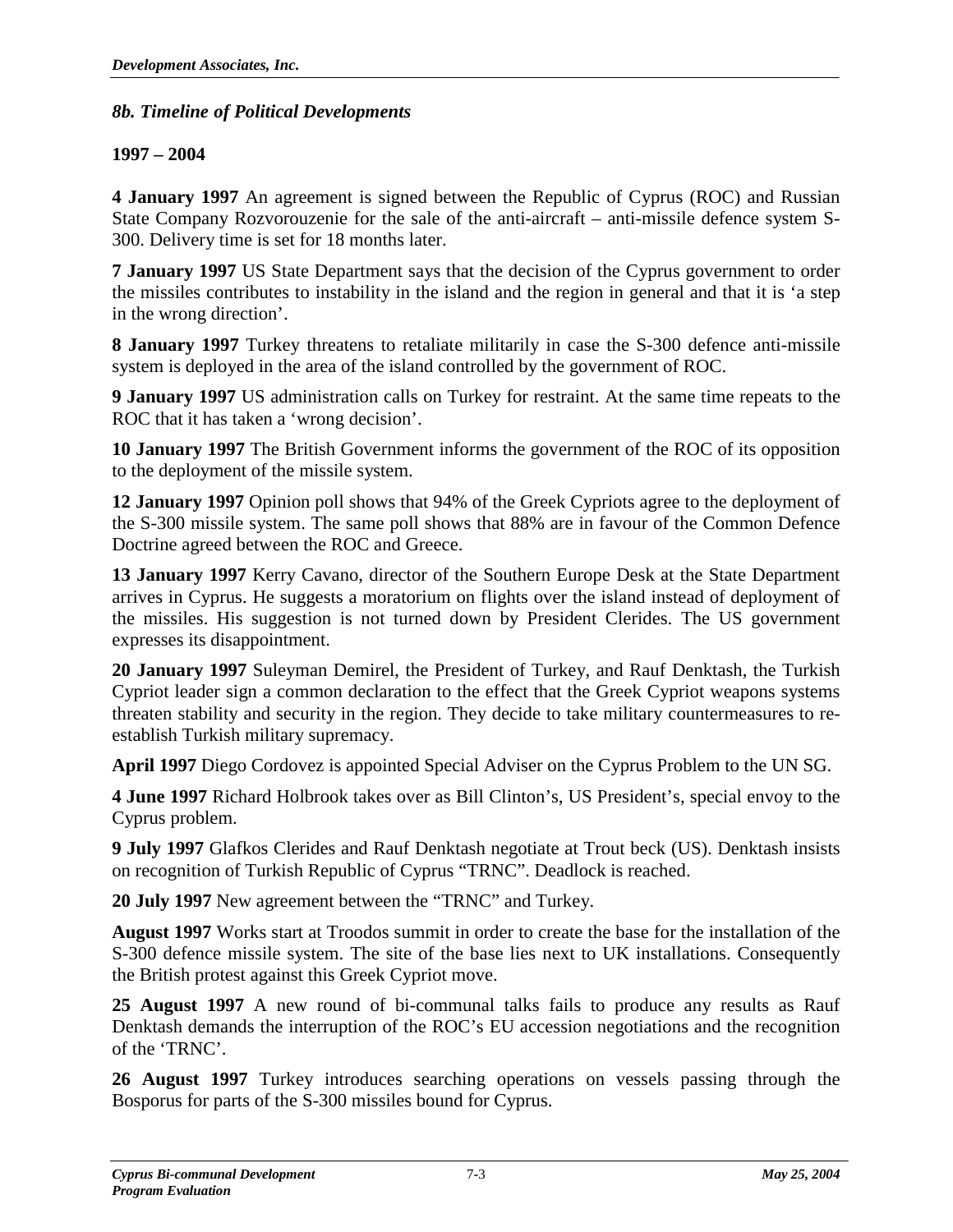**15 October 1997** Greece's Defence Minister Akis Tsochatzopoulos watches the annual manoeuvres code named Nikiforos (Victorious) of the GC National Guard. The Greek Cypriots live short-lived moments of euphoria in expectation of the installation of the S-300 defence system. Archbishop of the Church of Cyprus, Chrysostomos, states that the defence pact between the ROC and Greece should be offensive.

**16 October 1997** The Turkish Air Force intercepts the C-130 Hercules that carries Akis Tsochatzopoulos, Defence Minister, back to Greece.

**8 November 1997** The Turkish Army with new manoeuvres code named 'Resolution '97'. The scenario of the manoeuvres includes destruction of the S-300 missile system on ground.

**December 1997** Turkey signs an agreement with Israel to acquire Israeli-made "Popeye" missiles. These are intended to destroy the GC S-300 missiles.

**9 January 1998** In the run up to the presidential elections (15 February 1998) Clerides announces the opening of the Pafos Airbase on 24 January. Turkey threatens once again to retaliate.

**12 January 1998** The US government intervenes once more. Consequently the inauguration of the Pafos Airbase is postponed until March.

**24 January 1998** The Pafos Airbase becomes partly operational for the GC National Guard. Turkey threatens once more to destroy the base.

**25 January 1998** Turkey says it will refer the matter of the Pafos Airbase to the UN Security Council.

**30 January 1998** Alain Dejame, chairman of the UN Security Council states that he will raise the issue of the airbase at the next meeting of the SC.

**15 February 1998** Glafkos Clerides is re-elected President of the Republic. The US prepares for a new initiative.

**17 February 1998** US Under-Secretary of State for Defence G. Lontal warns the Cypriot Ambassador to the US not to proceed with operating neither the Pafos Airbase nor the S-300 defence missile system. British PM Tony Blair also puts pressure on Clerides to give up the missiles deployment.

**March 1998** The government of the ROC freezes its programme for making the Pafos Airbase fully operational.

**20 March 1998** Theodore Pangalos, the Greek Foreign Minister suggests to US Secretary of State Madeleine Albright to cancel the deployment of the S-300 missiles in exchange for a NATO-guaranteed moratorium on flights over Cyprus. The deal is not accepted. The US demands unilateral cancellation of the missiles deployment.

**31 March 1998** The ROC starts EU accession negotiations. Turkey retaliates by convening in Ankara the 'Joint Council' to promote union between Turkey and the "TRNC".

**April 1998** Yiannis Kassoulides, Foreign Minister of the ROC announces at a meeting at the Foreign Ministry that President Clerides gave Tony Blair an undertaking not to deploy the S-300 missiles. However, construction on the site continues …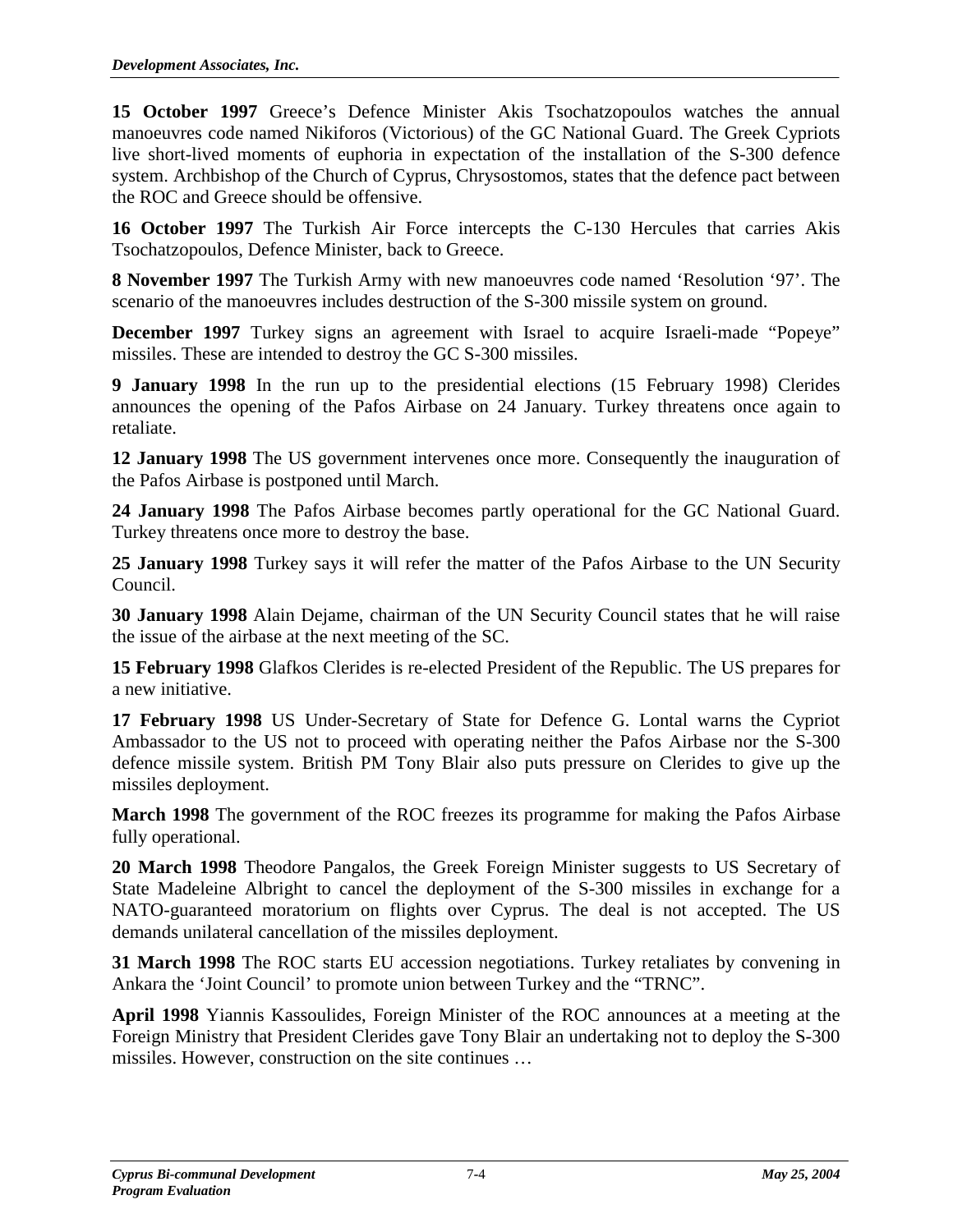**2-3 May 1998** Richard Holbrook arrives in Lefkosia (Nicosia) aiming at cancelling the deployment of the S-300 missiles in Southern Cyprus and the restart of bi-communal talks. Denktash insists on recognition. Hence Holbrook fails to initiate a new round of talks.

**31 May 1998** London's "Sunday Times" publishes a report to the effect that the UK is preparing the biggest evacuation operation since the end of the Second World War because of the prospect of war in Cyprus. The report estimates that around 250,000 people will be evacuated. GCs panic reflecting on the effects of such reports on the island's tourism.

**9 June 1998** The GC National Council decides to defer delivery of the S-300 missiles until the end of the year. It is envisaged that this decision will reduce tension.

**16 June 1998** Three F-16s and a C-130 land at the Pafos Airbase.

**17 June 1998** Six Turkish F-16s land at Ercan (formerly Lefkoniko) airport in northern Cyprus. Turkey talks of war in case of permanent stationing of Greek fighter aircraft in southern Cyprus.

**July 1998** Ann Hercus takes post as Deputy Special Representative and Chief of the United Nations Operation in Cyprus.

**2 July 1998** UN Secretary General's Special Adviser Diego Cordovez arrives in Cyprus. Clerides offers to cancel the missiles deployment programme if Denktash returns to the negotiating table. Denktash refuses to negotiate with reference to the S-300 missiles.

**7 July 1998** It is reported in the press that US Secretary of State, Madeleine Albright suggests in a letter to President Clerides the purchase of smaller range S-15 missiles while S-300s will be stored outside Cyprus.

**9 July 1998** Yiannis Omirou, the Greek Cypriot Defence Minister watches a trial launching of the S-300 missiles in Astrakhan, in the Caspian Depression, Southern Russia.

**June-July 1998** The US State Department shows interest in promoting Theodore Pangalos' idea of a moratorium of flights over the island and takes the initiative for its implementation independent of NATO. The Turkish side refuses to talk on the basis of an exchange to the nondeployment of the S-300 missiles.

**10 July 1998** Turkish PM Mesut Yilmaz demands the abandonment of the S-300 missiles and threatens to install missiles in the North of the island.

**31 August 1998** Rauf Denktash calls a press conference in Northern Cyprus. He puts forward his proposal for a solution based on confederation.

**21 September 1998** Ismail Cem, the Turkish Foreign Minister, states in Istanbul that the S-300 missiles have become a 'headache' for the Greek Cypriots.

**7 October 1998** Igor Sergeyev the Russian Defence Minister states that Russia is not only ready to deliver the S-300 missile system but also to help install and operate it.

**26 October 1998** Clerides speaks of plans ready to create a naval base.

**10 December 1998** Thomas Miller, Cyprus co-ordinator at the US State Department arrives in the island with a mission to defuse tension and persuade the GC side to cancel deployment of the missiles.

**12 December 1998** At the EU summit meeting in Vienna Jack Chirac, the French President warns that unless the ROC cancels its defence missile programme its EU accession negotiations will be called off.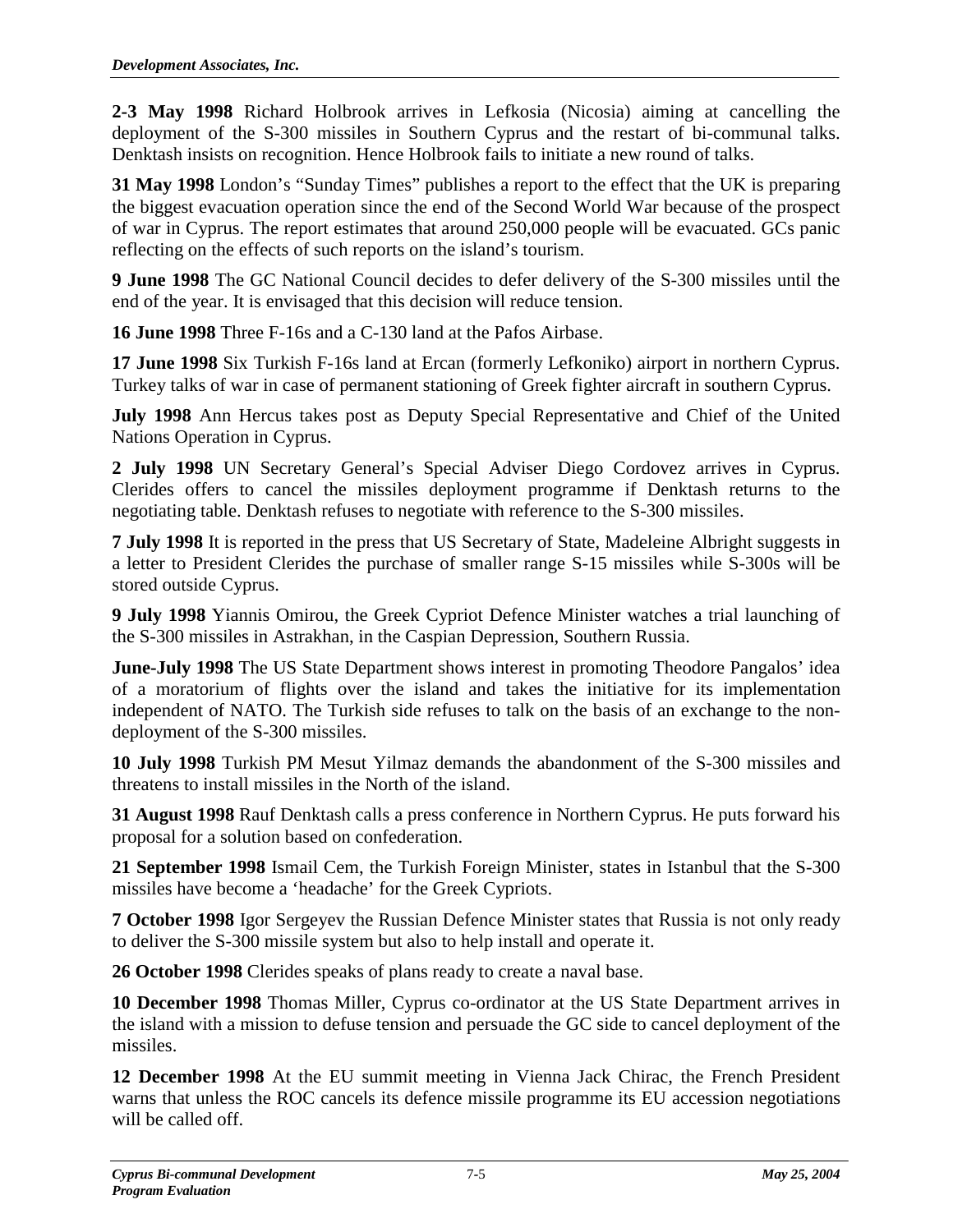**13 December 1998** Richard Holbrook takes the initiative to persuade Turkey to start a dialogue on security issues in exchange for non deployment.

**22 December 1998** UN Security Council passes a resolution that calls on both sides in Cyprus to reduce the number of troops and the level of armaments in the island.

**29 December 1998** Clerides meets Costas Simitis, the Greek Premier, in Athens. They announce the deployment of the S-300 defence missile system in Crete.

**February 1999** Ocalan, leader of the Kurdish rebels of the PKK in Turkey, is kicked out of Syria. He takes refuge for a few days in Greece. Greek supporters of his cause fly him to Nairobi, Kenya where he is captured by Turkish intelligence officers and brought back to Turkey to stand trial. The issue provoked a crisis in Greco-Turkish relations. Ankara accused GCs of providing Ocalan with a fake passport.

**22 April 1999** Diego Cordovez resigns from SG's Special Adviser on Cyprus.

**20 June 1999** Letter by Kofi Annan to the UN Security Council. Accepts Diego Cordovez resignation, appoints Ann Hercus, a New Zealander, as resident Special Representative and Chief of the United Nations Operation in Cyprus.

**1 July 1999** Ann Hercus takes office.

**June-July 2000** Several banks collapse in northern Cyprus taking with them the savings of thousands of individuals and companies.

**November 2000** Intercommunal talks held in Geneva. The Turkish Cypriot side declines to attend further sessions.

**November - December 2000** Turkey faces liquidity problems. The Turkish lira is devalued. This has a severe negative impact on the lives of TCs living in northern Cyprus. The TC administration is forced to adopt economic measures prompting a widespread strike and not an insignificant number of public protests.

**January-June 2001** Peace efforts hampered by internal distractions both in the North and the South of the island. The North experiences economic and political difficulties while the South goes through a parliamentary election campaign. The TC side continues to refuse engagement.

**26 May 2001** Elections for the House of Representatives in the ROC. AKEL, nominally 'communist' but actually a moderate left-wing party, emerges as the biggest political grouping. 'New Horizons', a far-right group and the Green Party enter parliament winning one seat each.

**August 2001** At the end of a visit to the island Alvaro de Soto, the UN SG's Special Adviser on Cyprus, announced that the SG had invited both sides to attend talks in New York at the beginning of September to initiate a 'new and re-invigorated phase' of the peace process. The GC side accepted the invitation. On the contrary the TC side made its acceptance of the invitation conditional on the Greek Cypriots agreeing in advance to the notion of a 'new partnership'. Ankara sided with the TC position, attracting widespread criticism from many European governments.

**September 2001** The EU and the UN Security Council reaffirmed their support for the ongoing efforts of the SG and his Special Adviser.

**January - December 2001** Delayed and reduced aid payments from Turkey to "TRNC" exacerbate the predicament of the TC economy. The leadership's inability to deal with it fuells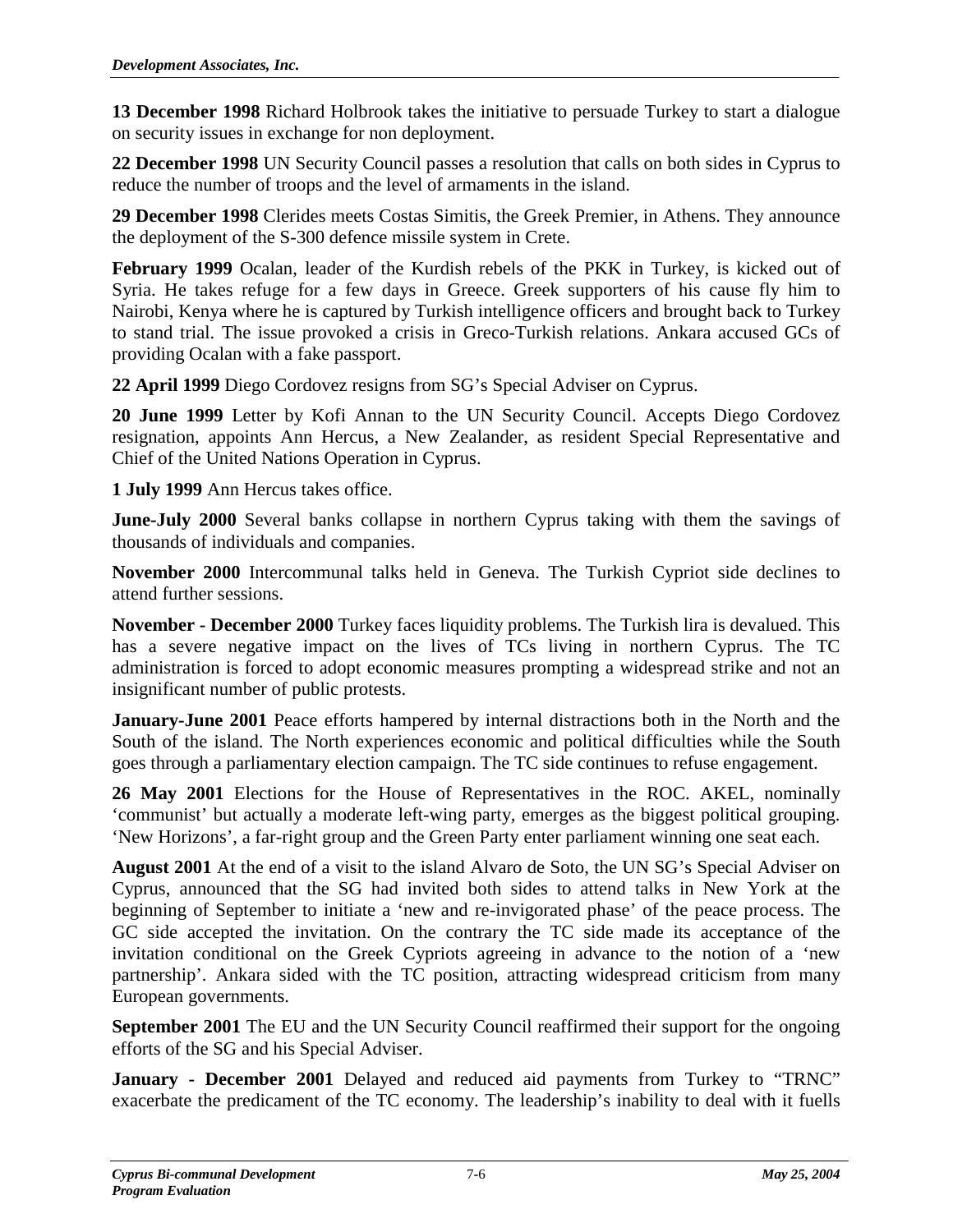disenchantment among many TCs. The '41 Organizations' and the 'This Country is Ours' movements openly challenge Denktash's leadership. Demonstrations are staged involving several thousand people each time. "These groups, and many other individual Turkish Cypriots in private discussions, object to the degree of control exercised by Turkey (and particularly the Turkish Forces) over the north, as well as to the corruption perceived to exist in and close to the Turkish Cypriot leadership. With Turkey's full support behind Mr. Denktash and the power of the military presence on the ground, however, there is no realistic prospect of a dramatic change ... disenchantment continues to manifest itself most visibly in the ongoing wave of emigration including many of the young - and the unfortunate 'brain drain' which results."2

**16 January 2002** Face-to-face negotiations between Glafkos Clerides and Rauf Denktash resume for the first time in ten years. June or July 2002 becomes the target date for a settlement. The talks are hosted in the third wing of the PMU's compound. Hence the BDP is unexpectedly associated with the negotiations.

**May 2002** Lack of tangible progress prompts the UN SG to pay his first visit to Cyprus.

**30 June 2002** TC local elections take place. The main opposition and pro-settlement party CTP (Turkish Republican Party) wins two new mayorships Lefkosia (Nicosia) and Kyrenia. Thus CTP now controls all three main towns (third one is Famagusta).

**3 November 2002** Turkish General Elections: Overwhelming victory of the Justice and Development Party. Its leader Tayyip Erdogan assumes the premiership and expresses his desire to contribute to the resolution of the Cyprus issue.

**11 November 2002** Koffi Annan, the UN SG, submits the first version of his peace plan. Its leaking to the press provokes intense political discussions and broad civic involvement in expressing views on the plan and the political future of Cyprus.

**12-13 December 2002** The European Council (Heads of States/Governments) meets in Copenhagen. The ROC is given the green light to join the EU on 1 May 2004. Though no peace agreement is reached, the resolution of the political division of Cyprus is not made a precondition for entry. The two sides agree to renew their efforts to reach a settlement by the end of February 2003. The European Council acknowledges Turkey's progress in adopting the EU political and other criteria for entry and decides to stipulate a tentative date for the start of Turkey's accession negotiations during the European Council of December 2004.

**December 2002** The Turkish sector of Nicosia experiences at the end of the month a mass prosettlement demonstration (25,000-35,000 people representing 12 to 17 % of the entire TC population). The crowd demands the resignation of Denktash and the acceptance of the UN peace plan.

**16 February 2003** Tassos Papadopoulos supported by the biggest left-wing party AKEL, the socialist EDEK and the small Green Party is elected President of the ROC unexpectedly defeating incumbent Glafcos Clerides in the first round of the presidential election. He is now the Greek Cypriot negotiator.

**26 February 2003** The UN SG pays a second visit to Cyprus and tables his final peace plan. Asks Papadopoulos and Denktash to meet in The Hague on 10 March carrying their reply to his request to put this latest peace plan proposal to referendum in their respective communities without their prior signature on the plan.

 $\overline{a}$ 

 $2$  BDP 2001 Annual Report, CYP/98/001, p.2.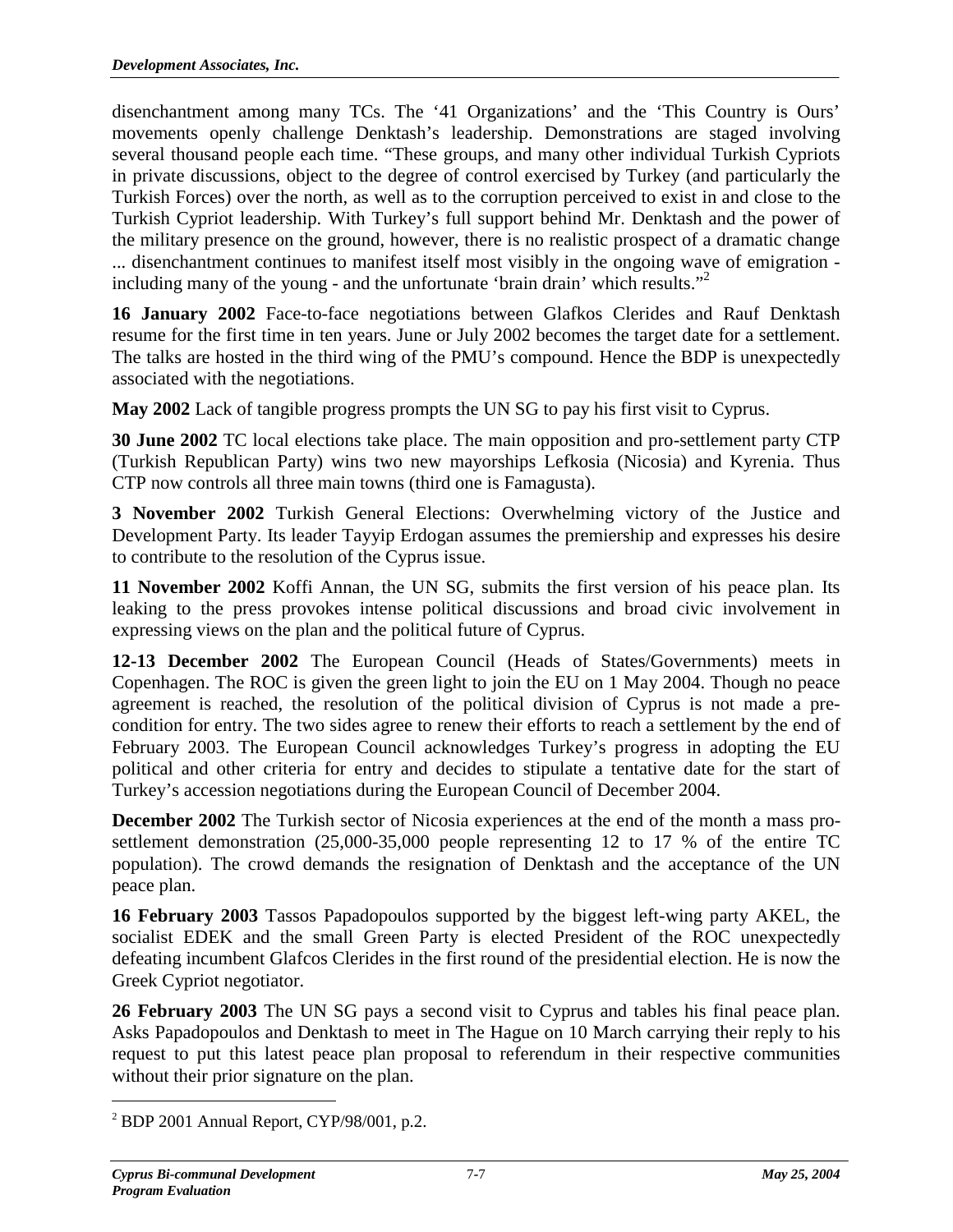**28 February 2003** 40,000 to 70,000 TCs demonstrate in Nicosia in favour of the UN peace plan.

**7 March 2003** 25,000 to 45,000 TCs demonstrate against the plan.

**10 March 2003** The leaders of the two communities and the SG meet in The Hague. Papadopoulos agrees to Koffi Annan's proposal while Denktash declines it leading to the collapse of the talks.

**March 2003** Denktash's allies block the TC "parliament" from reaching quorum to pass a resolution in favour of acceptance of the SG's request for a referendum on his plan.

**16 April 2003** The ROC signs the EU Accession Treaty in Athens along with nine other acceding countries of Central and Eastern Europe.

**23 April 2003** In an unexpected move, the TC authorities allow movement of people between the North and the South. Immediately, hundreds of people peacefully cross the borders in both directions every day.

**30 April 2003** In response, the Government of the ROC announces a series of 'Measures for TCs' aimed at achieving the full participation of the TCs in the public life in the ROC.

**December 2003** Turkey finally agrees to paying a compensation worth of nearly 1,120,000 euros, including the default interest, in accordance with a 1996 European Court of Human Rights (ECHR) decision to Greek Cypriot woman Titina Loizidou for loss of access to her property in Kyrenia, northern Cyprus, under Turkish control since July 1974. The Committee of Ministers of the Council of Europe, however, accepts Ankara's demand that the ECHR ruling asking Turkey to make suggestions to grant Loizidou access to her property be taken by the end of 2005. The compromise reached in Strasbourg only puts a hault to the crisis as Ankara's declaration added to the decision text argues that payment of compensation to Loizidou will not set a precedent for other Greek Cypriot applications suits versus Turkey.

**14 December 2003** Elections for a TC 'parliament' in Northern Cyprus. Passionate debate between the parties in favour and those opposed to a solution on the basis of the Annan plan. The results produce an evenly divided electorate: outgoing majority: UBP (National Unity Party) 18 seats, DP (Democratic Party): 7 seats, outgoing opposition: CTP (Turkish Republican Party) 19 seats, BDH (Peace and Democracy Movement) 6 seats. Mehmet Ali Talat, the CTP leader forms an interesting - with respect to the prospects for a peace settlement - coalition 'government' with DP whose leader is Serdar Denktash, son of Rauf Denktash.

**10 February 2004** Papadopoulos and Denktash meet Kofi Annan in New York and agree to resume talks in Nicosia within the UNPA (United Nations Protected Area) on the basis of the SG's peace plan.

**March 2004** Negotiations on the Annan plan proceed in Cyprus.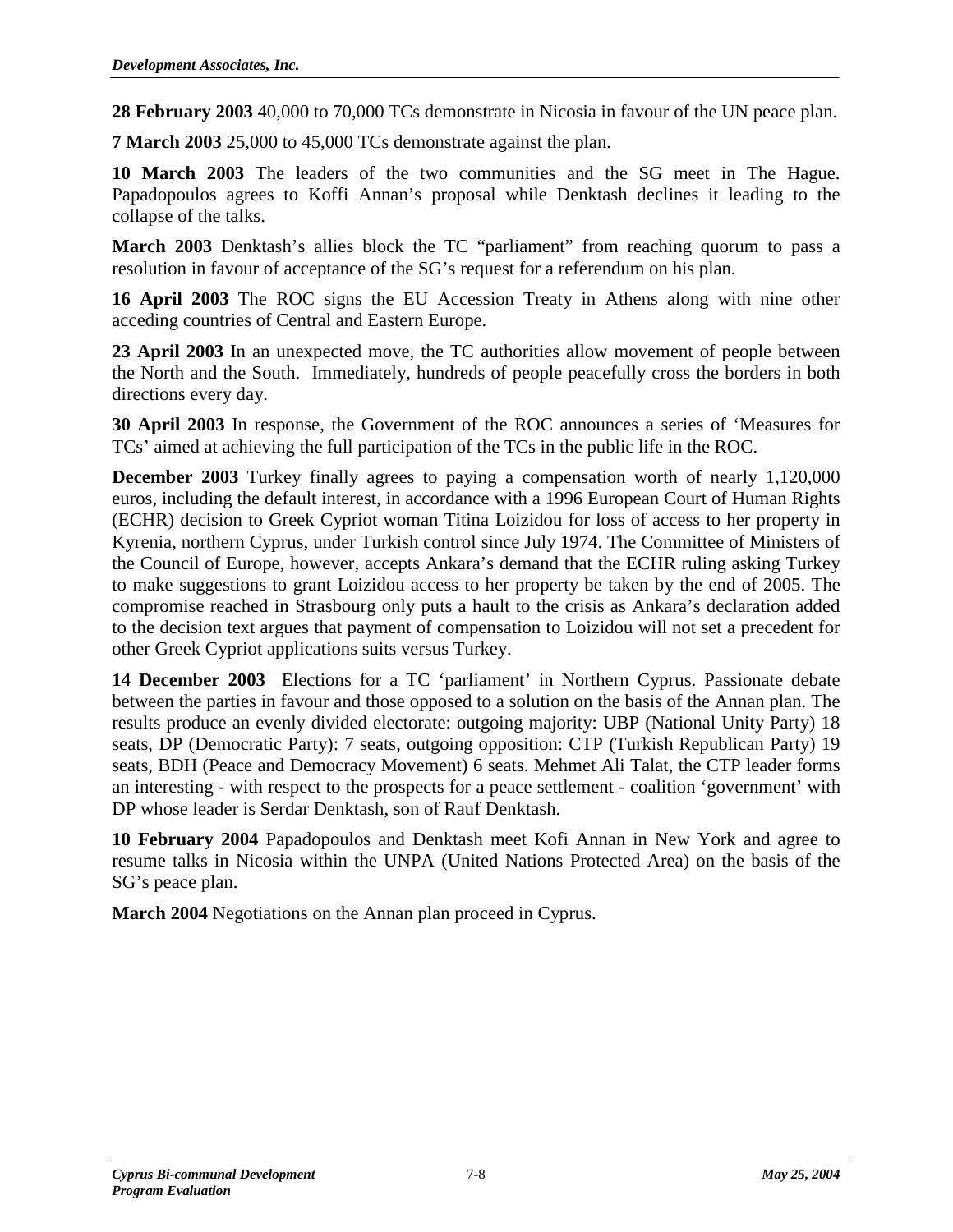## **ANNEX 8 ASSESSMENT OF NGO BI-COMMUNALITY – NGOS SAMPLED BY TEAM**

| Organization                                        | Project                                                                 | <b>Type</b>   | <b>Extent of bi-communal activity</b>                                                                                                                               | <b>Team</b><br><b>Rating</b> | <b>PMU</b><br>Project<br>Rating | <b>PMU</b><br>Org.<br>Rating |
|-----------------------------------------------------|-------------------------------------------------------------------------|---------------|---------------------------------------------------------------------------------------------------------------------------------------------------------------------|------------------------------|---------------------------------|------------------------------|
| Kemal Saracoglu<br>Foundation - TC                  | Educ, the Public about Prevention and<br>Detection of Cancer (Leukemia) | $\mathcal{C}$ | Cooperated with cancer org. in S. to get people diagnosed; held<br>event at Ledra Palace for 13,000 people; will continue activities in<br>future but needs grant   | <sub>B</sub>                 | B                               | B                            |
| Folk Art<br>Foundation                              | <b>Folk Art Institute</b>                                               | S             | Included folk art pertaining to both sides, has potential for broader<br>bi-communal activity.                                                                      | B                            | B                               | A                            |
| $\epsilon$ $\epsilon$                               | Jasmine Internet Café                                                   | N-NMP         | Not much activity noted.                                                                                                                                            | $\mathcal{C}$                | $\mathcal{C}$                   | C                            |
| Peace Center                                        | Bi-communal Perceptions and<br>Attitudes                                | J             | Translated work into both languages, held seminars, but no face to<br>face meetings. Materials not disseminated because too political.                              | B                            | $\mathbf{A}$                    | A                            |
| Cyprus Institute of<br>Neurology and<br>Genetics    | Neuronet                                                                | $N-i$         | Unable to create the planned single data base and diagnostic<br>capability for MS in North and South                                                                | $\mathbf C$                  | $\mathcal{C}$                   | $\mathcal{C}$                |
| Cyprus<br>Rehabilitation and<br>Counseling Assn     | Training of Teachers in Mainstream<br>Schools                           | M             | About 95 people (1/3 TC) trained in how to identify and teach kids<br>with disabilities. Developed training materials in both languages.                            | $\mathbf{A}$                 | B                               | B                            |
| Center for Study<br>of Childhood and<br>Adolescence | Raising Awareness on Issues<br>Affecting Children                       | $\mathbf C$   | Still early. TC counterpart in N. will help get TC participants.<br>Materials, seminars on children's safety/health issues planned.                                 | $\mathbf{A}$                 | $\mathbf C$                     | B                            |
| Assn for Historical<br>Dialogue and<br>Research     | Approaches to Teaching and Learning<br>History                          | $\mathcal{C}$ | Still early. Prepared materials, held conference, another<br>conference to be held in June – good participation from teachers<br>on both sides.                     | $\mathsf{A}$                 | A                               | $\mathbf{A}$                 |
| <b>PRIO</b>                                         | Public Information Project                                              | S, i          | Created Annan Plan book - widespread dissemination on both<br>sides, prepared by people from both sides                                                             | A                            | A                               | B                            |
| Eurotalks                                           | <b>Eating Towards Unity</b>                                             | J             | Cyprus branch has bi-communal steering committee, TC cooking<br>in South, GC cooking in North                                                                       | $\mathsf{C}$                 | B                               | A                            |
| Cyprus<br>Sociological<br>Ass'n.                    | Perceptions on the Annan Plan                                           |               | Used interviews on both sides to get information, had joint<br>conferences, gained info that will help in the peace process                                         | $\mathsf{A}$                 | $\mathbf{A}$                    | $\mathcal{C}$                |
| United Cypriot<br>Friendship Assn                   | Weeping Island                                                          |               | Brought together 5 TCs, 15 GCs to produce bi-communal, tri-<br>language poetry book and CD. Had bi-communal groups at book<br>launch, some distribution throughout. | B                            | A                               | $\mathcal{C}$                |
| PMU contract                                        | <b>NGO Center</b>                                                       | $M-C$         | Mirror of center in North, held bi-communal meetings and events<br>with center in North, but overall not much business – lack of need                               | $\mathcal{C}$                | B                               | A                            |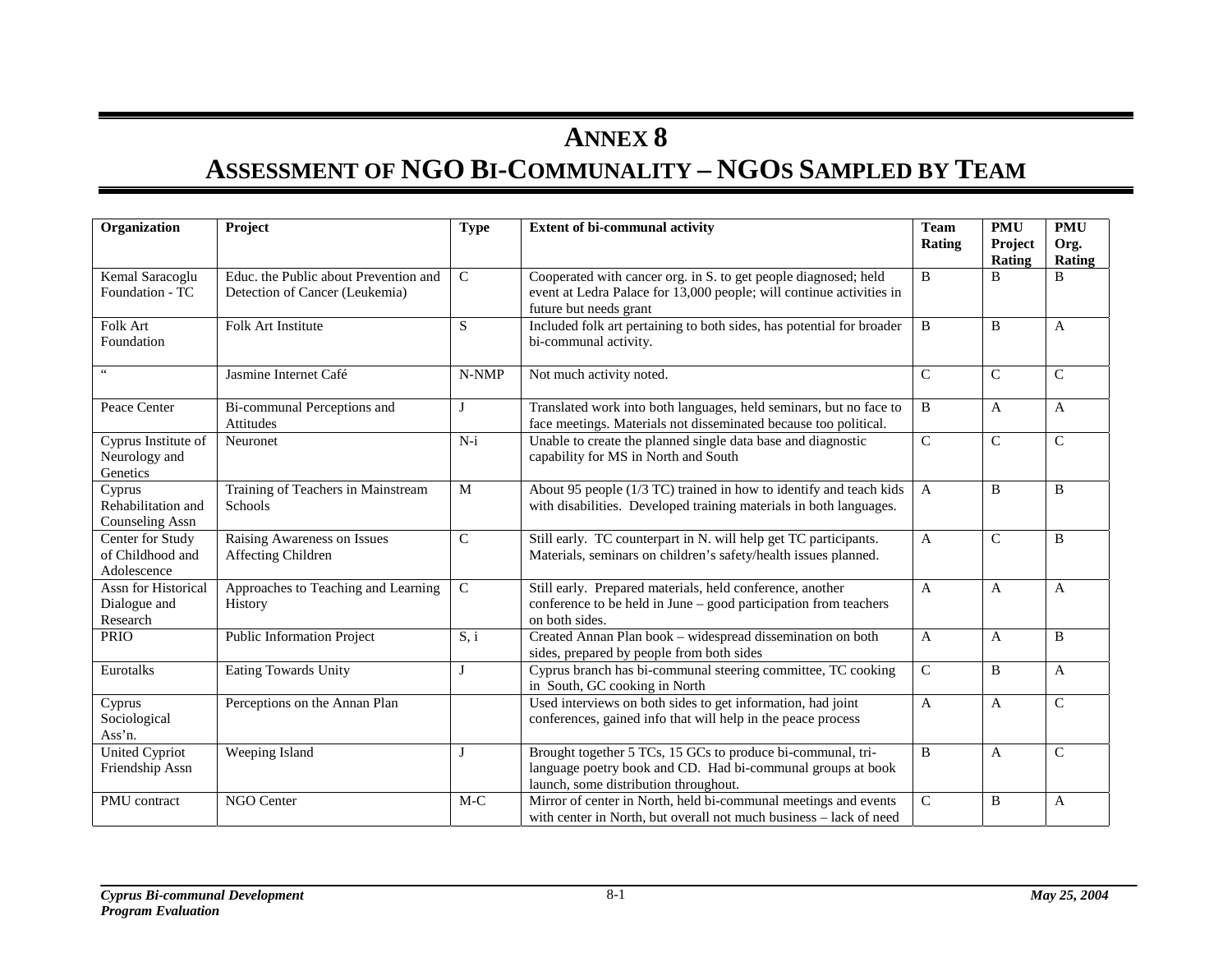|                                                     |                                       |               | or personnel                                                                                                                                                                                                                                   |               |                      |                      |
|-----------------------------------------------------|---------------------------------------|---------------|------------------------------------------------------------------------------------------------------------------------------------------------------------------------------------------------------------------------------------------------|---------------|----------------------|----------------------|
| Management Assn                                     | <b>Management Center</b>              | $M-C$         | Supported growth of civil society. Has helped/trained 353 non-<br>profit reps from TC, 35 from GC since April '03                                                                                                                              | A             | B                    | A                    |
| Soma Akriton                                        | The Young Green Consumers             | $M-C-J$       | All activities are bi-communal. Investigated needs together, youth<br>met several times, and do activities outside the program. They<br>have changed their attitudes. Major campaign in North will begin<br>in May                             | $\mathbf{A}$  | <b>Not</b><br>Rated* | <b>Not</b><br>Rated* |
| Has Der                                             | The Young Green Consumers             | $M-C-J$       | See comments under Soma Akriton above.                                                                                                                                                                                                         | A             | <b>Not</b><br>Rated* | <b>Not</b><br>Rated* |
| Girl Guides                                         | AIDS-Free Cyprus                      | $M-J$         | Prepared training kits and games in both Greek and Turkish;<br>trained teacher-educators; helped sponsor AIDS-Day event.<br>Training and distribution are now occurring on TC side.                                                            | B             | B                    | $\overline{A}$       |
| Cyprus<br>Neuroscience &<br>Technology<br>Institute | Technology for Peace                  | S-C           | Created a "portal" where Cyprus peace organizations can post<br>information, news, events, etc, and can place their own websites.<br>Groups on both sides use portal and training sessions held                                                | $\mathbf{A}$  | B                    | B                    |
| Highgate School                                     | <b>Traditional Cypriot Folk Tales</b> | $S-C$         | Developed a folk tales book with help from TC contact in the<br>North who distributed. TC and GC children held launch of second<br>book. Seemed more interested in international distribution than<br>local, and no plans for further activity | $\mathcal{C}$ | B                    | B                    |
| <b>KAYAD</b>                                        | Socialization of Marginalized People  | $N-i$         | Had programs to teach tolerance, mutual respect and<br>understanding, language classes, and to teach forgiveness -<br>indirect impact on bi-communality                                                                                        | $B -$         | B                    | A                    |
| <b>Youth Promoting</b><br>Peace (through<br>CNTI)   | Youth Promoting Peace                 | $\mathcal{C}$ | Builds bridges among youth through seminars, conferences, music<br>festivals – many activities. Did joint planning of activities –<br>hampered by heavy hand of CNTI.                                                                          | $A-$          | A                    | A                    |
| Women Waging<br>Peace                               | <b>Indelible Memories</b>             | $\mathbf I$   | Efforts to put together book of oral history from women on both<br>sides failed                                                                                                                                                                | $\mathsf{C}$  | $\mathcal{C}$        | $\overline{C}$       |
| <b>CYMEPA</b>                                       | Pedieos River Cleaning                | M             | Cleaned river bed on GC side. Though TC authorities undertook<br>similar operation on the North, CYMEPA did not perceive the<br>project as a bi-communal activity.                                                                             | B             | $\mathcal{C}$        | A                    |

Team Rating Key: A = increasing levels of bi-communality shown during life of project and good prospects for continued activity in the future.

B = some level of bi-communality, but not a great deal of growth, and future prospects dim. C = little or no bi-communality, or project failed.

PMU Project Rating Key:  $A = High bi-communal content$ .  $B = Medium bi-communal content$ .  $C = None$  or project failed.

PMU Organization Key:  $A =$  Strong potential for future bi-communal efforts.  $B =$  Some potential, but limited.  $C =$  Little or no potential.

US Embassy Rating (under Type Column): High bi-communalism (J- joint or C – collaborative); Medium (M – Mirror); Low (In spirit, Island wide, None)

High or A gets 3 points; Medium or B gets 2 points; Low or C gets 1 point. The four scores lend a high score of 12, a low score of 4.

\*For activities not rated by PMU, the team applied average of team's and Embassy ranking.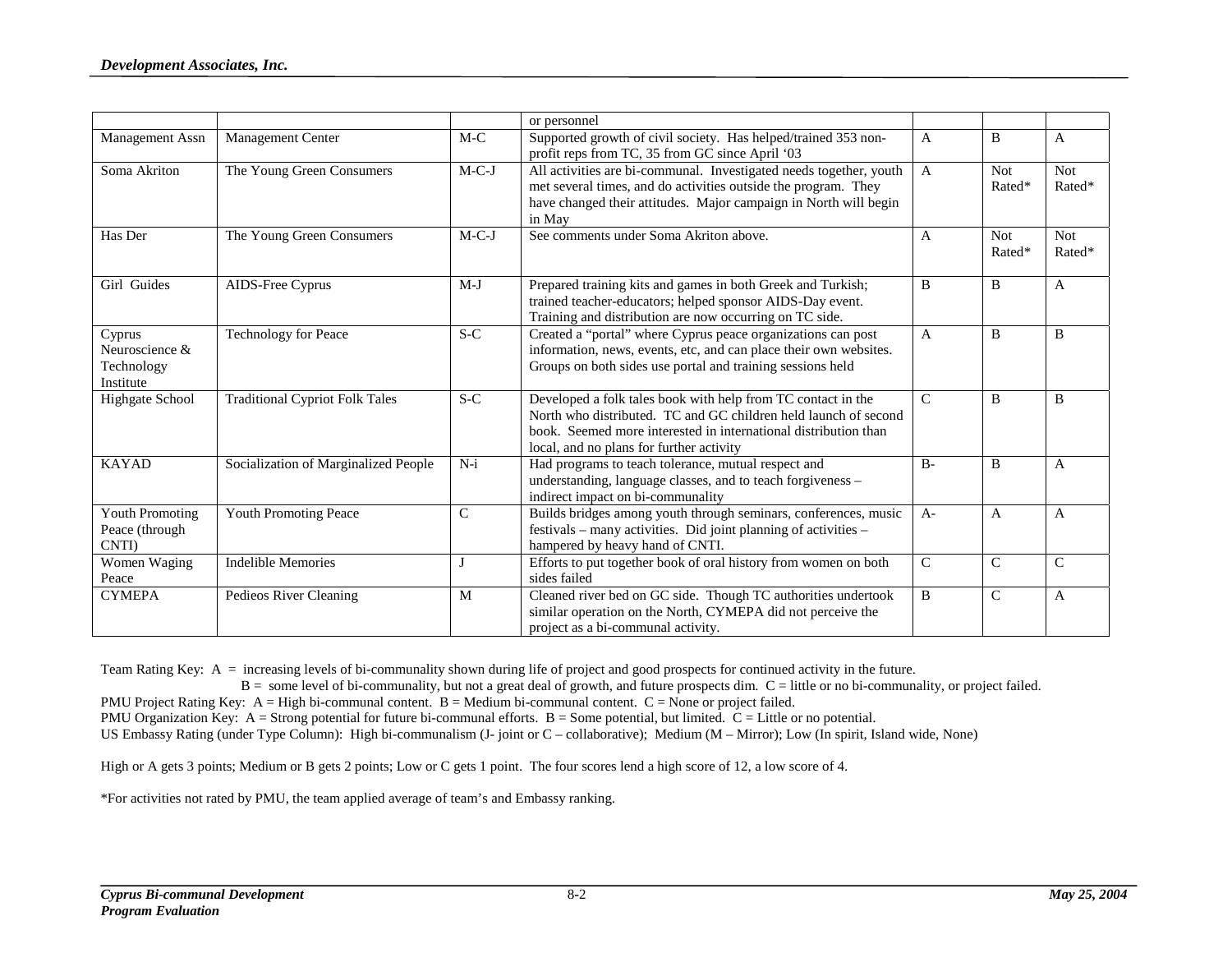## **ANNEX 9 PMU PROJECT AND ORGANIZATIONAL RATINGS**

## ANNEX 10 PMU PROJECT RATINGS

| P Number   | <b>Description</b>                                                                                                                                                  | <b>IA/ NGO ORGANIZATION NAME</b>                   |                              |                           | mpact rating         | uture potential rating       | <b>Start Date</b> | <b>End date</b> | <b>USD Fou</b> |        |
|------------|---------------------------------------------------------------------------------------------------------------------------------------------------------------------|----------------------------------------------------|------------------------------|---------------------------|----------------------|------------------------------|-------------------|-----------------|----------------|--------|
| cancelled  |                                                                                                                                                                     | Terminated                                         |                              | GC                        |                      | C                            | 3/15/00           | 2/28/01         | 0.00           | Closed |
|            | Pubilcation of Hade Magazine                                                                                                                                        |                                                    |                              | GC                        |                      |                              |                   |                 |                |        |
| Cancelled  | The genetic basis for susceptibility to Multiple Sclerosis in Cyprus                                                                                                | <b>NGO</b>                                         | TC.                          |                           |                      | R                            | 4/3/00            | 8/31/01         | 0.00           | Closed |
| P01-02-001 | HANDICRAFT - EMPOWERING WOMEN CRAFT WORKERS                                                                                                                         | Handicraft Cooperative Society                     |                              |                           |                      |                              | 11/20/02          | 10/31/03        | 63,668.00      |        |
| P02-01-003 | Project -Water Leak Detection - Pilot Project in Nicosia                                                                                                            | <b>TCC Nicosia Municipality</b>                    | $\mathsf{x}$<br>$\mathbf{x}$ |                           | B.<br>$\overline{B}$ | B.<br>B                      | 9/1/01            | 2/28/03         | 132,717.66     | Closed |
| P02-01-004 | Water Supply Pilot Project                                                                                                                                          | <b>TCC Nicosia Municipality</b>                    |                              |                           |                      | B                            | 12/15/03          | 10/31/04        | 424,336.00     |        |
| P02-03-001 | Marathasa Dam                                                                                                                                                       | <b>Water Development Department</b>                |                              |                           | $\Delta$             |                              | 6/20/02           | 4/30/03         | 126.483.00     |        |
| P02-03-002 | Mouflon Research of Cyprus - Direct execution of Contract WSE-PS03-4906                                                                                             | UNDP/UNOPS                                         |                              | $\boldsymbol{\mathsf{x}}$ | $\overline{A}$       | B                            | 8/15/03           | 10/29/04        | 53,603.00      |        |
|            | P02-03-002 Mouflon Research of Cyprus (Direct execution)                                                                                                            | UNDP/UNOPS                                         | X                            |                           | $\overline{A}$       | B                            | 8/15/03           | 10/29/04        | 5,585.00       |        |
| P02-03-002 | Mouflon Research of Cyprus - GCC                                                                                                                                    | Ministry of Interiour / Game Fund                  |                              | $\times$                  | $\overline{A}$       | B                            | 8/15/03           | 12/15/04        | 70,765.00      |        |
| P02-03-002 | Mouflon Research of Cyprus - TCC                                                                                                                                    | Veterinary Department                              |                              |                           | $\overline{A}$       | B                            | 8/15/03           | 10/29/04        | 46,020.00      |        |
| P02-04-001 | WASTE MANAGEMENT STRATEGY FOR CYPRUS AND ACTIVITY ACTION PLAN                                                                                                       | <b>SWECO</b> International                         | $\mathbf{x}$                 | $\overline{\mathbf{x}}$   | $\overline{A}$       | $\overline{A}$               | 1/13/03           | 7/14/03         | 144,420.37     |        |
|            | P02-04-002 Waste Management - Training the Trainers                                                                                                                 | <b>NGO: CYMEPA</b>                                 |                              | $\overline{\mathbf{x}}$   | A                    | $\mathbf{C}$                 | 12/15/03          | 9/30/04         | 8,000.00       |        |
|            | P02-04-002 Waste Management - Training the Trainers                                                                                                                 | <b>NGO: SID/EREC</b>                               |                              | $\overline{\mathbf{x}}$   | A                    | $\mathbf{C}$                 | 12/20/03          | 9/30/04         | 8,000.00       |        |
|            | P02-04-003 Invetory of Biodegradable Waste Sources in Urban and Rural Areas in Cyprus                                                                               | <b>NGO: AKTI</b>                                   |                              | $\overline{\mathsf{x}}$   | $\overline{A}$       | B                            | 12/15/03          | 9/30/04         | 46.966.00      |        |
|            | P02-04-003 HRM - Inventory of Biodegradable Waste Sources in Urban and Rural Areas in Cyprus                                                                        | NGO: ESL via HRM                                   | $\mathbf{x}$                 |                           | $\overline{A}$       | B.                           | 12/15/03          | 9/30/04         | 40,606.00      |        |
| P02-06-001 | CONTROL OF PINE PROCESSIONARY CATERIPLLAR - OBMO 60102 - 2002<br>AND OBMO 60103 - 2003                                                                              | <b>TCC Forestry Department</b>                     |                              |                           | A                    | <sub>B</sub>                 | 9/5/02            | 8/31/03         | 357,311.44     |        |
| P02-06-001 | EIA for Processionary Caterpillar                                                                                                                                   |                                                    |                              |                           | B                    | <sub>B</sub>                 | 11/26/00          | 1/12/01         | 75,959.40      | Closed |
|            | P02-06-002 Forestry Project - Reforestation and Silviculture                                                                                                        | <b>GCC Forestry Department</b>                     |                              | $\overline{\mathbf{x}}$   | $\overline{A}$       | B                            | 10/1/01           | 10/31/02        | 153,359.55     | Closed |
|            | P02-06-002 MANAGGEMENT OF STATE FORESTS                                                                                                                             | <b>GCC Forestry Department</b>                     |                              | $\overline{\mathsf{x}}$   | $\overline{A}$       | $\mathbf{C}$                 | 4/1/03            | 1/31/04         | 257,408.00     |        |
| P02-07-001 | Project Environmental Protection - Initial Assessment of Ambient Air Quality in Cyprus                                                                              | <b>Environment Department</b>                      | $\mathbf{x}$                 | $\overline{\mathbf{x}}$   | $\overline{B}$       | $\overline{A}$               | 7/10/01           | 11/30/03        | 52,472.37      |        |
| P02-07-001 | Mobile Air Quality Station Repair, Maintenance and Training                                                                                                         | Medisell Co. (Private Company)                     |                              |                           | A                    | $\overline{c}$               | 9/10/01           | 9/30/03         | 123.343.00     |        |
| P02-07-001 | Preliminary Assessment of Ambient Air in Cyprus                                                                                                                     | <b>Environment Department</b>                      |                              | $\overline{\mathsf{x}}$   | B                    | $\mathbf{C}$                 | 12/1/01           | 11/30/03        | 773,633.00     |        |
| P02-07-001 | Environmental Protection - Initial Assessment of Ambient Air Quality in Cyprus                                                                                      | <b>Environment Department</b>                      |                              | $\mathbf{x}$              | B                    | $\mathbf{C}$                 | 3/1/00            | 5/31/03         | 20,000.00      |        |
| P02-08-001 | Rehabilitation of Trunk 'E TCC - CONTRACT CLOSED AT 9/12/03                                                                                                         | <b>EMEK</b>                                        |                              |                           | B                    | $\overline{R}$               | 8/22/01           | 12/31/02        | 542,997.46     | Closed |
| P02-08-001 | Rehab Trunk E                                                                                                                                                       | <b>Cybarco Ltd</b>                                 |                              | $\overline{\mathbf{x}}$   | B                    | $\overline{B}$               | 2/5/01            | 5/30/02         | 727,191.25     | Closed |
|            | P02-08-001 Rehab Trunk E                                                                                                                                            | <b>Cybarco Ltd</b>                                 |                              | $\overline{\mathbf{x}}$   | B                    | $\overline{B}$               | 1/22/01           | 5/10/01         | 428,370.54     | Closed |
|            | P02-08-002 Integrated Monitoring and Early Warning System for the Nicosia STP                                                                                       | <b>GCC &amp; TCC Municipalities</b>                |                              | $\overline{\mathbf{x}}$   | A                    | $\overline{A}$               | 11/15/00          | 4/30/04         | 300,694.00     |        |
| P02-08-003 | Sewerage Connection of Yenikent-Geunyeli                                                                                                                            | <b>TCC Municipality</b>                            |                              |                           | A                    | $\overline{A}$               | 10/1/02           | 4/30/03         | 39,000.00      |        |
| P02-08-004 | Nicosia Sew erage System - Extension in TCC - Contract closed at 27/11/03                                                                                           | <b>TCC Municipality</b>                            | $\mathbf{x}$                 |                           | $\overline{A}$       | $\overline{A}$               | 9/4/00            | 4/30/01         | 220,841.41     | Closed |
|            | P02-08-005 Sew erage Treatment Plan                                                                                                                                 | <b>GCC Municipality</b>                            |                              | $\mathbf x$               | $\overline{A}$       | $\mathsf{A}$                 | 2/24/99           | 7/27/00         | 3,007,069.37   | Closed |
|            | P02-08-005 STP - Pipes GRP                                                                                                                                          | <b>TCC Municipality</b>                            | $\mathbf{x}$                 |                           | R                    | $\overline{R}$               | 3/2/99            | 7/30/99         | 318,802.38     | Closed |
| P02-08-005 | Sewerage G. & E. Thermosolars Ltd. -<br>CANCELLED                                                                                                                   |                                                    |                              |                           |                      |                              | 3/1/99            | 11/30/99        | 24,470.00      | Closed |
|            | P02-08-005 STP - Penstocks                                                                                                                                          |                                                    |                              |                           |                      |                              | 3/1/99            | 10/30/99        | 225,643.75     | Closed |
|            | P02-08-005 STP - Sluice Valves (4 Nos)                                                                                                                              |                                                    |                              |                           |                      |                              | 3/1/99            | 10/30/99        | 6,652.87       | Closed |
| P02-08-005 | STP - Generator                                                                                                                                                     |                                                    |                              |                           |                      |                              | 3/1/99            | 10/30/99        | 20,746.00      | Closed |
|            | P02-08-005 STP - Automatic Wastewater Sampling & Measuring Equipment (2 Nos)                                                                                        | <b>GCC Municipality</b>                            |                              | $\mathbf{x}$              | B.                   | $\mathbf{C}$                 | 3/1/99            | 10/30/99        |                | Closed |
|            | P02-08-005 STP - Mechanical Screens (2 Nos)                                                                                                                         |                                                    |                              |                           |                      |                              | 3/1/99            | 10/30/99        | 23,580.00      | Closed |
|            |                                                                                                                                                                     | <b>TCC &amp; GCC Municipality</b>                  |                              | $\overline{\mathsf{x}}$   | A                    | <sub>B</sub>                 | 3/19/03           |                 | 136,200.00     |        |
| P02-08-005 | MANAGEMENT REVIEW OF THE NICOSIA SANITARY SEWERAGE - Contract closed at 27/11/03                                                                                    |                                                    |                              |                           |                      |                              |                   | 6/12/03         | 9,497.78       | Closed |
| P02-09-001 | Monitoring and Protection of Sea Turtles                                                                                                                            | <b>TCC Department of Environment</b>               |                              |                           | B                    | $\mathbf{C}$<br>$\mathbf{C}$ | 6/1/99            | 10/30/99        | 27,671.00      | Closed |
| P02-09-001 | Monitoring and Protection of Sea Turtles in the TCC (2000)                                                                                                          | <b>TCC Department of Environment</b>               |                              |                           | B                    |                              | 5/21/01           | 12/20/01        | 53,448.60      | Closed |
| P02-09-001 | Monitoring and Protection of Sea Turtles in the TCC-2002                                                                                                            | <b>TCC Department of Environment</b>               |                              |                           | B                    | $\overline{c}$               | 5/1/02            | 11/30/03        | 65.521.74      |        |
| P02-09-001 | Monitoring and Protection of Sea Turtles in the TCC (2000)                                                                                                          | <b>TCC Department of Environment</b>               | $\mathbf{x}$                 |                           | B                    | $\overline{c}$               | 6/1/00            | 10/30/00        | 37,393.11      | Closed |
|            | P02-10-001 Monitoring Dust Pollution (Particulate Matter) in Workshops and Factories                                                                                | <b>ETEK</b>                                        |                              | $\overline{\mathbf{x}}$   | B                    | $\overline{B}$               | 7/1/02            | 8/8/03          | 47,600.00      |        |
| P03-02-001 | Construction of Underground Passage in the Moat between Barbaro Bastion and Loredano Bastion- Contract IA -Town Planning Authority (thru HRM)<br>closed at 27/11/03 |                                                    | X                            |                           | B                    | Α                            | 7/1/02            | 8/15/03         | 89,927.50      | Closed |
| P03-02-002 | SURVEY OF THE BUFFER ZONE - PHASE II                                                                                                                                | IA -Town Planning Authority (thru HRM)             | $\times$                     |                           | A                    | A                            | 7/1/02            | 11/30/03        | 121,568.04     |        |
|            | P03-02-002 SURVEY OF THE BUFFER ZONE - PHASE II                                                                                                                     | IA - Nicosia Municipality (Public Enterprises Itd) |                              | X                         | A                    | A                            | 8/1/02            | 11/30/03        | 153,518.20     |        |
|            | P03-02-002 Nicosia Master Plan, Buffer Zone Emergency Support of Buildings                                                                                          | IA -Town Planning Authority (thru HRM)             | $\times$                     |                           | A                    | A                            | 10/1/03           | 4/30/04         | 102,727.98     |        |
|            | P03-02-002 Nicosia Master Plan, Buffer Zone Emergency Support of Building                                                                                           | IA - Nicosia Municipality (Public Enterprises Itd) |                              | X                         | A                    | $\mathsf{A}$                 | 10/1/03           | 4/30/04         | 99,576.00      |        |
|            | P03-02-002 NMP - Buffer Zone Survey GCC                                                                                                                             | IA - Nicosia Municipality (Public Enterprises Itd) |                              | $\times$                  | A                    | A                            | 11/1/00           | 9/30/01         | 75,463.36      |        |
|            | P03-02-002 NMP - Buffer Zone Survey TCC                                                                                                                             | IA -Town Planning Authority (thru HRM)             | $\mathsf{x}$                 |                           | $\Delta$             | $\Delta$                     | 11/1/00           | 9/30/01         | 80.232.52      |        |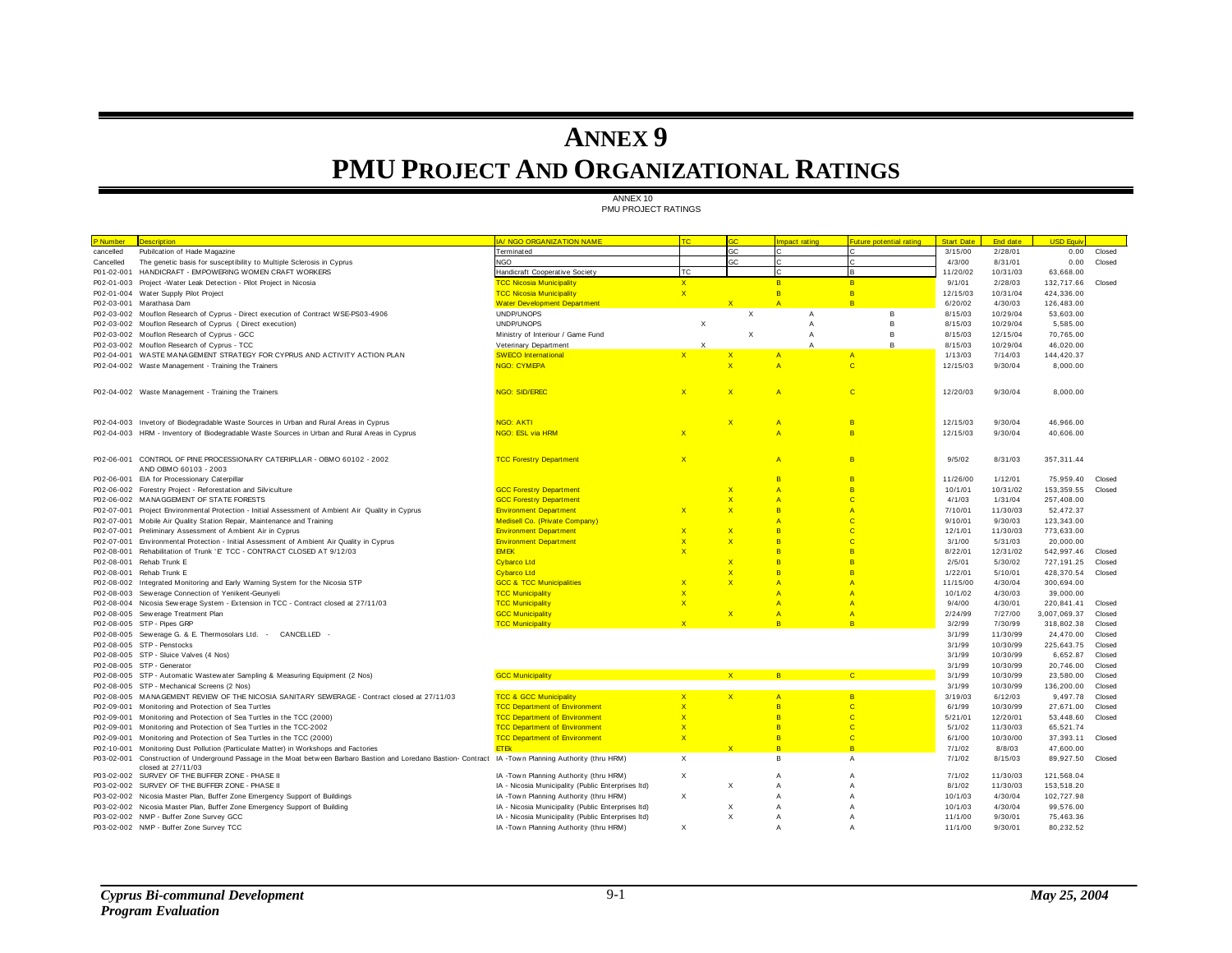|            | P03-02-003 Nicosia Master Plan/TCC                                                                                                                 | IA- Nicosia "Turkish Municipality (thru HRM)            |                           |              |                                  |                   | 10/1/98          | 6/30/99             | 91,055.32               | Closed           |
|------------|----------------------------------------------------------------------------------------------------------------------------------------------------|---------------------------------------------------------|---------------------------|--------------|----------------------------------|-------------------|------------------|---------------------|-------------------------|------------------|
|            | P03-02-003 Arab Ahmet Rehabilitation Project-Dervish Pasha Parking Lot                                                                             | IA- Nicosia "Turkish Municipality (thru HRM)            | x                         |              | $\overline{A}$                   | A                 | 1/2/00           | 6/30/00             | 78,888.21               | Closed           |
| P03-02-003 | NMP-Arab Ahmet (1999-2001) Upgrading Streets                                                                                                       | IA- Nicosia "Turkish Municipality (thru HRM)            | x                         |              | $\overline{A}$                   | A                 | 2/15/01          | 9/30/01             | 311,811.82              | Closed           |
| P03-02-003 | NICOSIA MASTER PLAN - ARAB AHMET STREET UPGRADE - Contract closed at 27/11/03                                                                      | IA- Nicosia "Turkish Municipality (thru HRM)            | x                         |              | $\overline{A}$                   | A                 | 11/1/01          | 9/30/02             | 217,405.70              | Closed           |
|            |                                                                                                                                                    |                                                         |                           |              |                                  | $\overline{A}$    |                  |                     |                         |                  |
| P03-02-003 | NICOSIA MASTER PLAN, ARAB AHMET REHABILITATION UPGRADING OF STREETS-PHASE 3                                                                        | IA- Nicosia "Turkish Municipality (thru HRM)            | x                         |              | A                                |                   | 11/1/02          | 10/31/03            | 355,000.00              |                  |
| P03-02-003 | Arab Ahmet Rehabilitatio(Roccas Bastion Car Park                                                                                                   | IA- Nicosia "Turkish Municipality (thru HRM)            | x                         |              | $\overline{A}$                   | A                 | 2/1/00           | 11/30/00            | 76,217.39               | Closed           |
| P03-02-003 | <b>RESTAURANt BUILDING</b>                                                                                                                         | IA- Nicosia "Turkish Municipality (thru HRM)            | $\boldsymbol{\mathsf{x}}$ |              | $\overline{A}$                   | A                 | 1/1/02           | 9/30/02             | 46,486.86               | Closed           |
|            | P03-02-003 NMP - Arab Ahmet (Theatre Building)) Contract No. WSE-PS-485                                                                            | IA- Nicosia "Turkish Municipality (thru HRM)            | $\mathbf x$               |              | $\Delta$                         | $\overline{A}$    | 6/20/00          | 6/30/02             | 395,420.67              | Closed           |
|            | P03-02-004 New Vision for the Core of Nicosia - TCC                                                                                                | IA -Town Planning Authority (thru HRM)                  | X                         |              | B                                | A                 | 11/1/03          | 10/31/04            | 136,313.11              |                  |
| P03-02-004 | Nicosia Master Plan, New vision for the Core of Nicosia                                                                                            | IA - Nicosia Municipality (Public Enterprises Itd)      |                           | X            | $\overline{A}$                   | $\overline{A}$    | 11/1/03          | 10/30/04            | 202,694.00              |                  |
|            |                                                                                                                                                    |                                                         |                           |              |                                  |                   |                  |                     |                         |                  |
| P03-02-006 | Nicosia Master Plan/Chrysaliniotissa Rehabilitation Project (1998)/GCC                                                                             | IA - Nicosia Municipality (Public Enterprises Itd)      |                           | X            | $\overline{A}$                   | A                 | 1/7/98           | 3/31/99             | 400,175.74              | Closed           |
| P03-02-006 | NMP-Chrysaliniotissa Rehabilitation Phase I                                                                                                        | IA - Nicosia Municipality (Public Enterprises Itd)      |                           | X            | $\overline{A}$                   | A                 | 1/1/99           | 12/31/00            | 842,782.13              | Closed           |
| P03-02-006 | Chrysaliniotissa Rehablitation Project - Phase 2                                                                                                   | IA - Nicosia Municipality (Public Enterprises Itd)      |                           | X            | $\overline{A}$                   | A                 | 11/15/99         | 12/31/00            | 209,701.01              | Closed           |
| P03-02-006 | Project -NMP- Chrysaliniotissa Kindergarten Project                                                                                                | IA - Nicosia Municipality (Public Enterprises Itd)      |                           | $\times$     | $\overline{A}$                   | A                 | 12/1/01          | 1/31/04             | 349,065.00              |                  |
| P03-02-006 | NMP - Chrysaliniotissa Rehabilitation Project (1999-2001) Phase 3b                                                                                 | IA - Nicosia Municipality (Public Enterprises Itd)      |                           | X            | $\overline{A}$                   | Α                 | 11/15/00         | 9/30/01             | 314,118.89              | Closed           |
| P03-02-006 | Chrysaliniotissa Rehabilitation - Phase 3a                                                                                                         | IA - Nicosia Municipality (Public Enterprises Itd)      |                           | X            | $\overline{A}$                   | A                 | 1/1/00           | 8/31/01             | 501,300.11              | Closed           |
|            |                                                                                                                                                    |                                                         | X                         |              | C                                | R                 | 2/15/01          | 11/30/01            | 353,454.75              | Closed           |
|            | P03-02-007 Nicosia Master Plan/Pedieos River Cleaning and Survey project                                                                           | IA- Nicosia "Turkish Municipality (thru HRM)            |                           |              |                                  |                   |                  |                     |                         |                  |
| P03-02-007 | Turkish Cypriot Biological Society for the project "Flora and Fauna Inventory, Stagnant Water Sampling and Biological Association<br>Analysis      |                                                         | X                         |              | В                                | B                 | 6/7/01           | 7/30/01             | 42,158.44               | Closed           |
| P03-02-007 | NGO - CYMEPA for the project - The Pedieos River Cleaning                                                                                          | CYMEPA: Cyprus Marine Environmental Protection          |                           | GC           | C.                               |                   | 9/3/01           | 12/31/01            | 20,438.20               | Closed           |
|            |                                                                                                                                                    |                                                         |                           |              |                                  |                   |                  |                     |                         |                  |
| P03-02-007 | FLORA AND FAUNA SURVEY/GCC OBMO 58740 AND 58741                                                                                                    | Cyprus Wildlife accossiation                            |                           | $\mathsf{x}$ | $\overline{A}$                   | B                 | 8/1/02           | 4/30/03             | 27,325.00               |                  |
| P03-02-007 | THE PEDIEOS RIVER CLEANING IN STROVOLOS                                                                                                            | CYMEPA: Cyprus Marine Environmental Protection          |                           | GC           | $\mathsf{C}$                     |                   | 9/2/02           | 12/31/02            | 22,190.83               | Closed           |
|            |                                                                                                                                                    |                                                         |                           |              |                                  |                   |                  |                     |                         |                  |
| P03-02-010 | Improvement Scheme in Ay. Ioannis and Taht-el-Kale Quarters                                                                                        | IA - Nicosia Municipality (Public Enterprises Itd)      |                           | X            | $\mathbf{c}$                     | A                 | 7/1/03           | 4/30/04             | 196,079.00              |                  |
|            | Taht-el-Kale Mosque (2003-2004)                                                                                                                    |                                                         |                           |              |                                  |                   |                  |                     |                         |                  |
|            | P03-03-001 Preservation of Venetian Walls/GCC                                                                                                      | Department of Antiquities                               |                           | X            | A                                | B                 | 1/9/98           | 1/31/99             | 85,846.73               | Closed           |
| P03-03-001 | Restoration of Loredano Bastion and its Wings                                                                                                      | <b>TCC Department of Antiquities</b>                    | X                         |              | $\overline{A}$                   | B                 | 6/1/99           | 12/31/99            | 75,731.76               | Closed           |
| P03-03-001 | Preservation of Venetian Walls (GCC) -Closed                                                                                                       | Department of Antiquities                               |                           | X            | $\overline{A}$                   | R                 | 1/7/99           | 2/28/01             | 581,787.49              | Closed           |
|            |                                                                                                                                                    |                                                         |                           |              |                                  |                   |                  |                     |                         |                  |
| P03-03-001 | Venetian Walls/TCC - Restoration of the Quirini Bastion and its Wings                                                                              | <b>TCC Department of Antiquities</b>                    | Х                         |              | $\overline{A}$                   | B                 | 6/20/01          | 2/28/02             | 241,079.25              | Closed           |
| P03-03-001 | RESTORATION OF THE ROCCAS BASTION AND ITS WNGS - CONTRACT CLOSED AT 9/12/03                                                                        | <b>TCC Department of Antiquities</b>                    | $\times$                  |              | $\overline{A}$                   | R                 | 4/2/02           | 12/31/02            | 90,367.25               | Closed           |
| P03-03-001 | VENETIAN WALLS RESTORATION OF ROCCAS BASTION GCC - Contract closed at 27/11/03                                                                     | Department of Antiquities                               |                           | X            | $\overline{A}$                   | B                 | 5/13/02          | 5/31/03             | 96,158.85               | Closed           |
| P03-03-001 | RESTORATION OF THE PODOCATARO BASTION & CARAFFA WINGS                                                                                              | Department of Antiquities                               |                           | $\times$     | $\overline{A}$                   | B                 | 6/15/02          | 2/15/03             | 321,775.79              | Closed           |
| P03-03-001 | RESTORATION OF FLATRO BASTION & WINGS GCC                                                                                                          | Department of Antiquities                               |                           | X            | $\overline{A}$                   | B                 | 3/3/03           | 11/30/03            | 212,040.00              |                  |
| P03-03-001 | RESTORATION OF THE FLATRO BASTION & WINGS TCC                                                                                                      | <b>TCC Department of Antiquities</b>                    | X                         |              | $\overline{A}$                   | B                 | 3/3/03           | 12/31/03            | 138,119.58              |                  |
|            |                                                                                                                                                    |                                                         |                           |              |                                  | R                 |                  |                     |                         |                  |
| P03-03-001 | Restoration of Venetian Walls CRSC                                                                                                                 | Department of Antiquities                               |                           | X            | $\overline{A}$                   |                   | 1/1/04           | 12/30/04            | 568,574.00              |                  |
| P03-03-001 | Restoration of Venetian Walls/TCC - Moat between Barbaro Bastion and Kyrenia gate                                                                  | <b>TCC Department of Antiquities</b>                    | X                         |              | $\overline{A}$                   | B                 | 9/1/00           | 5/31/01             | 151,961.33              | Closed           |
| P03-03-001 | Restoration of Venetian Walls/TCC - Barbaro Bastion                                                                                                | <b>TCC Department of Antiquities</b>                    | X                         |              | $\overline{A}$                   | B                 | 3/10/00          | 11/20/00            | 461,620.42              | Closed           |
| P03-03-003 | Project Venetian Walls "Engomi Ruins - Fencing"                                                                                                    | <b>TCC Department of Antiquities</b>                    | X                         |              | $\overline{A}$                   | B                 | 9/2/01           | 10/9/01             | 54,619.03               | Closed           |
| P03-04-001 | SEISMIC HAZARD AND RISK ASSESSEMENT PHAE II - HRM                                                                                                  | <b>TCC Gelogical Department</b>                         | $\times$                  |              | $\overline{A}$                   | B                 | 12/1/01          | 10/31/03            | 179,258.00              |                  |
| P03-04-001 | SEISMIC HAZARD AND RISK ASSESSEMENT PHASE II                                                                                                       | <b>Geological Department</b>                            |                           | X            | $\overline{A}$                   | B                 | 1/12/01          | 11/30/03            | 227,854.84              |                  |
|            | chamber of civil engineers                                                                                                                         | <b>ETEK</b>                                             |                           | X            | $\mathsf{C}$                     | C                 | 1/1/02           | 12/31/02            | 43,664.18               | Closed           |
| P03-04-001 |                                                                                                                                                    |                                                         |                           |              |                                  |                   |                  |                     |                         |                  |
| P03-04-001 | SEISMIC HAZARD ASSESSMENT                                                                                                                          | <b>Geological Department</b>                            |                           | X            | B                                | B                 | 1/1/02           | 7/31/03             | 216,193.00              |                  |
| P03-04-001 | Seismic Hazard and Risk assessment (Phase II) - CONTRACT CLOSED AT 9/12/03                                                                         | <b>Geological Department</b>                            |                           | $\times$     | B.                               | R                 | 1/5/02           | 12/20/02            | 71,869.43               | Closed           |
| P03-04-001 | Seismic Hazard Assessment Phase 1 GCC - Contract closed at 28/11/03                                                                                | <b>Geological Department</b>                            |                           | $\mathsf{x}$ | <b>B</b>                         | R                 | 9/1/00           | 10/30/01            | 298,895.52              | Closed           |
| P03-04-001 | Seismic Hazard Assessment Phase 1 TCC                                                                                                              | <b>TCC Gelogical Department</b>                         | х                         |              | B                                | B                 | 9/1/00           | 10/30/01            | 285,182.50              | Closed           |
| P03-05-001 | AA - Ancillary Buildings (Contract No. WSE-PS01-4059)J&A PHILIPPOU                                                                                 | J&A Philippou (company - direct execution by BDP)       |                           | $\mathsf{x}$ | C                                | C                 | 5/14/01          | 6/22/01             | 33,600.00               | Closed           |
| P03-05-001 | Apostolos Andreas Project - R and R of ancilliaries                                                                                                | Mesan Ltd (company - direct execution by BDP)           | x                         |              | C                                | C                 | 10/8/01          | 6/30/03             | 868,192.00              |                  |
|            |                                                                                                                                                    |                                                         |                           |              |                                  |                   |                  |                     |                         |                  |
| P03-05-001 | Apostolos Andreas Project - Landscaping Designs and Supervision Phase 1 and 2 - CONTRACT CLOSED AT Dogan Gurgen (company- direct execution by BDP) |                                                         | $\boldsymbol{\mathsf{x}}$ |              | B                                | C                 | 10/26/01         | 9/30/03             | 39,896.60               | Closed           |
| P03-05-001 | 9/12/03<br>Apostolos Andreas Project - Supervision of the Works for the Ancillary Buildings - Contract closed at                                   | Canbil insaat Itd (company - direct execution by BDP)   |                           |              | B                                | C                 | 11/8/01          | 5/31/03             | 68,025.08               | Closed           |
|            |                                                                                                                                                    |                                                         |                           |              |                                  |                   |                  |                     |                         |                  |
|            | P03-05-001 LANDSCAPE PHASE 1A APOSTOLOS ANDREAS MONASTERY                                                                                          | Candemir Construction Itd (company - direct execution X |                           |              | C                                | C                 | 2/4/02           | 11/30/02            | 75,254.00               |                  |
|            |                                                                                                                                                    | by BDP)                                                 |                           |              |                                  |                   |                  |                     |                         |                  |
|            | I ANDROADDE DHARE 1A ADORTOLOR AND DEAR MONARTEDY<br>P03-05-001 CHURCH, CHAPEL AND BUILDING 2 & 3 AT APOSTOLOS ANDREAS MONASTERY                   |                                                         |                           |              | $\mathsf{C}$                     | C                 | 5/1/02           | 12/31/02            | 61,039.14               | Closed           |
|            |                                                                                                                                                    | J&A Philippou (company - direct execution by BDP)       |                           | $\mathsf{x}$ |                                  |                   |                  |                     |                         |                  |
|            | P03-05-001 APOSTOLOS ANDREAS MONASTERY, LANDSCAPRE AND CONSTRUCTION WOKRKS, PHASE IIA                                                              | Abohorlu Instaat Itd (company - direct execution by     | $\boldsymbol{\mathsf{x}}$ |              | C                                | C                 | 12/18/02         | 11/30/03            | 108,056.18              |                  |
|            | P03-05-001 TREE PLANTING AND FENCING AT APOSTOLO ANDREAS MONASTERY                                                                                 | Dogan Gurgen (company- direct execution by BDP)         | X                         |              | $\mathsf{C}$                     | C                 | 12/7/00          | 4/30/01             | 57,511.46               | Closed           |
| P03-05-001 | Memhmet Yildirim Architecture & Restoration Office for the Refurbishing of the Apostolos Andreas                                                   | Mehmet yildirim (company - direct execution by BDP)     | $\mathsf{X}$              |              | C                                | C                 | 3/20/00          | 6/14/00             | 22,630.00               | Closed           |
|            | P03-05-002 Production of Video-HST and AA                                                                                                          |                                                         |                           |              |                                  |                   | 7/1/02           | 7/8/02              | 2,299.98                | Closed           |
|            | P03-05-002 HST - Landscape Phase 1 Contract No. WSE-PS01-4019                                                                                      | Bodeker International consultants                       |                           |              | $\overline{A}$                   | C                 | 3/20/01          | 5/20/01             | 97,528.23               | Closed           |
| P03-05-002 |                                                                                                                                                    |                                                         |                           |              |                                  |                   |                  |                     |                         |                  |
|            |                                                                                                                                                    |                                                         |                           |              |                                  |                   |                  |                     |                         |                  |
|            | HST - Landscape Phase 2A Contract No. WSE-PS01-4044                                                                                                | Pantelis Gardens Designs Ltd                            |                           | X            | $\overline{A}$                   | C                 | 4/20/01          | 10/30/01            | 151,731.48              | Closed           |
|            | P03-05-002 HST - Ancillary Buildings (Contract No. WSE-PS01-4054)<br>P03-05-002 HST-Studies and Monitoring                                         | <b>ETEK</b><br>Technocontrolli Spa                      |                           | X            | $\overline{A}$<br>$\overline{A}$ | C<br>$\mathsf{C}$ | 5/9/01<br>8/1/01 | 12/31/03<br>3/31/02 | 110,874.00<br>57,347.27 | Closed<br>Closed |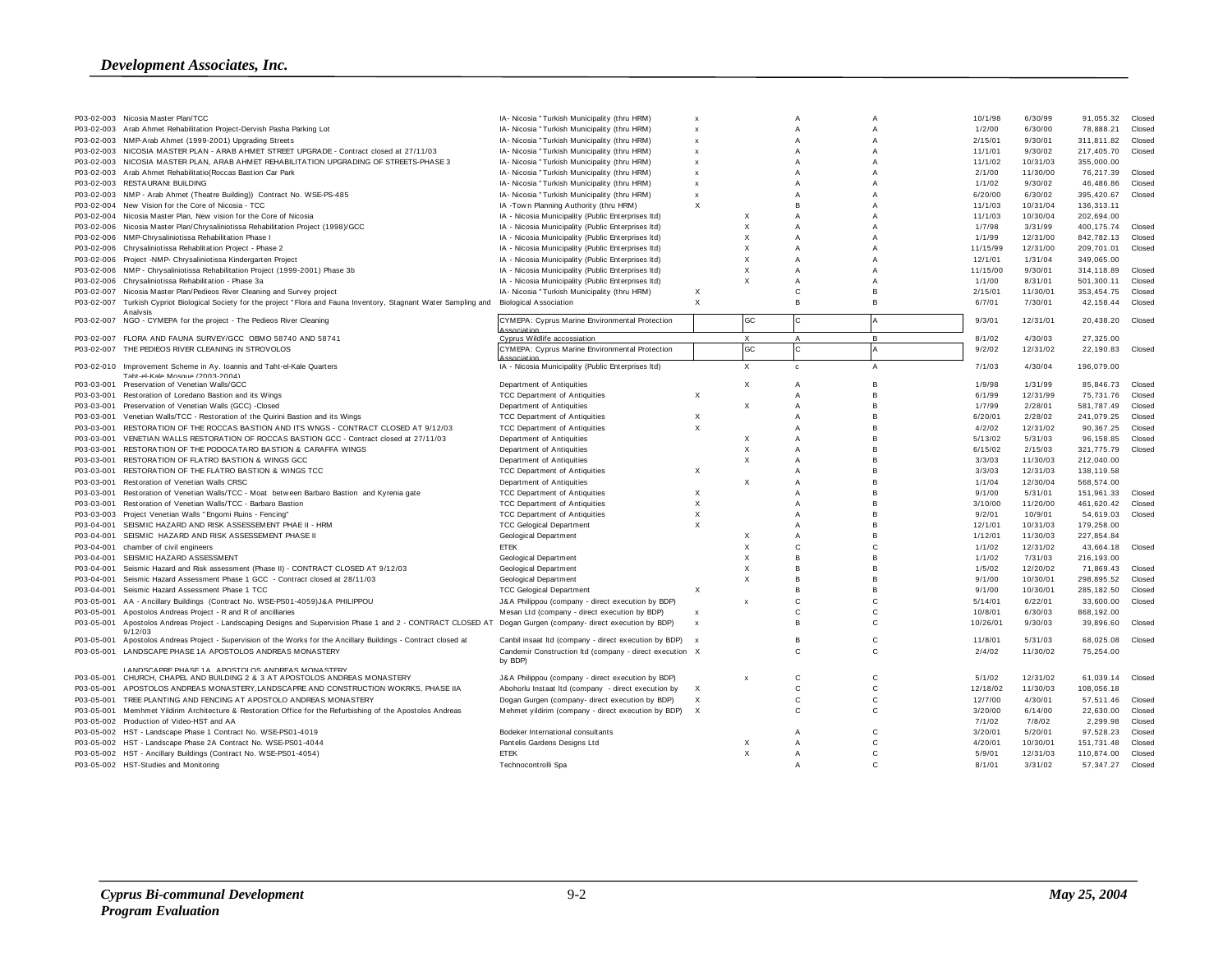|            | P03-05-002 HALA SULTAN TEKKE                                                                                                      |                                                            |                           |                           |                |              |              |                | 11/1/01  | 4/10/02  | 126,071.61   | Closed |
|------------|-----------------------------------------------------------------------------------------------------------------------------------|------------------------------------------------------------|---------------------------|---------------------------|----------------|--------------|--------------|----------------|----------|----------|--------------|--------|
|            | P03-05-002 Repair and Renovation of HST Ancilliary Buildings                                                                      | Cybarco Ltd                                                |                           | X                         | B              |              | B            |                | 2/8/02   | 8/31/03  | 1.076.165.00 |        |
|            | P03-05-002 LANDSCAPE MAINTENANCE                                                                                                  | Magistratos Gardens                                        |                           | $\boldsymbol{\mathsf{x}}$ | B              |              | B            |                | 6/17/02  | 6/16/03  | 40.480.00    |        |
|            | P03-05-002 Hala Sultan Tekke Releve Contract No. WSE-PS-4017                                                                      | Technocontrolli Spa                                        |                           | INT                       | C              |              | $\mathsf{C}$ |                | 8/9/00   | 11/20/00 | 18,350.18    | Closed |
|            | P03-05-002 Hala Sultan Tekke Landscape Designs - Contract closed at 27/11/03                                                      | Bodeker International consultants                          |                           | INT                       | C              |              | $\mathsf{C}$ |                | 1/12/00  | 12/31/00 | 9,634.67     | Closed |
| P03-05-004 | Restoration of Pentakomo Spiritual Centres - Contact with President of The Penatokomo Community Council Municipality of Pentakomo |                                                            |                           | X                         | B              |              | B            |                | 12/1/03  | 10/31/04 | 630,929.00   |        |
|            | Mr. Chrietakie Filinnou                                                                                                           |                                                            |                           |                           |                |              |              |                |          |          |              |        |
| P03-08-001 | Rehabilitation on Hala Sultan Tekke Mosque.1/10/03 is the assumed starting date. Per contract starting date                       |                                                            |                           | X                         | $\overline{A}$ |              | B            |                | 10/1/03  | 12/31/03 | 29,000.00    |        |
|            | is 26/9/03                                                                                                                        |                                                            |                           |                           |                |              |              |                |          |          |              |        |
| P03-11-001 | LAPTA VILLAGE HERITAGE CONSERVATION/LAPITHOS VILLAGE                                                                              | Lapithos TCC Municipality                                  | X                         |                           | A              |              | B            |                | 3/1/03   | 11/30/03 | 75,153.11    |        |
|            | P04-02-002 Intercultural Education - Curr Dev                                                                                     | Pedagogical Institute                                      |                           | X                         | B              |              | A            |                |          |          | 26,766.00    |        |
|            | P04-02-003 BI-COMMUNAL INTERNET QUIZ GAME FOR STUDENTS                                                                            | Hypermedia Ltd.                                            |                           | x                         | A              |              | C            |                | 10/1/03  | 3/7/04   | 65,844.00    |        |
|            | P04-02-004 What does it mean to think Hisorically?                                                                                | What Does it Mean to think Historically Approach To        |                           | GC                        | A              |              |              |                | 12/15/03 | 6/30/04  | 20,782.00    |        |
|            |                                                                                                                                   | Teaching and Learning History                              |                           |                           |                |              |              |                |          |          |              |        |
| P04-02-005 | Rock Concert in Paphos 31/8/03                                                                                                    | The Art and Wild Nature Foundation                         |                           | GC                        |                |              |              |                | 11/10/03 | 11/10/04 | 43,102.00    |        |
| P04-02-005 | Artbridges of Cyprus                                                                                                              | The Art and Wild Nature Foundation                         |                           |                           |                |              |              |                |          |          |              |        |
| P04-03-003 | Uniting Though Traditional Music                                                                                                  | Cyprus Music Network & Ethnomusicology Research            |                           | GC                        |                |              |              |                | 1/1/04   | 10/31/04 | 64,867.00    |        |
|            |                                                                                                                                   | programme                                                  |                           |                           |                |              |              |                |          |          |              |        |
| P04-03-005 | <b>Cyprus Music Youth</b>                                                                                                         | Philokolia Music Foundation                                |                           | $\times$                  | $\overline{A}$ |              | B            |                | 10/1/03  | 6/1/04   | 58,824.00    |        |
| P04-06-001 | MARKET RESEARCH ON THE PERFORMANCE OF THE CIMME6 CHLIDREN'S TV SERIES                                                             | <b>AC Nielsen</b>                                          |                           | X                         | $\mathsf{C}$   |              | $\mathsf{C}$ |                | 10/1/03  | 2/10/04  | 21,375.00    |        |
| P05-01-001 | Echinococcosis Eradication(GCC) - CONTRACT CLOSED AT 9/12/03                                                                      | Veterinary Department / Ministry of Agriculture            |                           | $\times$                  |                | А            |              |                | 5/1/99   | 4/30/00  | 147,836.51   | Closed |
| P05-01-001 | Echinococcosis Eradication(TCC)(Phases 1,2 and 3) - CONTRACT CLOSED AT 9/12/03                                                    | Veterinary Department / Department of Agriculture          | $\boldsymbol{\mathsf{x}}$ |                           |                | A            |              | $\overline{A}$ | 6/1/99   | 4/30/00  | 156,390.46   | Closed |
| P05-01-001 | Project -Eradication of Echinococcosis/Hydatitosis in Cyprus (2001-2001) - CONTRACT CLOSED AT                                     | Veterinary Department / Ministry of Agriculture            |                           | X                         |                | A            |              | $\overline{A}$ | 9/1/01   | 9/30/02  | 169,533.46   | Closed |
| P05-01-001 | ECHINOCOCCOSIS ERADICATION PROJECT - CONTRACT CLOSED AT 9/12/03                                                                   | Veterinary Department / Department of Agriculture          | X                         |                           |                | A            |              | $\Delta$       | 10/1/01  | 10/30/02 | 84,781.64    | Closed |
| P05-01-001 | SLAUGHTERHOUSES(PART OF ECHIN.ERADICATION IN TCC) - CONTRACT CLOSED AT 9/12/03                                                    | Veterinary Department / Department of Agriculture          | Х                         |                           |                | A            |              | $\overline{A}$ | 1/1/02   | 12/31/02 | 239,198.36   | Closed |
| P05-01-001 | ECHINOCOCCOSIS ERADICATION GCC                                                                                                    | Veterinary Department / Ministry of Agriculture            |                           | $\boldsymbol{\mathsf{x}}$ |                | A            |              | $\overline{A}$ | 1/1/03   | 12/30/03 | 155,455.00   |        |
| P05-01-001 | ECHINOCOCCOSIS ERADICATION /TCC                                                                                                   | Veterinary Department / Department of Agriculture          | X                         |                           |                | A            |              | $\Delta$       | 1/1/03   | 3/20/04  | 418,014.88   |        |
| P05-01-001 | Echinococcosis Eradication Project in the TCC Year 2 - Phases 1, 2, 3, and 4                                                      | Veterinary Department / Department of Agriculture          | X                         |                           |                | A            |              | $\overline{A}$ | 7/1/00   | 6/30/01  | 154,938.81   | Closed |
| P05-01-001 | Eradication of Echinococcosis/Hydatitosis in Cyprus 2000                                                                          | Veterinary Department / Ministry of Agriculture            |                           | X                         |                | A            |              |                | 7/1/00   | 6/30/01  | 128,780.98   | Closed |
|            | P05-01-002 Investigation & Elimination of Sheep and Goat Brucellosis (1999)                                                       | Veterinary Department / Ministry of Agriculture            |                           | $\times$                  |                | A            |              | $\overline{A}$ | 1/7/99   | 3/31/00  | 192,430.59   | Closed |
|            | P05-01-002 Eradication of Brucellosis- Equipment and Supplies                                                                     | Veterinary Department / Ministry of Agriculture            |                           | X                         |                | A            |              | $\overline{A}$ | 1/7/99   | 3/31/00  | 76,800.78    | Closed |
| P05-01-002 | Eradication of Brucellosis(TCC)                                                                                                   | Veterinary Department / Department of Agriculture          | X                         |                           |                | A            |              | $\overline{A}$ | 7/1/99   | 3/31/00  | 245,782.13   | Closed |
| P05-01-002 | BRUCELLOSIS ERADICATION PROJECT PHASE I & 2 - DIRECT EXECUTION                                                                    | Veterinary Department / Department of Agriculture          | X                         |                           |                | A            |              | $\overline{A}$ | 4/12/03  | 5/15/04  | 364,926.00   |        |
| P05-01-002 | INVESTIGATION & ELIMINATION OF CATTLE BRUCELLOSIS/GCC - CONTRACT CLOSED AT 10/12/03                                               | Veterinary Department / Ministry of Agriculture            |                           | $\times$                  |                | A            |              | $\overline{A}$ | 1/1/02   | 12/30/02 | 68,496.10    | Closed |
| P05-01-002 | Investigation and Elimination of Brtucellosis in cattle / GCC                                                                     | Veterinary Department / Ministry of Agriculture            |                           | $\times$                  |                | A            |              | $\overline{A}$ | 4/12/03  | 5/15/04  | 226,296.00   |        |
|            | BRUCELLOSIS ERADICATION IN THE TCC YEAR 2 - PHASES 1&2                                                                            | Veterinary Department / Department of Agriculture          | $\times$                  |                           |                | A            |              | $\Delta$       | 4/12/03  | 5/15/04  | 90,370.00    |        |
| P05-01-002 | Brucellosis Project in the TCC Year 2 - Phases 1 and 2 - CONTRACT CLOSED AT 9/12/03                                               |                                                            | X                         |                           |                | A            |              | $\Delta$       | 1/15/00  | 6/30/03  |              | Closed |
| P05-01-002 |                                                                                                                                   | Veterinary Department / Department of Agriculture          |                           |                           |                | A            |              |                |          |          | 471,627.38   |        |
| P05-01-002 | Investigation & Elimination of Sheep and Brucellosis Year 2 - CONTRACT CLOSED AT 10/12/03                                         | Veterinary Department / Ministry of Agriculture            |                           | x                         |                |              |              | $\Delta$       | 10/1/01  | 12/30/02 | 92,303.54    | Closed |
| P05-01-003 | Salmonella in Poultry and Poultry Products - CONTRACT CLOSED AT 9/12/03                                                           | Veterinary Department / Ministry of Agriculture            |                           | $\boldsymbol{\mathsf{x}}$ |                | $\mathbf{C}$ |              | $\overline{R}$ | 1/6/99   | 12/31/00 | 310,465.26   | Closed |
|            | P05-01-004 VIRUS PILOT PROJECT                                                                                                    | Veterinary Department / Ministry of Agriculture            |                           | $\mathsf{x}$              |                | A            |              | $\Delta$       | 10/1/02  | 5/31/04  | 208,000.00   |        |
|            | P05-01-004 TRAINING PROGRAMME FOR CONTROL OF VIRAL DISEASES (PILOT PROJECT)                                                       | Veterinary Department / Department of Agriculture          | X                         |                           |                | A            |              | $\Delta$       | 5/1/02   | 5/31/04  | 160,000.00   |        |
| P05-02-001 | Plant Protection (GCC)                                                                                                            | Ministry of Agriculture & Natural Resources                |                           | $\boldsymbol{\mathsf{x}}$ | A              |              | B            |                | 2/1/00   | 12/31/00 | 270,483.95   | Closed |
|            | P05-02-001 Plant Protection - Field Rat and Medfly Campaigns                                                                      | <b>TCC Department of Agriculture</b>                       | X                         |                           | A              |              | B            |                | 3/1/00   | 12/31/00 | 126,000.13   | Closed |
|            | P05-02-003 RAT CONTROL/PLANT PROTECTION                                                                                           | <b>TCC Department of Agriculture</b>                       | X                         |                           | $\overline{A}$ |              | B            |                | 12/15/01 | 10/31/03 | 423,230.00   |        |
| P05-02-003 | Field Rat and Medfly Campaign                                                                                                     | Ministry of Agriculture & Natural Resources                |                           |                           | $\overline{A}$ |              | B            |                | 12/31/01 | 10/31/03 | 286,153.00   |        |
|            | P05-02-004 TC Partnership with AKTI on Promoting Organic Agriculture in Cyprus                                                    | Veterinary Department / Ministry of Agriculture            | X                         |                           |                | A            |              | $\overline{A}$ | 12/1/03  | 4/28/04  | 3,200.00     |        |
| P05-02-004 | Promoting Organic Agriculture in Cyprus                                                                                           | Veterinary Department / Department of Agriculture          |                           | X                         |                | A            |              | $\overline{A}$ | 12/1/03  | 2/28/04  | 9,670.00     |        |
| P05-03-001 | Recruitment of Medical Director for The Cyprus Institute of Neurology & Genetics                                                  |                                                            |                           |                           |                |              |              |                | 9/1/99   | 2/29/00  | 15,055.01    | Closed |
| P05-03-002 | CARE FOR THE ELDERLY IN KARPAS AREA PENISULA REGION                                                                               | IA - Health Authority (thru HRM)                           | X                         |                           | Α              |              | B            |                | 4/1/01   | 4/30/03  | 114,506.49   |        |
| P05-03-002 | Development of the Chronicle Diseases Hospital: The Formation of an Interdisciplinary Team for Palliative                         | IA - Health Authority (thru HRM)                           | X                         |                           | C              |              | B            |                | 7/1/01   | 8/19/02  | 84,969.00    |        |
|            | P05-03-002 CARE FOR THE ELDERLY IN THE KARPAS AREA PENISULA - Contract closed at 27/11/03                                         | IA - Health Authority (thru HRM)                           | X                         |                           | $\overline{A}$ |              | B            |                | 5/1/03   | 11/15/03 | 69,471.62    |        |
| P05-03-002 | Project -Determination of the Risk Groups of Breast and Ovarian Cancer                                                            | IA - Health Authority (thru HRM)                           |                           |                           |                |              | B            |                | 2/1/01   | 4/30/01  | 19,998.74    | Closed |
| P05-03-003 | SELENIUM CONTENT OF CYPRUS SOILS                                                                                                  | Cancer Research Foundation                                 | <b>TC</b>                 |                           | <b>B</b>       |              |              |                | 10/31/03 | 10/31/04 | 57,800.00    |        |
| P05-03-005 | Male Urogenital Cancer and its Relationship to HPV Infection                                                                      | Mendel Centre for Biomedical Sciences                      |                           | GC                        |                |              |              |                | 12/22/03 | 10/31/04 | 36,100.00    |        |
|            | Type and frequency of Human Papilloma Virus Infection in Cyprus                                                                   | Mendel Centre for Biomedical Sciences                      |                           | GC.                       | $\sim$         |              |              |                |          |          |              |        |
| P06-03-001 | Communications and Public Relations Services                                                                                      | Action PR                                                  |                           | $\times$                  | n/a            |              | n/a          |                | 7/22/02  | 12/31/03 | 186,460.58   |        |
| P06-04-001 | Cyprus MediaNet: Technology for Peacebuilding                                                                                     | Cambridge Foundation for Peace                             |                           |                           | $\overline{A}$ |              | A            |                | 1/27/03  | 9/3/03   | 220,000.00   |        |
| P06-04-001 | NICOSIA MASTER PLAN, INFORMATION CENTRE                                                                                           | IA - Nicosia Municipality (Public Enterprises Itd)         |                           | $\times$                  | $\overline{A}$ |              | A            |                | 10/1/03  | 5/31/04  | 50,000.00    |        |
|            | P06-04-002 NICOSIA MASTER PLAN, AMATEUR PHOTOGRAPHY COMPETITIION                                                                  | IA - Nicosia Municipality (Public Enterprises Itd) & NGO - |                           | $\times$                  | $\overline{A}$ |              | A            |                | 9/15/03  | 1/31/04  | 12,500.00    |        |
|            |                                                                                                                                   | Cunrus Photo oranhic society                               |                           |                           |                |              |              |                |          |          |              |        |
|            | P06-04-002 Nicosia Master Plan, Amateur Photography Competition                                                                   | IA - Nicosia "Turkish "Municipality (thru HRM) + 2         | $\mathsf{X}$              |                           | A              |              | A            |                | 10/1/03  | 1/31/04  | 12,500.00    |        |
|            |                                                                                                                                   | NGOs (Photo study aroun Cynrus Turkish Photo               |                           |                           |                |              |              |                |          |          |              |        |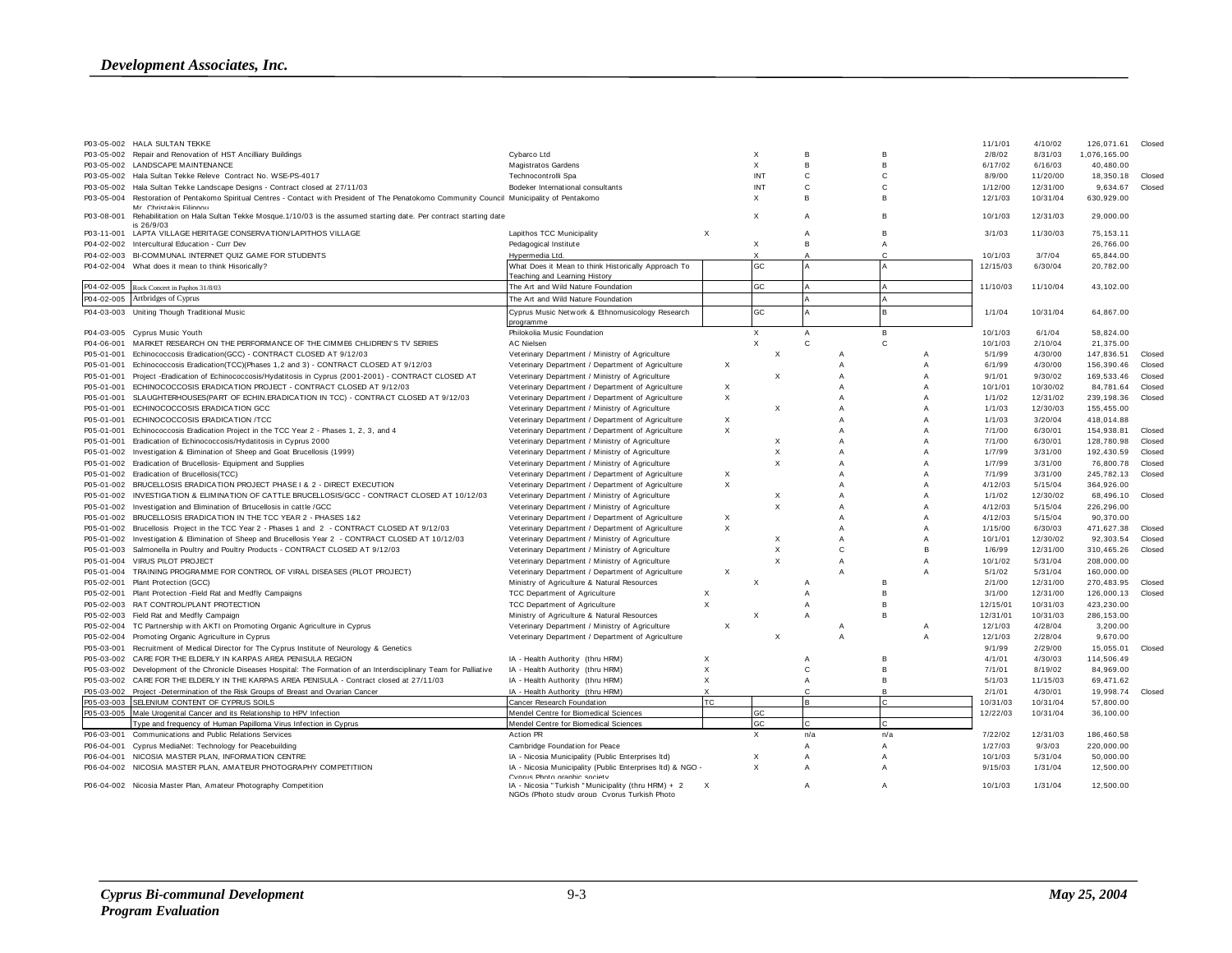|            | P07-01-001 Introducing Migrant and Resident Birds of Cyprus to the Public                                                                                                           | North Cyprus Society for the Protection of Birds and<br>ature (KLISKOR) | <b>TC</b> |     |              |              | 7/25/02  | 6/30/03     | 23,184.00          |        |
|------------|-------------------------------------------------------------------------------------------------------------------------------------------------------------------------------------|-------------------------------------------------------------------------|-----------|-----|--------------|--------------|----------|-------------|--------------------|--------|
|            | P07-01-001 BIRD DIVERSITY & AGR. INTERNSIFICATION IN CYPRUS                                                                                                                         | Cyprus Conservation Foundation Environmental Study                      |           | GC  |              |              | 11/25/02 | 1/30/04     | 58,176.00          |        |
|            |                                                                                                                                                                                     |                                                                         |           |     |              |              |          |             |                    |        |
|            | P07-01-002 STEPS FOR PREVENTION OF DRUG ABUSE IN THE TURKISH CYPRIOT COMMUNITY - OBMO 58339 AND                                                                                     | Cyprus Turkish Mental Health Organisation                               | ТC        |     | А            |              | 7/30/02  | 12/30/03    | 71,035.71          |        |
|            | 58340                                                                                                                                                                               |                                                                         |           |     |              |              |          |             |                    |        |
|            | P07-01-002 STEPS FOR PREVENTION OF DRUG ABUSE IN CYPRUS                                                                                                                             | TOLMI: The Open Therapeutic Community of Addicted                       |           | GC  | l B          | <sub>B</sub> | 9/25/02  | 12/31/03    | 51,564.13          |        |
|            |                                                                                                                                                                                     |                                                                         |           |     |              |              |          |             |                    |        |
|            | Pilot Study for Prevention of Abuse                                                                                                                                                 | <b>KENTHEA</b>                                                          |           | GC  |              | $\mathsf{C}$ | 9-Jan-99 | $11-Jan-01$ | \$89,635.00 Closed |        |
|            | P07-01-003 Freidreich's Ataxia Screening in the Population originating from the Paphos District of Cyprus                                                                           | Cyprus Institute of Neurology and Genetics (CING)                       |           | GC  |              |              | 4/2/01   | 10/31/02    | 79.903.17          | Closed |
|            | P07-01-004 AIDS-Free Cyprus - Educational Programme on HIV/AIDS/STD                                                                                                                 | <b>Cyprus Girl Guides Association</b>                                   |           | GC  |              |              | 12/11/00 | 1/31/03     | 78,936.08          |        |
|            |                                                                                                                                                                                     |                                                                         |           |     |              |              |          |             |                    | Closed |
|            | Protection from HIV/AIDS and other STDs                                                                                                                                             | <b>Cyprus Girl Guides Association</b>                                   |           | GC. |              | A            | 07/10/03 | 2/12/03     | \$10,530.00        | Closed |
| P07-01-005 | Cyprus Association of Professional Foresters for the project - Conservation of Griffon Vulture in Cyprus -                                                                          | Cyprus Association of Foresters                                         |           | GC  | C            | Ċ            | 1/15/01  | 12/30/02    | 104,757.50         | Closed |
|            | OBMO-39552 - OBMO 59174-1                                                                                                                                                           |                                                                         |           |     |              |              |          |             |                    |        |
| P07-01-006 | Swelling Clays, 'A Continuous Threat to the Built Environment of Cyprus                                                                                                             | <b>ETEK</b>                                                             |           | GC  |              | R            | 3/29/01  | 12/15/02    | 97.629.21          | Closed |
|            | P07-01-006 Swelling Clays "A Continuous Threat to the Built Environment of Cyprus"                                                                                                  | Chamber of Mining, Metallurgical and geological                         | <b>TC</b> |     | А            | <sub>B</sub> | 2/1/02   | 12/15/02    | 93.750.00          | Closed |
|            |                                                                                                                                                                                     | Engineers: Swelling Clave                                               |           |     |              |              |          |             |                    |        |
|            | P07-01-007 Folk Art Institute                                                                                                                                                       | Has der                                                                 | TC.       |     |              |              | 1/20/01  | 6/30/02     | 106.953.22         | Closed |
|            | Jasmine Garden Internet Cafe                                                                                                                                                        | Has der                                                                 | <b>TC</b> |     |              |              |          |             |                    |        |
|            | P07-01-008 ProAction for the project "Agrotourism: Feasibility Study"                                                                                                               | Agrotourism: Feasibility Study                                          | <b>TC</b> |     |              |              | 3/26/01  | 12/31/01    | 12,124.00          | Closed |
|            | P07-01-009 Neurological and Genetic Networking of the two Communities (Neuronet)                                                                                                    | Cyprus Institute of Neurology and Genetics (CING)                       |           | GC  |              |              | 2/26/01  | 12/31/02    | 81,712.53          | Closed |
|            |                                                                                                                                                                                     |                                                                         |           | GC. |              |              |          |             |                    |        |
|            | P07-01-010 NGO - Cyprus Neuroscience and Technology Institute for the project - Technology for Peace                                                                                | <b>NGO</b>                                                              |           |     |              |              | 3/1/01   | 4/30/04     | 105,247.02         |        |
|            | P07-01-011 Research on Cypriot Women Education and Employment                                                                                                                       | <b>NGO</b>                                                              | TC.       |     |              |              | 6/20/01  | 2/25/04     | 61,134.00          |        |
|            | P07-01-012 Marine Debris Accumulation Along the Coastline                                                                                                                           | SID (Society for International Development) EREC                        | <b>TC</b> |     | B            | <b>B</b>     | 6/25/01  | 7/31/02     | 12.629.95          | Closed |
|            |                                                                                                                                                                                     | (Environmental Research And Education Center)                           |           |     |              |              |          |             |                    |        |
|            |                                                                                                                                                                                     |                                                                         |           |     |              |              |          |             |                    |        |
|            | P07-01-013 Environmental Education: Teacher's Manual                                                                                                                                | Pro Action                                                              | TC.       |     |              |              | 1/15/01  | 10/31/02    | 45,710.44          | Closed |
|            | P07-01-014 STUDY ON THE OLD TOWN OF LIMASSOL                                                                                                                                        | Cyprus Conservation Foundation Environmental Study                      |           | GC  | R            |              | 11/15/02 | 11/14/03    | 62.544.95          |        |
|            |                                                                                                                                                                                     |                                                                         |           |     |              |              |          |             |                    |        |
|            | P07-01-015 Epidemiological Study of the Thyroid Disease in Cyprus                                                                                                                   | Institute of Scientific Research & Applications                         |           | GC. |              |              | 3/10/01  | 6/30/02     | 95,750.56          | Closed |
|            | P07-01-016 Educational Resources for Children: Traditional Cypriot Folk Tales                                                                                                       |                                                                         |           | GC  |              |              | 7/1/02   | 8/31/03     | 21,161.00          |        |
|            | P07-01-017 Research Studies on House Form and Culture Within the Context of Cypriot Traditional Settlements"                                                                        | Cyprus Civil Engineers and Architects Association:                      | <b>TC</b> |     |              |              | 11/10/01 | 10/30/03    | 97,258.00          |        |
|            | P07-01-017 Restoration & Maintenance of Traditional Settlements - Contract closed on 27 Nov 03                                                                                      | Chamber of CT Architects                                                |           | GC  |              |              | 1/10/00  | 10/13/03    | 72,551.82          | Closed |
|            | P07-01-018 Cyprus 2001, Parallel Trips                                                                                                                                              | Artimage (Panicos Chrisanthou)                                          |           | GC  |              |              | 4/2/01   | 2/15/03     | 100,000.00         |        |
|            |                                                                                                                                                                                     |                                                                         | TC.       |     |              |              |          |             |                    |        |
|            | P07-01-019 "Women Research Library                                                                                                                                                  | TAUW Turkish Association of University Women                            |           |     |              |              | 6/20/01  | 2/25/04     | 57,905.00          |        |
|            | P07-01-020 The Community Centre                                                                                                                                                     | Association of Women to Support Living (KAYAD)                          | TC.       |     |              |              | 5/1/01   | 9/30/03     | 129,528.41         | Closed |
|            | P07-01-020 CULTURAL AND SPORT ACTIVITIES TO STRENGTHEN THE ROLE OF WOMEN IN SOCIETY                                                                                                 | <b>AKOVA Community Centre</b>                                           | <b>TC</b> |     |              |              | 10/18/02 | 9/30/03     | 52,647.56          | Closed |
|            | P07-01-020 Rural Community Centre for Educational, Cultural and Sports Activities to Strengthen the Role Of Women in                                                                | <b>AKOVA Community Centre</b>                                           | <b>TC</b> |     | B            |              | 1/1/04   | 10/30/04    | 50,000.00          |        |
|            | Society Phase 2                                                                                                                                                                     |                                                                         |           |     |              |              |          |             |                    |        |
|            | P07-01-021 Ecologically Important Areas                                                                                                                                             | Society for International Development                                   | TC.       |     |              |              | 8/25/01  | 12/15/02    | 12,470.00          |        |
|            | P07-01-022 A Book on Cypriot Painters                                                                                                                                               | New Cyprus Association                                                  |           | GC  |              |              | 11/1/01  | 10/31/03    | 77.344.00          |        |
|            | P07-01-023 LIVING WELL WITH DIABETES-SUMMER CAMP                                                                                                                                    | <b>Cyprus Turkish Diabetes Association</b>                              | <b>TC</b> |     |              |              | 7/1/02   | 9/8/03      | 16,226.66          | Closed |
|            |                                                                                                                                                                                     |                                                                         |           |     |              |              |          |             |                    |        |
|            | P07-01-024 Arizona State University for the project -From Separation to Collaboration: Keys to Sucessful Cooperation<br>on Joint Projects in Cynrus and Retween Greece and Turkey - | Arizona State University                                                | DX        |     |              |              | 3/1/00   | 11/30/02    | 100,749.27         | Closed |
|            | P07-01-025 Environmental Education for Educators                                                                                                                                    | Peace Child International                                               | <b>TC</b> | GC  |              |              | 1/1/00   | 12/31/00    | 17,354.17          | Closed |
|            |                                                                                                                                                                                     |                                                                         | TC.       |     |              |              |          |             |                    |        |
|            | P07-01-025 Environmental Education for Teachers and Curriculum Development                                                                                                          |                                                                         |           |     |              |              | 1/29/01  | 12/31/02    | 32,564.09          | Closed |
|            | P07-01-026 Monitoring of Pollution by Garbage on Cyprus Beaches                                                                                                                     | CYMEPA: Cyprus Marine Environmental Protection                          |           | GC  | l B          | B            | 7/1/99   | 3/31/00     | 35,838.41          | Closed |
|            |                                                                                                                                                                                     |                                                                         |           |     |              |              |          |             |                    |        |
|            | P07-01-026 Monitoring of Pollution by Garbage on Cyprus Beaches - Contract closed at 27/11/03                                                                                       |                                                                         |           |     | R            | R            | 6/15/01  | 1/31/02     | 36,250.27          | Closed |
|            | P07-01-026 Monitoring Pollution by Garbage Monitoring                                                                                                                               | CYMEPA: Cyprus Marine Environmental Protection                          |           | GC  | R            | R            | 9/25/00  | 8/30/01     | 35,375.20          | Closed |
|            |                                                                                                                                                                                     | no int                                                                  |           |     |              |              |          |             |                    |        |
|            | P07-01-027 Pilot Study for Primary Prevention of Abuse of Illegal Psychactive Substances in Four Villages of the GCC                                                                | <b>KENTHEA</b>                                                          |           | GC  |              | C            | 9/1/99   | 8/31/00     | 37,587.29          | Closed |
|            | and TCC                                                                                                                                                                             |                                                                         |           |     |              |              |          |             |                    |        |
|            | P07-01-028 Youth Promoting Peace: Bi-communal Youth Peace Activities                                                                                                                | 'Youth Promoting Peace:                                                 |           | GC  |              |              | 5/15/01  | 12/31/02    | 45,504.16          | Closed |
|            | P07-01-028 YOUTH PROMOTING PEACE BI-COMMUNAL YOUTH PEACE ACTIVITIES II                                                                                                              | Youth Promoting Peace:                                                  |           | GC  |              |              | 10/14/02 | 12/15/03    | 54.141.29          |        |
|            | OBMO - 60302 AND 60303                                                                                                                                                              |                                                                         |           |     |              |              |          |             |                    |        |
|            | P07-01-029 Empow erment of the Deaf-Cypriot Community                                                                                                                               | Pancyprian Organization for the Deaf                                    |           | GC. |              |              | 9/1/99   | 8/31/00     | 39.039.89          | Closed |
|            | P07-01-030 Federal Education                                                                                                                                                        | Cyprus Center of Federal Studies and Self Governance                    |           | GC  |              |              | 11/25/00 | 6/30/02     | 55,550.11          | Closed |
|            | P07-01-031 CYPRUS PATIENTS' RIGHTS MOVEMENT - Patients' Right Charter -                                                                                                             | CYPRUS PATIENTS' RIGHTS MOVEMENT                                        |           | GC  |              |              | 6/1/00   | 4/30/01     | 29,292.77          | Closed |
|            | P07-01-032 Front Line Care for the Mentally III and Their Families                                                                                                                  | Advocacy Group for the Mentally III                                     |           | GC  |              |              | 1/1/00   | 12/31/01    | 44.942.01          | Closed |
|            |                                                                                                                                                                                     |                                                                         |           |     |              |              |          |             |                    |        |
|            | P07-01-032 Mental Patients and their families - Contract closed at 27/11/03                                                                                                         | Advocacy Group for the Mentally III                                     |           | GC  |              |              | 2/1/00   | 12/31/00    | 16,635.74          | Closed |
|            | P07-01-033 Recycle a Can to Repel Cancer - Contract closed at 27/11/03                                                                                                              | Environment and Energy Association                                      | TC.       |     |              |              | 7/22/02  | 11/15/03    | 29,914.44          | Closed |
|            | P07-01-033 CANS FOR KIDS - Contract closed on 27/11/03                                                                                                                              | Cyprus Anthropic Society for Children                                   |           | GC  |              |              | 3/1/00   | 6/30/01     | 63,416.71          | Closed |
|            | P07-01-034 "Production of instructional videos for the Deaf and concerned groups/individuals"                                                                                       | Pancyprian Association of Parents of Hearing Impaired                   |           | GC  | $\mathsf{C}$ | Ċ            | 3/15/00  | 9/30/01     | 39.076.67          | Closed |
|            |                                                                                                                                                                                     |                                                                         |           |     |              |              |          |             |                    |        |
|            | P07-01-035 Screening for Lead Exposure in Children                                                                                                                                  | Cyprus Institute of Neurology and Genetics (CING)                       |           | GC  |              |              | 3/15/00  | 2/28/01     | 60.871.68          | Closed |
|            | P07-01-036 WEEPING ISLAND                                                                                                                                                           | UNITED CYPRIOTS FRIENDSHIP ASSOCIATION                                  |           | GC  |              |              | 8/1/00   | 1/31/01     | 23,099.43          | Closed |
|            |                                                                                                                                                                                     |                                                                         |           |     |              |              |          |             |                    |        |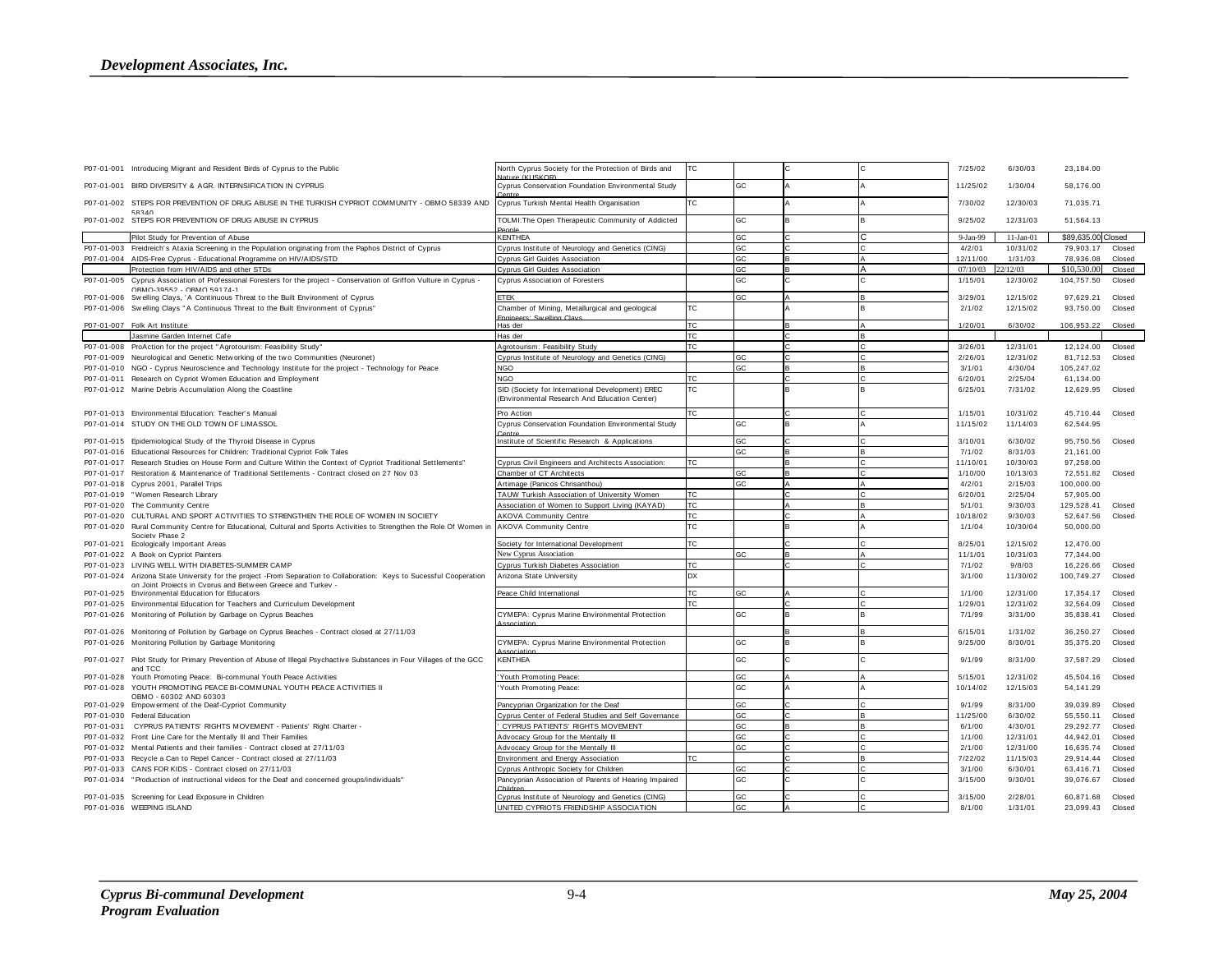|            | P07-01-037 Assistance for those affected by dyslexia - Contract closed at 27/11/03                                           | North Cyprus Dyslexia Association (NCDA)                                                         | TC        |     |   | 8/12/02  | 9/30/03  | 74,317.68  | Closed |
|------------|------------------------------------------------------------------------------------------------------------------------------|--------------------------------------------------------------------------------------------------|-----------|-----|---|----------|----------|------------|--------|
|            | P07-01-037 Assistance for Dyslexic Children                                                                                  | Cyprus Dyslexia Association                                                                      |           |     |   | 3/1/00   | 9/30/01  | 76,479.66  | Closed |
| P07-01-038 | Molecular and histochemical Markers of Neoplasia (Contract No. WSE-PS-470) OBMO-28195                                        | Cyprus Institute of Neurology and Genetics (CING)                                                |           | GC  |   | 4/3/00   | 9/30/01  | 74,219.17  | Closed |
|            | P07-01-039 Environmental Education Workshop on Freshwater Issues for Educators                                               | <b>ECOGNOSIA</b>                                                                                 |           | GC. |   | 10/16/00 | 10/15/01 | 24,042.29  | Closed |
|            | P07-01-040 TRAINING OF TEACHERS OF MAINSTREAM SCHOOLS                                                                        | Cyprus Rehabilitation Councelling Association                                                    |           | GC  | R | 7/4/03   | 6/29/04  | 52,942.00  |        |
| P07-01-040 | Bicommunal Rehabilitation Center                                                                                             | Cyprus Rehabilitation Councelling Association                                                    |           | GC  |   | 12/30/00 | 12/20/01 | 70,688.59  | Closed |
|            | P07-01-041 Inherited Thrombophilia Testing of the Cypriot Population.                                                        | Cyprus Institute of Neurology and Genetics (CING)                                                |           | GC. |   | 1/1/01   | 12/31/02 | 104.943.29 | Closed |
|            | P07-01-042 Mediation Centre Project                                                                                          | <b>TC Mediation Association:</b>                                                                 | ТC        |     |   | 3/20/01  | 12/31/02 | 57,730.80  | Closed |
|            | P07-01-042 The establishment of a Mediation Center and peace-building in Cyprus through training in Conflict -               | Mediation of Association                                                                         |           | GC  |   | 6/15/00  | 9/30/01  | 31,261.61  | Closed |
|            | Management Skills and Mediation ORMO-30588 - CONTRACT CLOSED AT 9/12/03                                                      |                                                                                                  |           |     |   |          |          |            |        |
|            | P07-01-043 Cardiovascular Disease Prevention Campaign                                                                        | Cvprus Heart Foundation                                                                          |           | GC  |   | 4/2/00   | 1/31/01  | 47,056.86  | Closed |
|            | P07-01-044 Cyprus Short Course (Summer School)                                                                               | <b>Jnited World Colleges Cyprus</b>                                                              | DX        |     |   | 1/15/01  | 7/30/01  | 30,878.74  | Closed |
|            | P07-01-045 Olive Trees: Inventory and Assessment                                                                             | Pro Action                                                                                       | ТC        |     |   | 11/13/00 | 12/31/01 | 20,341.36  | Closed |
|            | P07-01-046 Working Donkey Welfare in Cyprus                                                                                  | Friends of the Cyprus Donkey                                                                     |           | GC  |   | 11/13/00 | 6/30/02  | 57,945.28  | Closed |
|            | P07-01-047 Understanding Bi-communal Perceptions and Attitudes                                                               | Peace Centre of Cyprus                                                                           |           | GC. |   | 6/1/00   | 8/31/01  | 66,209.00  |        |
|            | P07-01-048 bi-communal choir for peace in cyprus OBMO 59846 AND 59847                                                        | Bi-communal Choir                                                                                |           | GC  |   | 9/2/02   | 9/1/03   | 20,271.00  |        |
| P07-01-048 | Bi-communal Choir                                                                                                            | Bi-communal Choir                                                                                |           | GC  |   | 1/1/00   | 12/31/00 | 48.228.69  | Closed |
| P07-01-049 | SETTING UP A CONFERENCE & EDUCATIONAL CENTRE AT THE CYPRUS TURKISH MEDICAL                                                   | Cyprus Turkish Medical Council                                                                   | ТC        |     |   | 8/15/02  | 7/30/03  | 118,855.51 | Closed |
|            | ASSOCIATION(CTMC) ORMO-58492-11 - Contract closed at 27/11/03<br>P07-01-050 MED SEA CLEAN UP - OBMO 60122 AND 60123          | CYMEPA: Cyprus Marine Environmental Protection                                                   |           | GC  |   | 9/2/02   | 1/31/03  | 17,402.79  | Closed |
|            |                                                                                                                              | ssociation                                                                                       | ТC        |     |   |          |          |            |        |
|            | P07-01-051 EDUCATING THE PUBLIC ABOUT PREVENTION AND EARLY DETECTION OF CANCER - OBMO-60191 -<br>Contract closed at 27/11/03 | Kemal Saracoglu Foundation                                                                       |           |     |   | 9/16/02  | 9/15/03  | 69,064.58  | Closed |
|            | P07-01-052 CYPRUS FOLKORE ARCHIVE AND LIBRARY - OBMO 60281 & 60282 & 80729-1                                                 | Has Der                                                                                          | ТC        |     |   | 9/16/02  | 12/12/03 | 50,189.00  |        |
|            | P07-01-053 IMPLEMENTING SEX AND GENDER EDUCATION IN PUBLIC SCHOOLS/TRAIN THE TRAINERES AND TRAIN                             | Cyprus Family Planning Association                                                               |           | GC  |   | 1/1/02   | 12/30/03 | 20,230.54  |        |
|            | THE TEACHERS                                                                                                                 |                                                                                                  |           |     |   |          |          |            |        |
|            | P07-01-054 TYPE AND FREQUENCY OF HUMAN PAPILLOMA VIRUS INFECTION IN CYPRUS - Contract closed at<br>27/11/02                  | The Mendel Centre for Biomedical Sciences                                                        |           | GC  |   | 9/25/02  | 8/31/03  | 54,016.84  | Closed |
|            | P07-01-056 Women Waging Peace-Indelible memories                                                                             | Women Waging Peace Cyprus Branch                                                                 |           | GC. |   | 4/15/01  | 2/28/02  | 5,454.48   | Closed |
|            | P07-01-057 ESTABLISHMENT OF MUSIC LABEL FOR YOUTH                                                                            | Olive Tree Music                                                                                 |           | GC  |   | 5/15/03  | 6/30/04  | 50,000.00  |        |
|            | P07-01-058 CYPRUS GEOLOGICAL HERITAGE EDUCATION TOLL                                                                         | Research & Development Institute Intercollege                                                    |           | GC  |   | 5/30/03  | 5/30/04  | 62.745.00  |        |
|            | P07-01-059 THE YOUNG GREEN CONSUMERS: THE CITIZEN OF TOMORROW                                                                | Soma Akriton                                                                                     |           | GC. |   | 7/7/03   | 7/9/04   | 52.941.00  |        |
|            | P07-01-059 The young Greem Consumer: The citizen of tomorrow                                                                 | las Der Youth Club                                                                               | ТC        |     |   | 9/22/03  | 8/2/04   | 49,900.00  |        |
| P07-01-061 | Lefka Summer School                                                                                                          | efke Community Centre                                                                            | <b>TC</b> |     |   | 8/15/03  | 10/15/03 | 11,961.00  |        |
|            | P07-01-064 Survey and Training on heart and Cardio Vascular Diseases                                                         | C Heart Association                                                                              | <b>TC</b> |     |   | 8/10/03  | 7/30/04  | 32,134.00  |        |
|            | P07-01-065 Jasmine Garden Internet Cafe                                                                                      | olk Art Foundation                                                                               | TC.       |     |   | 11/1/03  | 10/30/04 | 42,270.00  |        |
|            | P07-01-066 Raising Awareness on Consumer Protection and Rights                                                               | <b>Cyprus Consumers Association</b>                                                              |           | GC  |   | 9/15/03  | 8/23/04  | 35,804.00  |        |
|            | P07-01-067 Gender, Conflict and the Media: Working Tow ards Egalitarianism and Peace                                         | Mediterranean Institute of Gender Studies                                                        |           | GC  |   | 10/1/03  | 7/30/04  | 50,000.00  |        |
|            | P07-01-068 E@ting towards Unity: Cypriot Cuisine and Converging Factor                                                       | Eurototques Cyprus Office                                                                        |           | GC. |   | 10/1/03  | 10/31/04 | 40,000.00  |        |
| P07-01-069 | Survey of Human Resource Management Policies and Practices of Organizations in the Turskish Cypriot                          | <b>TC Human Resaurce Management Association</b>                                                  | ТC        |     |   | 9/10/03  | 7/30/04  | 8,540.00   |        |
|            | Community                                                                                                                    |                                                                                                  |           |     |   |          |          |            |        |
|            | P07-01-072 Women and The Accounting Profession in a United Cyprus                                                            | Cyprus Institute of CPA's                                                                        |           | GC  |   | 7/15/03  | 6/15/04  | 18,314.00  |        |
|            | P07-01-073 Panel discussions - Regional and Key Events                                                                       | OPEK Association of Social Forum                                                                 |           | GC  |   | 12/1/03  | 3/29/04  | 43,440.00  |        |
|            | P07-01-075 The Green Corners of my Neighbouhood                                                                              | CYMEPA: Cyprus Marine Environmental Protection                                                   |           | GC  |   | 12/1/03  | 8/31/04  | 37,000.00  |        |
|            |                                                                                                                              |                                                                                                  |           |     |   |          |          |            |        |
|            | P07-01-075 The Green Corners of my Neighborhood                                                                              | SID (Society for International Development) EREC<br>Environmental Research And Education Center) | ТC        |     |   | 12/1/03  | 8/31/04  | 37,000.00  |        |
|            |                                                                                                                              |                                                                                                  |           | GC  |   |          |          |            |        |
| P07-01-076 | RAISING AWARENESS ON ISSUES AFFECTING CHILDREN                                                                               | Centre for the Study of Childhood and Adolescence                                                |           |     |   | 12/1/03  | 11/30/04 | 50,000.00  |        |
|            | P07-02-001 Bi-communal Management Centre                                                                                     | Association of Management Studies                                                                |           | GC  |   | 9/1/99   | 12/31/02 | 59,632.99  | Closed |
|            | P07-02-001 The Management Centre                                                                                             | CT Association of Managers                                                                       | TC        |     | Δ | 9/3/01   | 7/31/02  | 85,474.27  | Closed |
| P07-02-001 | THE MANAGEMENT CENTRE - OBMO 60615 & 60616 - Contract closed at 27/11/03                                                     | <b>CT</b> Association af Managers                                                                |           | GC. |   | 8/1/02   | 10/31/03 | 190,909.14 | Closed |
| P07-02-001 | MANAGEMENT CENTRE - TCC                                                                                                      | <b>CT</b> Association af Managers                                                                | TC.       |     | Δ | 11/13/03 | 8/13/04  | 112,618.00 |        |
|            | P07-02-001 NGO Technical Support Centre                                                                                      | Association of Management Studies                                                                |           | GC  |   | 1/1/00   | 12/31/01 | 66,197.65  | Closed |
|            | P07-02-002 Gender Mainstreaming Seminar                                                                                      |                                                                                                  |           | GC  |   | 2/5/03   | 2/5/03   | 1,759.26   | Closed |
|            | P07-02-002 TRAINING PROGRAMME FOR NGOS                                                                                       |                                                                                                  |           | GC  |   | 10/12/02 | 12/14/02 | 16,247.10  | Closed |
| P07-02-002 | TRAINING PROGRAMME FOR NGOs - Contract closed at 27/11/03                                                                    |                                                                                                  |           | GC  |   | 4/15/03  | 4/24/03  | 1,574.07   | Closed |
|            | P07-02-002 Training NGOs in Public and Media Relations                                                                       |                                                                                                  |           | GC. |   | 5/22/03  | 5/27/03  | 1.176.47   | Closed |
| P07-03-001 | SURVEY ON NGOS ORGN.CAPACITY BUILDING NEEDS/GCC                                                                              | <b>NTERCOLLEGE</b>                                                                               |           | GC  |   | 2/19/02  | 4/8/02   | 6,561.60   | Closed |
| P07-03-001 | Survey on NGOs Capacity Building Needs                                                                                       | SOAR                                                                                             |           | GC  |   | 2/26/02  | 4/9/02   | 5,352.68   | Closed |
| P07-04-001 | Bi-communal Gender Training                                                                                                  |                                                                                                  |           | GC  |   | 3/22/02  | 3/27/02  | 1,682.67   | Closed |
|            | P07-04-002 DEAF WAY II CONFERENCE IN WASHINGTON D.C.                                                                         | Pancyprian Organisation for the Deaf                                                             |           | GC  | r | 6/27/02  | 8/1/02   | 27,511.67  | Closed |
|            | P07-04-003 STEPS FOR PEACE                                                                                                   | STEPS FOR PEACE                                                                                  |           | GC  |   | 6/24/02  | 7/7/02   | 8,450.70   | Closed |
|            |                                                                                                                              |                                                                                                  |           |     |   |          |          |            |        |
|            | STEDS EOR REACE<br>P07-04-004 BI-COMMUNAL CHOIR                                                                              |                                                                                                  |           | GC  |   |          |          |            |        |
|            |                                                                                                                              | The Peace Centre 'Bi-communal Choir                                                              |           |     |   | 5/1/02   | 5/15/02  | 27,546.15  | Closed |